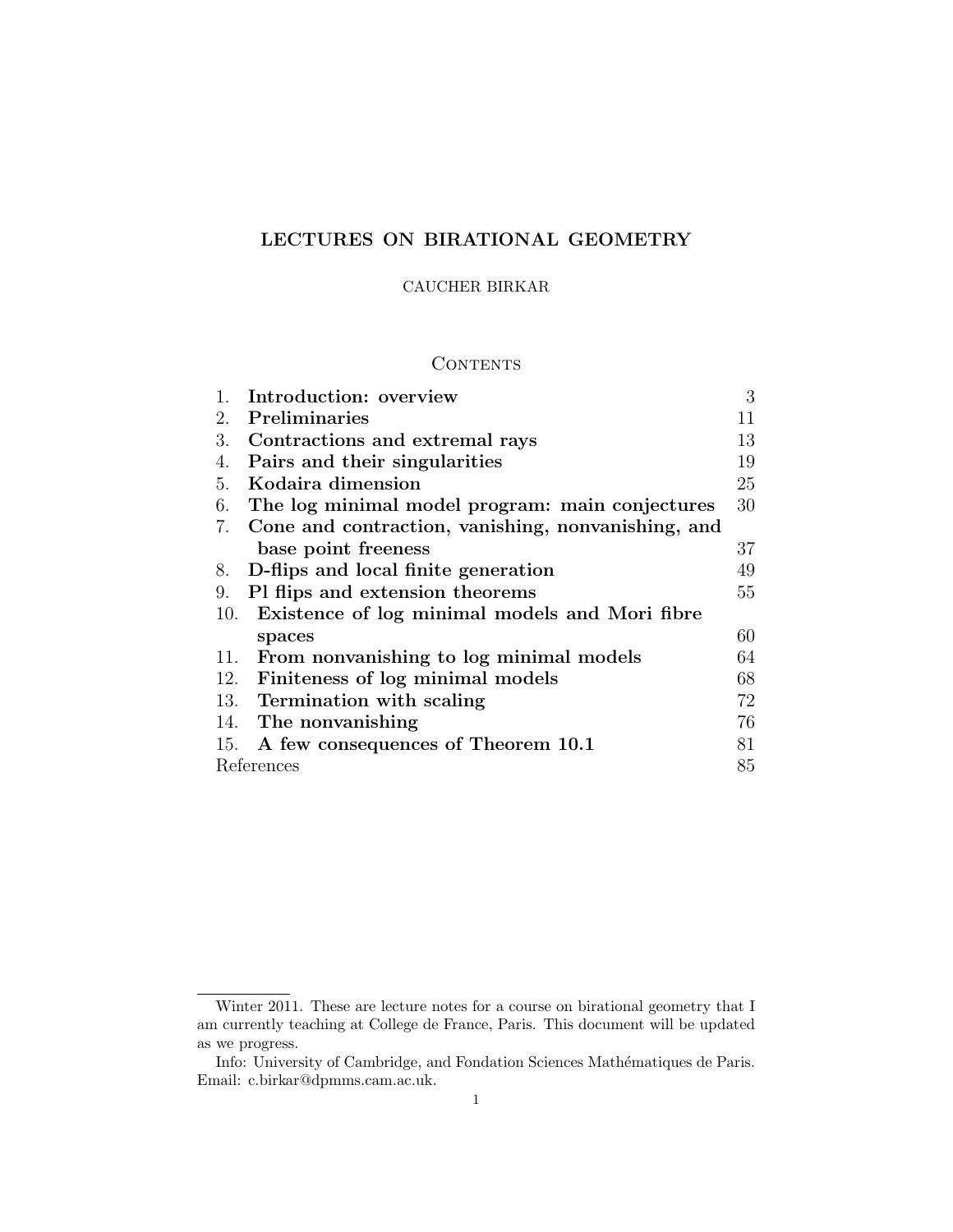## 1. Introduction: overview

All varieties in this lecture are assumed to be algebraic over some algebraically closed field k (and this is going to be  $\mathbb C$  for much of the course).

What classification means? In every branch of mathematics, the problem of classifying the objects arises naturally as the ultimate understanding of the subject. If we have finitely many objects, then classification means trying to see which object is isomorphic to another, whatever the isomorphism means. In this case, the problem shouldn't be too difficult. However, if we have infinitely many objects, then classification has a bit different meaning. Since each human can live for a finite length of time, we may simply not have enough time to check every object in the theory. On the other hand, objects in a mathematical theory are closely related, so one can hope to describe certain properties of all the objects using only finitely many or some of the objects which are nice in some sense.

For example let V be a vector space over a field k. If  $\dim V < \infty$ , then we can take a basis  $\{v_1, \ldots, v_n\}$  for this vector space and then every  $v \in V$  can be uniquely written as  $v = \sum a_i v_i$  where  $a_i \in k$ . We can say that we have reduced the classification of elements of V to the classification of the basis. Formally speaking, this is what we want to do in any branch of mathematics but the notion of "basis" and the basis "generating" all the objects could be very different.

In algebraic geometry, objects are varieties and relations are described using maps and morphisms. One of the main driving forces of algebraic geometry is the following

**Problem 1.1** (Classification). Classify varieties up to isomorphism.

Some of the standard techniques to solve this problem, among other things, include

• Defining *invariants* (e.g. genus, differentials, cohomology) so that one can distinguish nonisomorphic varieties,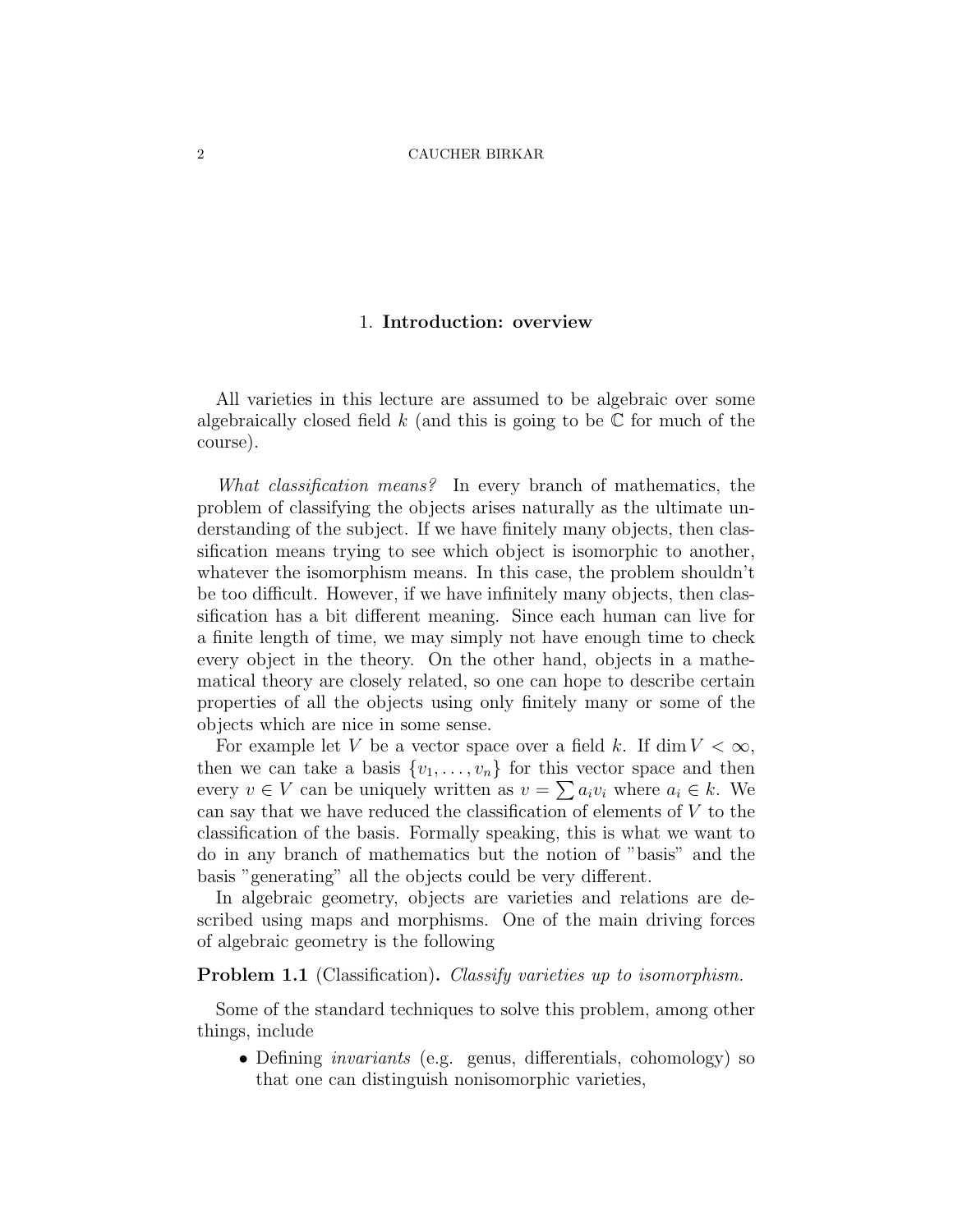- *Moduli* techniques, that is, parametrising varieties by objects which are themselves varieties,
- *Modifying* the variety (e.g. make it smooth) using certain operations (eg birational, finite covers).

It is understood that this problem is too difficult even for curves so one needs to try to solve a weaker problem.

**Problem 1.2** (Birational classification). Classify projective varieties up to birational isomorphism.

By Hironaka's resolution theorem, each projective variety is *bira*tional to a smooth projective variety. So, we can try to classify smooth projective varieties up to birational isomorphism. In fact, smooth birational varieties have good common properties such as common plurigenera, Kodaira dimension and irregularity.

In this stage, one difficulty is that in each birational class, except in dimension one, there are too many smooth varieties. So, one needs to look for a more special and subtle representative.

Before considering the simplest kind of varieties let me introduce an object that plays a fundamental role in the theory. For a smooth projective variety X the canonical sheaf  $\omega_X$  which is the same as the dualising sheaf can be defined as  $\omega_X := \wedge^d \Omega$  where  $\Omega$  is the sheaf of regular differential forms. There is a divisor  $K_X$  (unique up to linear equivalence) which gives  $\omega$ , that is,  $\omega_X = \mathcal{O}_X(K_X)$ .

1.3 Curves. Projective curves are one dimensional projective varieties (i.e. compact Riemann surfaces if  $k = \mathbb{C}$ ). In each birational class, there is a unique smooth projective curve. So, the search for a special representative is quickly over and we can look at moduli spaces. Each curve X in  $\mathbb{P}^2$  is defined by a single homogeneous polynomial F. A natural and important "invariant" is the *degree* defined as  $deg(X) = deg F$ . The degree is actually not an invariant because a line and a conic have different degrees but they could be isomorphic. However, using the degree we can simply define an invariant: *genus*, which is defined as

$$
g(X) = \frac{1}{2}(\deg(X) - 1)(\deg(X) - 2)
$$

There are other interpretations of the genus. When  $k = \mathbb{C}$ ,  $g(X)$ is the number of handles on  $X$  when we consider  $X$  as a Riemann surface. On the other hand,  $g(X) = h^0(X, \omega_X)$ . These new definitions make sense for every curve not just curves in  $\mathbb{P}^2$ .

For each g, there is a moduli space  $\mathcal{M}_g$  of smooth projective curves of genus g. Studying these moduli spaces is still a hot topic in algebraic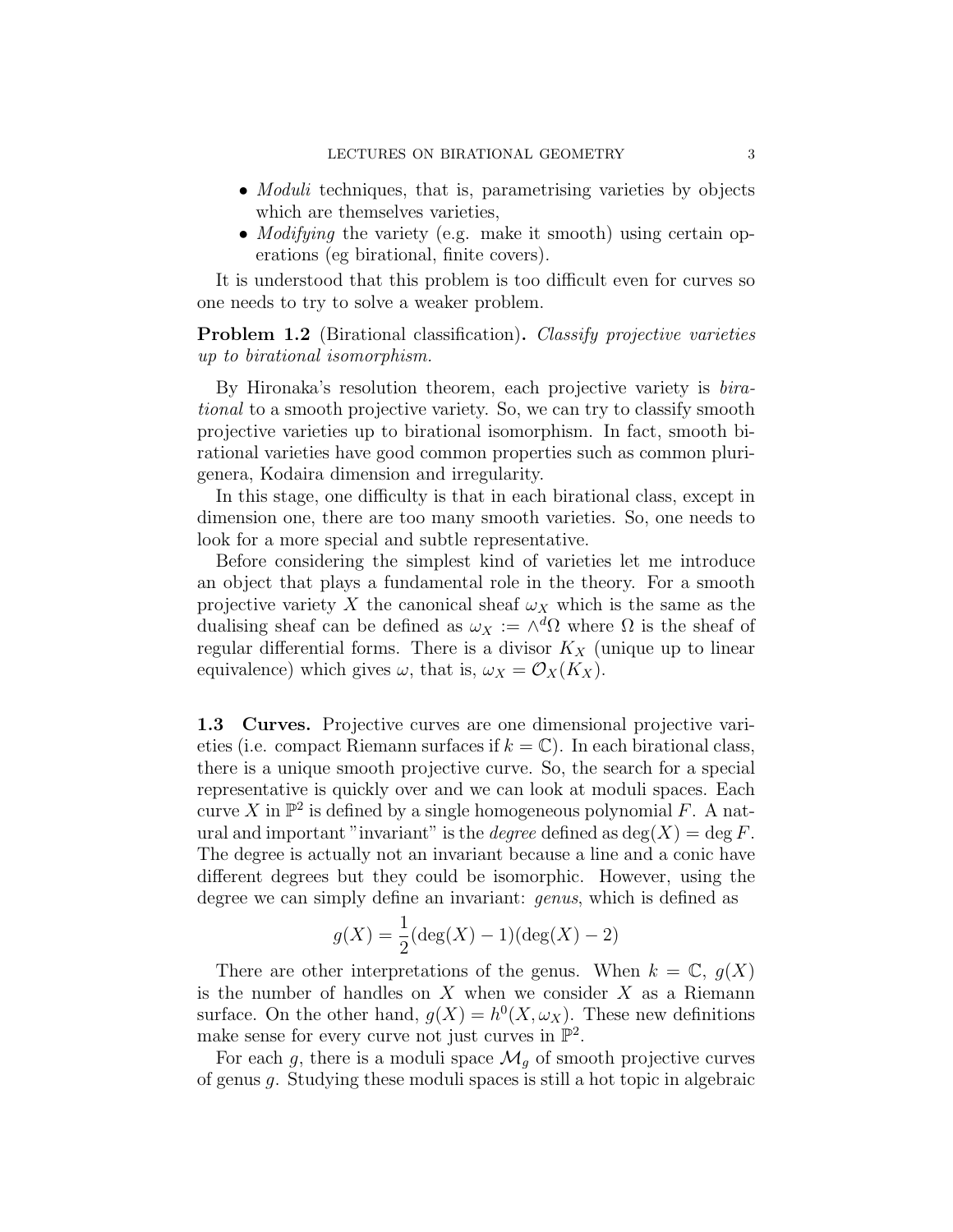geometry. Moreover, constructing and studying moduli spaces is not just for the fun of it. Moduli spaces often provide information about families of the objects they parametrise (cf. see Kawamata's use of moduli spaces to prove his subadjunction formula [26]).

More on genus and the canonical divisor. It is worth to note that the genus says a lot about a curve. In fact,

$$
g(X) = \begin{cases} 0 & \text{iff } X \simeq \mathbb{P}^1 \\ 1 & \text{iff } X \text{ is elliptic} \\ \geq 2 & \text{iff } X \text{ is of general type} \end{cases}
$$

and these correspond to

$$
g(X) = \begin{cases} 0 & \text{iff } X \text{ has positive curvature} \\ 1 & \text{iff } X \text{ has zero curvature} \\ \geq 2 & \text{iff } X \text{ has negative curvature} \end{cases}
$$

And in terms of the canonical divisor we have:

$$
g(X) = \begin{cases} 0 & \text{iff } \deg K_X < 0 \\ \ge 1 & \text{iff } \deg K_X \ge 0 \end{cases}
$$

However, it turns out that in higher dimensions the genus is not such a useful thing. We need to consider not only the genus but a whole sequence of numbers. These numbers are determined by the canonical sheaf.

**Definition 1.4** For a smooth projective variety X, define the m-th plurigenus as

$$
P_m(X) := h^0(X, \omega_X^{\otimes m})
$$

Note that  $P_1(X) = g(X)$ . Define the Kodaira dimension  $\kappa(X)$  of X as the largest integer a satisfying

$$
0 < \limsup_{m \to \infty} \frac{P_m(X)}{m^a}
$$

if  $P_m(X) > 0$  for some  $m > 0$ . Otherwise let  $\kappa(X) = -\infty$ .

If dim  $X = d$ , then  $\kappa(X) \in \{-\infty, 0, 1, \ldots, d\}$ . Moreover, the Kodaira dimension and the plurigenera  $P_m(X)$  are all birational invariants.

**Example 1.5** If dim  $X = 1$ , then

$$
\kappa(X) = \begin{cases}\n-\infty & \text{iff } \deg K_X < 0 \\
0 & \text{iff } \deg K_X = 0 \\
>0 & \text{iff } \deg K_X > 0\n\end{cases}
$$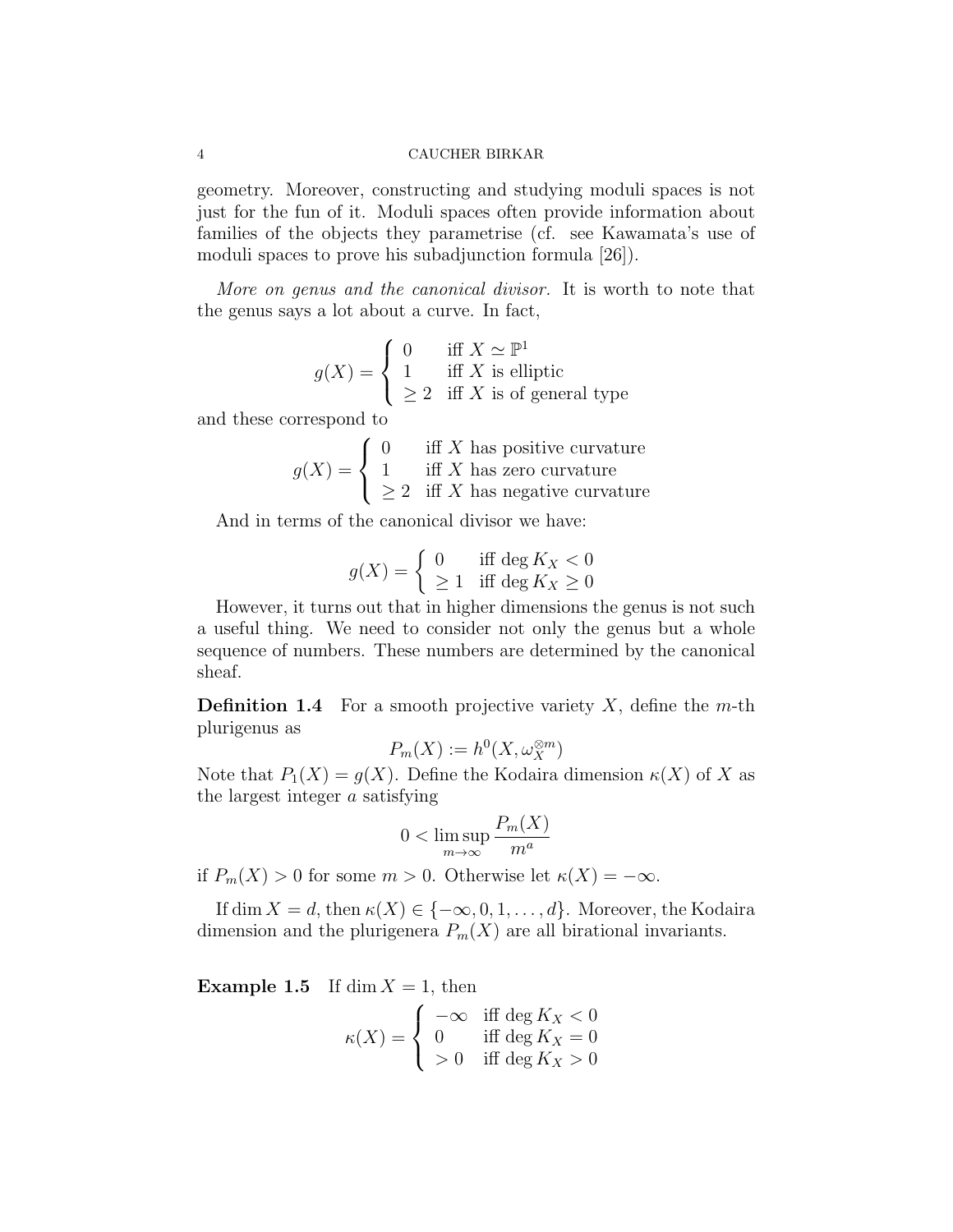1.6 Classical MMP for surfaces. To get the above classification for surfaces one can use the classical minimal model program (MMP) as follows. Pick a smooth projective surface  $X$  over  $k$ . If there is a  $-1$ -curve E (i.e.  $E \simeq \mathbb{P}^1$  and  $E^2 = -1$ ) on X, then by Castelnuovo theorem we can contract E by a birational morphism  $f: X \to X_1$ where  $X_1$  is also smooth. Now replace X with  $X_1$  and continue the process. In each step, the Picard number  $\rho(X)$  drops by 1. Therefore, after finitely many steps, we get a smooth projective variety  $Y$  with no −1-curves. Such a Y turns out to have strong numerical properties. In fact, it is not hard to show that  $Y = \mathbb{P}^2$  or Y is a ruled surface over some curve or that  $K_Y$  is nef.

*Enriques classification of surfaces.* The  $Y$  obtained in the process can be classified to a great extent. The following description of Y in characteristic zero worked out by Enriques, Castelnuovo, Severi, Zariski, etc is now considered a classical result (Mumford and Bombieri obtained a similar statement in positive characteristic  $[38][12][13]$ . We have:

• If  $\kappa(Y) = -\infty \implies Y = \mathbb{P}^2$  or Y is a ruled surface over some curve.

• If  $\kappa(Y) = 0 \implies Y$  is a K3 surface, an Enriques surface or an étale quotient of an abelian surface.

• If  $\kappa(Y) = 1 \implies Y$  is a minimal elliptic surface, that is, it is fibred over a curve with the general fibre being an elliptic curve.

• If  $\kappa(Y) = 2 \implies Y$  is of general type.

• Moreover, the last three cases correspond to the situtaion when  $K_Y$ is nef. Here the linear system  $|mK_Y|$  is base point free for some  $m > 0$ .

Except for the case  $\kappa(Y) = 2$ , there are detailed classifications of Y  $(see [2]).$ 

1.7 Higher dimension. In dimension  $> 2$ , the story is a lot more involved. The works of Fano, Iskovskikh, Iitaka, Ueno, Shokurov, Reid, etc, suggested that there must be a minimal model program for varieties in higher dimensions similar to that of surfaces. However, this would not be without difficulties. One of the major obstacles was that it was not clear how to generalise −1-curves and their contractions to higher dimension. This problem was essentially solved by Mori who replaced −1-curves by the so-called extremal rays. Another conceptual progress due to extremal rays was the fact that one could define analogues of ruled surfaces in higher dimension called Mori fibre spaces. A Mori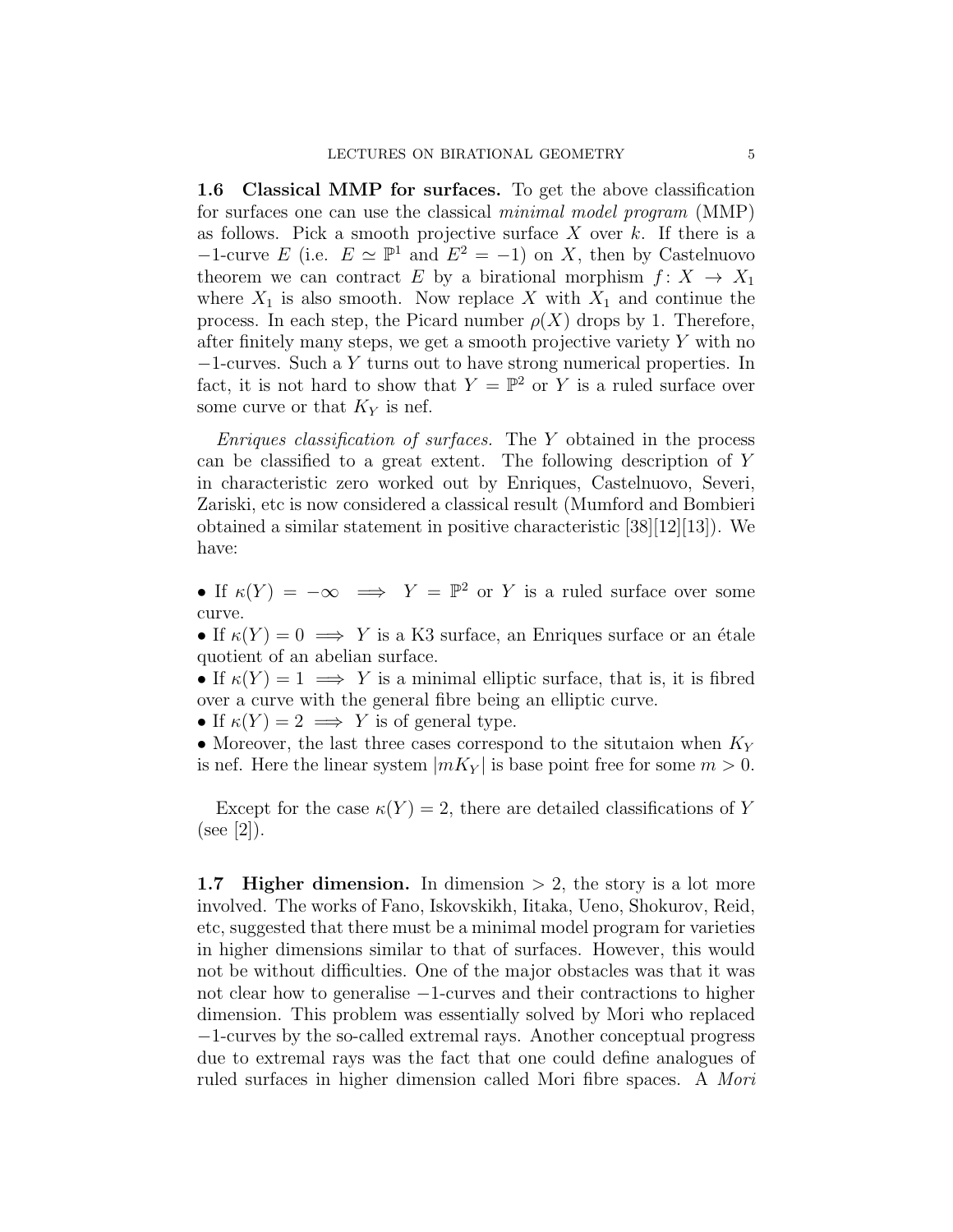fibre space is defined as a fibre type contraction  $Y \rightarrow Z$  which is a  $K_Y$ -negative extremal fibration with connected fibres. And a *minimal* variety is defined as Y having  $K_Y$  nef.

**Conjecture 1.8** (Minimal model). Let X be a smooth projective variety. Then,

- If  $\kappa(X) = -\infty$ , then X is birational to a Mori fibre space  $Y \rightarrow Z$ .
- If  $\kappa(X) \geq 0$ , then X is birational to a minimal variety Y.

**Conjecture 1.9** (Abundance). Let Y be a minimal variety. Then, there is a fibration  $\phi \colon Y \to S$  with connected fibres and an ample divisor H on S such that

$$
mK_Y = \phi^*H
$$

for some  $m > 0$ . Moreover,

- $\bullet \phi(C) = \text{pt.} \Longleftrightarrow K_Y \cdot C = 0$  for any curve C on Y.
- dim  $S = \kappa(Y) \geq 0$ .

The two conjectures in particular say that every variety birationally admits a fibration the general fibre F of which satisfies:  $-K_F$  is ample or  $K_F \sim_{\mathbb{Q}} 0$  or  $K_F$  is ample. This resembles the three cases in the classification of curves. So, these extreme types of varieties are the building blocks of varieties.

As expected there are more surprises in the geometry of higher dimensional varieties. If we start with a smooth projective vartiety  $X$ , then after the contraction  $X \to X_1$  of an extremal ray, singularities may appear on  $X_1$ . So we have to have a whole singularity theory at hand to be able to continue. Moreover, some times the singularities of  $X_1$  are too bad, i.e.  $K_{X_1}$  is not Q-Cartier, that we have to modify the situation to get to the Q-Cartier case without turning back to the starting point. Here, one needs a flip, a diagram  $X \to X_1 \leftarrow X_2$  such that  $K_{X_2}$  is Q-Cartier and ample over  $X_2$ . Now it makes sense to continue with  $X_2$  as before. Another problem is that we should prove that the program terminates. Finally, even if we arrive at a minimal model, we need to deal with abundance. It is now understood that abundance is essentially the main problem.

Characteristic zero: in dimension 3, the program has been established due the works of Mori, Shokurov, Kawamata, Kollár, Reid, etc. In higher dimensions, major progress has been made due to the works of Shokurov, Hacon, McKernan, Birkar, Cascini, Ambro, Fujino, etc. It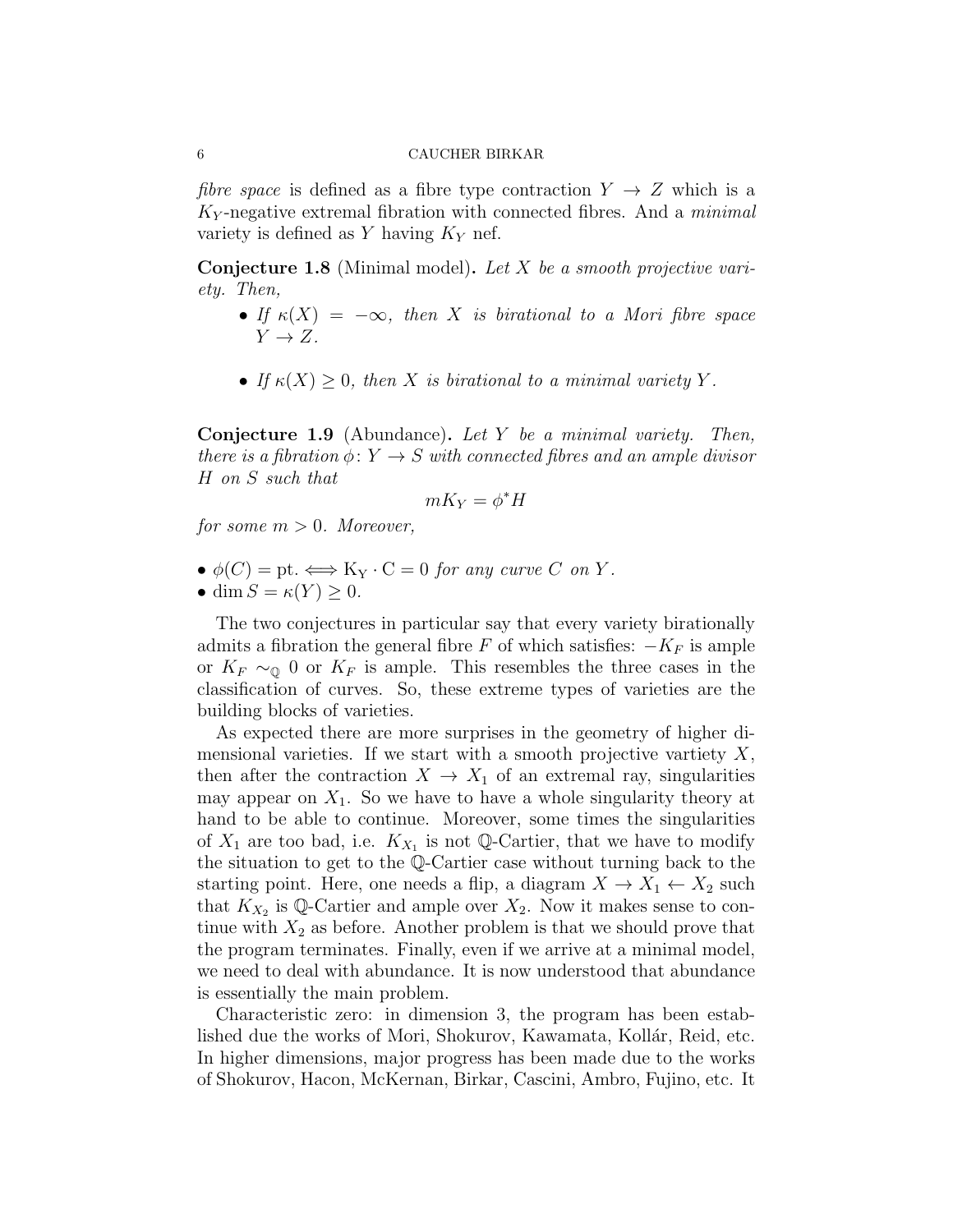is worth to mention that Mori's methods which revolutionised the subject were replaced by mainly cohomological methods. This is because Mori's methods work well only for smooth (or very similar) varieties.

Tools. The following theorems and their generalisations are the building blocks of the techniques used in minimal model program.

**Theorem 1.10** (Adjunction). Let X be a smooth variety and  $S \subset X$ a smooth subvariety. Then,

$$
(K_X + S)|_S = K_S
$$

**Theorem 1.11** (Kodaira vanishing). Let X be a smooth projective variety over k with char  $k = 0$ , and H an ample divisor on X. Then,

$$
H^i(X, K_X + H) = 0
$$

for any  $i > 0$ .

From the adjunction formula one sees that  $K<sub>S</sub>$  is closely related to  $K_X + S$  rather than  $K_X$ . This is one the main reasons that in birational geometry we consider pairs  $(X, B)$  rather than just a variety where B is a Q-divisor (even R-divisor) on X having coefficients in [0, 1]. When one of the components  $S$  of  $B$  has coefficient 1, we usually get an adjunction formula  $K_X + B|_S = K_S + B_S$  for a certain  $B_S$  on S. This frequently allows us to do induction on dimension.

On the other hand, many of the problems and statements of birational geometry have a cohomological nature. In particular, We often have a restriction map

$$
H^0(X, m(K_X + B)) \to H^0(S, m(K_S + B_S))
$$

and we like this map to be surjective. This surjectivity holds if

$$
H^{1}(X, m(K_X + B) - S) = 0
$$

and this is where clones of the Kodaira vanishing come into play if k =  $\mathbb{C}$ . We artificially create a situation in which  $m(K_X + B) - S$  is ample hence allowing us to use the vanishing theorem.

**Definition 1.12** (Log resolution) Let X be a variety and D a divisor on X. A projective birational morphism  $f: Y \to X$  is a log resolution of X, D if Y is smooth,  $\operatorname{exc}(f)$  is a divisor and  $\operatorname{exc}(f) \cup f^{-1}(\operatorname{Supp} D)$ is a simple normal crossing divisor.

**Theorem 1.13** (Hironaka). Let X be a variety and D a divisor on X where we assume char  $k = 0$ . Then, a log resolution of X, D exists.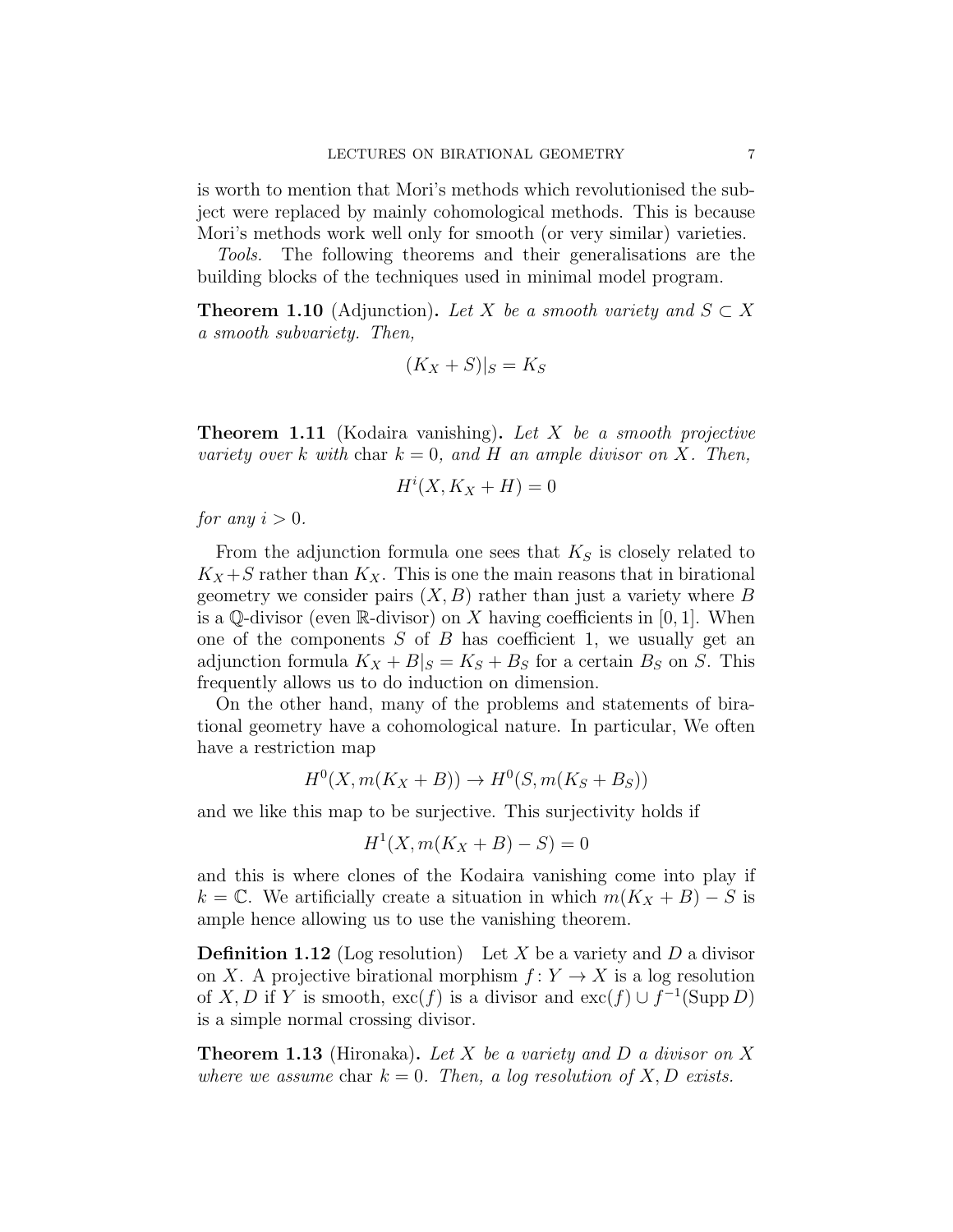**Definition 1.14** (Log resolution) Let X be a variety and D a  $\mathbb{Q}$ divisor on X. A projective birational morphism  $f: Y \to X$  is a log resolution of X, D if Y is smooth,  $\operatorname{exc}(f)$  is a divisor and  $\operatorname{exc}(f) \cup$  $f^{-1}(\text{Supp } D)$  is a simple normal crossing divisor.

Linear systems. To find an extremal ray and construct its contraction one can pick an ample divisor H and take the smallest  $a \geq 0$  for which  $K_X + aH$  is nef. It turns out that a is a rational number. If  $K_X$ is not already nef, and if the linear system  $|m(K_X+aH)|$  is base point free for some  $m > 0$ , then there is a  $K_X$ -negative extremal face of the Mori cone defining a contraction. Such linear systems occur frequently in the subject.

Rationally connected varieties. A theorem of Castelnuovo provides a simple test of rationality of a smooth projective surface X in characteristic zero:  $P_2(X) = h^0(2K_X) = 0$  and  $h^1(0) = 0$  iff X is rational. In higher dimension, the rationality problem is notoriously difficult. Iskovskikh-Manin proved that there are unirational but not rational 3 folds. However, unirationality is not easy to deal with either. Instead, Kollár-Mori-Miyaoka, and Campana came up with the idea of rationally connected varieties which are much easier to study. A variety X is rationally connected if every two points can be connected by a chain of rational curves. This is a place where Mori's original methods have proved most useful.

Explicit classification. There are lots of results concerning detailed classification of varieities in dimension 3, eg the works of Iskovskikh, Prokhorov, Reid, Corti, Cheltsov, etc. Most of these results concern Fano varieties.

Positive characteristic. In higher dimension, there are only partial results when k has positive characteristic. One reason is that the resolution of singularities conjecture is not proved yet. Another major reason is that the Kodaira vanishing theorem does not hold in this case. So, without these vital elements it is difficult to prove any thing unless one finds alternatives. Ironically though Mori's early results which opened up the field were mainly based on positive characteristic methods.

Schemes. We have only discussed birational geometry for smooth varieties or alike. There is almost nothing known about birational geometry of schemes in general. Of course one can consider various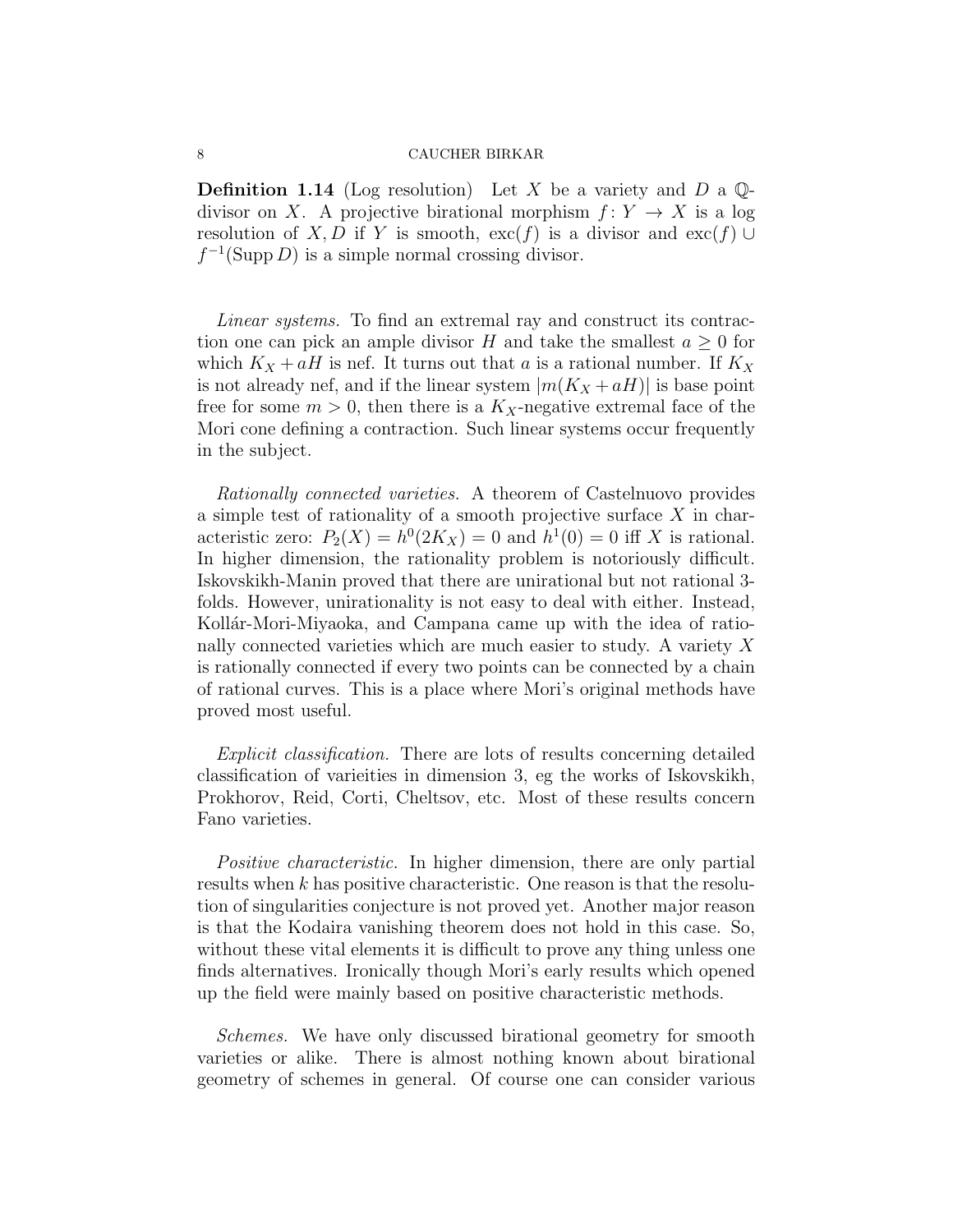levels of generality. For example, one may talk about schemes over an algebraically closed field, or any field, or any ring, or any base scheme.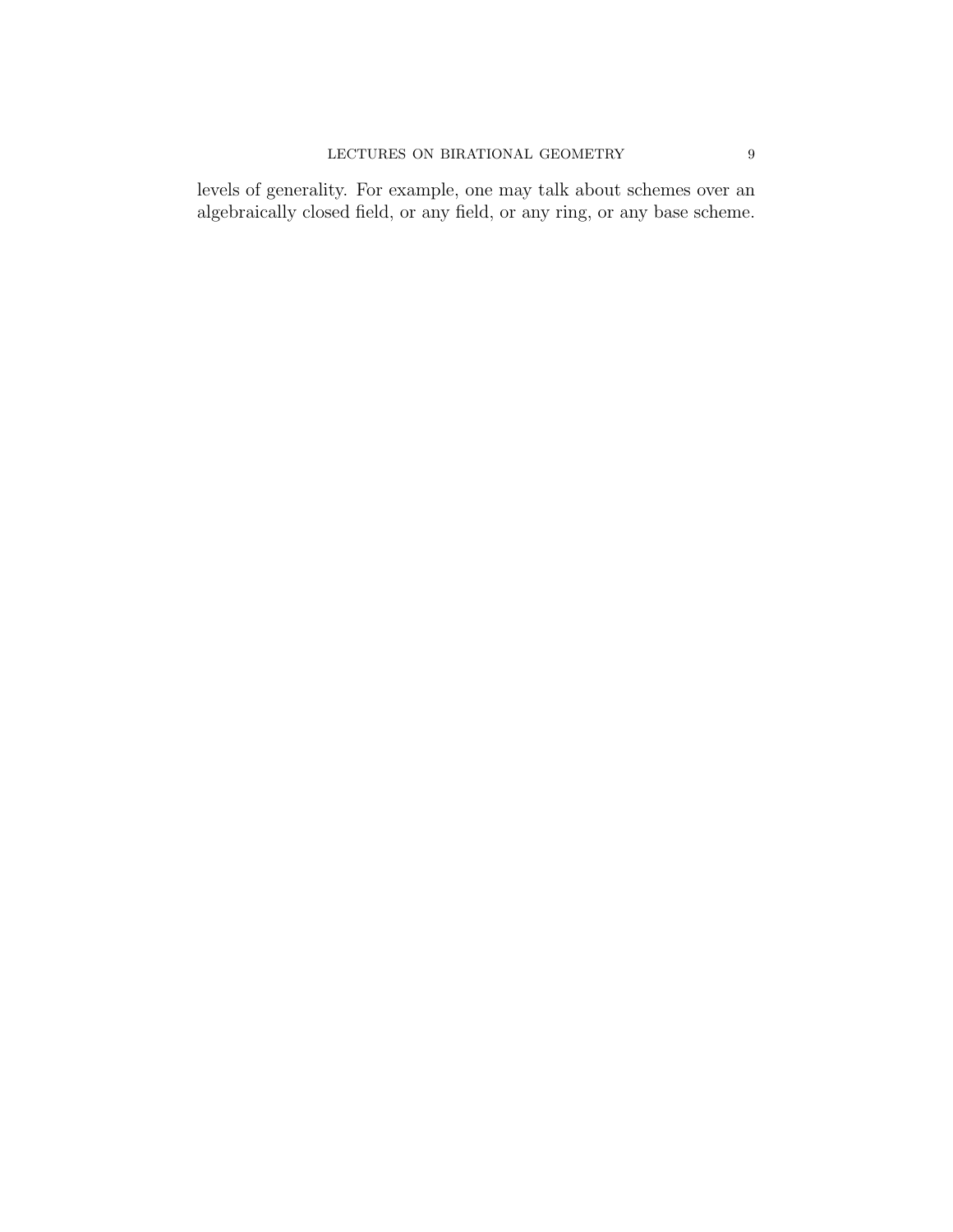## 2. Preliminaries

**Definition 2.1** By a variety we mean an irreducible quasi-projective variety over k and from now on we take  $k = \mathbb{C}$  unless stated otherwise. Two varieties  $X, X'$  are called *birational* if there is a rational map  $f: X \dashrightarrow X'$  which has an inverse, or equivalently if  $X, X'$  have isomorphic open subsets.

Definition 2.2 (Contraction) A contraction is a projective morphism  $f: X \to Y$  such that  $f_*\mathcal{O}_X = \mathcal{O}_Y$  which in particular means that f has connected fibres. If  $Y$  is normal and  $f$  surjective, then  $f$  being a contraction is equivalent to the connectedness of the fibres by the Stein factorisation.

**Remark 2.3** (Stein factorisation) Let  $f: X \rightarrow Y$  be a projective morphism. Then, it can be factored through  $g: X \to Z$  and  $h: Z \to Y$ such that  $g$  is a contraction and  $h$  is finite.

**Example 2.4** (Zariski's main theorem) Let  $f: X \to Y$  be a projective birational morphism where  $Y$  is normal. Then,  $f$  is a contraction.

Exercise 2.5 Give a morphism which is not a contraction.

**Definition 2.6** (Exceptional set) Let  $f: X \rightarrow Y$  be a birational morphism of varieties.  $\operatorname{exc}(f)$  is the set of those  $x \in X$  such that  $f^{-1}$ is not regular at  $f(x)$ .

**Definition 2.7** Let  $f: X \dashrightarrow Y$  be a birational map of normal varieties and V a prime cycle on X. Let  $U \subset X$  be the open subset where f is regular. If  $V \cap U \neq \emptyset$ , then define the *birational transform* of V to be the closure of  $f(U \cap V)$  in Y. If  $V = \sum a_i V_i$  is a cycle and  $U \cap V_i \neq \emptyset$ , then the birational transform of V is defined to be  $\sum a_i V_i^{\sim}$ where  $V_i^{\sim}$  is the birational transform of the prime component  $V_i$ .

**Definition 2.8** Let X be a normal variety. A *divisor* (resp.  $\mathbb{Q}$ divisor,  $\mathbb{R}$ -divisor) is as  $\sum_{i=1}^{m} d_i D_i$  where  $D_i$  are prime divisors and  $d_i \in \mathbb{Z}$  (resp.  $d_i \in \mathbb{Q}, d_i \in \mathbb{R}$ ). A Q-divisor D is called Q-Cartier if mD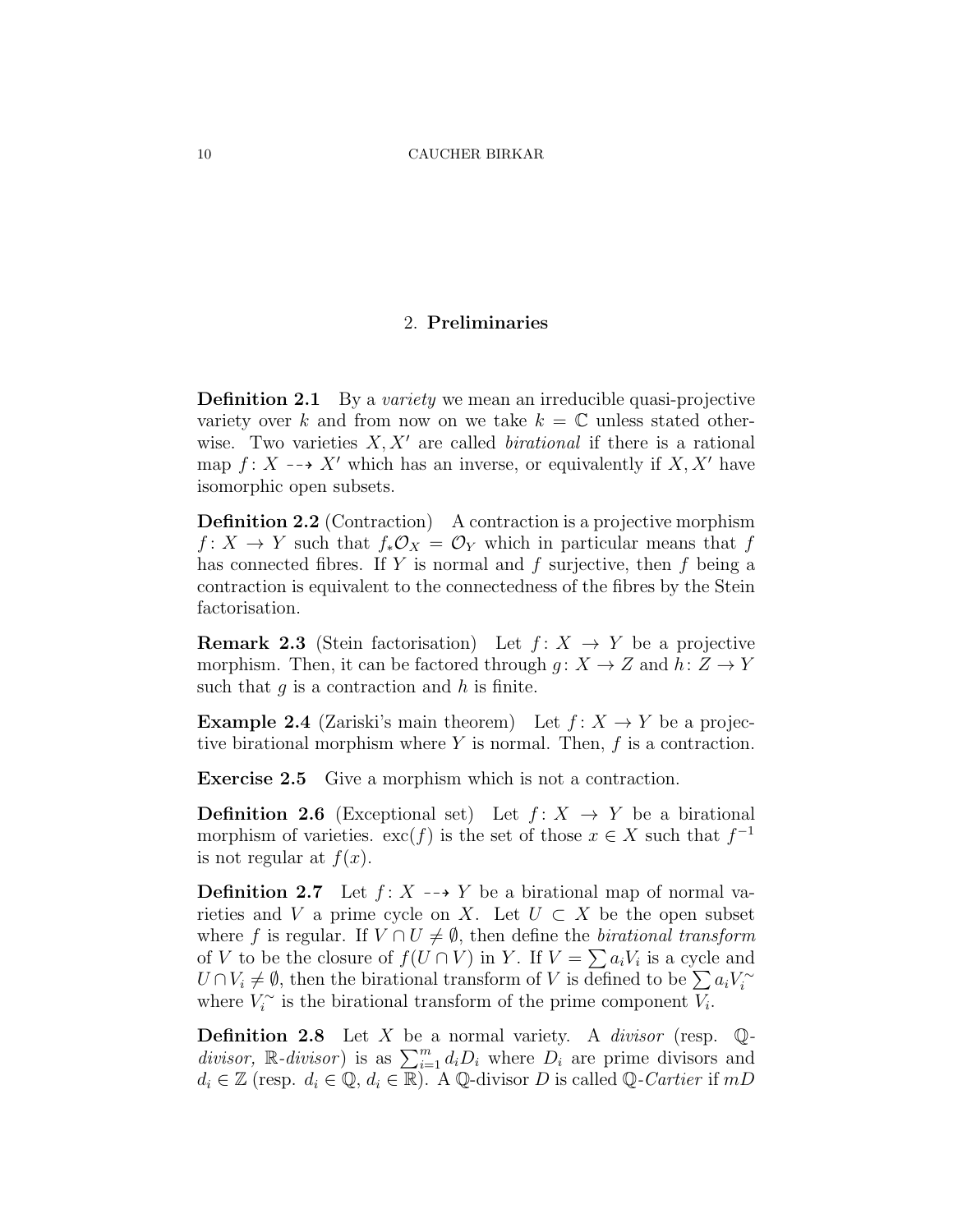is Cartier for some  $m \in \mathbb{N}$ ; equivalently  $D \in Pic_{\mathbb{O}}(X) := Pic(X) \otimes_{\mathbb{Z}} \mathbb{Q}$ . We say  $X$  is  $\mathbb{Q}$ -factorial if every  $\mathbb{Q}$ -divisor is  $\mathbb{Q}$ -Cartier.

An R-divisor D is called R-Cartier if  $D = \sum a_i E_i$  for some  $a_i \in \mathbb{R}$ and some Cartier divisors  $E_i$ ; equivalently  $D \in \operatorname{Pic}_{\mathbb{R}}(X) = \operatorname{Pic}(X) \otimes_{\mathbb{Z}} \mathbb{R}$ . We say that D is ample if  $D = \sum a_i A_i$  for certain positive real numbers  $a_i$  and usual ample divisors  $A_i$ .

**Definition 2.9** Let X be a normal variety and  $f: X \rightarrow Z$  a projective morphism. Two R-divisors  $D, D'$  on X are called R-linearly equivalent/Z, denoted by  $D \sim_{\mathbb{R}} D'/Z$  or  $D \sim_{\mathbb{R},Z} D'$ , if

$$
D = D' + \sum a_i(\alpha_i) + f^*G
$$

for some  $a_i \in \mathbb{R}$ , rational functions  $\alpha_i \in K(X)$ , and  $\mathbb{R}$ -Cartier divisor  $G$  on  $Z$ .

**Exercise 2.10** Prove that a Q-divisor D is R-Cartier iff it is Q-Cartier. Prove that two Q-divisors  $D, D'$  are R-linearly equivalent/Z iff  $mD \sim mD'$  for some  $m \in \mathbb{N}$ . In this case we say that  $D, D'$  are Q-linearly equivalent/Z, denoted by  $D \sim_{\mathbb{Q}} D'/Z$ .

**Definition 2.11** Let X be a normal variety and D a divisor on X. Let  $U = X - X_{sing}$  be the smooth subset of X and  $i: U \to X$  the inclusion. Since X is normal, dim  $X_{sing} \leq \dim X - 2$ . So, every divisor on X is uniquely determined by its restriction to  $U$ . For a divisor  $D$ , we associate the sheaf  $\mathcal{O}_X(D) := i_* \mathcal{O}_U(D)$ . Such sheaves are reflexive. We define the *canonical divisor*  $K_X$  of X to be the closure of the canonical divisor  $K_U$ . Of course  $K_X$  is not unique as a divisor but it is unique up to linear equivalence. It is well-known that  $\mathcal{O}_X(K_X)$  is the same as the dualising sheaf  $\omega_X$  if X is projective [32, Proposition 5.75].

**Example 2.12** The canonical divisor of  $X = \mathbb{P}^n$  is just  $-(n+1)H$ where  $H$  is a hyperplane. If Y is a smooth hypersurface of degree  $d$ in  $\mathbb{P}^n$ , then the adjunction formula allows us to calculate the canonical divisors

$$
K_Y = (K_X + Y)|_Y \sim (-(n+1)H + dH)|_Y = (d - n - 1)H|_Y
$$

**Definition 2.13** Let  $f: X \rightarrow Z$  be a projective morphism from a normal variety. Let  $Z_1(X/Z)$  be the abelian group generated by curves  $\Gamma \subseteq X$  contracted by f, that is, with  $f(\Gamma) =$  pt. An R-Cartier divisor D on X is called nef |Z if  $D \cdot C \geq 0$  for any  $C \in Z_1(X/Z)$ . Two R-divisors D, D' are called *numerically equivalent*/Z, denoted by  $D \equiv$  $D'/Z$  or  $D \equiv_Z D'$ , if  $D - D'$  is R-Cartier and  $(D - D') \cdot C = 0$  for any  $C \in Z_1(X/Z)$ . Now we call  $V, V' \in Z_1(X/Z) \otimes_{\mathbb{Z}} \mathbb{R}$  numerically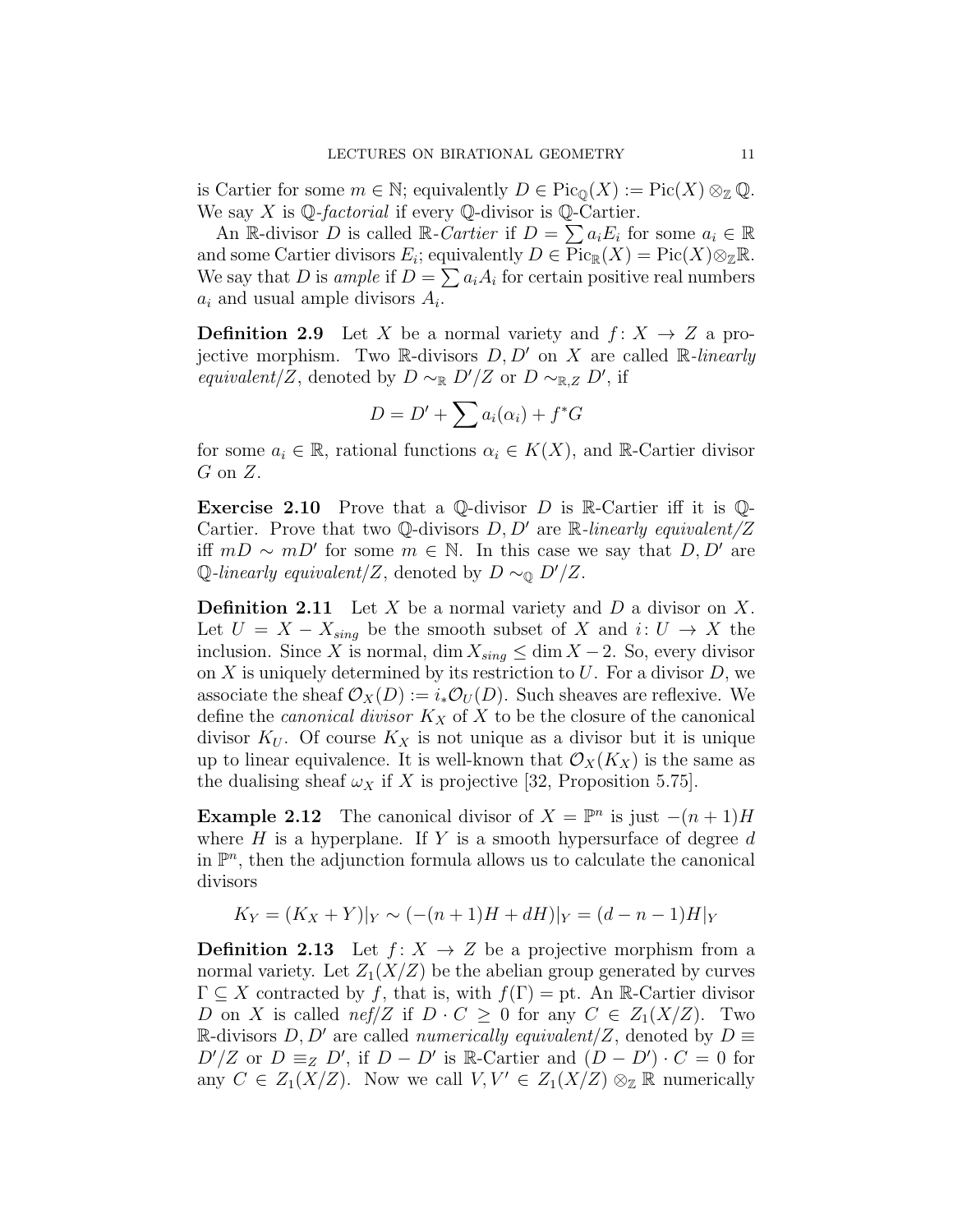equivalent, denoted by  $V \equiv V'$  if  $D \cdot V = D \cdot V'$  for any R-Cartier divisor  $D$  on  $X$ .

**Definition 2.14** Let  $f: X \to Z$  be a projective morphism of normal varieties.. We call a Weil divisor D free over Z if for each  $P \in Z$ , there is an affine open neighbourhood  $P \in U \subseteq Z$  such that D is free on  $f^{-1}U$  in the usual sense, or equivalently if the natural morphism  $f^*f_*\mathcal{O}_X(D) \to \mathcal{O}_X(D)$  is surjective. D is called very ample over Z if there is an embedding  $i: X \to \mathbb{P}_Z$  over Z such that  $\mathcal{O}_X(D) = i^*\mathcal{O}_{\mathbb{P}_Z}(1)$ .

Now assume that  $D$  is an  $\mathbb{R}$ -Cartier divisor. We say that  $D$  is ample *over* Z if for each  $P \in \mathbb{Z}$ , there is an affine open neighbourhood  $P \in \mathbb{Z}$  $U \subseteq Z$  such that D is ample on  $f^{-1}U$ . We say that D is semi-ample over Z, if there is a projective morphism  $\pi: X \to Y/Z$  and an ample/Z R-Cartier divisor A on Y such that  $D \sim_{\mathbb{R}} \pi^* A/Z$ . Finally, we say that D is  $big/Z$  if D  $\sim_{\mathbb{R}} G + A/Z$  for some R-divisor  $G \geq 0$  and some ample/ $Z \mathbb{R}$ -divisor A. Note that this is compatible with another definition of bigness that we will see later (see Kodaira's Lemma 5.13).

#### 3. Contractions and extremal rays

**Definition 3.1** Let  $X$  be a projective variety. We define

- $N_1(X/Z) := Z_1(X/Z) \otimes_{\mathbb{Z}} \mathbb{R}/\equiv$
- $NE(X/Z) :=$  the cone in  $N_1(X/Z)$  generated by effective R-1-cycles
- $\overline{NE}(X/Z) := \text{closure of } NE(X/Z) \text{ inside } N_1(X/Z)$
- $N^1(X/Z) := (\operatorname{Pic}_{\mathbb{R}}(X)/ \equiv_Z) \simeq (\operatorname{Pic}(X)/ \equiv_Z) \otimes_{\mathbb{Z}} \mathbb{R}$

Intersection numbers give a natural pairing

$$
N^1(X/Z) \times N_1(X/Z) \to \mathbb{R}
$$

which immediately gives injections

$$
N^1(X/Z) \to N_1(X/Z)^*
$$
 and  $N_1(X/Z) \to N^1(X/Z)^*$ 

On the other hand by the so-called Néron-Severi theorem,  $N^1(X/Z)$  is a finite dimensional R-vector space. Therefore,

$$
\dim N_1(X/Z) = \dim N^1(X/Z) < \infty
$$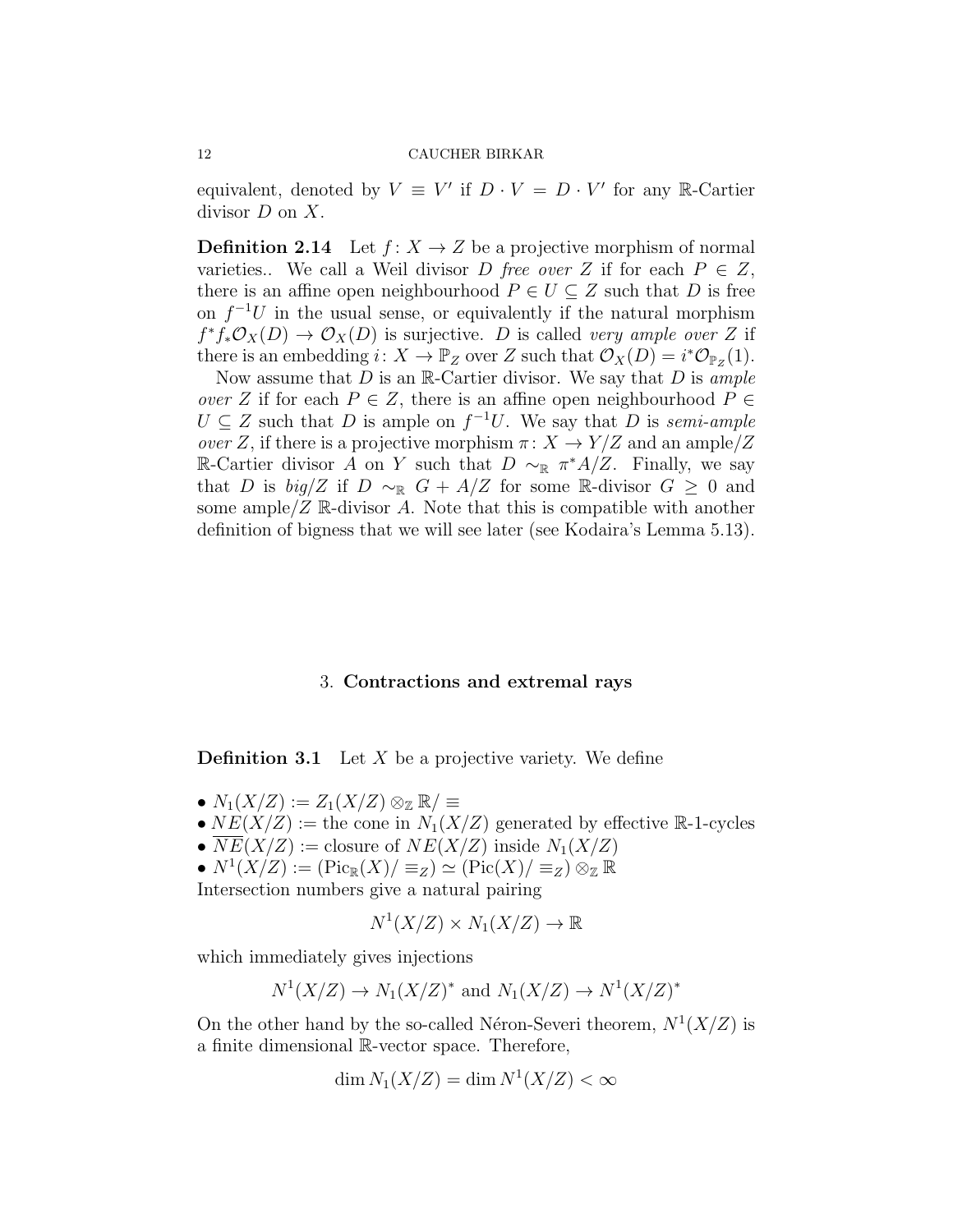and this number is called the *Picard number* of  $X/Z$  and denoted by  $\rho(X/Z)$ . We refer to  $N^1(X/Z)$  as the Néron-Severi space of  $X/Z$  and to  $\overline{NE}(X/Z)$  as the *Mori-Kleiman cone* of  $X/Z$ .

**Definition 3.2** Let  $C \subset \mathbb{R}^n$  be a cone with vertex at the origin. A subcone  $F \subseteq C$  is called an *extremal face* of C if for any  $x, y \in C$ ,  $x + y \in F$  implies that  $x, y \in F$ . If dim  $F = 1$ , we call it an *extremal* ray.

**Theorem 3.3** (Kleiman ampleness criterion). Let  $f: X \rightarrow Z$  be a projective morphism of varieties and  $D$  a  $\mathbb Q$ -Cartier divisor on X. Then, D is ample/Z iff D is positive on  $NE(X/Z) - \{0\}$ .

**Remark 3.4** Let  $f: X \to Z$  be a projective morphism of varieties and D a Q-Cartier divisor. If D is semi-ample/Z, that is, if there is  $m > 0$  such that  $mD$  is free locally over Z, then D defines a projective contraction  $g: X \to Y$  over Z such that  $D \sim_{\mathbb{Q}} g^* H/Z$  for some ample Q-divisor  $H$  on  $Y$ . Now if  $D$  is not already ample, then  $D$  should be numerically trivial on some curves of  $X$  and  $q$  contracts exactly those curves: in other words,  $D$  is numerically trivial on some extremal face F of  $NE(X)$  and g contracts F. Conversely, if we are given g first, then one can take D to be the pullback of some ample  $Z$  divisor on Y so that  $D$  defines the contraction  $q$ .

We are somewhat mostly interested in the converse of the above, that is, we pick an extremal face  $F$  and we like to know when this face can be contracted. The first step is to look for a divisor that is nef/Z but numerically trivial on F and positive on the rest of  $\overline{NE}(X)$ . Assume that  $D$  is such a a divisor. In general  $F$  may not contain the class of any curve on  $X$  in which case  $F$  cannot be contracted. Even if there are curves whose classes belong to  $F$ , it is not in general possible to contract such curves (see Examples 3.11 and 3.12). Therefore, only nefness is not enough. We should look for a D such that  $mD$  is free/Z for some  $m > 0$  giving a morphism contracting F.

When  $K_X$  is negative on  $F$ , there are ways to find the desired  $D$ . For example, suppose that  $D = K_X + aA$  where A is an ample divisor such that D is nef/Z but  $D - \epsilon A$  is not nef/Z for any  $\epsilon > 0$ . Further assume that  $D$  is numerically trivial exactly on  $F$ . Such  $D$  turn out to be semi-ample (at least when  $X$  has good singularities) and that is exactly how we will find extremal rays and contractions.

**Example 3.5** Let  $X$  be a smooth projective curve. Then we have a natural exact sequence  $0 \to Pic^0(X) \to Pic(X) \to \mathbb{Z} \to 0$ . So, Pic / Pic<sup>0</sup>  $\simeq \mathbb{Z}$ . Therefore,  $N_1(X) \simeq \mathbb{R}$  and  $\overline{NE}(X)$  is just  $\mathbb{R}_{\geq 0}$ .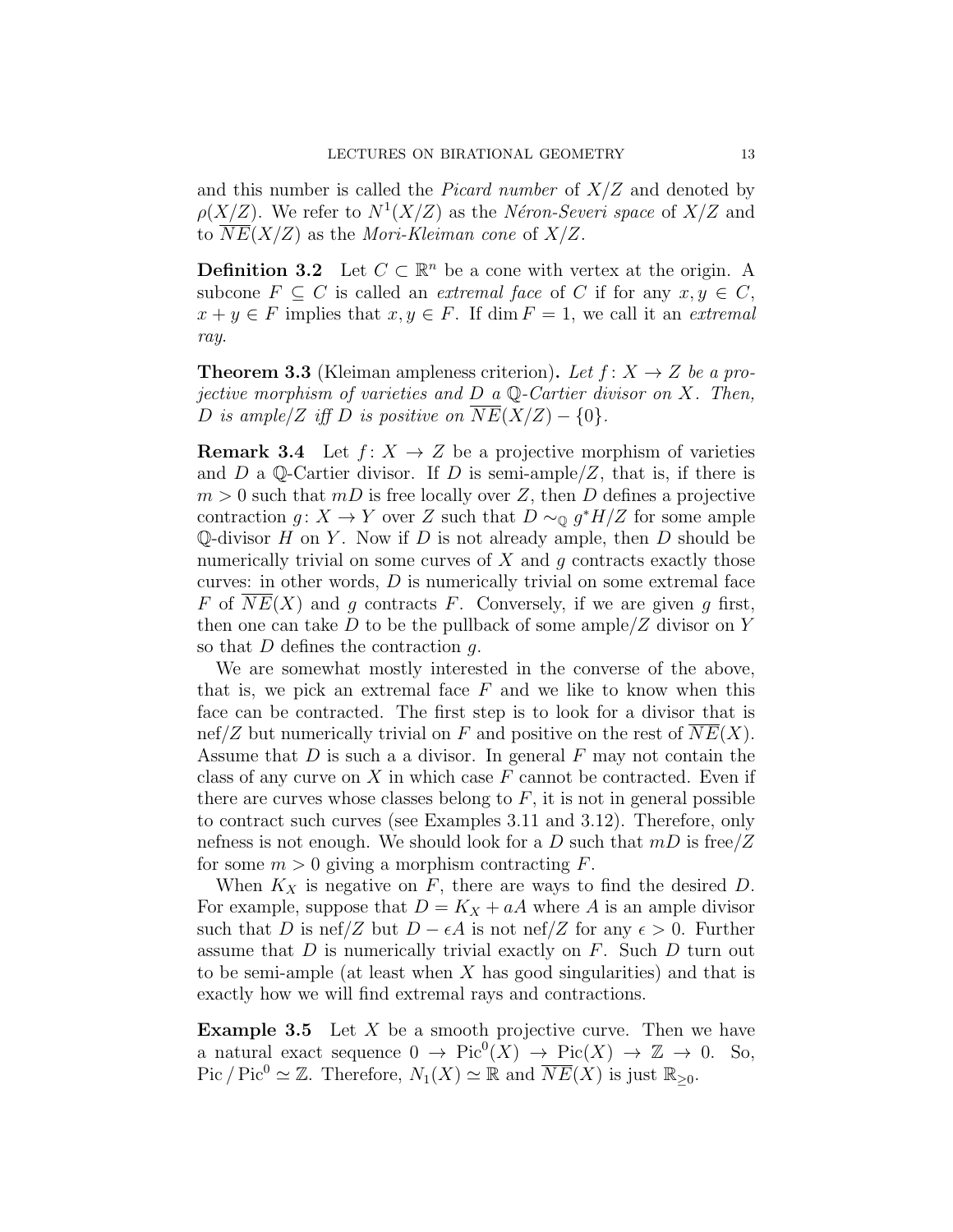**Example 3.6** Let X be a normal projective variety with  $\rho(X) = 1$ , for example  $X = \mathbb{P}^n$ . Then,  $N_1(X) \simeq \mathbb{R}$  and  $\overline{NE}(X)$  is just  $\mathbb{R}_{\geq 0}$ .

**Example 3.7** Let Y be a smooth projective variety and  $\mathcal{E}$  a locally free sheaf on Y. Let  $X = \mathbb{P}(\mathcal{E})$  and  $f: X \to Y$  the structure morphism. Then, f is the contraction of an extremal ray generated by the curves in the fibres of f. Indeed, it is well-known that  $Pic(X) \simeq Pic(Y) \times \mathbb{Z}$ (cf. [22, II, Exercise 7.9]). More precisely, each divisor  $D$  on  $X$  is as  $D \sim f^*G + mH$  where G is some divisor on Y and H is the divisor corresponding to  $\mathcal{O}_X(1)$ . This in particular also says that  $D \cdot C =$  $mH \cdot C$  for any curve C in a fibre of f. So, if C' is any other curve in a fibre of f, then  $D \cdot C' = mH \cdot C'$  hence  $D \cdot C/D \cdot C'$  does not depend on m assuming  $m \neq 0$ . Thus, the classes C and C' belong to the same ray.

**Example 3.8** Let  $Y$  be a smooth projective variety,  $S$  a smooth subvariety, and  $X$  the blow up of Y along  $S$  with the structure mophism  $f: X \to Y$ . Obviosuly, f is the contraction of some extremal face F of  $\overline{NE}(X)$ . The exceptional divisor of f is a  $\mathbb{P}^r$ -bundle over S hence all the curves in the fibres belong to the same ray in  $\overline{NE}(X)$ . Thus, F is an extremal ray.

The following theorem is our first systematic attempt in locating those curves which generate an extremal ray.

**Theorem 3.9.** Let X be a normal projective surface and C an irreducible curve which is Q-Cartier as a divisor. If  $C^2 < 0$ , then C generates an extremal ray of  $\overline{NE}(X)$ . But if  $C^2 > 0$ , then the class of C cannot belong to any extremal ray unless  $\rho(X) = 1$ .

*Proof.* First assume that  $C^2 < 0$ . Let C be the subcone of  $\overline{NE}(X)$ consisting of those classes  $\alpha$  for which  $C \cdot \alpha \geq 0$  and let H be the hyperplane in  $N_1(X)$  where C is numerically zero. In particular, if  $C'$  is any curve other than  $C$ , then the class of  $C'$  is in  $C$ . Moreover,  $NE(X)$  is nothing but the convex hull of [C] and C. Therefore, [C] generates an extremal ray of  $NE(X)$  as  $[C]$  is on one side of H and C on the opposite side.

Now the second statement: assume that IC is Cartier and let  $f: Y \rightarrow$ X be a resolution of singularities. Then,  $(f^*C^2) > 0$  and the Riemann-Roch theorem shows that  $h^0(mIf^*C)$  grows like  $m^2$  hence the same holds for  $h^0(mIC)$ . Pick a general very ample divisor A and consider the exact sequence

$$
0 \to H^0(X, mIC - A) \to H^0(X, mIC) \to H^0(A, mIC|_A)
$$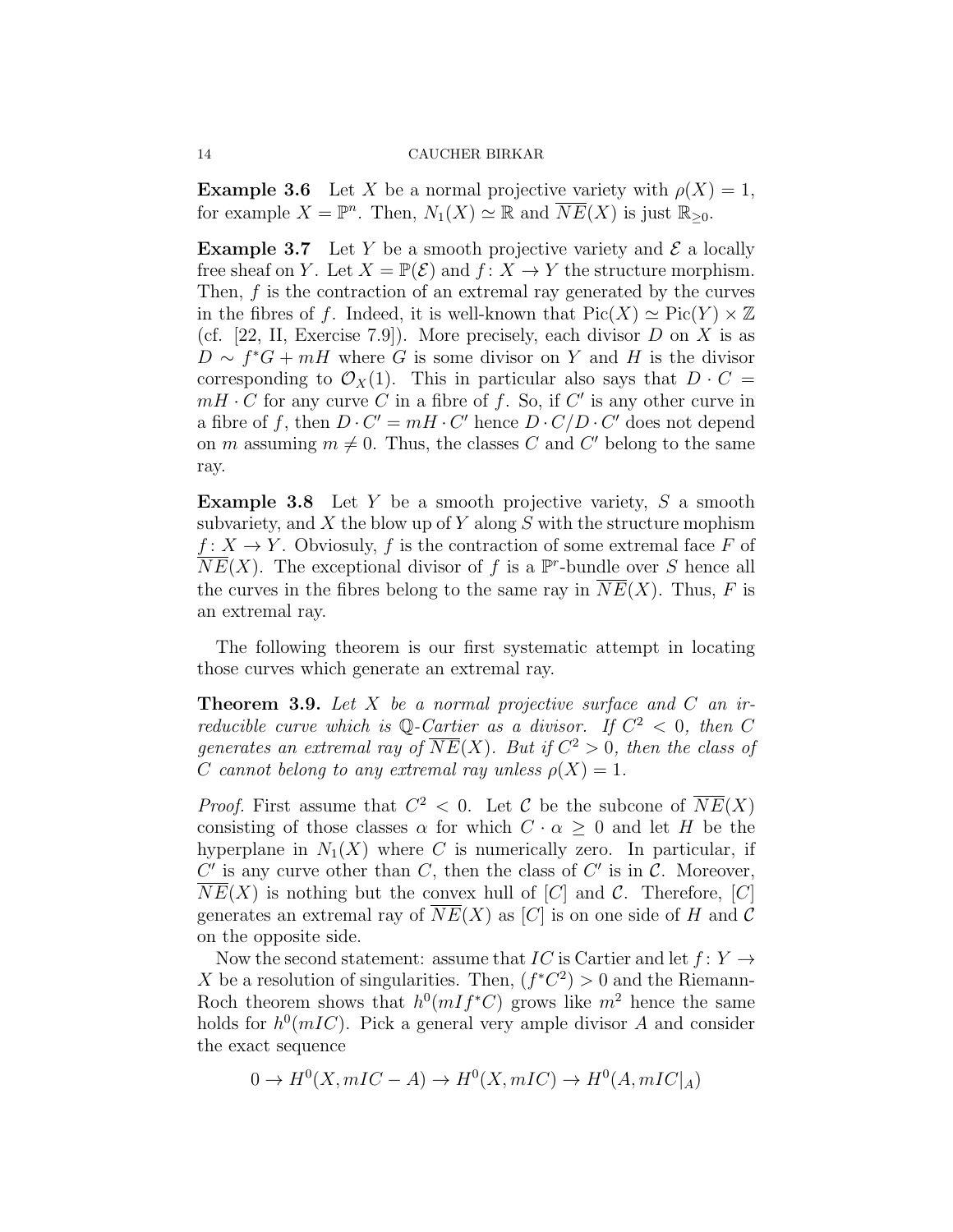Since A is a smooth curve,  $h^0(A, mIC|_A)$  grows at most like m which shows that  $h^0(X, mIC - A)$  grows like  $m^2$  hence  $mIC \sim A + C'$  for some  $m > 0$  and some effective divisor  $C'$ . In particular, the classes of both A and C' are in  $\overline{NE}(X)$ . This implies that the class of C cannot generate any extremal ray unless  $\overline{NE}(X)$  is just a half-line and  $\rho(X) = 1.$ 

Example 3.10 Here we list a few simple examples of extremal rays and contractions on surfaces.

• Let  $X = \mathbb{P}^1 \times \mathbb{P}^1$  be the quadric surface.  $N_1(X) \simeq \mathbb{R}^2$  and  $\overline{NE}(X)$ has two extremal rays, each one is generated by fibres of one of the two natural projections.

• If X is the blow up of  $\mathbb{P}^2$  at a point P, then  $N_1(X) \simeq \mathbb{R}^2$  and  $NE(X)$  has two extremal rays. One is generated by the exceptional curve of the blow up and the other one is generated by the birational transform of all the lines passing through P.

 $\bullet$  If X is a cubic surface, it is well-known that it contains exactly 27 lines. By definition,  $X \subset \mathbb{P}^3$  and  $K_X = -H|_X$  where H is a hyperplane. If L is one of the lines, then  $L^2 = -1$  hence by Theorem 3.9, L generates an extremal ray of  $\overline{NE}(X)$ . On the other hand, more explicit calculations show that  $N_1(X) \simeq \mathbb{R}^7$  and that  $\overline{NE}(X)$  has no more extremal rays.

• If X is an abelian surface, one can prove that  $\overline{NE}(X)$  has a round shape, that is it does not look like polyhedral unless  $\rho(X) \leq 2$ . This happens because an abelian variety is in some sense homogeneous.

• Finally, there are surfaces X which have infinitely many  $-1$ -curves. So, they have infinitely many extreml rays. An example of such a surface is the blow up of the projective plane at nine points which are the base points of a general pencil of cubics.

**Example 3.11** There is a curve C of genus at least 2 and a locally free sheaf  $\mathcal E$  of rank 2 on C such that the divisor D corresponding to the invertible sheaf  $\mathcal{O}_{\mathbb{P}(\mathcal{E})}(1)$  is strictly nef (i.e. positively intersects every curve on  $X = \mathbb{P}(\mathcal{E})$  but not ample [23, I-10-5]. By Kleiman criterion, D is numerically trivial on some extremal face of  $NE(X)$ . Since  $\rho(X) = 2$  and since D is not numerically trivial,  $NE(X)$  has exactly two extremal rays and D is trivial on one of them, say  $R_1$ . Therefore, since  $D$  is strictly nef,  $R_1$  does not contain the class of any curve on X. The other extremal ray  $R_2$  is generated by the curves in the fibres of  $X \to C$ .

**Example 3.12** Let C be an elliptic curve in  $\mathbb{P}^2$ , and  $p_1, \ldots, p_{12}$  be distinct points on C, and  $X \to \mathbb{P}^2$  the blow up of  $\mathbb{P}^2$  at the above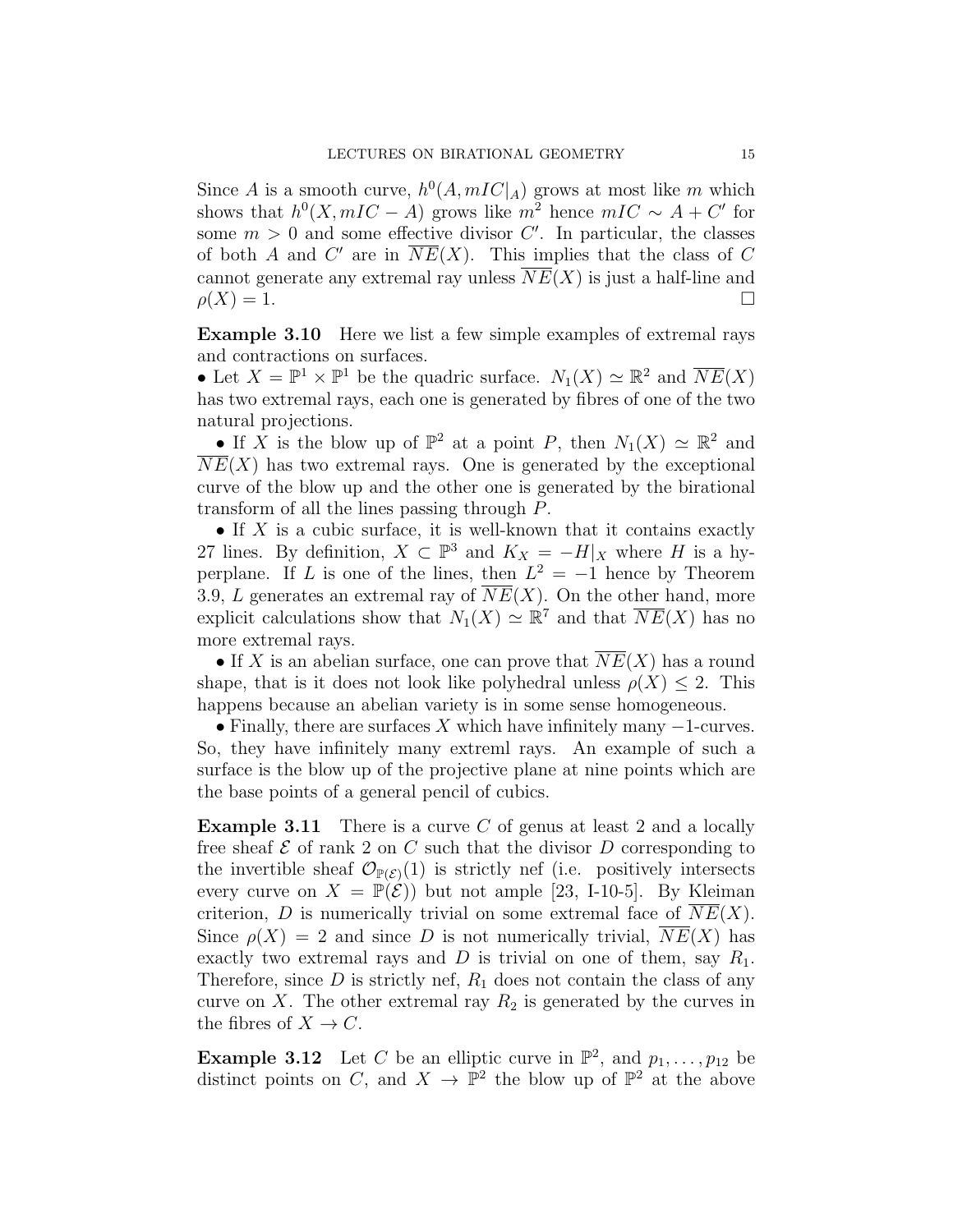points. If  $E \subset X$  is the birational transform of C, then  $E^2 = -3$  hence E generates an extremal ray R of  $NE(X)$  by Theorem 3.9. However, R cannot be contracted. In fact, let  $f: X \to Y$  be a projective morphism contracting  $R$  and let  $L$  be the pullback of an ample divisor on  $Y$ . Note that there is no other curve on  $X$  whose class belong to  $R$  hence f contracts only E. Now  $L|_E \sim 0$  and we can write  $L \sim hf^*H + \sum e_i E_i$ for certain  $h, -e_i \in \mathbb{Z}^{>0}$  where H is a line on  $\mathbb{P}^2$ . Therefore, we have  $0 \sim L|_E \sim hH|_C + \sum e_i p_i$  where we identify E and C. But if we choose the  $p_i$  general enough then the latter linear equivalence is not possible (see below) which gives a contradiction. In particular, the extremal ray generated by  $E$  is not contractible.

We choose the  $p_i$  as follows. First we can assume that H intersects C at a single point c so that  $H|_C = 3c$  (equivalently, we can first choose a point c and then consider the linear system  $|3c|$  which is free and gives an embedding of C into  $\mathbb{P}^2$  making 3c the restriction of some line). If p is any point on C other than c, then  $c - p$  is numerically trivial but not linearly trivial. Suppose that we have chosen  $p_1, \ldots, p_r$  so that if  $\alpha_i = c - p_i$  then the  $\alpha_i$  are Z-linearly independent in Pic<sup>0</sup>(C). Now choose  $p_{r+1}$  so that no positive interger multiple of  $\alpha_{r+1}$  belongs to the subgroup generated by  $\alpha_1, \ldots, \alpha_r$  (such  $p_{r+1}$  exists otherwise  $Pic^0(C)$  would be countable which is not the case). This ensures that  $\alpha_1, \ldots, \alpha_{r+1}$  are Z-linearly independent. Inductively, we find  $p_1, \ldots, p_{12}$ . Now if  $hH|_C + \sum_{i} e_i p_i \sim 0$ , then we can write  $hH|_C +$  $\sum e_i p_i = \sum a_i \alpha_i$  for certain  $a_i \in \mathbb{Z}$ . However, this contradicts the independence of the  $\alpha_i$ .

**Example 3.13** Let  $S = \mathbb{P}^2$  and  $X = \mathbb{P}(\mathcal{E})$  where

$$
\mathcal{E} = \mathcal{O}_S \oplus \mathcal{O}_X(1) \oplus \mathcal{O}_S(1)
$$

and  $\pi: X \to S$  the structure map. Then,  $\rho(X) = 2$  and  $\overline{NE}(X)$  has two extremal rays. Let A be the divisor corresponding to  $\mathcal{O}_X(1)$ . Since  $\pi_*\mathcal{O}_X(A) = \mathcal{E}$  and since  $\mathcal{E}$  is generated by global sections,  $\mathcal{O}_X(A)$  is generated by global sections as  $\pi^*\mathcal{E} \to \mathcal{O}_X(A)$  is surjective. So, A defines a contraction  $f: X \to Y$  which is birational as A is big. The summand  $\mathcal{O}_S$  gives an embedding  $S \subset X$  such that  $A|_S \sim 0$  which means that  $S$  is contracted by  $f$ . This in particular implies that if  $L$ is a line on  $S$ , then its class belongs to the extremal ray, say  $R_1$ , which is A-trivial (the other extremal,  $R_2$ , is generated by the curves in the fibres of  $\pi$ ).

Now let C be a curve having a non-constant morphism  $g: C \to S$ . Then,

$$
g^*\mathcal{E} = \mathcal{O}_C \oplus \mathcal{O}_C(1) \oplus \mathcal{O}_C(1)
$$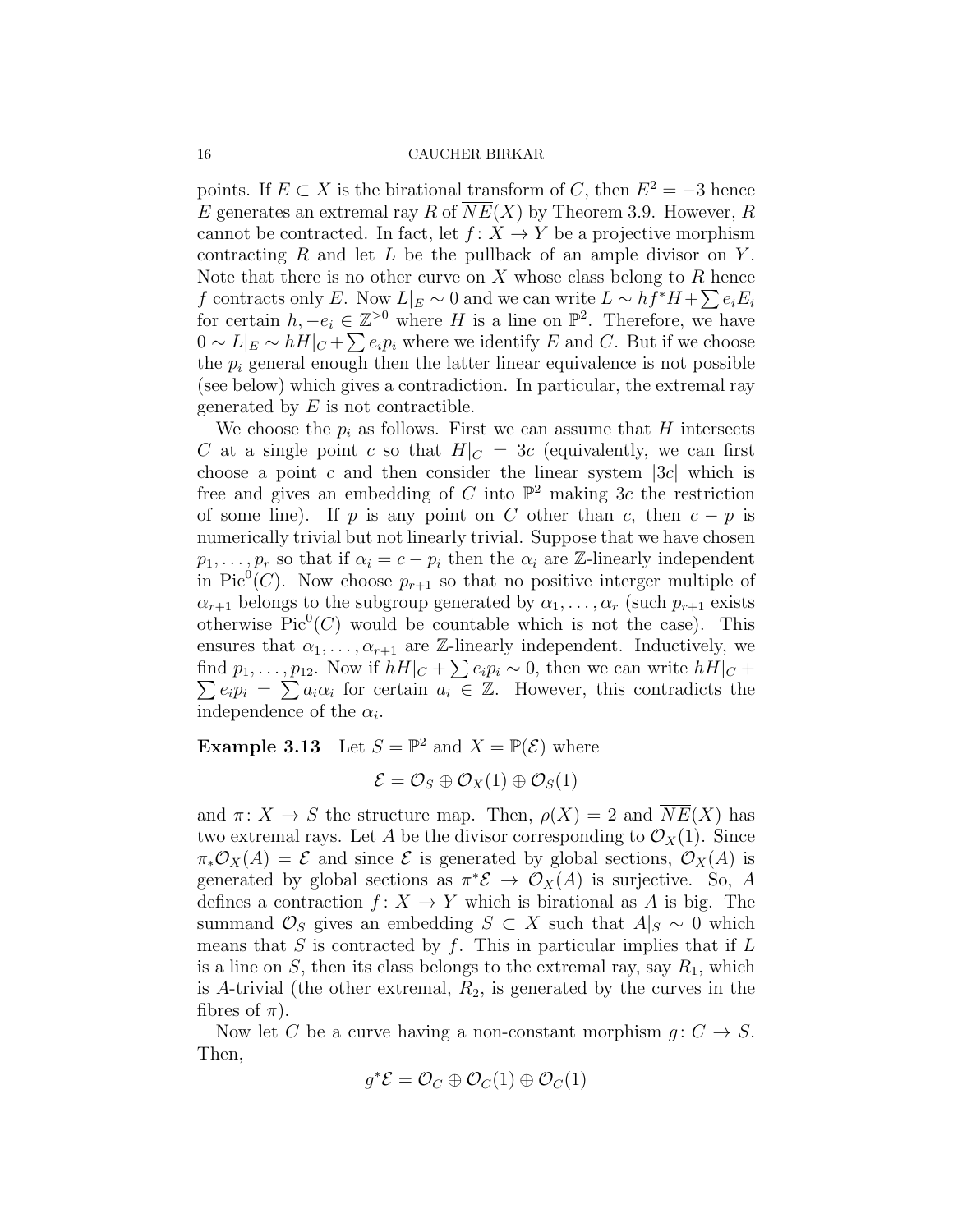Any morphism  $h: C \to X$  over S such that  $h^*A \sim 0$  corresponds to a quotient  $g^*\mathcal{E} \to \mathcal{O}_C$ . Here two quotients are considered the same if they have the same kernels. On the other hand, we see that

$$
\operatorname{Hom}(g^*\mathcal{E},\mathcal{O}_C) \simeq \operatorname{Hom}(\mathcal{O}_C,\mathcal{O}_C) \simeq \mathbb{C}
$$

hence there is only one quotient (as the quotients are just given by quotients  $\mathcal{O}_C \rightarrow \mathcal{O}_C$  which are nothing but multiplication by elements of  $\mathbb{C}$ ) so we have only one possible morphism h satisfying the required assumptions. This implies that if C is any curve whose class is in  $R_1$ , then C should already be inside S. Therefore,  $f$  contracts exactly  $S$ .

Furthermore,  $K_X$  is negative on  $R_1$  so this gives an example of a flipping contraction in dimension 4. Finally, note that if we replace  $\mathbb{P}^2$  by  $\mathbb{P}^1$  and take a similar  $\mathcal{E}$  and  $X = \mathbb{P}(\mathcal{E})$ , then  $K_X$  would be numerically trivial on the contraction defined by A giving a flop rather than a flip.

**Example 3.14** Let X be a smooth projective variety such that  $-K_X$ is ample. Such  $X$  are called Fano varieties. In this case,  $K_X$  is negative on the whole  $NE(X)$ . It turns out that  $\overline{NE}(X)$  is as nice as possible, that is, it is a polyhedral cone generated by finitely many extremal rays. The cubic surface mentioned above is an example of a Fano variety. More generally, if X is a hypersurface in  $\mathbb{P}^d$  of degree  $\leq d$ , then the adjunction formula says that  $X$  is a Fano variety.

**Example 3.15** Let  $Z \subset \mathbb{C}^4$  be the 3-fold defined by the quadratic equation  $xy - zu = 0$ . Obviously, Z is singular at the origin. Blow up  $\mathbb{C}^4$  at the origin and let X be the birational transform of Z with  $f: X \to Z$  the induced morphism. It turns out that X is smooth and that f has a single exceptional divisor E isomorphic to  $\mathbb{P}^1 \times \mathbb{P}^1$ . The two projections of E onto  $\mathbb{P}^1$  determine two extremal rays of  $\overline{NE}(X/Z)$ giving contractions onto smooth 3-folds.

**Example 3.16** Let X be a projective toric variety corresponding to a fan  $\Delta$  in  $\mathbb{R}^d$ . Then,  $\overline{NE}(X)$  is a rational polyhedral cone and each of its extremal rays is generated by the curve corresponding to some  $(d-1)$ dimensional cone  $\sigma$  in  $\Delta$ . Furthermore, assume that X is Q-factorial. This just corresponds to the cones in  $\Delta$  being simplicial. Then, each extremal ray R of  $\overline{NE}(X)$  can be contracted in the following way. Obtain a new fan out of  $\Delta$  as follows: if  $\sigma$  is a  $(d-1)$ -dimensional cone in  $\Delta$  such that the class of the corresponding curve belongs to R, then remove  $\sigma$  from the cone. It turns out by removing all such  $\sigma$ , we get a new fan which we denote by  $\Delta'$ . This induces a contraction  $X \to Y$ which is the contraction of the extremal ray  $R$ . For more details see [33, Chapter 14].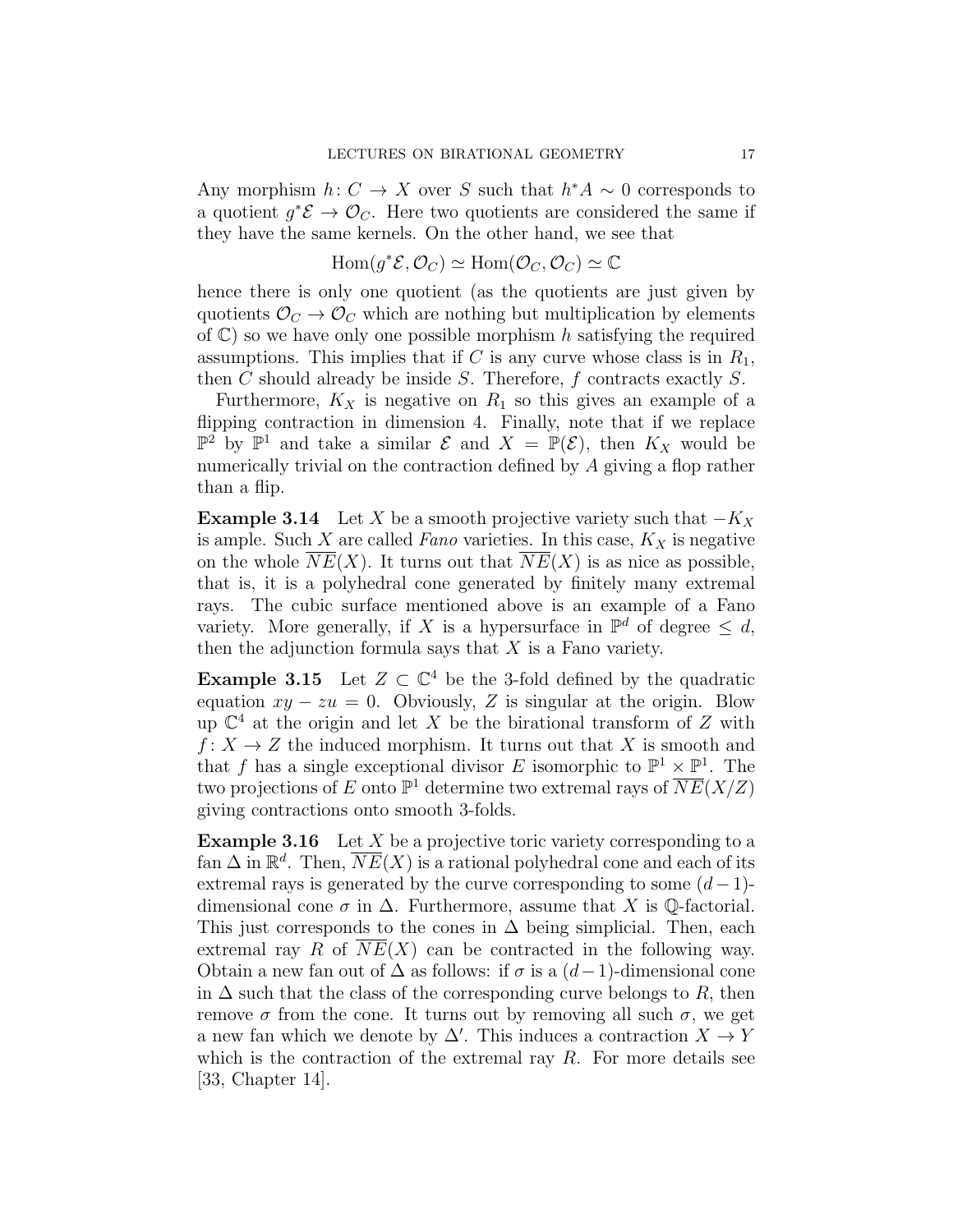## 4. Pairs and their singularities

**Definition 4.1** Let X be a variety and D a divisor on X. We call  $X, D \log smooth$  if X is smooth and the components of D have simple normal crossings. A pair  $(X/Z, B)$  consists of a projective morphism  $X \rightarrow Z$  between normal varieties, and an R-divisor B on X with coefficients in [0, 1] such that  $K_X + B$  is R-Cartier. When we are only interested in X and B and not in the morphism  $X \to Z$ , we usually  $\text{drop } Z$  (it is also customary to drop Z when it is a point but this will be clear from the context, eg by saying that  $X$  is projective).

Now let  $f: Y \to X$  be a log resolution of a pair  $(X, B)$ . Then, we can write

$$
K_Y = f^*(K_X + B) + A
$$

where we assume that  $f_*K_Y = K_X$  as divisors for some choice of canonical divisors  $K_Y$  and  $K_X$  (i.e. choice as a specific Weil divisor not as a linear equivalence class).

For a prime divisor  $E$  on  $Y$ , we define the *discrepancy* of  $E$  with respect to  $(X, B)$  denoted by  $d(E, X, B)$  to be the coefficient of E in A. Note that if E appears as a divisor on any other resolution, then  $d(E, X, B)$  is the same.

Remark 4.2 (Why pairs?) The main reason for considering pairs is the various kinds of adjunction, that is, relating the canonical divisor of two varieties which are closely related. We have already seen the adjunction formula  $(K_X + S)|_S = K_S$  where X, S are smooth and S is a prime divisor on X. It is natural to consider  $(X, S)$  rather than just X.

Now let  $f: X \to Z$  be a finite morphism. It often happens that  $K_X = f^*(K_Z + B)$  for some boundary B. For example, if  $f: X =$  $\mathbb{P}^1 \to Z = \mathbb{P}^1$  is a finite map of degree 2 ramified at two points P and P', then  $K_X \sim f^*(K_Z + \frac{1}{2})$  $\frac{1}{2}P + \frac{1}{2}$  $\frac{1}{2}P'$ ). Similarly, when f is a contraction and  $K_X \sim \mathbb{R}$  0/Z, then under good conditions  $K_X \sim \mathbb{R}$   $f^*(K_Z + B)$  for some boundary B on Z. Kodaira's canonical bundle formula for an elliptic fibration of a surface is a clear example.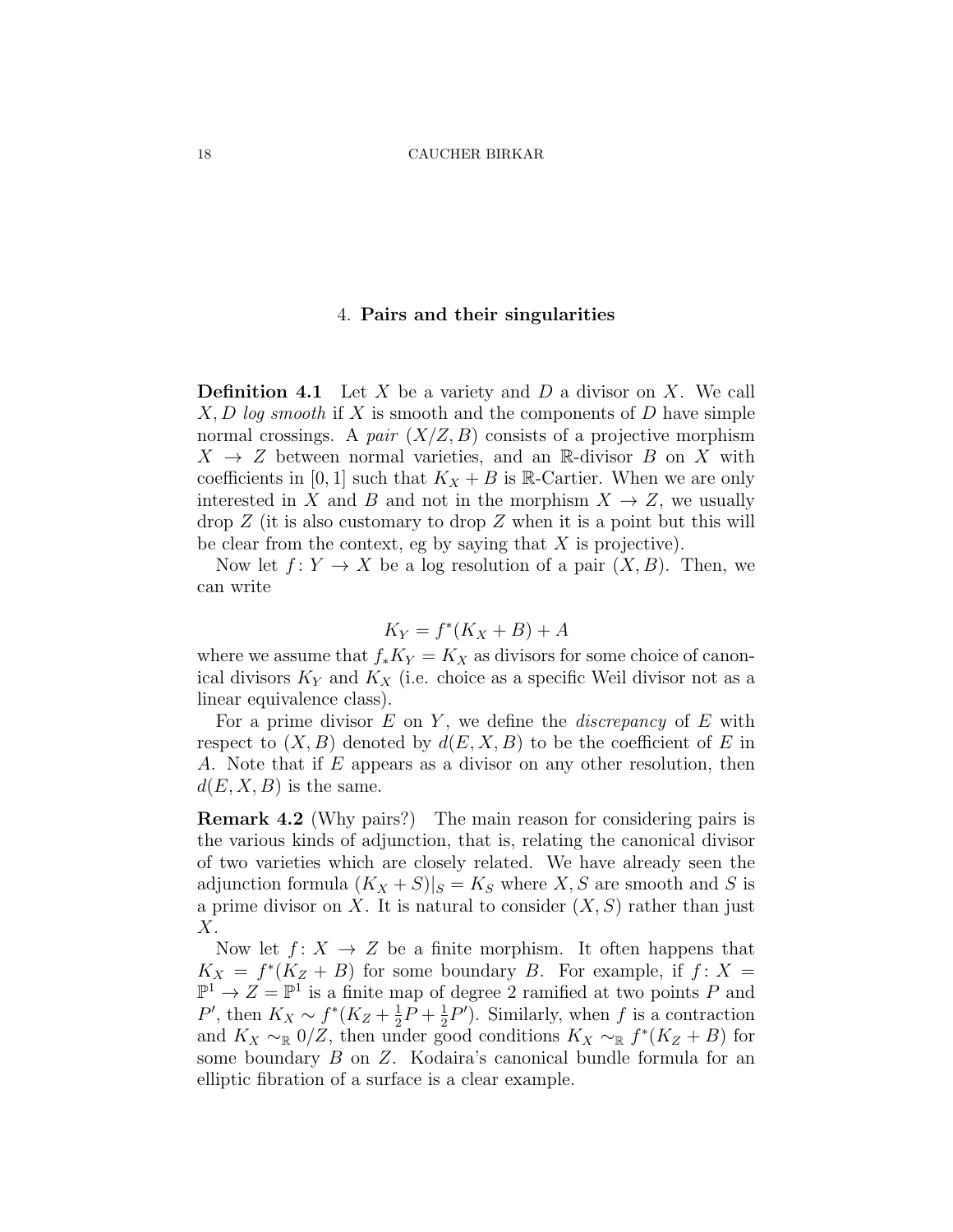**Definition 4.3** (Singularities) Let  $(X, B)$  be a pair. We call it *termi*nal (resp. canonical) if  $B = 0$  and there is a log resolution  $f: Y \to X$ for which  $d(E, X, B) > 0$  (resp.  $\geq 0$ ) for any exceptional prime divisor E of f. We call the pair Kawamata log terminal ( resp. log canonical) if there is a log resolution f for which  $d(E, X, B) > -1$  (resp.  $\geq -1$ ) for any prime divisor  $E$  on  $Y$  which is exceptional for  $f$  or the birational transform of a component of B. The pair is called divisorially log terminal if there is a log resolution f for which  $d(E, X, B) > -1$ for any exceptional prime divisor  $E$  of  $f$ . We usually use abbreviations klt, dlt and lc for Kawamata log terminal, divisorially log terminal and log canonical respectively.

**Remark 4.4** Let X be a smooth variety and D an R-divisor on X. Let V be a smooth subvariety of X of codimension  $\geq 2$  and  $f: Y \to X$ the blow up of  $X$  at  $V$ , and  $E$  the exceptional divisor. Then, the coefficient of E in A is codim  $V - 1 - \mu_V D$  where

$$
K_Y = f^*(K_X + D) + A
$$

and  $\mu$  stands for multiplicity.

Lemma 4.5. Definition of all kind of singularities (except dlt) is independent of the choice of the log resolution.

*Proof.* Suppose that  $(X, B)$  is lc with respect to a log resolution  $f: Y \rightarrow Y$ X. Let  $f' : Y' \to X$  be another log resolution. There is a smooth W with morphisms  $g: W \to Y$  and  $g': W \to Y'$  such that g is a sequence of smooth blow ups. It is enough to show that  $(X, B)$  is also lc with respect to  $fg$ , and using induction we may assume that  $g$  is the blow up of some smooth  $V \subset Y$  of codimension c. Write  $K_Y = f^*(K_X + B) + A$ . Then, we have

$$
K_W = g^* K_Y + (c - 1)E = g^* f^* (K_X + B) + g^* A + (c - 1)E
$$

where  $E$  is the exceptional divisor of  $g$ . Now the fact that  $A$  has simple normal crossing singularities and the fact that its coefficients are all at least  $-1$  imply that the coefficient of E in  $g^*A$  is at least  $-c$ . Thus, the coefficients of  $g^*A + (c-1)E$  are at least  $-1$  and this shows  $(X, B)$ is lc with respect to fg. Similar arguments appy to klt, etc cases.  $\Box$ 

**Exercise 4.6** Let  $(X, B)$  be a pair and  $f: Y \to X$  a log resolution. Let  $B_Y$  be the divisor on Y for which  $K_Y + B_Y = f^*(K_X + B)$ . Prove that  $(X, B)$  is

- terminal iff  $B_Y \leq 0$  and Supp  $B_Y = \text{exc}(f)$ ,
- canonical iff  $B_Y \leq 0$ ,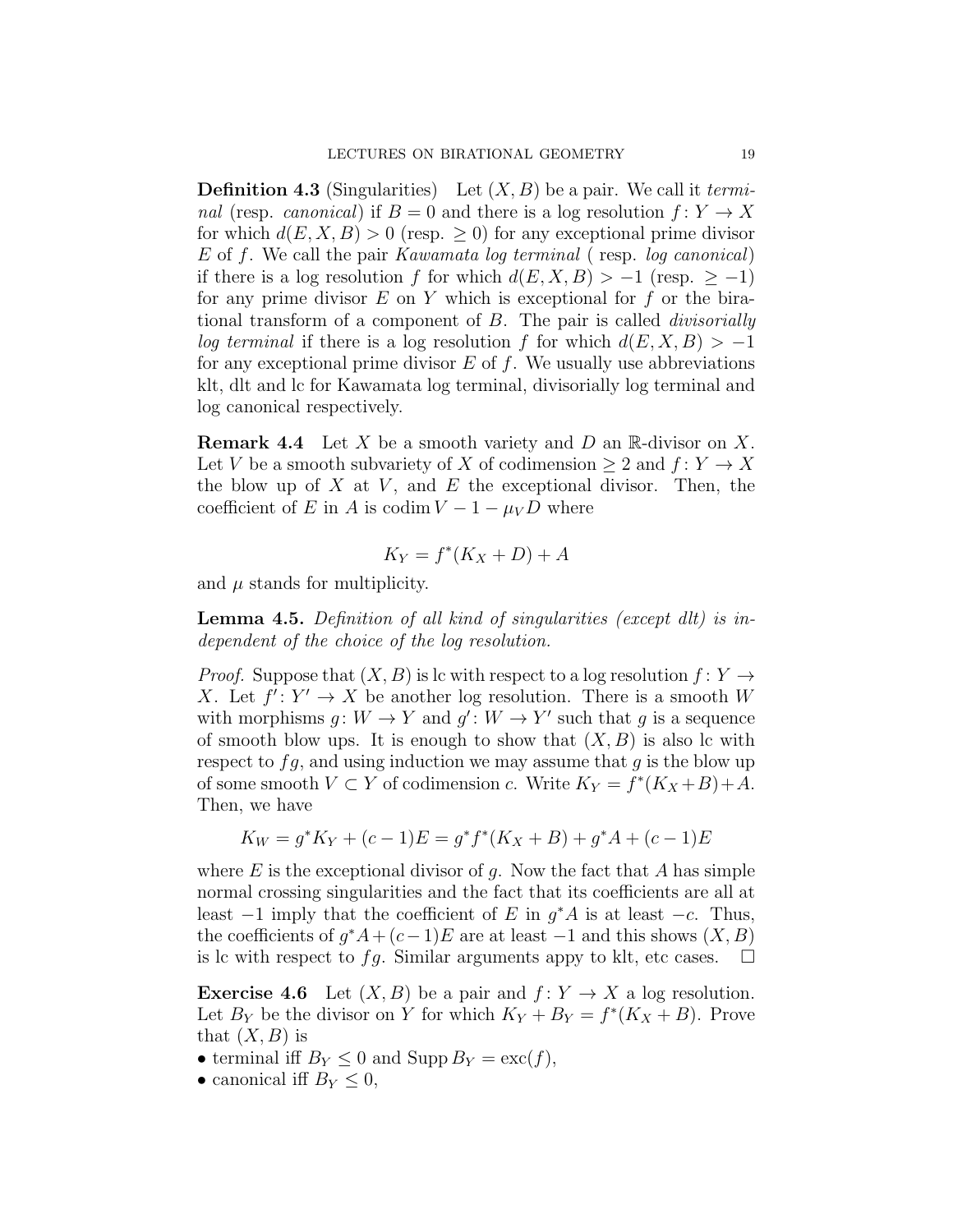• klt iff each coefficient of  $B_Y$  is  $\lt 1$ ,

• lc iff each coefficient of  $B_Y$  is  $\leq 1$ .

**Example 4.7** Let  $(X, B)$  be a pair of dimension 1. Then, it is lc (or dlt) iff each coefficient of B is  $\leq 1$ . It is klt iff each of coefficient of B is  $< 1$ . It is canonical (or terminal) iff  $B = 0$ .

**Example 4.8** (Log smooth pairs) When  $(X, B)$  is log smooth, i.e. X is smooth and Supp  $B$  has simple normal crossing singularities, then we have the most simple yet crucial kind of singularity. It is easy to see what type of singularities this pair has:  $(X, B)$  is lc iff it is dlt iff each coefficients of B is  $\leq$  1;  $(X, B)$  is klt iff each coefficients of B is  $\langle 1;$ 

Exercise 4.9 Prove that a smooth variety is terminal.

**Exercise 4.10** Prove that terminal  $\implies$  canonical  $\implies$  klt  $\implies$ dlt  $\implies$  lc.

**Exercise 4.11** If  $(X, B + B')$  is terminal (resp. canonical, klt, dlt or lc) then so is  $(X, B)$  where  $B, B' \geq 0$  are R-Cartier.

**Exercise 4.12** Prove that if  $(X, B)$  is not lc and dim  $X > 1$ , then for any integer l there is E such that  $d(E, X, B) < l$ .

**Example 4.13** Let  $(\mathbb{P}^2, B)$  be a pair where B is a curve with one nodal singularity. This pair is lc but not dlt. On the other hand, the pair  $(\mathbb{P}^2, B')$  where B' is a curve with one cuspidal singularity is not lc.

Example 4.14 Let's see what terminal, etc. mean for some of the simplest surface singularities. Let  $Y$  be a smooth surface containing a curve  $E = \mathbb{P}^1$  with  $E^2 = -a, a > 0$ . (Equivalently, the normal bundle to E in Y has degree  $-a$ .) It's known that one can contract E to get a possibly singular surface X via some contraction  $f: Y \to X$ . Explicitly,  $X$  is locally analytically the cone over the rational normal curve  $\mathbb{P}^1$  <  $\mathbb{P}^a$ ; so for  $a = 1, X$  is smooth, and for  $a = 2, X$  is the surface node  $x^2 + y^2 - z^2 = 0$  in  $\mathbb{A}^3$  (a canonical singularity).

Then  $K_E = (K_Y + E)|_E$ , and  $K_E$  has degree  $-2$  on E since E is isomorphic to  $\mathbb{P}^1$ , so  $K_Y \cdot E = -2 + a$ . This determines the discrepancy c in  $K_Y = f^*(K_X)+cE$ , because  $f^*(K_X) \cdot E = K_X \cdot (f_*(E)) = K_X \cdot 0 = 0$ . Namely,  $c = (a-2)/(-a)$ . So for  $a = 1, c = 1$  and X is terminal (of course, since it's smooth); for  $a = 2, c = 0$  and X is canonical (here X is the node); and for  $a \geq 3$ , c is in  $(-1,0)$  and X is klt.

Just for comparison: if you contract a curve of genus 1, you get an lc singularity which is not klt; and if you contract a curve of genus at least 2, it is not even lc.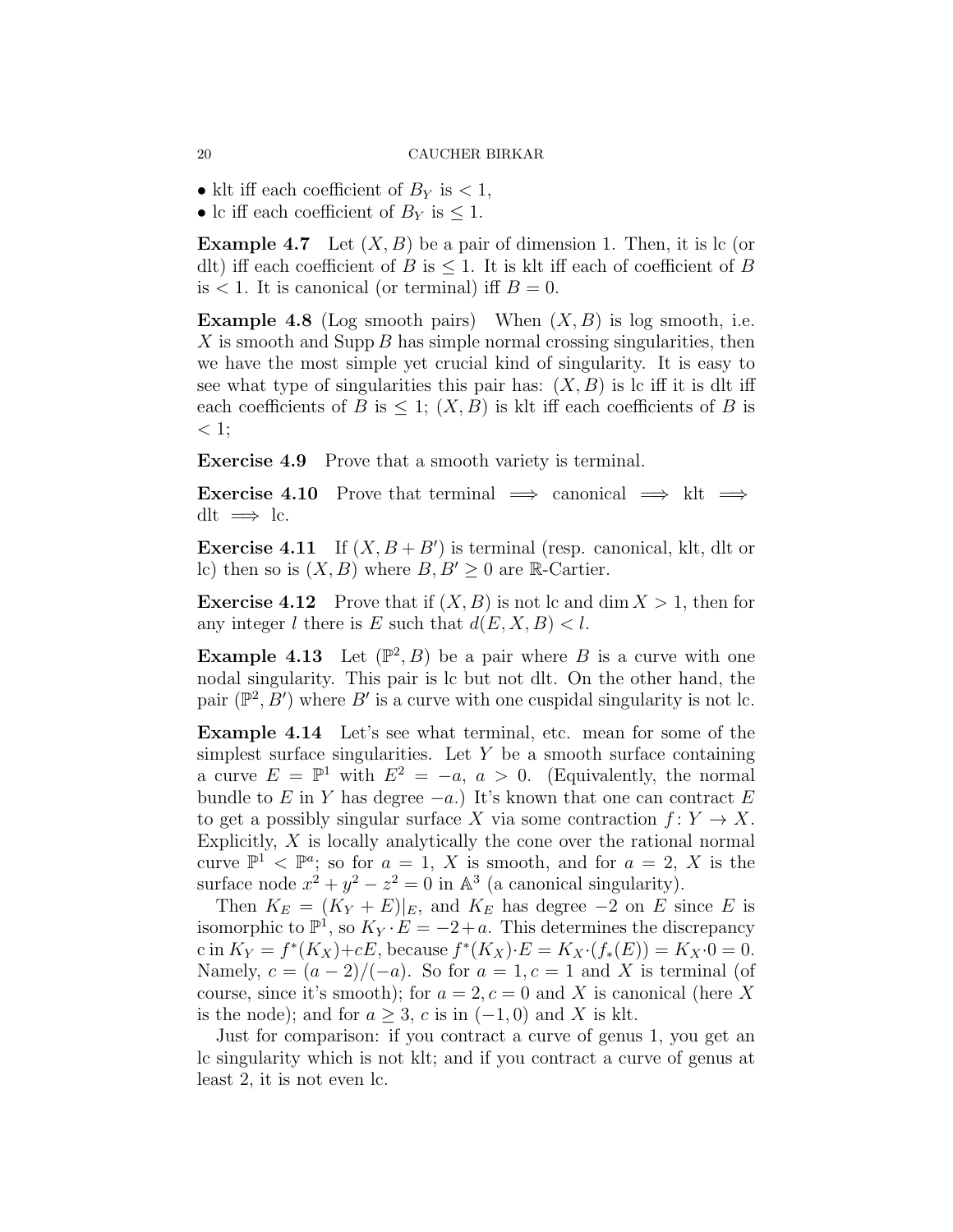**Lemma 4.15** (Negativity lemma). Let  $f: Y \to X$  be a projective birational morphism of normal varieties. Let D be an R-Cartier divisor on Y such that  $-D$  is nef over X. Then, D is effective iff  $f_*D$  is.

*Proof.* First by localising the problem on  $X$  and taking hyperplane sections on Y we can assume that  $X, Y$  are surfaces and that f is not an isomorphism. Now after replacing  $Y$  with a resolution we can find an effective exceptional divisor  $E$  which is antinef  $/X$  whose support contains  $\operatorname{exc}(f)$ . To find such E we could take a non-zero effective Cartier divisor H on Y whose support contains the image of  $\operatorname{exc}(f)$ . Then,  $f^*H = H^{\sim} + E$  where  $H^{\sim}$  is the birational transform of H and E an exceptional effective divisor. Obviously,  $H^{\sim}$  is nef/Y hence E is antinef/ $Y$ .

Let e be the minimal non-negative number for which  $D + eE \geq 0$ . If D is not effective, then  $D + eE$  has coefficient zero at some exceptional curve  $C$ . On the other hand, locally over  $X, E$  is connected. So, if  $D + eE \neq 0$ , we can choose C so that it intersects some component of  $D + eE$ . But in that case  $(D + eE) \cdot C > 0$  which contradicts the assumptions. Therefore,  $D + eE = 0$  which is not possible otherwise D and E would be both numerically trivial over X.

**Definition 4.16** (Minimal resolution) Let X be a normal surface and  $f: Y \to X$  a resolution. We call f or Y the minimal resolution of X if any other resolution  $f' : Y' \to X$  factors through f.

**Remark 4.17** It is well-known that the matrix  $[E_i \cdot E_j]$  of a minimal resolution  $Y \to X$  is negative definite, in particular, has non-zero determinant where  $E_i$  denote the exceptional curves. So, if D is any R-divisor on Y, we can find an R-divisor G such that  $D+G\equiv 0/X$  and such that G is exceptional/X. We can find  $G = \sum e_i E_i$  by requiring  $(D+G) \cdot E_i = 0$  for each i. These equations give us a unique solution for the  $e_i$ .

**Lemma 4.18.** Let  $f: Y \to X$  be the minimal resolution of a normal surface X and let G be the exceptional divisor satisfying  $K_Y + G \equiv 0/X$ . Then,  $G \geq 0$ .

*Proof.* First prove that  $K_Y$  is nef over X using the formula  $(K_Y + C)$ .  $C = 2p_a(C) - 2$  for a proper curve C on Y. Indeed,  $K_Y \cdot C \ge -2 - C^2$ hence if  $C^2 \leq -2$ , clearly  $K_Y \cdot C \geq 0$ . But if  $C^2 = -1$ , then again  $K_Y \cdot C \geq 0$  otherwise  $K_Y \cdot C = -1$  which implies that C is a -1-curve contradicting the fact that  $Y \to X$  is a minimal resolution. Finally, the negativity lemma implies that  $G \geq 0$ .

**Theorem 4.19.** A surface  $X$  is terminal iff it is smooth.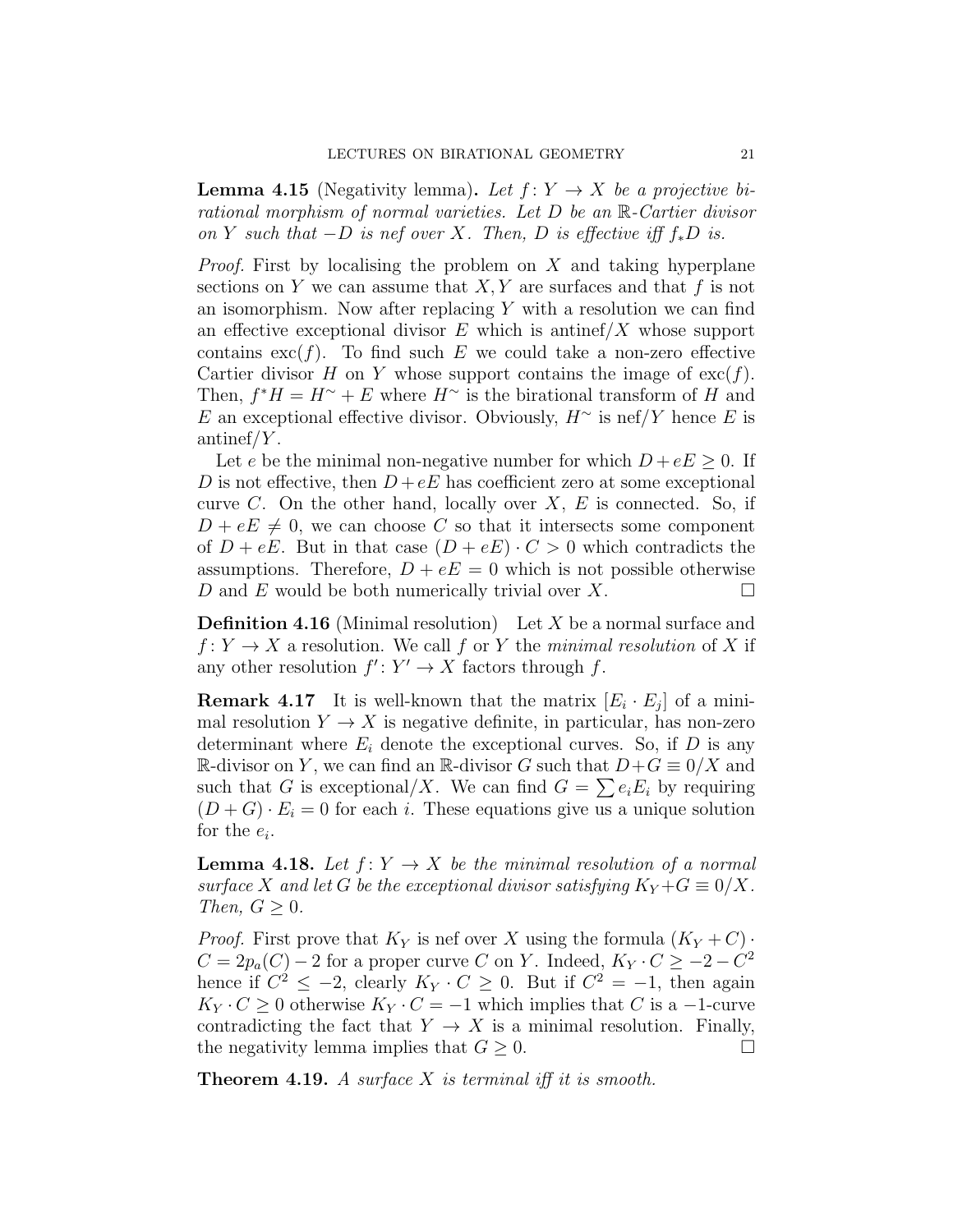*Proof.* If X is smooth then it is terminal. Now suppose that X is terminal and let  $Y \to X$  be a minimal resolution and let  $K_Y + B_Y$ be the pullback of  $K_X$ . Since X is terminal,  $d(E, X, 0) > 0$  for any exceptional divisor. Thus,  $Y \to X$  is an isomorphism otherwise  $B_Y < 0$ giving a contradiction.

Corollary 4.20. By taking hyperplane sections, one can show that terminal varieties are smooth in codimension two.

Remark 4.21 Surface canonical singularities are classically known as Du Val singularities. Locally analytically a Du Val singularity is given by one of the following equations as a hypersurface in  $A<sup>3</sup>$ :

A:  $x^2 + y^2 + z^{n+1} = 0$ D:  $x^2 + y^2z + z^{n-1} = 0$ E<sub>6</sub>:  $x^2 + y^3 + z^4 = 0$ E<sub>7</sub>:  $x^2 + y^3 + yz^3 = 0$ E<sub>8</sub>:  $x^2 + y^3 + z^5 = 0$ 

**Lemma 4.22.** If  $X$  is klt, then all the exceptional curves of the minimal resolution are smooth rational curves.

*Proof.* Let  $E$  be an exceptional curve appearing on the minimal resolution Y. Then,  $(K_Y + eE) \cdot E \leq 0$  for some  $e < 1$ . So,

 $(K_Y + E + (e-1)E) \cdot E = 2p_a(E) - 2 + (e-1)E^2 \leq 0$ 

which in turn implies that  $p_a(E) \leq 0$ . Therefore, E is a smooth rational curve.  $\Box$ 

**Example 4.23** Singularities in higher dimension. Let  $X$  be defined by  $x^2 + y^2 + z^2 + u^2 = 0$  in  $\mathbb{A}^4$ . Then, by blowing up the origin of  $\mathbb{A}^4$  we get a resolution  $Y \to X$  such that we have a single exceptional divisor E isomorphic to the quadric surface  $\mathbb{P}^1 \times \mathbb{P}^1$ . Suppose that  $K_Y = f^*K_X + eE$ . Take a fibre C of the projection  $E \to \mathbb{P}^1$ . Either by calculation or more advanced methods, one can show that  $K_Y \cdot C < 0$ and  $E \cdot C < 0$ . Therefore,  $e > 0$ . So, X has a terminal singularity at the origin.

**Remark 4.24** (Toric varieties) Suppose that X is the toric variety associated to a cone  $\sigma \subset N_{\mathbb{R}},$ 

- X is smooth iff  $\sigma$  is regular, that is primitive generators of each face of  $\sigma$  consists of a part of a basis of N,
- X is Q-factorial iff  $\sigma$  is simplicial,
- X is terminal iff  $\sigma$  is terminal, that is, there is  $m \in M_{\mathbb{Q}}$  such that  $m(P) = 1$  for each primitive generator  $P \in \sigma \cap N$ , and  $m(P) > 1$  for any other  $P \in N \cap \sigma - \{0\},\$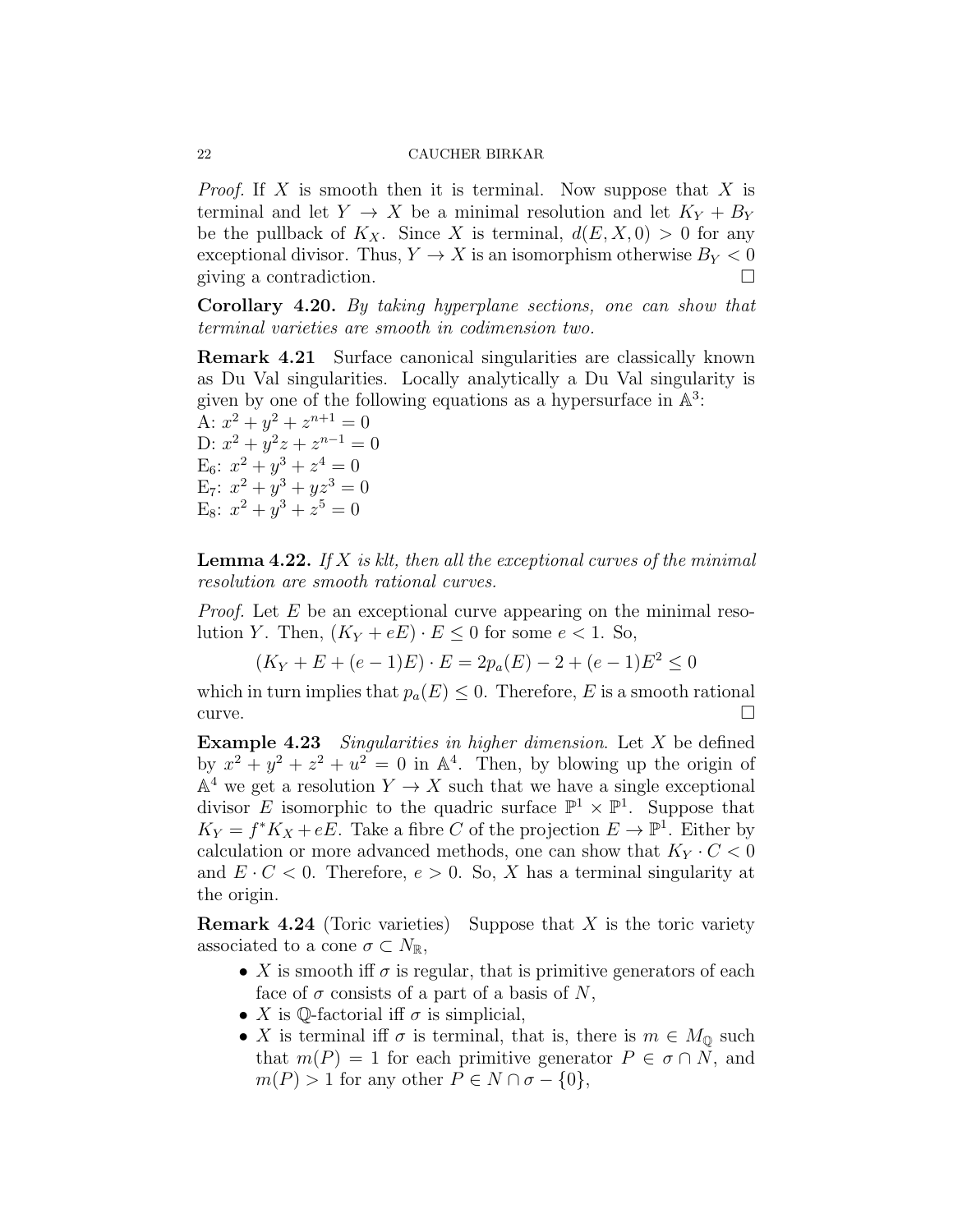$\bullet$  If  $K_X$  is Q-Cartier, then  $X$  is klt. See [14] and [33] for more information.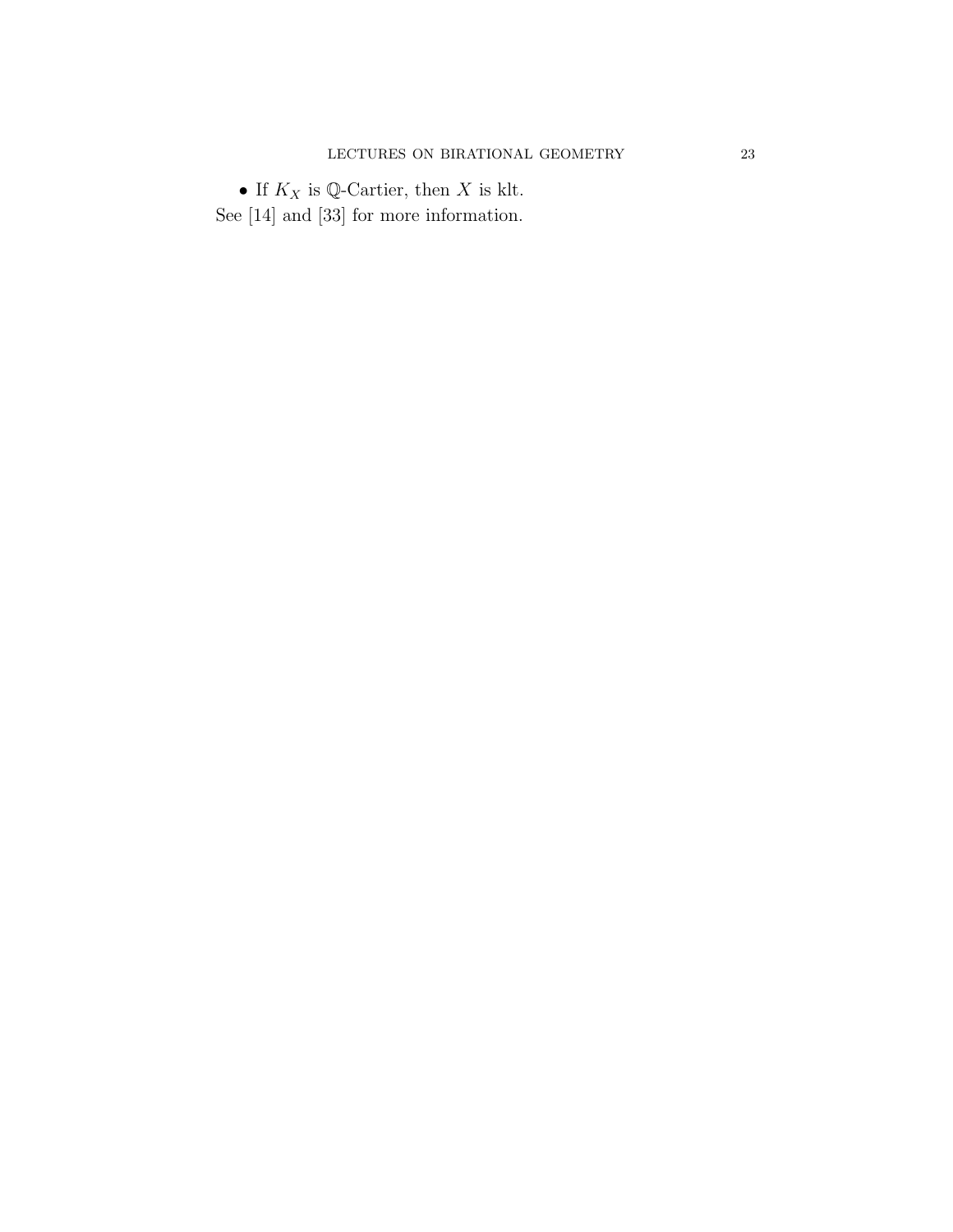## 5. Kodaira dimension

**Remark 5.1** (Divisorial sheaves) Let X be a normal variety. We can interpret sections of divisors on  $X$  as rational functions. If  $D$  is a Weil divisor on X, then we can describe  $\mathcal{O}_X(D)$  in a canonical way as

$$
\mathcal{O}_X(D)(U) = \{ f \in K(X) \mid (f) + D|_U \ge 0 \}
$$

where U is an open subset of X and  $K(X)$  is the function field of X. If  $D' \sim D$ , then of course  $\mathcal{O}_X(D') \simeq \mathcal{O}_X(D)$  but these sheaves are not canonically identical, i.e. they have different embedding in the constant sheaf associated to  $K(X)$ .

If W is any closed subset of X such that  $\text{codim } X \setminus W \geq 2$ , then  $\mathcal{O}_X(D) = j_* \mathcal{O}_W(D|_W)$ , where  $j: W \to X$  is the inclusion, because

$$
(f) + D \ge 0
$$
 iff  $(f) + D|_W \ge 0$ 

In particular, by taking  $W = X \setminus X_{sing}$  one can easily see that the above sheaves are reflexive.

**Definition 5.2** Let  $D$  be a Cartier divisor on a normal projective variety X. If  $h^0(X, D) \neq 0$ , then we define a rational map  $\phi_D : X \dashrightarrow$  $\mathbb{P}^{n-1}$  as

 $\phi_D(x) = (f_1(x) : \cdots : f_n(x))$ 

where  $\{f_1, \ldots, f_n\}$  is a basis for  $H^0(X, D)$ .

**Definition 5.3** A Cartier divisor  $D$  on a normal variety  $X$  is called free if its base locus

$$
\operatorname{Bs}|D| := \bigcap_{D \sim D' \ge 0} \operatorname{Supp} D'
$$

is empty. This is equivalent to saying that  $\mathcal{O}_X(D)$  is generated by global sections. For a free divisor D, the rational map  $\phi_D: X \dashrightarrow \mathbb{P}^{n-1}$ associated to D is actually a morphism. The Stein factorisation of  $\phi_D$ gives us a contraction  $\psi_D: X \to Y$  such that  $D \sim \psi_D^* H$  for some ample divisor  $H$  on  $Y$ .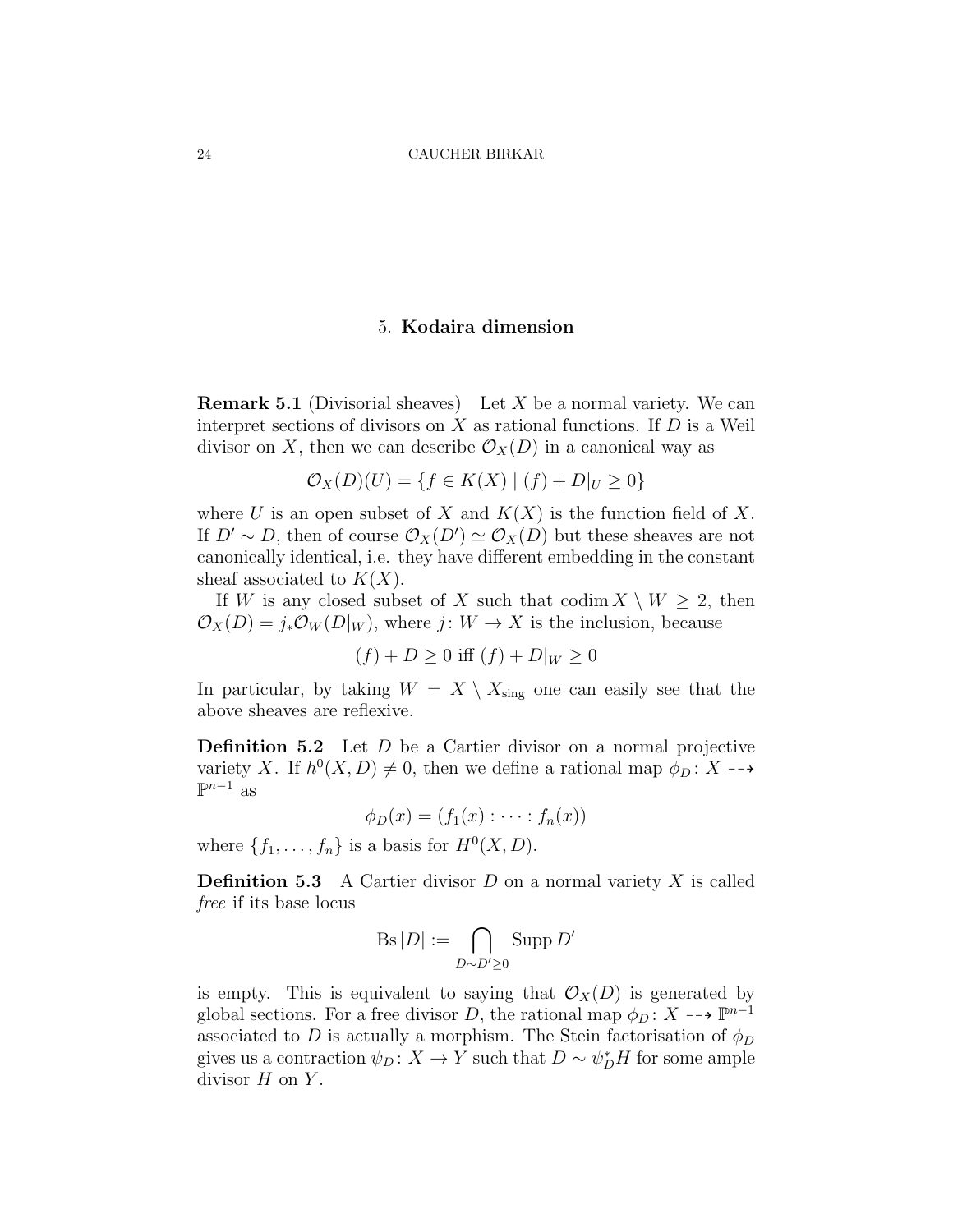**Remark 5.4** Let  $D$  be a Weil divisor on a normal variety  $X$  with  $h^0(X, D) \neq 0$ . Let  $F \geq 0$  be the biggest Weil divisor satisfying  $F \leq G$ for any  $0 \le G \sim D$ . We call F the fixed part of D and write  $F = Fix D$ . We can write  $D = M + F$  and call M the movable part of D denoted by Mov D. Note that  $Fix M = 0$  and  $H^0(X, M) = H^0(X, D)$ . If D is Cartier, then Hironaka's work yield a resolution  $f: Y \to X$  such that  $f^*D = M' + F'$  such that  $M' = \text{Mov } D$  is a free divisor. In particular, the sections  $H^0(Y, M')$  define a contraction  $\pi: Y \to Z$  such that  $M \sim \pi^* A$  for some ample divisor A on Z. To obtain  $\pi$  one first considers the rational map  $\phi_{f^*D}$ :  $Y \dashrightarrow \mathbb{P}^{n-1}$  as

$$
\phi_{f^*D}(x)=(f_1(x):\cdots:f_n(x))
$$

where  $\{f_1, \ldots, f_n\}$  is a basis for  $H^0(Y, f^*D)$ . Since M' is free, the above map is a morphism. If V is the image of  $\phi_{f^*D}$ , take  $\pi$  to be the contraction given by the Stein factorisation of  $Y \to V$ .

**Definition 5.5** (Kodaira dimension) For a  $\mathbb{O}$ -divisor D on a normal projective variety  $X$ , define the Kodaira dimension of  $D$  as the largest integer  $\kappa(D)$  satisfying

$$
0 < \limsup_{\text{integer } m \to +\infty} \frac{h^0(X, \lfloor mD \rfloor)}{m^{\kappa(D)}}
$$

if  $h^0(X, |mD|) \neq 0$  for some  $m > 0$ , otherwise let  $\kappa(D) = -\infty$ .

Lemma 5.6. The Kodaira dimension satisfies the following basic rules: (1)  $\kappa(D) = \kappa(aD)$  for any positive  $a \in \mathbb{Q}$ , and (2)  $\kappa(D) = \kappa(D')$  if  $D \sim_{\mathbb{Q}} D'$ .

*Proof.* (1) First assume that  $a \in \mathbb{Z}$  and that aD is integral. By definition, we have  $\kappa(aD) \leq \kappa(D)$ . For the converse we argue as follows. If  $\kappa(D) = -\infty$  then equality  $\kappa(aD) = \kappa(D)$  holds obviously. So, assume  $\kappa(D) \geq 0$ . If  $h^0(X, \lfloor mD \rfloor) = 0$  for some  $m > 0$ , then clearly

$$
h^0(X, \lfloor maD \rfloor) \ge h^0(X, \lfloor mD \rfloor)
$$

If  $h^0(X, |mD|) \neq 0$  for some  $m > 0$ , then  $|mD| \sim G$  for some integral  $G \geq 0$ . Thus,  $mD \sim G + \langle mD \rangle$  hence

$$
\lfloor maD \rfloor = maD \sim aG + a\langle mD \rangle
$$

where  $a\langle mD \rangle$  is effective and integral. In particular,

$$
h^{0}(X, \lfloor maD \rfloor) \geq h^{0}(X, aG) \geq h^{0}(X, G) = h^{0}(X, \lfloor mD \rfloor)
$$

Thus,  $h^0(X, \lfloor maD \rfloor)$  grows at least as much as  $h^0(X, \lfloor mD \rfloor)$  which implies that

$$
\limsup_{m \to \infty} \frac{h^0(X, \lfloor maD \rfloor)}{m^{\kappa(D)}} \ge \limsup_{m \to \infty} \frac{h^0(X, \lfloor mD \rfloor)}{m^{\kappa(D)}} > 0
$$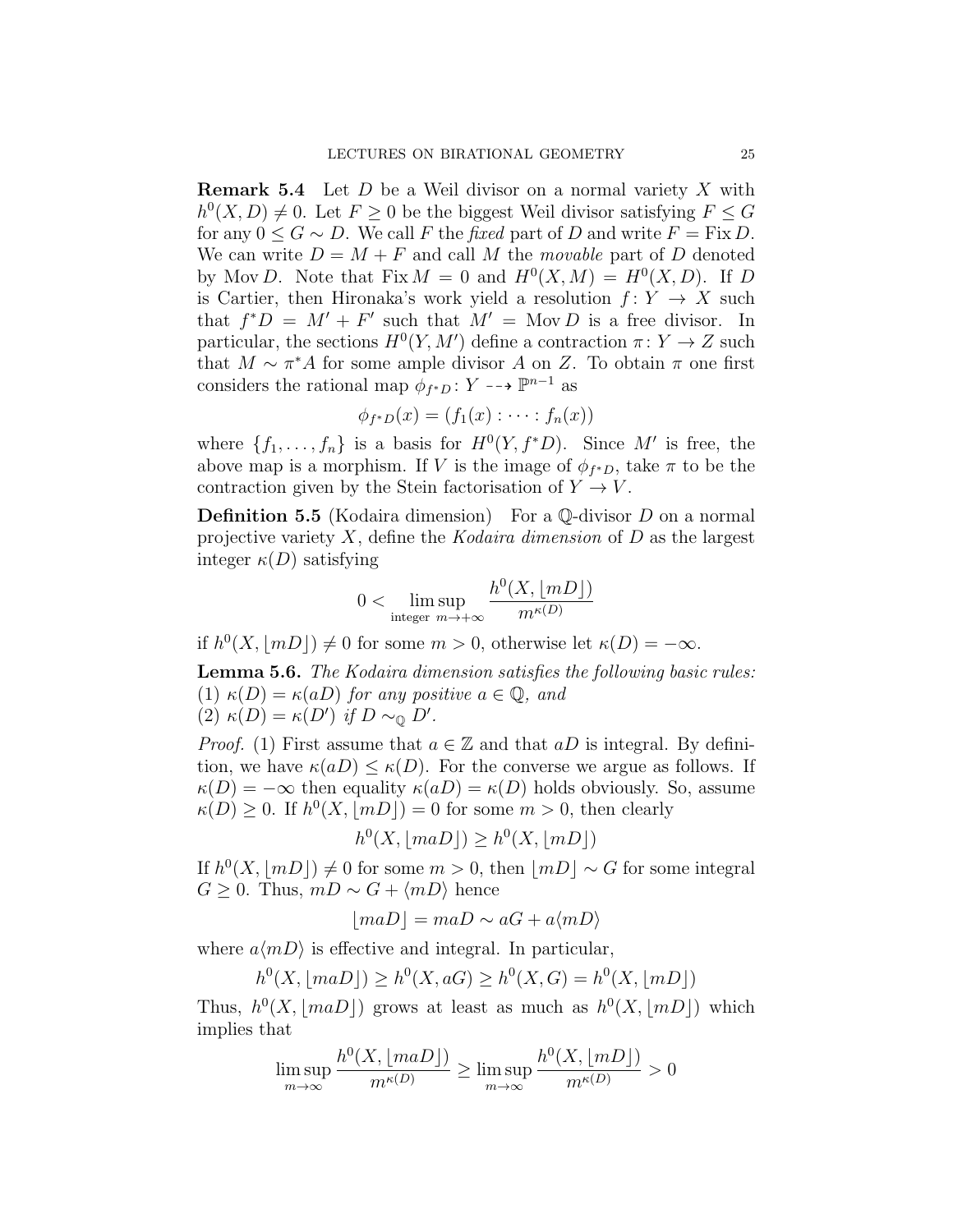which implies that  $\kappa(D) \leq \kappa(aD)$  hence  $\kappa(D) = \kappa(aD)$ .

For the general case: choose positive  $b, b' \in \mathbb{Z}$  so that  $bD = b'aD$  is integral. Then,  $\kappa(D) = \kappa(bD) = \kappa(b'aD) = \kappa(aD)$ .

(2) This follows from the fact that there is some positive  $a \in \mathbb{Z}$  such that  $aD \sim aD'$ . .

**Exercise 5.7** (Contractions) Let  $f: Y \to X$  be a contraction of normal projective varieties and  $D$  a  $\mathbb{Q}$ -Cartier divisor on X. Prove that  $\kappa(D) = \kappa(f^*D).$ 

**Exercise 5.8** Let  $D$  be a Q-Cartier divisor on a normal projective variety  $X$ . Prove that,

•  $\kappa(D) = -\infty \Longleftrightarrow h^0(|mD|) = 0$  for any  $m \in \mathbb{N}$ .

•  $\kappa(D) = 0 \iff h^0(\lfloor mD \rfloor) \leq 1$  for any  $m \in \mathbb{N}$  with equality for some m.

•  $\kappa(D) \geq 1 \Longleftrightarrow h^0(|mD|) \geq 2$  for some  $m \in \mathbb{N}$ .

**Example 5.9** (Curves) Let X be a smooth projective curve and D a  $\mathbb Q$ -divisor on X. Then,

- $\kappa(D) = -\infty \Longleftrightarrow \deg D < 0$ , or  $\deg D = 0$  and D is not torsion.
- $\kappa(D) = 0 \iff \deg D = 0$  and D is torsion.
- $\kappa(D) = 1 \Longleftrightarrow \deg D > 0.$

**Example 5.10** Let X be a normal projective variety and D a  $\mathbb{Q}$ divisor on X.

- If  $D=0$ , then  $\kappa(D)=0$ .
- If  $D \leq 0$  but  $D \neq 0$ , then  $\kappa(D) = -\infty$ .

• Now assume that we have a projective birational morphism  $f: X \rightarrow$ Y of normal varieties such that D is contracted by f and  $D > 0$ . Then,  $\kappa(D) = 0$ . Moreover, if L is any Q-Cartier divisor on Y, then  $\kappa(L) = \kappa(f^*L + D).$ 

**Example 5.11** (Ample divisors) Assume that  $D$  is an ample divisor on a normal projective variety  $X$ . Using the Riemann-Roch theorem and the Serre vanishing it is easy to see that  $\kappa(D) = \dim X$ . Alternatively, One can assume that  $D$  is a general very ample divisor and use the exact sequence

$$
0 \to \mathcal{O}_X((m-1)D) \to \mathcal{O}_X(mD) \to \mathcal{O}_D(mD) \to 0
$$

along with Serre vanishing and induction to show that  $\kappa(D) = \dim X$ . This in particular implies that  $\kappa(L) \leq \dim X$  for any Q-divisor L.

**Definition 5.12** (Big divisor) A  $\mathbb{Q}$ -divisor D on a normal projective variety X is called *big* if  $\kappa(D) = \dim X$ .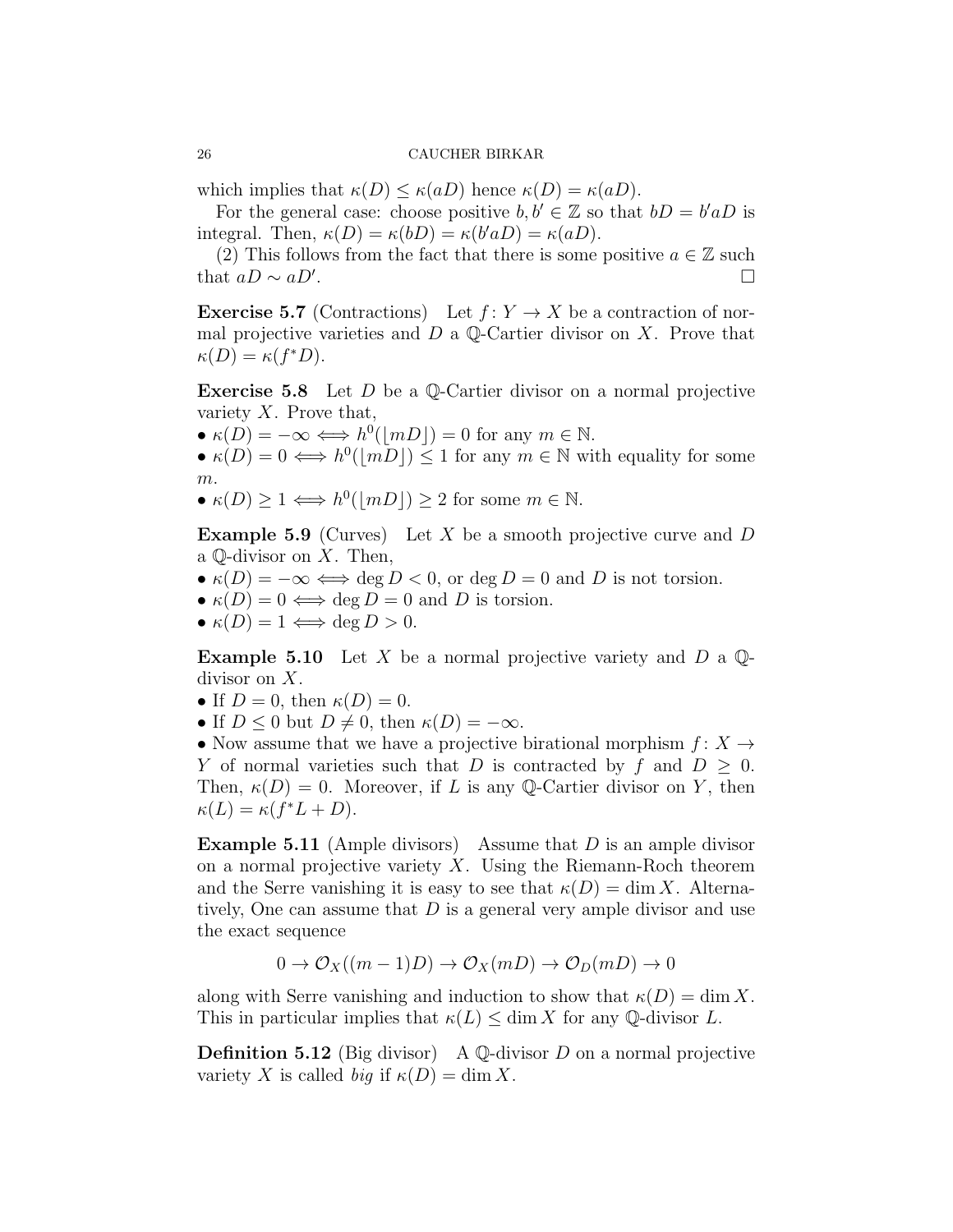**Theorem 5.13** (Kodaira lemma). Let  $D, L$  be  $\mathbb{Q}$ -divisors on a normal projective variety X where D is big and Q-Cartier. Then, there is a rational number  $\epsilon > 0$  such that  $D - \epsilon L$  is big.

*Proof.* We may assume that D is Cartier. If  $\dim X = 1$ , the claim is trivial as D would be ample. So, assume dim  $X \geq 2$ . First assume that A is a general very ample divisor. Then, the exact sequence

$$
0 \to \mathcal{O}_X(mD - A) \to \mathcal{O}_X(mD) \to \mathcal{O}_A(mD) \to 0
$$

shows that  $h^0(X, mD-A) > 0$  for some  $m > 0$  since  $\kappa(D|_A) \le \dim X -$ 1. So, we can find  $G \geq 0$  such that  $mD \sim A + G$ . Choose  $\epsilon > 0$ sufficiently small so that  $A' := A - m\epsilon L$  is ample. Then,  $D - \epsilon L \sim_{\mathbb{Q}}$  $\frac{1}{m}A' + \frac{1}{m}\tilde{G}$  which is big.

Corollary 5.14. Let D be a nef Q-Cartier divisor on a normal projective variety  $X$ . Then, the following are equivalent:

 $(1)$  D is big,

(2) there is an effective  $\mathbb Q$ -divisor G and ample  $\mathbb Q$ -divisors  $A_m$  such that  $D \sim_{\mathbb{Q}} A_m + \frac{1}{m} G$  for every m.

*Proof.* (1)  $\implies$  (2): By the Kodaira lemma, we can write  $D \sim_{\mathbb{Q}} A + G$ for some effective Q-divisor G and ample Q-divisor A. For each  $m > 0$ ,

$$
mD \sim_{\mathbb{Q}} (m-1)D + A + G
$$

where  $(m-1)D+A$  is ample by Kleiman's criterion. Now take  $A_m =$ 1  $\frac{1}{m}((m-1)D+A).$ 

(2)  $\implies$  (1): For each  $m, \kappa(D) \geq \kappa(A_m) = \dim X$ .

 $\Box$ 

One of the most useful theorems about Kodaira dimension is the existence of the so-called *Iitaka fibration* which was proved by Iitaka.

**Theorem 5.15** (Iitaka fibration). Let D be a  $\mathbb{Q}$ -Cartier divisor on a normal projective variety X with  $\kappa(D) \geq 0$ . Then, there are projective morphisms  $f: W \to X$  and  $g: W \to Z$  from a smooth W such that

- $\bullet$  f is birational,
- $g$  is a contraction,
- $\kappa(D) = \dim Z$ , and
- if V is the generic fibre of g, then  $\kappa(f^*D|_V)=0$ .

For a proof see [24]. If  $\kappa(D) = 0$ , we can take f to be any resolution and g the constant map to a point. If  $\kappa(D) = \dim X$ , then again we can take f to be any resolution and  $g = f$ .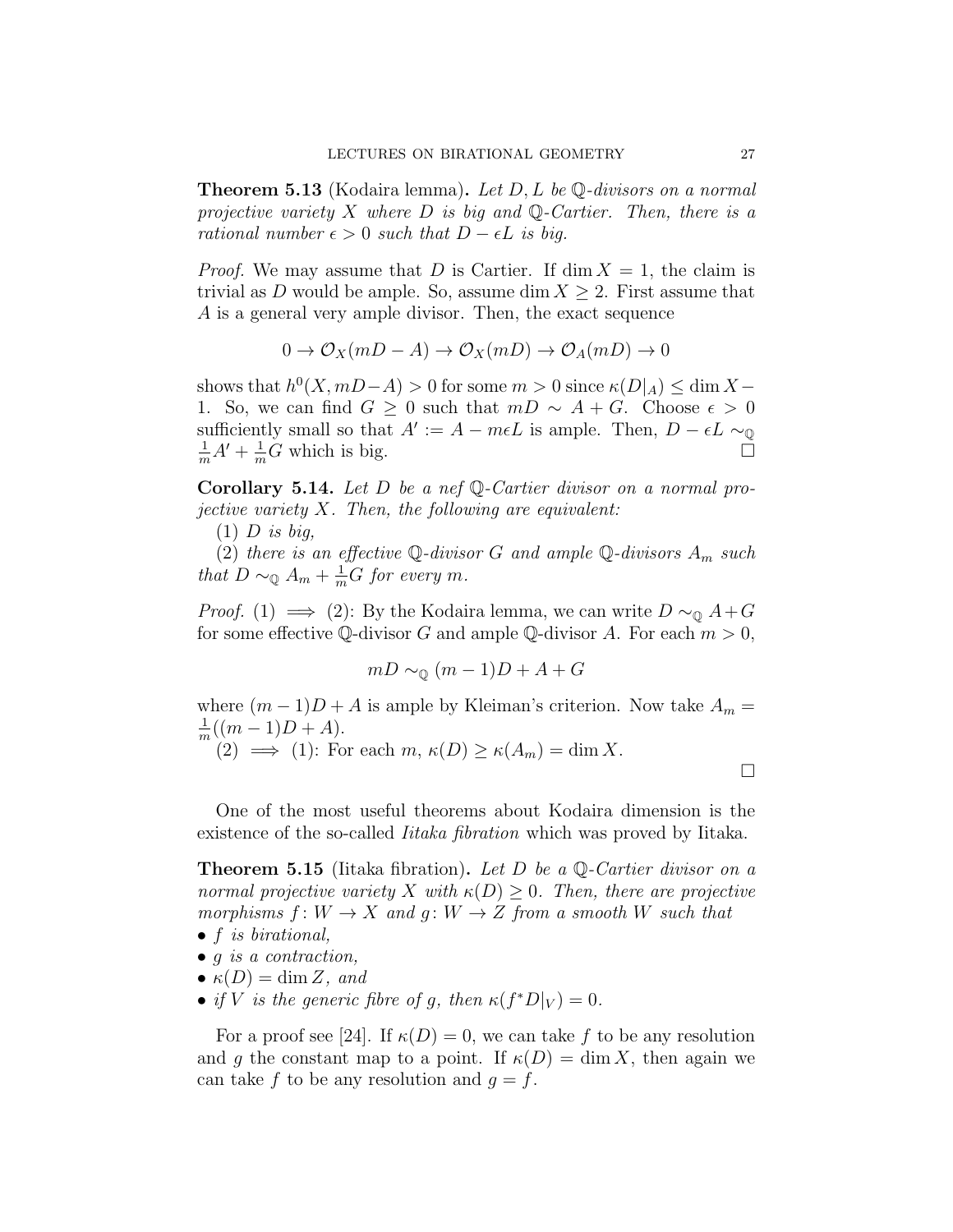Remark 5.16 Let D be a Cartier divisor on a normal projective variety  $X.$  It is well-known that

 $\kappa(D) = \max\{\dim \phi_{mD}(X) \mid h^0(X, mD) \neq 0\}$ 

if  $h^0(X, mD) \neq 0$  for some  $m \in \mathbb{N}$ .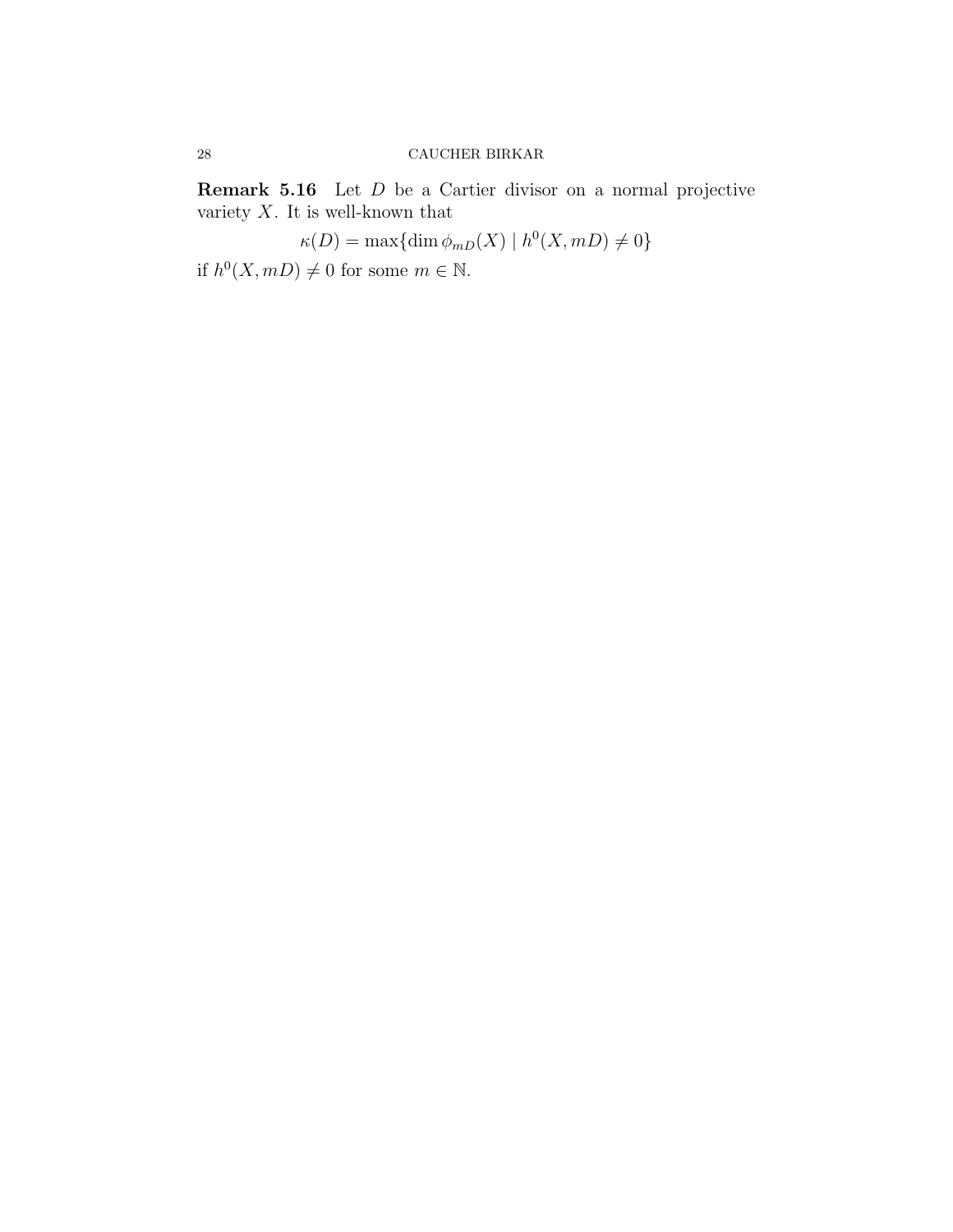## 6. The log minimal model program: main conjectures

**Definition 6.1** (Contraction of an extremal ray) Let R be an extremal ray of  $\overline{NE}(X/Z)$  of a normal variety  $X/Z$ . A contraction  $f: X \to Y/Z$  is the contraction of R if

$$
f(C) = pt. \Longleftrightarrow [C] \in R
$$

for any curve  $C \subset X$ .

Remark 6.2 (Types of contractions) For the contraction of an extremal ray  $R$  we have the following possibilities:

Divisorial: f is birational and it contracts at least some divisors. **Small:** f is birational and it does not contract divisors. **Fibration:** f is not birational hence dim  $X > \dim Y$ .

**Definition 6.3** (Minimal model-Mori fibre space) Let  $(X/Z, B)$ ,  $(Y/Z, B_Y)$ be lc pairs and  $\phi: X \dashrightarrow Y/Z$  a birational map whose inverse does not contract any divisors such that  $B_Y = \phi_* B$ . Moreover, assume that

•  $d(E, X, B) \leq d(E, Y, B_Y)$  for any prime divisor E on resolutions of X but with strict inequality if E is on X and contracted by  $\phi$ . We say that  $(Y/Z, B_Y)$  is a log minimal model for  $(X/Z, B)$  if

•  $K_Y + B_Y$  is nef/Z.

On the other hand, we say that  $(Y/Z, B_Y)$  is a *Mori fibre space* for  $(X/Z, B)$  if

• there is a contraction  $g: Y \to T/Z$  of a  $(K_Y + B_Y)$ -negative extremal ray with dim  $Y > \dim T$ .

Remark 6.4 There is no consensus on what the definition of minimal models and Mori fibre spaces should be. There are varying definitions. Sometime one might like to add assumptions such as  $(Y/Z, B_Y)$  being Q-factorial dlt, or one might like to weaken assumptions such as allowing  $\phi^{-1}$  to contract certain divisors. However, these definitions are very similar and differ only in minor details. The above definition is most suitable for these lectures.

Now we come to the two most important problems in birational geometry.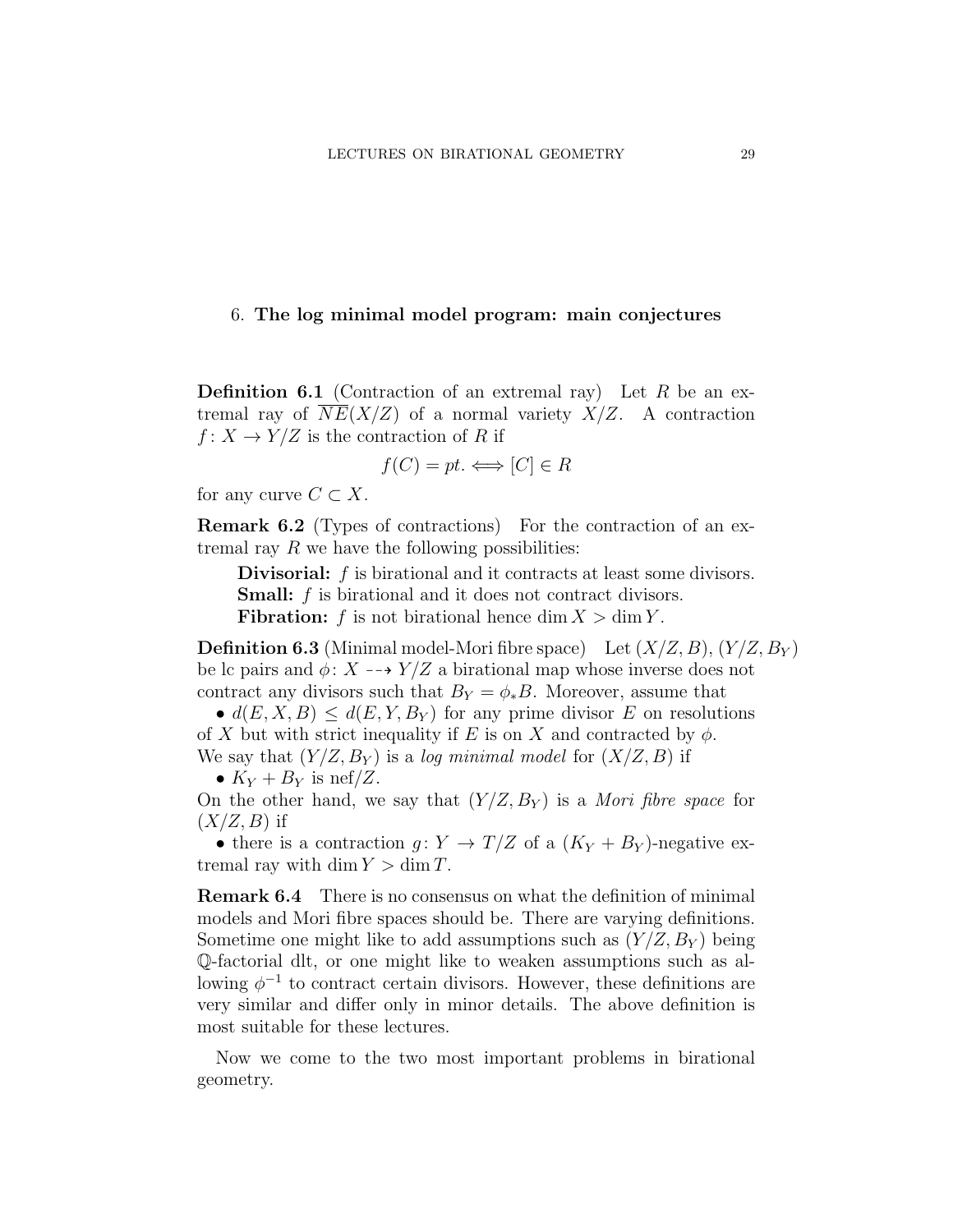**Conjecture 6.5** (Minimal model). Let  $(X/Z, B)$  be a lc pair. Then,  $(X/Z, B)$  has a log minimal model or a Mori fibre space.

After the contributions from many people in the 1980's notably Mori, Kawamata, Shokurov, Kollár, Reid, etc, this conjecture was settled in dimension 3 by Shokurov [45][44] and Kawamata [29]. The conjecture was verified by Shokurov [42] and Birkar [8][6] in dimension 4. The latter paper also settles most cases in dimension 5. Moreover, Birkar [6][5] [4] proposes inductive approaches to the minimal model conjecture. Finally, Birkar-Cascini-Hacon-McKernan [10] settles the conjectures for pairs of general type in any dimension (see also [11]).

**Conjecture 6.6** (Abundance). Let  $(Y/Z, B_Y)$  be a lc pair with  $K_Y$  +  $B_Y$  nef/Z. Then,  $K_Y + B_Y$  is semi-ample/Z, that is, there is a contraction  $h: Y \to S/Z$  and an ample/Z  $\mathbb{R}$ -divisor H on S such that

$$
K_Y+B_Y\sim_{\mathbb{R}}h^*H
$$

The conjecture was proved in a series of papers of Miyaoka [34] [35], Kawamata [28], and Keel-Matsuki-McKernan [31] (see also Shokurov [44] and Miyaoka-Peternell [36]). It is expected that analytic methods are more capable of attacking the abundance conjecture. For example see Demailly-Hacon-Păun [16] for a recent development.

One problem that is at the heart of the two above conjectures is the following.

**Conjecture 6.7** (Nonvanishing). Let  $(X/Z, B)$  be a lc pair such that  $K_X + B$  is pseudo-effective/Z. Then,  $K_X + B \sim_{\mathbb{R}} M/Z$  for some  $M \geq 0$ .

The conjecture is proved in dimension 3 mainly through Miyaoka's paper [34]. In higher dimension very little is known. Even worse, there does not seem to be the slightest idea to approach this conjecture. Miyaoka's arguments heavily rely on the Riemann-Roch theorem which becomes very complicated in dimension  $\geq 4$ . Birkar [5] proves that the nonvanishing conjecture implies the minimal model conjecture. On the other hand, the methods of Demailly-Hacon-Păun [16] seem to be capable of reducing abundance to the nonvanishing conjecture. So, it is fair to say that the nonvanishing conjecture is currently the most central problem in birational geometry. Note that if B has rational coefficients, then the conjecture is saying that  $h^0(X, m(K_X + B)) \neq 0$ for some integer  $m > 0$ . This explains the nonvanishing terminology.

In general minimal models and Mori fibre spaces are not unique. This makes it difficult or perhaps impossible to canonically identify a minimal model or a Mori fibre space using data on  $(X/Z, B)$ . We will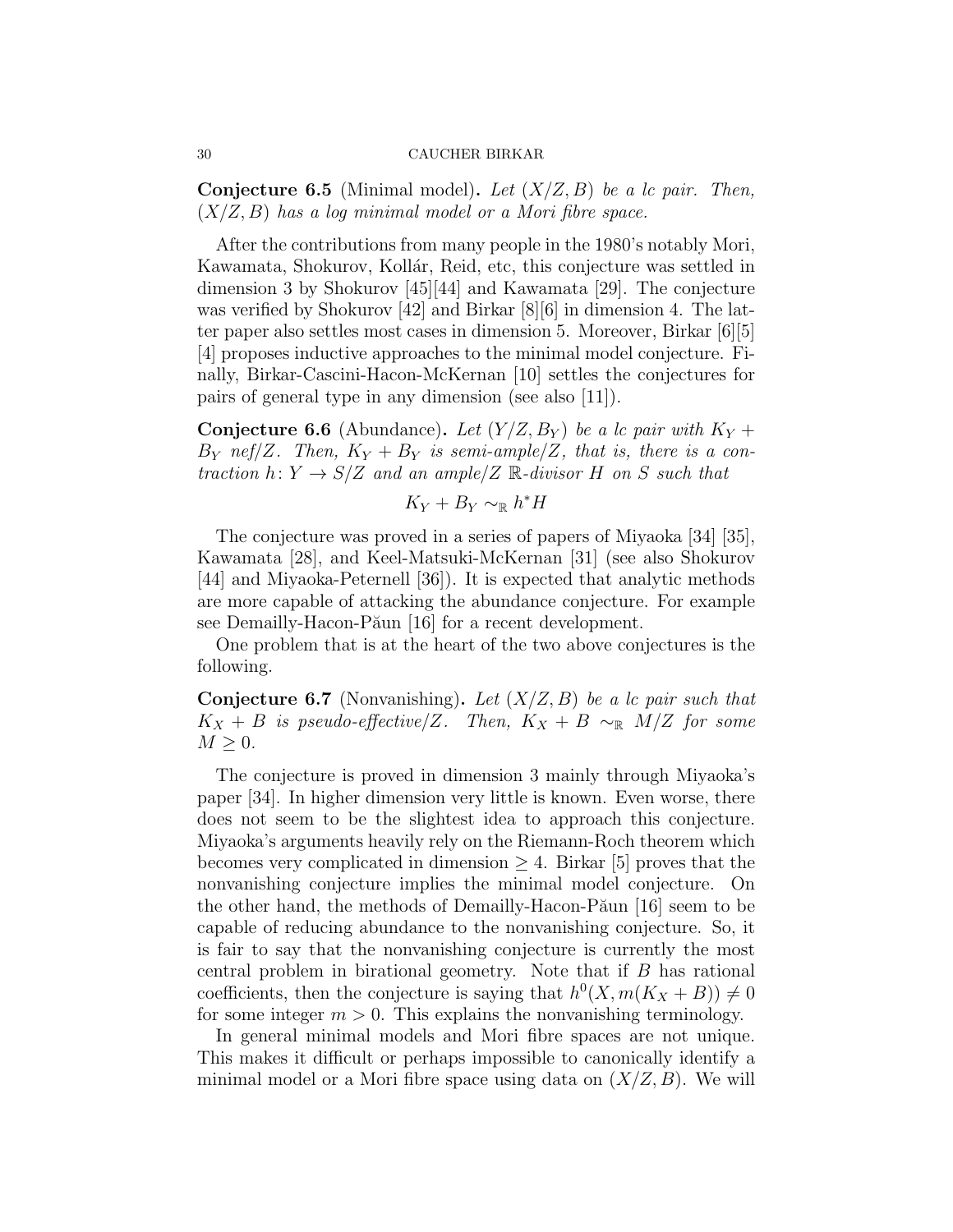see later that the LMMP provides a way to reach these models but the path is not unique. However, when  $K_X + B$  is rational and big/Z, one gets something that is quite close to a minimal model.

**Conjecture 6.8** (Finite generation). Let  $(X/Z, B)$  be a lc pair such that  $K_X + B$  is a Q-divisor. Then, the log canonical algebra

$$
\mathcal{R}(X/Z, K_X + B) := \bigoplus_{m \ge 0} f_* \mathcal{O}_X(\lfloor m(K_X + B) \rfloor)
$$

is a finitely generated  $\mathcal{O}_Z$ -algebra where f is the given morphism  $X \rightarrow$ Z.

When  $K_X + B$  is big/Z, the finite generation conjecture implies that the scheme  $S' = \text{Proj } \mathcal{R}(X/Z, K_X + B)$  is actually projective over  $Z$ . It turns out that  $S'$  is very close to being a log minimal model for  $(X/Z, B)$ . In fact, the minimal model and abundance conjectures imply that one can construct a log minimal model  $(Y/Z, B_Y)$  for  $(X/Z, B)$ and  $S'$  is nothing but the  $S$  appearing in the abundance conjecture. In particular, one has a birational contraction  $Y \rightarrow S$  contracting those curves C on  $Y/Z$  which are  $K_Y + B_Y$ -numerically trivial.

It is worth to mention that the finite generation conjecture is very strong. It is more or less understood that it is actually equivalent to the minimal model and abundance conjectures combined.

The following conjecture of Iitaka has been a central problem in birational geometry since the 1970's. Kawamata [30] proved that it follows from the minimal model and abundance conjectures.

**Conjecture 6.9** (Iitaka). Let  $f: X \rightarrow Z$  be a contraction of smooth projective varieties and F the generic fibre. Then,

$$
\kappa(K_X) \ge \kappa(K_Z) + \kappa(K_F)
$$

Another major problem due to Iitaka is the following.

**Theorem 6.10** (Invariance of plurigenera). Let  $f: X \rightarrow Z$  be a smooth projective contraction of smooth varieties. Then, the function

$$
h^0(X_z, mK_{X_z})
$$

is constant.

The theorem was proved by Siu [46] and Tsuji [47] using analytic methods. However, it is very desirable to find an algebraic proof. Nakayama [40] proved that the theorem follows from the minimal model and abundance conjectures. When the fibres are of general type, the theorem follows easily from [10] and Grothendieck's standard techniques used in the proof of the semi-continuity theorem (cf. Birkar [3, Remark 3.9.2]) at least when  $m > 2$ .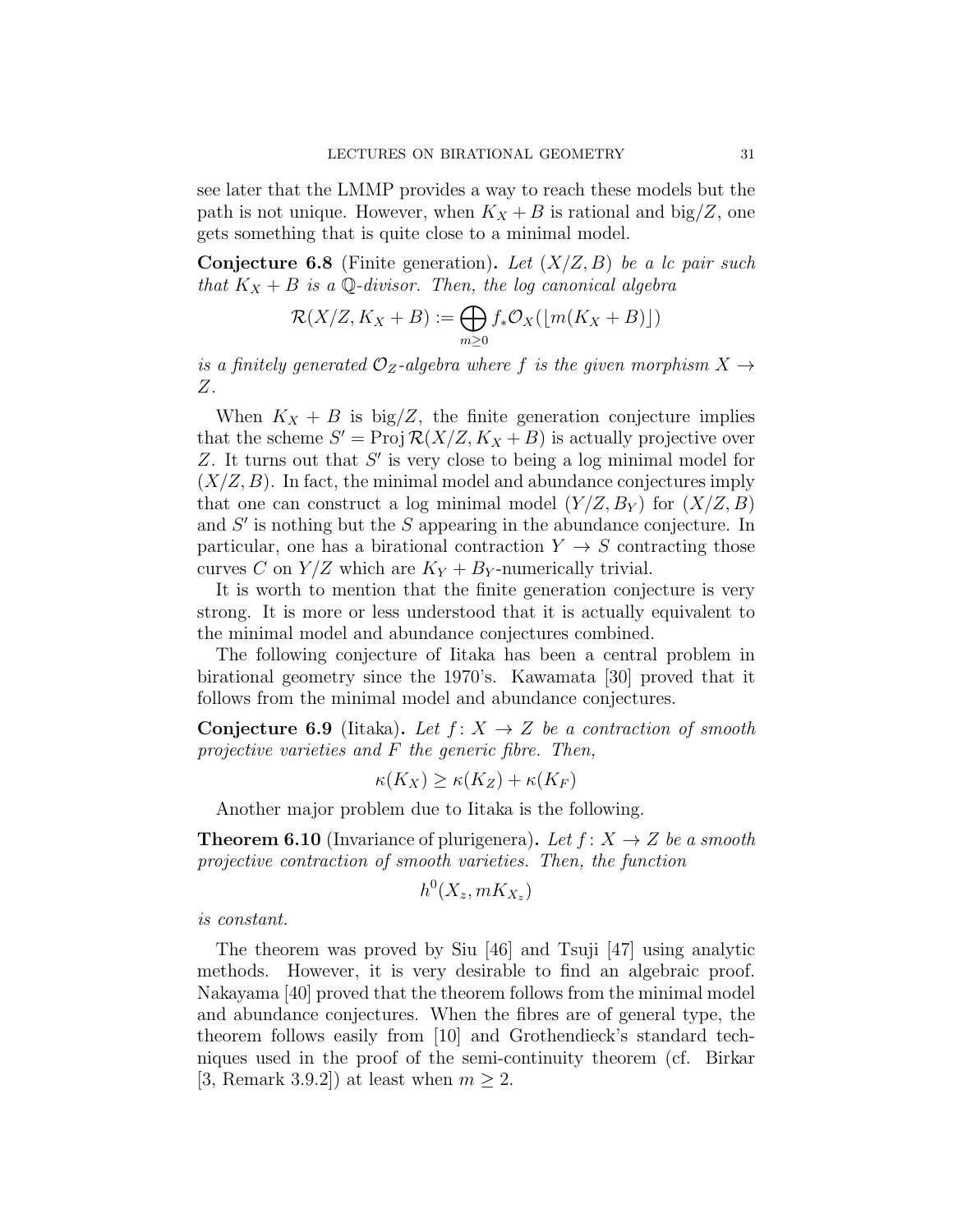Let D be an R-Cartier divisor on a normal variety  $X/Z$ . A Fujita-Zariski decomposition/Z for D is an expression  $D = P + N$  such that

- (1)  $P$  and  $N$  are  $\mathbb{R}$ -Cartier divisors,
- (2) P is nef/Z,  $N \geq 0$ , and
- (3) if  $f: W \to X$  is a projective birational morphism from a normal variety, and  $f^*D = P' + N'$  with P' nef/Z and  $N' \geq 0$ , then  $P' \leq f^*P$ .

**Conjecture 6.11** (Zariski decomposition). Let  $(X/Z, B)$  be a lc pair such that  $K_X+B$  is pseudo-effective/Z. Then, there is a resolution of X on which the pullback of  $K_X + B$  admits a Fujita-Zariski decomposition.

It is not difficult to see that this conjecture follows from the minimal model and abundance conjectures. For the inverse direction see Birkar  $|4|$ .

**Definition 6.12** (Log flip) Let  $(X/Z, B)$  be a lc pair and  $f: X \rightarrow$  $Y/Z$  the contraction of a  $K_X + B$ -negative extremal ray of small type. The log flip of this flipping contraction is a diagram



such that

- $X^+$  is a normal variety, projective/Z,
- $f^+$  is a small projective birational contraction/Z,
- $-(K_X + B)$  is ample over Y (by assumption), and  $K_{X^+} + B^+$ is ample over Y where  $B^+$  is the birational transform of B.

Existence of log flips occupied a central place in birational geometry for two decades. Mori proved its existence for terminal singularities in dimension 3 [37]. Shokurov proved the existence in dimensions 3 [45][44] in the lc case and in dimension 4 in the klt case [43]. Shokurov also made major advances on the problem in any dimension in the above papers and on the way introduced some of the most important techniques in the field. Fujino proved the existence in dimension 4 in the lc case. Hacon-McKernan [21] filled in the main missing part of the Shokurov's flip program through their extension theorem which originated from Siu's methods in analytic geometry. Birkar-Cascini-Hacon-McKernan [10] finally settled the problem in the klt case in any dimension. It is worth to mention that the Q-factorial dlt case follows immediately from the klt case.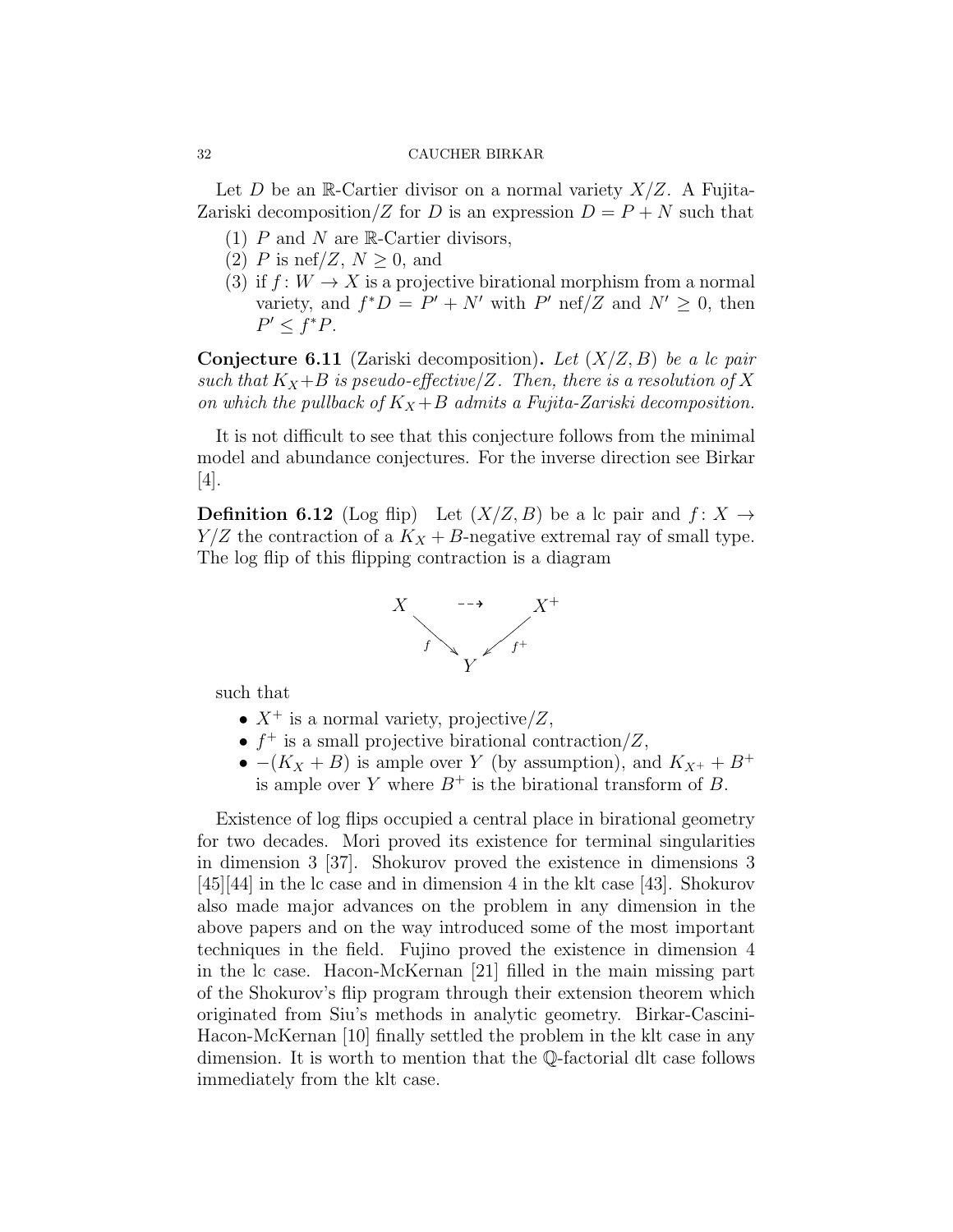**Definition 6.13** (Log minimal model program: LMMP) Let  $(X/Z, B)$ be a lc pair. The following process is called the log minimal model program if every step exists: If  $K_X + B$  is not nef/Z, then there is an  $(K_X + B)$ -extremal ray  $R/Z$  and its contraction  $f: X \to Y/Z$ . If  $\dim Y < \dim X$ , then we get a Mori fibre space and we stop. If f is a divisorial contraction, we replace  $(X/Z, B)$  with  $(Y/Z, B_Y := f_*B)$ and continue. If f is a flipping contraction, we replace  $(X/Z, B)$  with the right hand side  $(X^+/Z, B^+)$  of the flip and continue. After finitely many steps, we get a log minimal model or a Mori fibre space. So, the LMMP implies the minimal model conjecture.

The LMMP can be considered in different levels of generality. For example one can start with a klt pair or a dlt pair maybe with the extra assumption of Q-factoriality. It turns out that these properties are preserved in the course of the program. In particular, in these cases, all the pieces of the program are already established with the exception of termination, that is, the expectation that the program stops after finitely many steps.

Example 6.14 Classical MMP for smooth projective surfaces.

**Conjecture 6.15** (Termination). Let  $(X/Z, B)$  be a lc pair. Any sequence of  $(K_X + B)$ -flips/Z terminates.

This conjecture was established by Kawamata [29] for klt pairs in dimension 3 and in full generality in dimension 3 by Shokurov [44]. Not much is known in higher dimension. Alexeev-Hacon-Kawamata [1] verified some special cases in dimension 4 and upon this Birkar [7] proved that the conjecture holds in dimension 4 when  $\kappa(K_X + B) \geq 2$ . Moreover, Birkar [9] proved that the conjecture follows, in most cases, from the LMMP in lower dimensions and the ACC conjecture on lc thresholds. Birkar-Cascini-Hacon-McKernan [10] proved the conjecture for some special kind of sequences of flips (i.e. with scaling) in the klt case when B is  $big/Z$ .

**Definition 6.16** (LMMP with scaling) Let  $(X/Z, B)$  be a lc pair. In the process of the LMMP, there are choices to be made, that is, in each step one needs to choose a negative extremal ray. However, there are usually more than one ray and sometimes infinitely many (see Example 3.10). So, the LMMP is not a uniquely determined process. Different processes may lead to different outcomes. However, there is a special version of the LMMP which is more restricted: it is directed by some divisor.

Assume that  $C \geq 0$  is an R-divisor such that  $(X/Z, B + C)$  is lc and  $K_X + B + C$  is nef/Z. For example, one can take C to be a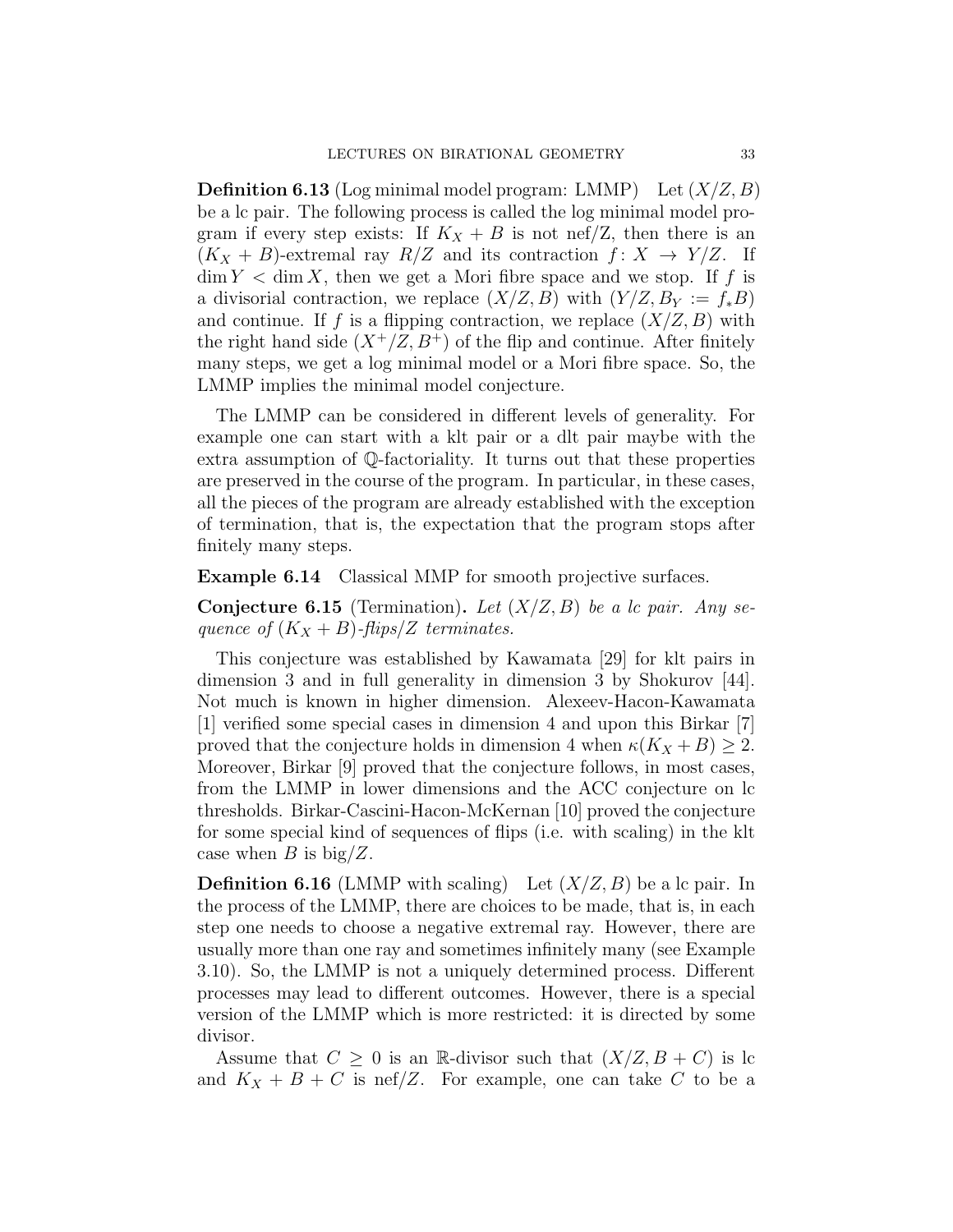general and sufficiently ample divisor. Suppose that either  $K_X + B$  is nef/Z or there is an extremal ray  $R/Z$  such that  $(K_X + B) \cdot R < 0$ ,  $(K_X + B + \lambda_1 C) \cdot R = 0$ , and  $K_X + B + \lambda_1 C$  is nef/Z where

$$
\lambda_1 := \inf\{t \ge 0 \mid K_X + B + tC \text{ is nef}/Z\}
$$

If R defines a Mori fibre structure, we stop. Otherwise assume that R gives a divisorial contraction or a log flip  $X \dashrightarrow X'$ . We can now consider  $(X'/Z, B' + \lambda_1 C')$  where  $B' + \lambda_1 C'$  is the birational transform of  $B + \lambda_1 C$  and continue the argument. That is, suppose that either  $K_{X'} + B'$  is nef/Z or there is an extremal ray  $R'/Z$  such that  $(K_{X'} +$  $B'$ ) ·  $R' < 0$ ,  $(K_{X'} + B' + \lambda_2 C')$  ·  $R' = 0$ , and  $K_{X'} + B' + \lambda_2 C'$  is nef/Z where

$$
\lambda_2 := \inf\{t \ge 0 \mid K_{X'} + B' + tC' \text{ is nef}/Z\}
$$

By continuing this process, we obtain a special kind of  $LMMP/Z$  which is called the LMMP/Z on  $K_X + B$  with scaling of C; note that it is not unique. This kind of LMMP was first used by Shokurov [45]. When we refer to termination with scaling we mean termination of such an LMMP.

The existence of the extremal rays that we will need in the LMMP with scaling is ensured by the following lemma (see Birkar  $[6, \text{Lemma}]$ 3.1] for a more general statement). Let  $D$  be an  $\mathbb R$ -divisor on a normal variety X projective/Z. Recall from Definition 2.14 that D is  $big/Z$  if  $D \sim_{\mathbb{R}} G + A/Z$  for some  $\mathbb{R}$ -divisor  $G \geq 0$  and some ample/Z  $\mathbb{R}$ -divisor A.

**Lemma 6.17.** Let  $(X/Z, B+C)$  be a Q-factorial lc pair where  $B, C \geq$ 0,  $K_X + B + C$  is nef/Z, and  $(X/Z, B)$  is klt with B big/Z. Then, either  $K_X + B$  is also nef/Z or there is an extremal ray  $R/Z$  such that  $(K_X + B) \cdot R < 0$ ,  $(K_X + B + \lambda C) \cdot R = 0$ , and  $K_X + B + \lambda C$  is nef/Z where

$$
\lambda := \inf\{t \ge 0 \mid K_X + B + tC \text{ is nef}/Z\}
$$

*Proof.* Suppose that  $K_X + B$  is not nef/Z. Let A be an ample/Z divisor. Since B is big/Z,  $B \sim_{\mathbb{R}} G + A/Z$  for some R-divisor  $G \geq 0$  and some ample/ $Z \mathbb{R}$ -divisor A. We can write

$$
K_X + B = K_X + (1 - \epsilon)B + \epsilon B \sim_{\mathbb{R}} K_X + (1 - \epsilon)B + \epsilon(G + A)/Z
$$

and if  $\epsilon > 0$  is small enough then  $(X/Z,(1-\epsilon)B + \epsilon G)$  is klt. Now if R is a  $K_X + B$ -negative extremal ray/Z, then by the cone theorem there is some curve  $\Gamma$  generating R such that

$$
-2\dim X \le (K_X + (1 - \epsilon)B + \epsilon G) \cdot \Gamma < 0
$$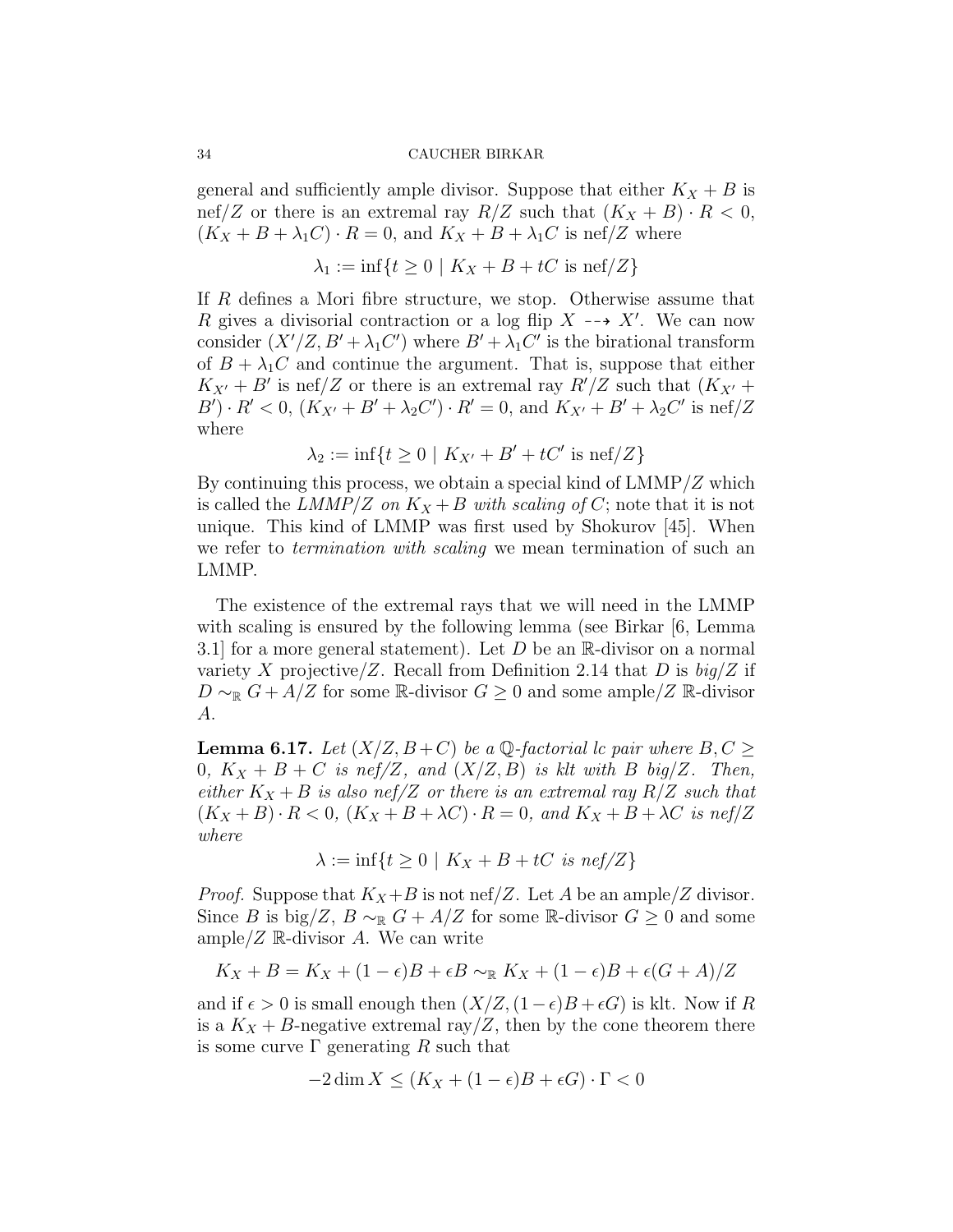hence  $A \cdot \Gamma < 2 \dim X$ . Since A is ample,  $\Gamma$  belongs to a bounded family of curves on X. So, such  $\Gamma$  can generate only finitely many extremal rays. Therefore, there are only finitely many  $K_X+B\text{-negative extremal}$ rays/ $Z$ . Now the lemma is trivial by letting

$$
\frac{1}{\lambda} := \min\{\frac{C \cdot R_i}{-(K_X + B) \cdot R_i}\}
$$

where  $R_i$  runs through the finitely many  $K_X + B$ -negative extremal  $\text{rays}/Z$ .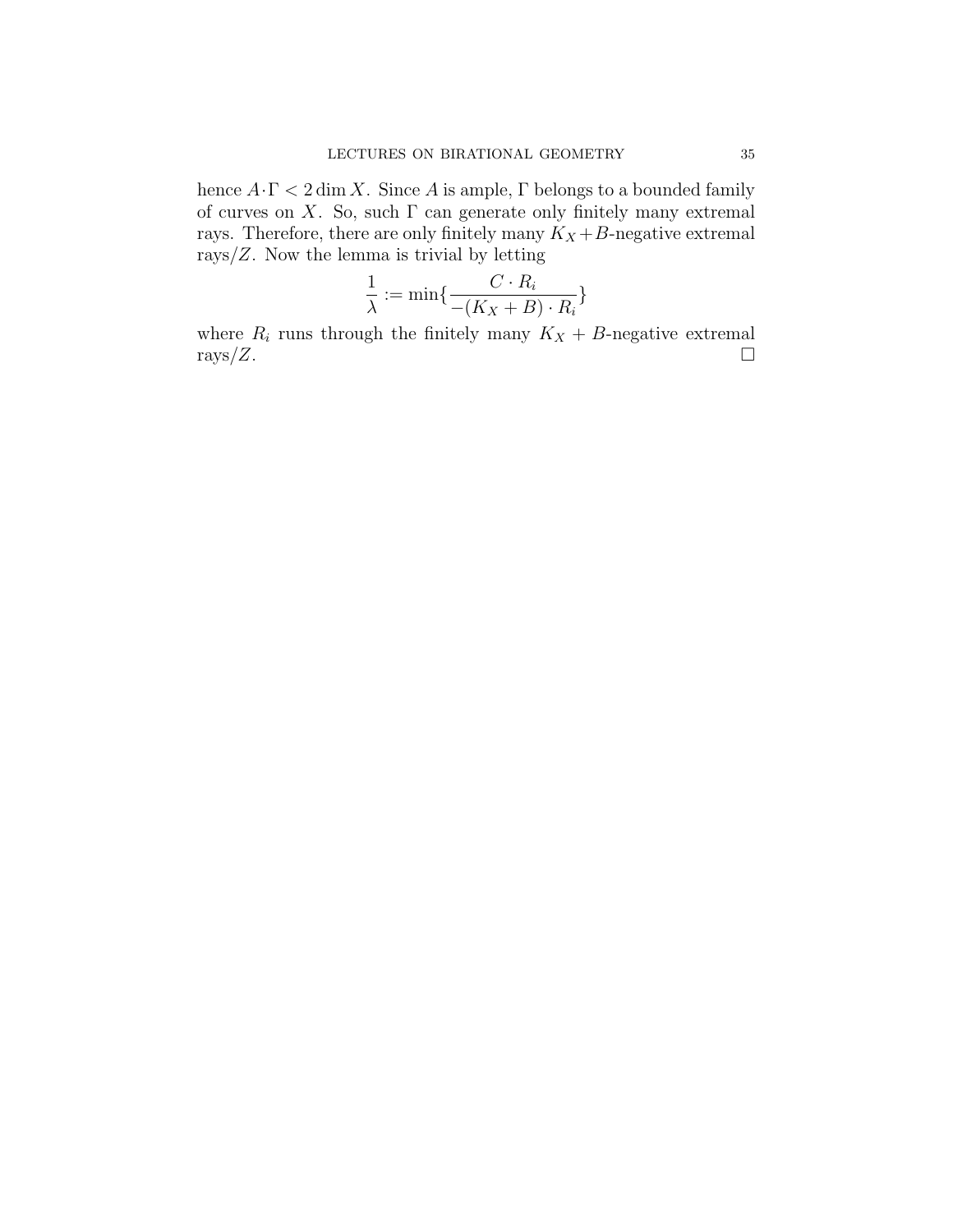# 7. Cone and contraction, vanishing, nonvanishing, and base point freeness

The cone theorem allows us to perform the very first step of the LMMP, that is, to identify a negative extremal ray and to contract it. The formulation of the cone theorem was mainly inspired by Mori's work. However, the proof we present came from an entirely different set of ideas conceived and developed by Shokurov and Kawamata (except the existence of rational curves which relies on Mori's original work). These latter ideas proved to be fundamental, far beyond the proof of the cone theorem.

**Theorem 7.1** (Cone and contraction). Let  $(X/Z, B)$  be a klt pair of dimension d with B rational. Then, there is a countable set of  $(K_X +$ B)-negative extremal rays  $\{R_i\}/Z$  such that

- $\overline{NE}(X/Z) = \overline{NE}(X/Z)_{K_X+B\geq 0} + \sum_i R_i.$
- $R_i$  can be contracted.
- $\{R_i\}$  is discrete in  $NE(X/Z)_{K_X+B<0}$ .
- Each  $R_i$  contains the class of some rational curve  $C_i$  satisfying

$$
-2d \le (K_X + B) \cdot C_i
$$

• Let  $f: X \to Y/Z$  be the contraction of a  $K_X + B$ -negative extremal ray  $R/Z$ , and let L be a Cartier divisor on X with  $L \cdot R = 0$ . Then, there is a Cartier divisor  $L_Y$  on Y such that  $L \sim f^* L_Y$ .

Let  $(X/Z, B)$  be a klt pair. If R is a  $K_X + B$ -negative extremal ray/Z, then we will see that it is not difficult to find an ample/Z  $\mathbb{Q}$ divisor H such that  $H + t(K_X + B)$  is nef/Z and that R is the only extremal ray/Z satisfying  $(H + t(K_X + B)) \cdot R = 0$ . The main idea is to prove that t is a rational number and to prove that  $H + t(K_X + B)$ is semi-ample/Z. The latter divisor then defines a contraction that happens to be exactly the contraction of  $R$ . This should make it clear why we are interested in the next two theorems. These theorems imply the cone and contraction (except the statement about rational curves and the boundedness  $-2d \leq (K_X + B) \cdot C_i$  theorem using a rather easy and combinatorial argument.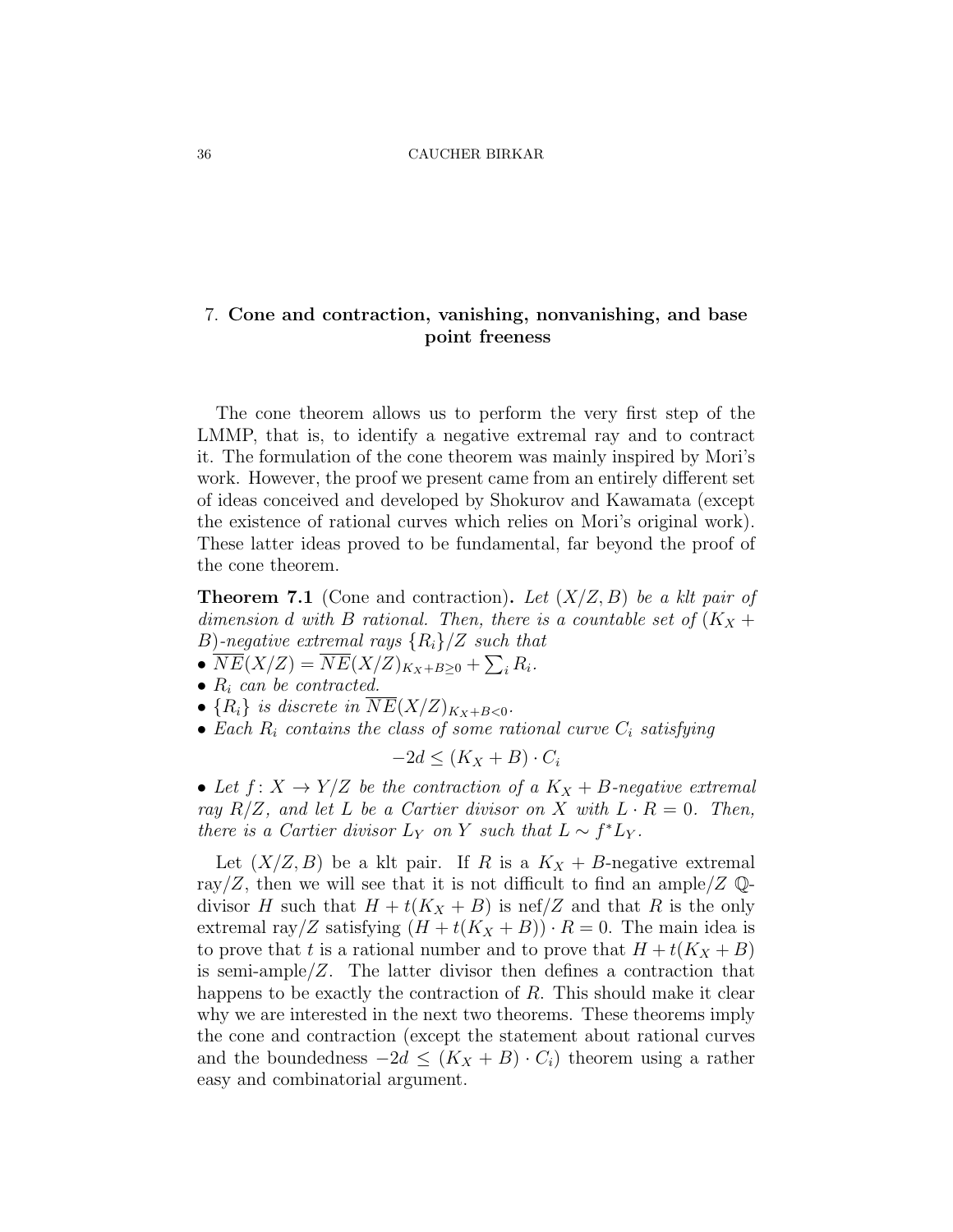**Theorem 7.2** (Base point free). Let  $(X/Z, B)$  be a klt pair with B rational. Suppose that for a Cartier divisor  $D$  which is nef/ $Z$ , there is some rational number  $a > 0$  such that  $aD-(K_X+B)$  is nef and big/Z. Then, mD is free/Z for any natural number  $m \gg 0$ .

**Theorem 7.3** (Rationality). Let  $(X/Z, B)$  be a klt pair with B rational. Let H be an ample/Z Cartier divisor on X. Suppose that  $K_X + B$  is not nef/Z. Then,

$$
\lambda = \max\{t > 0 \mid t(K_X + B) + H \text{ is nef}/Z\}
$$

is a rational number. Moreover, one can write  $\lambda = \frac{a}{b}$  $\frac{a}{b}$  where  $a, b \in \mathbb{N}$ and b is bounded depending only on  $(X/Z, B)$ .

The proof of this theorem is quite similar to the proof of the base point free theorem and Shokurov nonvanishing theorem. So, we omit its proof (cf. [32]). Moreover, the proof of above theorems in the relative case is, conceptually, very much the same as their proof in the absolute projective case (i.e.  $Z = pt$ ) so for simplicity we just give the proofs in the projective case.

*Proof.* (of Cone and Contraction theorem when  $Z = pt$ ) Step 1. We may assume that  $K_X + B$  is not nef. For any nef Q-Cartier divisor D define

$$
F_D = \{c \in \overline{NE}(X) \mid D \cdot c = 0\}
$$

which is an extremal face of  $NE(X)$ . Let C be the closure of

$$
\overline{NE}(X)_{K_X+B\geq 0} + \sum_D F_D
$$

where D runs over nef Q-Cartier divisors for which dim  $F_D = 1$ . Suppose that  $C \neq \overline{NE}(X)$ . Choose a point  $c \in \overline{NE}(X)$  which does not belong to C. Now choose a rational linear function  $\alpha\colon N_1(X) \to \mathbb{R}$ which is positive on  $C - \{0\}$  but negative on c. This linear function is defined by some Q-Cartier divisor G.

Step 2. If  $t \gg 0$ , then  $G - t(K_X + B)$  is positive on  $\overline{NE}(X)_{K_X+B\leq 0}$ . 7.3.1 Now let

$$
\gamma = \min\{t > 0 \mid G - t(K_X + B) \text{ is nef on } \overline{NE}(X)_{K_X + B \le 0}\}
$$

 $7.3.1\mathrm{To}$  see this note that it is enough to verify this positivity on the compact set  $\Omega \cap \overline{NE}(X)_{K_X+B\leq 0}$  where  $\Omega$  is an appropriate hyperplane not passing through the origin. If  $t \gg 0$  and if  $(G - t(K_X + B)) \cdot c_t = 0$  for some  $c_t \in \Omega \cap \overline{NE}(X)_{K_X + B < 0}$ , then  $G \cdot c_t < 0$ . But such  $c_t$  are away from  $\overline{NE}(X)_{K_X+B=0}$  hence  $0 < a_1 <$  $|(K_X + B) \cdot c_t| < a_2$  and  $0 < |G \cdot c_t| < a_3$  for certain  $a_1, a_2, a_3$  independent of t. This implies that for  $t \gg 0$ , there cannot be such  $c_t$ .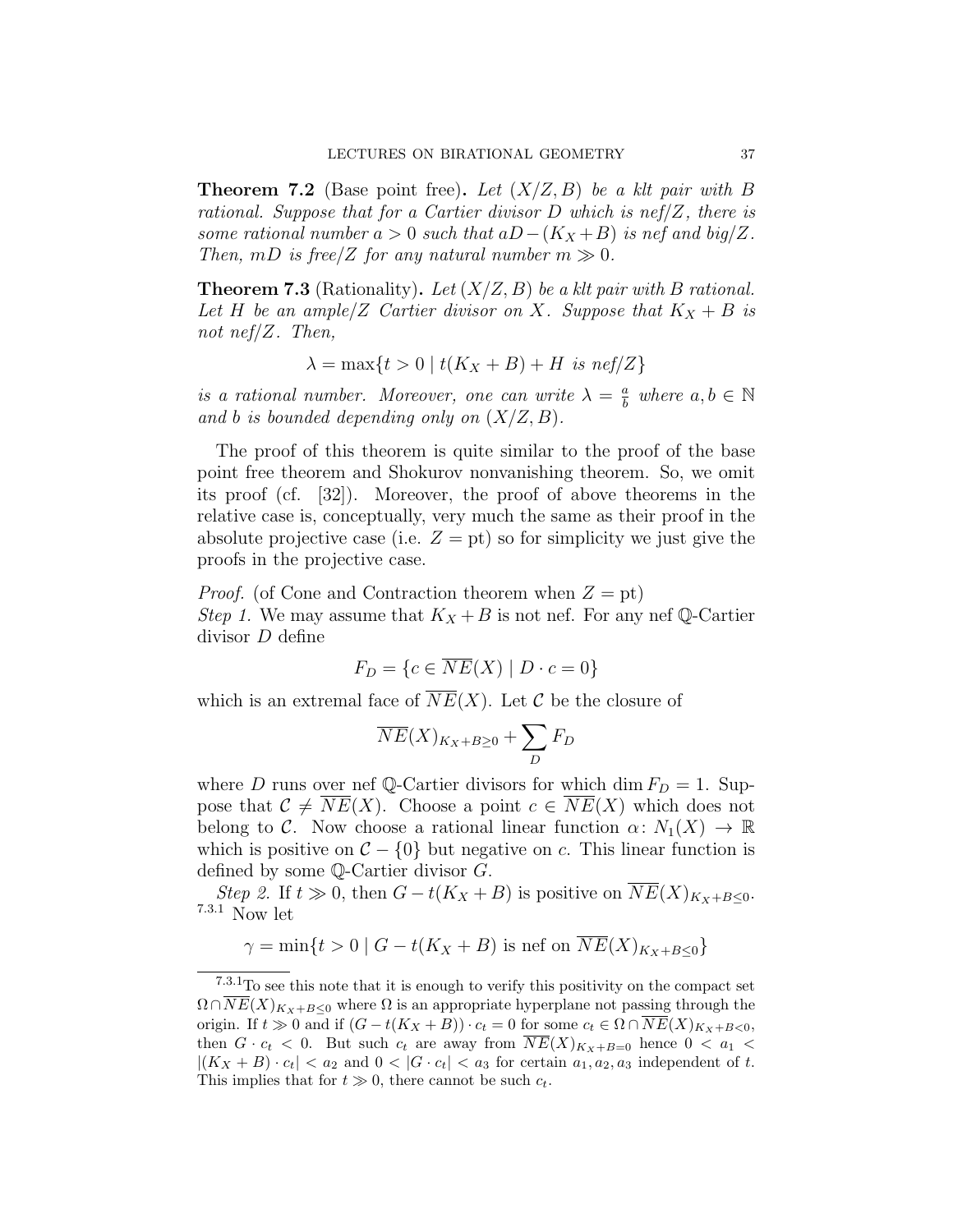So

$$
(G - \gamma(K_X + B)) \cdot c' = 0
$$

for some

 $c' \in \overline{NE}(X)_{K_X+B<0}$ 

In particular, this implies that  $G-\gamma(K_X+B)$  is positive on  $\overline{NE}(X)_{K_X+B\geq 0}$ otherwise there would be  $c'' \in \overline{NE}(X)_{K_X+B>0}$  such that

$$
(G - \gamma(K_X + B)) \cdot c'' \le 0
$$

which in turn implies that  $G - \gamma(K_X + B)$  is non-positive on the point  $[c', c'] \cap \overline{NE}(X)_{K_X+B=0}$ , a contradiction. Therefore,  $G - \gamma(K_X + B)$  is nef and

$$
H = G - \gamma'(K_X + B)
$$

is ample for some rational number  $\gamma' > \gamma$  close to  $\gamma$ . After replacing  $H$  with a multiple we could assume that  $H$  is Cartier.

Step 3. Now the rationality theorem shows that

$$
\lambda = \max\{t > 0 \mid H + t(K_X + B) \text{ is nef}\}
$$

is a rational number (note that  $\lambda = \gamma' - \gamma$ ). Put  $D = H + \lambda(K_X + B)$ . By the arguments in step 2,  $F_D \cap C = 0$ .

Here it may happen that dim  $F_D > 1$ . In that case, let  $H_1$  be an ample divisor which is linearly independent of  $K_X + B$  on  $F_D$ . For  $s > 0$  let

$$
\lambda(s) = \max\{t > 0 \mid sD + H_1 + t(K_X + B) \text{ is nef}\}
$$

Obviously,  $\lambda(s)$  is bounded from above where the bound does not depend on s. Moreover, since  $\lambda(s)$  has bounded denominator and  $\lambda(s') \geq \lambda(s)$  when  $s' > s$ ,  $\lambda(s)$  is independent of s when  $s \gg 0$ .

Therefore, if  $s \gg 0$ , then

$$
F_{sD+\epsilon H_1+\lambda(s)(K_X+B)} \subset F_D
$$

where the inclusion is strict because  $H_1$  and  $K_X + B$  are linearly independent on  $F<sub>D</sub>$ . Arguing inductively, there is a rational nef divisor D' such that  $F_{D'} \subseteq F_D$  and dim  $F_{D'} = 1$ . This contradicts the above assumptions. Therefore,  $C = NE(X)$ .

Step 5. Let D be a nef Q-Cartier divisor such that dim  $F_D = 1$  and such that  $D = H + t(K_X + B)$  for some ample Cartier divisor H and some rational number  $t > 0$ . Then, by the base point free theorem D is semi-ample. Therefore, the extremal ray  $F_D$  can be contracted.

Step 6. Next we show that the set  ${F_D}$ , where D is as in Step 5, does not have any accumulation in  $\overline{NE}(X)_{K_X+B<0}$ . Assume otherwise and let  $D_1, D_2, \ldots$  be a sequence such that  $\{F_{D_i}\}\$  has a limit away from  $NE(X)_{K_X+B=0}$ . By assumptions,  $D_i = H_i + t_i(K_X + B)$  for certain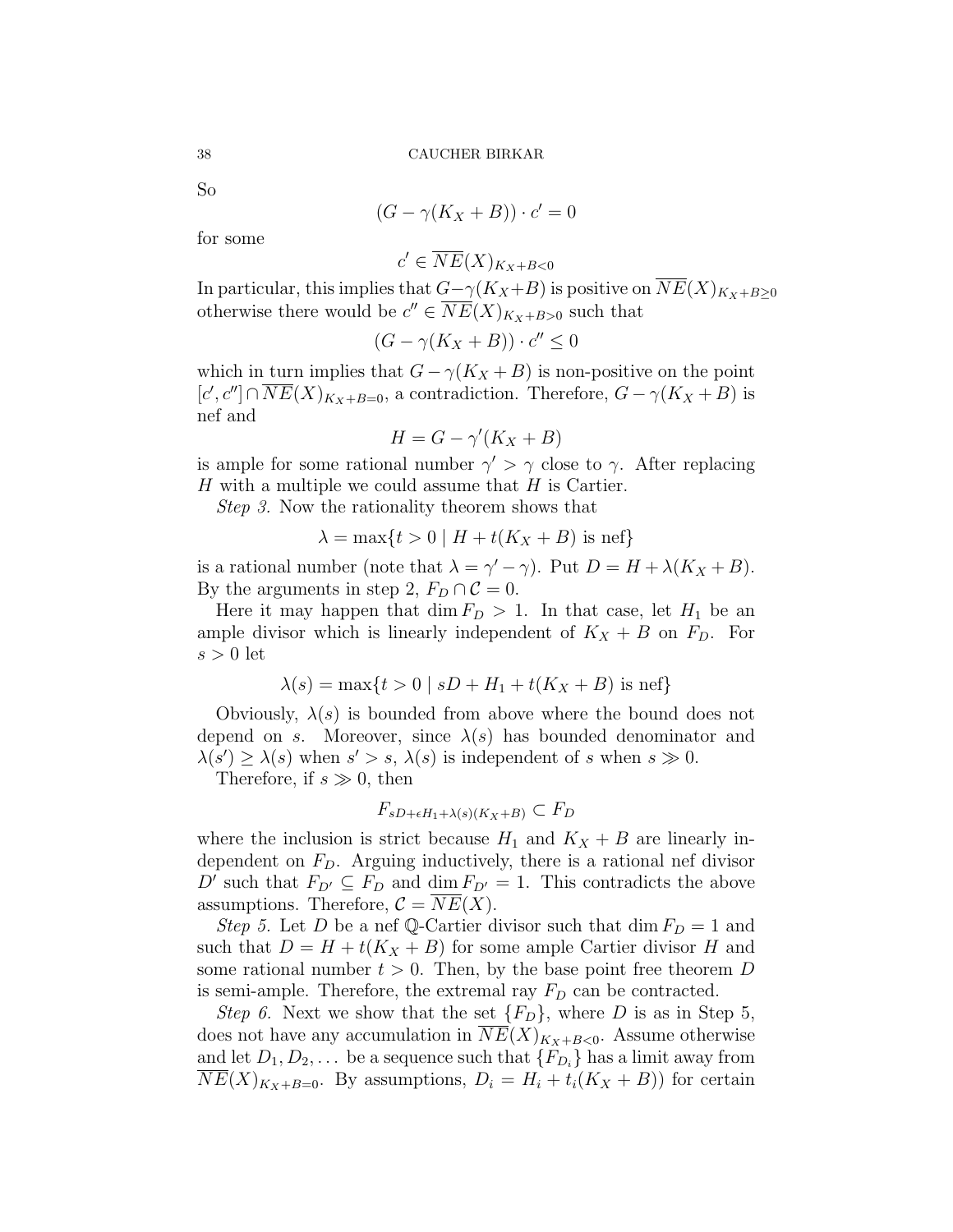ample Cartier divisors  $H_i$  and rational numbers  $t_i > 0$ . Fix an ample Cartier divisor  $H$ . By the above arguments, for each  $i$ , there is some  $s_i \gg 0$  such that if

$$
D_i' = H + s_i D_i + t_i'(K_X + B)
$$

where  $t'_{i}$  is the largest number making  $D'_{i}$  nef, then  $F_{D'_{i}} = F_{D_{i}}$ . Now let  $c_i \in F_{D_i}$  such that  $(K_X + B) \cdot c_i = -1$ . The  $c_i$  converge to some c with  $(K_X + B) \cdot c = -1$  Then,

$$
H \cdot c_i = -t_i'(K_X + B) \cdot c_i = t_i'
$$

By construction,  $H \cdot c_i$  is a bounded number, and  $t'_i$  is a rational number with bounded denominator. Therefore, there are only finitely many possibilities for the  $t_i'$ . So, there are only finitely many possibilities for  $H \cdot c_i$  and this is possible only if there are only finitely many  $c_i$  if H is chosen appropriately. This in particular, implies that

$$
\overline{NE}(X) = \overline{NE}(X)_{K_X + B \ge 0} + \sum_{D} F_D
$$

where D runs through nef Q-Cartier divisors with dim  $F_D = 1$ . This in turn implies that

$$
\overline{NE}(X) = \overline{NE}(X)_{K_X + B \ge 0} + \sum R_i
$$

where  $R_i$  run through the  $(K_X + B)$ -negative extremal rays because each such extremal ray has to be one of the above  $F<sub>D</sub>$ . By construction, each  $R_i$  is contractible and contains the class of some curve  $C_i$ .

Step 7. The fact that  $C_i$  can be chosen to be rational and satisfying  $-2d \leq (K_X + B) \cdot C_i$  is proved using very different arguments. We refer the interested reader to [32] and [27].

Step 8. Let L, R, and  $f: X \to Y$  be as in the last claim of the theorem. Let D be a nef Cartier divisor such that  $F_D = R$  and  $D =$  $H + t(K_X + B)$  where H is an ample Cartier divisor. If  $a \gg 0$ , then  $L + aD$  is nef (because D is positive on  $\overline{NE}(X)_{K_X+B\geq 0}$  hence  $L + aD$ is also positive on it when  $a \gg 0$ ) and  $F_{L+aD} = F_D$ . By the base point free theorem, for some large m,  $m(L + aD)$  and  $(m + 1)(L + aD)$  are both base point free hence both are pullbacks of Cartier divisors on Y . This implies that  $L + aD$  is also the pullback of some Cartier divisor on Y. If we choose a sufficiently divisible then  $aD$  is the pullback of some Cartier divisor on Y. Therefore,  $L$  is the pullback of some Cartier divisor  $L_Y$  on Y.

 $\Box$ 

**Theorem 7.4** (Kamawata-Viehweg vanishing). Let  $(X/Z, B)$  be a klt pair. Let N be an integral Q-Cartier divisor on X such that  $N \equiv$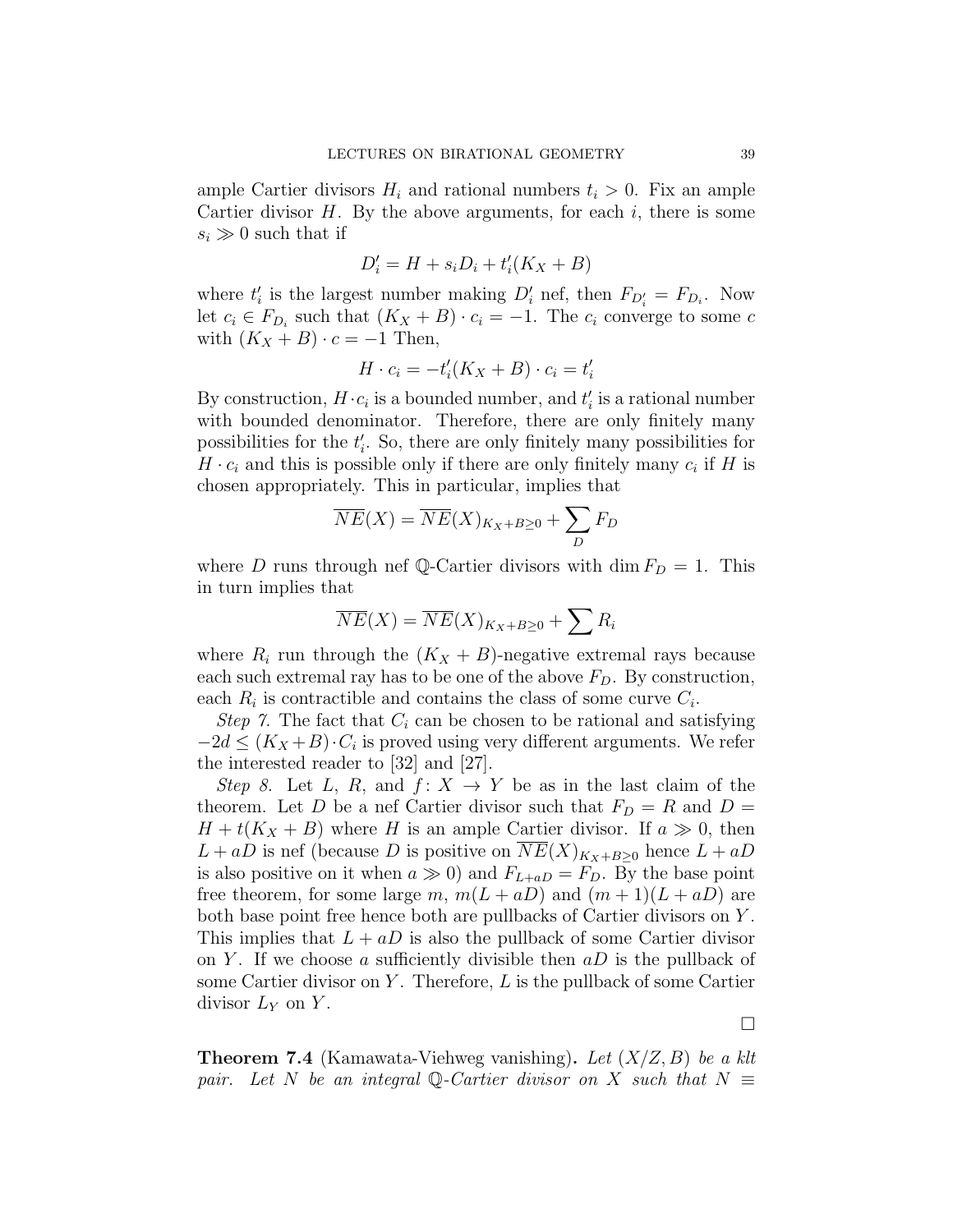$K_X + B + M/Z$  where M is nef and big/Z. Then,

 $R^i f_* \mathcal{O}_X(N) = 0$ 

for any  $i > 0$  where  $f: X \rightarrow Z$  is the given morphism.

**Theorem 7.5** (Shokurov Nonvanishing). Let  $(X, B)$  be a projective klt pair where B is rational. Let  $G \geq 0$  be a Cartier divisor such that  $aD+G-(K_X+B)$  is nef and big for some nef Cartier divisor D and rational number  $a > 0$ . Then,

$$
H^0(X, mD + G) \neq 0
$$

for  $m \gg 0$ .

**Remark 7.6** Let S be a smooth prime divisor on a smooth projective variety  $X$ . Then, we have an exact sequence

$$
0 \to \mathcal{O}_X(-S) \to \mathcal{O}_X \to \mathcal{O}_S \to 0
$$

Moreover, if  $D$  is a divisor on  $X$  we get another exact sequence

$$
0 \to \mathcal{O}_X(D-S) \to \mathcal{O}_X(D) \to \mathcal{O}_S(D|_S) \to 0
$$

which gives the following exact sequence of cohomologies

$$
0 \to H^0(X, D - S) \to H^0(X, D) \xrightarrow{f} H^0(S, D|_S) \xrightarrow{g} H^1(X, D - S) \xrightarrow{h} H^1(X, D) \to H^1(S, D|_S)
$$

It often occurs that we want to prove that  $H^0(X, D) \neq 0$ . The sequence above is extremely useful in this case. However, in general f is not surjective so  $H^0(S, D|_S) \neq 0$  does not necessarily imply  $H^0(X, D) \neq 0$ . But if f is surjective  $H^0(S, D|_S) \neq 0$  implies  $H^0(X, D) \neq 0$ . To prove that f is surjective we should prove that  $H<sup>1</sup>(X, D - S) = 0$  or the weaker condition that h is injective. In particular, if f is surjective and  $H^0(S, D|_S) \neq 0$ , then S is not a component of Fix D.

*Proof.* (of the base point free theorem) *Step 1*. We will use induction on dimension. The case dim  $X = 1$  is trivial so we assume that dim  $X \geq 2$ .

Step 2. By assumptions,  $aD = K_X + B + A$  where A is nef and big. By Corollary 5.14, we can write  $A \sim_{\mathbb{Q}} A' + \frac{1}{n}C$  where A' is ample,  $C \geq 0$  with fixed support, and *n* is arbitrarily large. Thus, we can choose *n* so that  $(X, B' := B + \frac{1}{n}C)$  is klt and  $aD \sim_{\mathbb{Q}} K_X + B' + A'$ . So, we could simply assume that  $A$  is ample.

*Step 3.* Applying the nonvanishing theorem with  $G = 0$  implies that  $H^0(X, mD) \neq 0$  for  $m \gg 0$ . Pick  $b \in \mathbb{N}$  such that  $H^0(X, bD) \neq 0$ . We will prove that  $Bs|mD| \subset Bs|mbD|$  for any  $m \gg 0$  where the inclusion is strict. Now suppose that  $bD$  is not free. By taking a log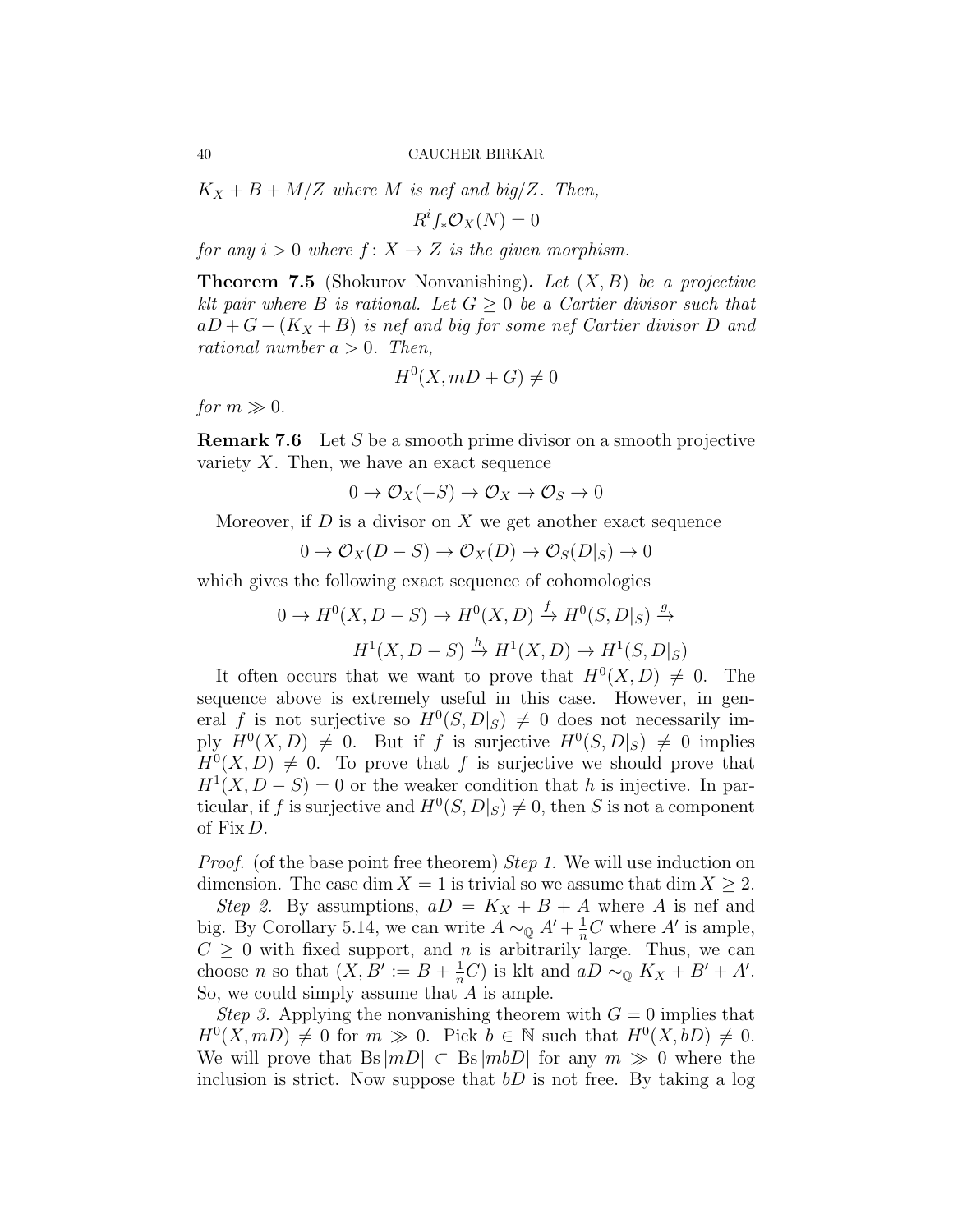resolution  $f: Y \to X$  where all the divisors involved are with simple normal crossings, we can further assume that  $f^*bD \sim M + F$  where M is free, F is the fixed part, and Supp  $F = \text{Bs} |f^*bD|$  (see Remark 5.4). For any natural number  $l$ ,

$$
lf^*bD \sim lM + lF \sim N + lF
$$

where we may assume that  $N \geq 0$  is reduced with smooth components.

Step 4. If  $F = 0$  for any choice of b, then go to Step 7. We assume otherwise and we will prove that some component of  $F$  is not in Bs  $|f^*mD|$  for any  $m \gg 0$ . For a fixed large  $m_0 \in \mathbb{N}$  we have

$$
m_0 D = K_X + B + (m_0 - a)D + A
$$

and by Corollary 5.14 we can write

$$
f^*((m_0 - a)D + A) = E + H
$$

where H is ample and  $E \geq 0$  has fixed support with sufficiently small coefficients, and  $\text{Supp}(N + lF) \subseteq \text{Supp } E$ . So,

$$
f^*(m + m_0)D = f^*(K_X + B + mD + (m_0 - a)D + A) =
$$
  

$$
f^*(K_X + B + tD) + f^*(m - t)D + f^*((m_0 - a)D + A) =
$$
  

$$
f^*(K_X + B + tD) + f^*(m - t)D + E + H
$$

Since  $(X, B)$  is klt, we can write

$$
f^*(K_X + B) = K_Y + B'_Y - L'
$$

where  $(Y, B'_Y)$  is klt,  $L \geq 0$  is exceptional over X, and L and  $B'_Y$  have no common components. We can choose  $t > 0$  and possibly modify E (by changing its coefficients slightly) in a way that

$$
f^*(K_X + B + tD) + E = K_Y + B'_Y - L' + \frac{t}{lb}N + \frac{t}{b}F + E = K_Y + B_Y + S - L
$$

where  $(Y, B_Y)$  is klt and S is reduced, irreducible and a component of F,  $L \geq 0$  is exceptional over X, and L and  $B_Y + S$  have no common components (note that we can take  $l$  to be as large as we wish). Therefore,

$$
f^*(m+m_0)D + [L] - S = K_Y + B_Y + [L] - L + f^*(m-t)D + H
$$

Step 5. Now  $(Y, B_Y + [L] - L)$  is klt hence by applying Kawamata-Viehweg vanishing theorem, we get

$$
H^{i}(Y, f^{*}(m + m_{0})D + [L] - S) = 0
$$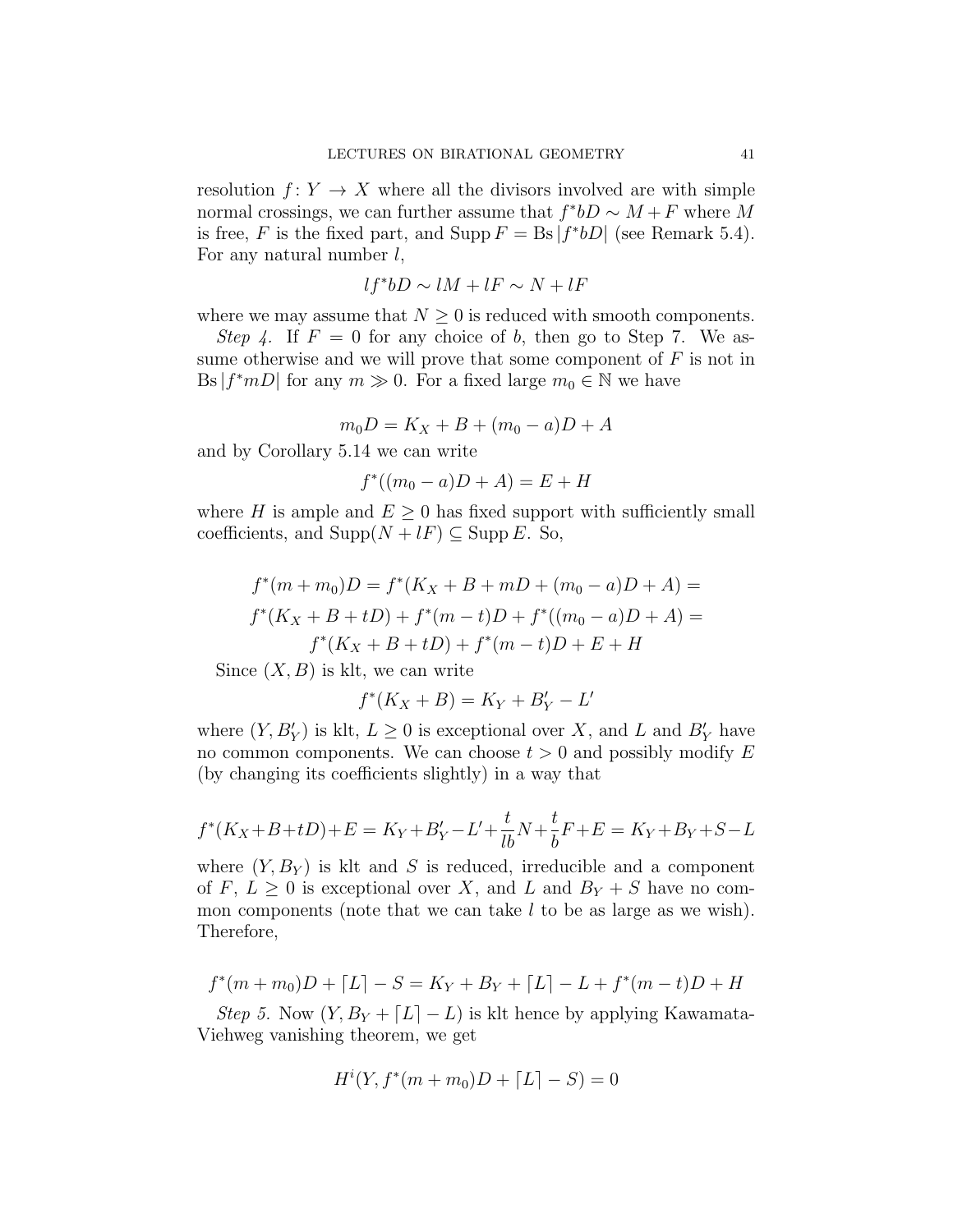for all  $i > 0$ . Therefore, by Remark 7.6, we get the following exact sequence

$$
0 \to H^0(Y, f^*(m+m_0)D + [L] - S) \to H^0(Y, f^*(m+m_0)D + [L]) \to
$$
  

$$
H^0(S, (f^*(m+m_0)D + [L])|_S) \to 0
$$

Step 6. On the other hand,

$$
H^{0}(S, (f^{*}(m+m_{0})D + \lceil L \rceil)|_{S}) \neq 0
$$

for  $m \gg 0$  by Shokurov nonvanishing theorem because

$$
(f^*(m+m_0)D + [L])|_S - (K_S + (B_Y + [L] - L)|_S) = (f^*(m-t)D + H)|_S
$$
  
is ample and  $(S, (B_Y + [L] - L)|_S)$  is klt. Therefore,

$$
H^{0}(X, f^{*}(m+m_{0})D) = H^{0}(Y, f^{*}(m+m_{0})D + [L]) \neq 0
$$

for  $m \gg 0$  because  $[L]$  is effective and exceptional over X. This implies that S is not a component of the fixed part of  $f^*(m+m_0)D + [L]$  nor a component of the fixed part of  $f^*(m+m_0)D$  for any  $m \gg 0$ .

Step 7. Note that Bs  $|mcD| \subseteq$  Bs  $|cD|$  for any  $m, c > 0$ . Now assume that b is a prime number. Then, the results of Steps  $1-6$  show that Bs  $|b^nD|$  is strictly smaller than Bs  $|bD|$  for some  $n > 0$ . Repeating this finitely many times we deduce that Bs  $|b^nD|$  is empty for some  $n > 0$ . Now pick another large prime number b' and pick  $n' > 0$  so that Bs  $|b^{\prime n'}D|$  is empty. Any sufficiently large number m can written as  $m = \alpha b^{n} + \beta b'^{n'}$  for certain integers  $\alpha, \beta \geq 0$ . Therefore, mD is free for any  $m \gg 0$ .

Remark 7.7 An important corollary of the base point free theorem is that the abundance conjecture holds for klt pairs of general type. More precisely, let  $(X, B)$  be a projective klt pair with B rational and  $K_X + B$  nef and big. Pick an integer  $I > 1$  such that  $D := I(K_X + B)$ is Cartier. Then, we can write

$$
D = K_X + B + (I - 1)(K_X + B)
$$

hence we can apply the base point free theorem to deduce that  $mI(K_X+$ B) is base point free for some  $m > 0$ . The same arguments also apply in the relative situation. When B has real coefficients, one can reduce abundance to the rational case using methods that we will develop later.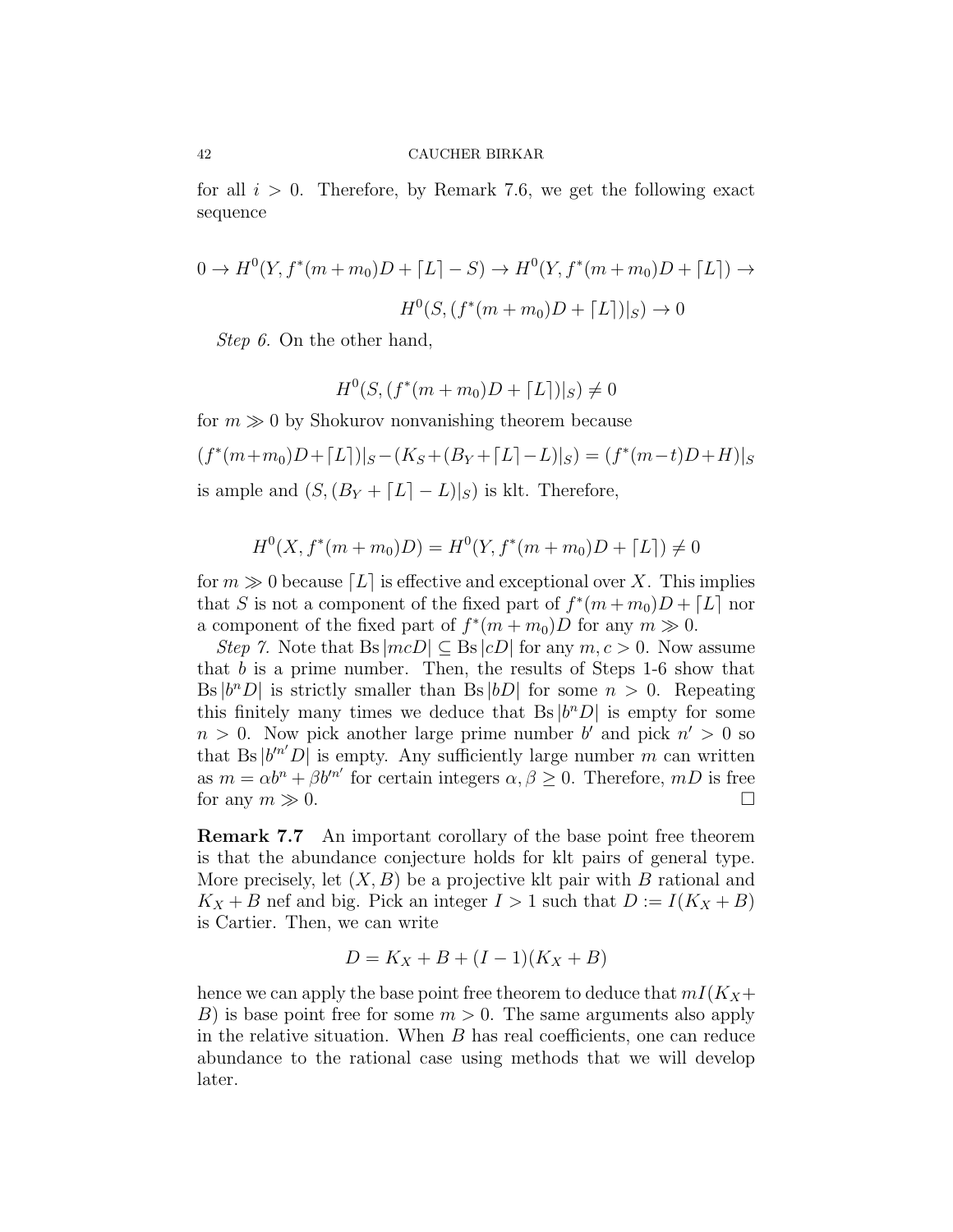**Remark 7.8** (Riemann-Roch formula) Let  $D_1, \ldots, D_n$  be cartier divisors on a projective variety X of dimension d. Then,  $\mathcal{X}(\sum m_i D_i)$  is a polynomial in  $m_i$  of degree  $\leq d$  [32, 1.36]. Moreover, one can write

$$
\mathcal{X}(\sum m_i D_i) = \frac{(\sum m_i D_i)^d}{d!} + (\text{lower degree terms})
$$

**Remark 7.9** If two Cartier divisors  $D, D'$  on a smooth projective variety satisfy  $D \equiv D'$ , then it is well-known that  $\mathcal{X}(D) = \mathcal{X}(D')$  [32, Proposition 2.57].

Remark 7.10 (Multiplicity of linear systems) Let D be a Cartier divisor on a smooth variety X with  $h^0(X, D) > 0$ , and  $x \in X$  a closed point. Maybe after replacing D with some  $D' \sim D$ , we can assume that  $x \notin \text{Supp } D$ . Suppose that  $\{h_1, \ldots, h_n\}$  is a basis of  $H^0(X, D)$ over  $\mathbb{C}$ . Under the above assumptions, each  $h_i$  is regular at x. Each element of  $h \in H^0(X, D)$  is uniquely written as

$$
h=\sum a_ih_i
$$

where  $a_i \in \mathbb{C}$ . On the other hand, h can be described as a formal power series  $\Phi_h$  in a set of local parameters  $t_1, \ldots, t_d$  at x. Now, the multiplicity of  $(h) + D \geq 0$  at x is the same as the multiplicity of h at x which can measured in the local ring  $\mathcal{O}_x$  using the above local parameters. Let  $m_x$  be the maximal ideal of  $\mathcal{O}_x$ . Then, the multiplicity of h at x is larger than  $l \in \mathbb{N}$  iff  $h \in m_x^{l+1}$  iff every homogeneous term of  $\Phi_h$  of degree  $\leq l$  vanishes. In particular, this condition on multiplicity can be translated into

 $e(l) := \#\{\text{monomials of degree } \leq l\} =$  $(l + 1)^{d}$ d! + (lower degree terms) equations on the  $a_i$  since  $\Phi_h = \sum a_i \Phi_{h_i}$ . In particular, if  $e(l) < n$ , then we know that there is at least some effective divisor  $D' \sim D$  having multiplicity  $> l$  at x.

Proof. (of Shokurov nonvanishing theorem) We will proceed by induction on dimension. The case dim  $X = 1$  is a trivial exercise so we assume that  $d = \dim X > 1$ .

Step 1. We first reduce the problem to the smooth situation. Take a log resolution  $f: Y \to X$  such that all the divisors involved have simple normal crossings. We can write

$$
f^*(aD + G - (K_X + B)) = H + E'
$$

where H is ample and  $E' \geq 0$  has sufficiently small coefficients. On the other hand, we can write

$$
f^*(aD+G - (K_X + B)) = f^*aD + f^*G - f^*(K_X + B) =
$$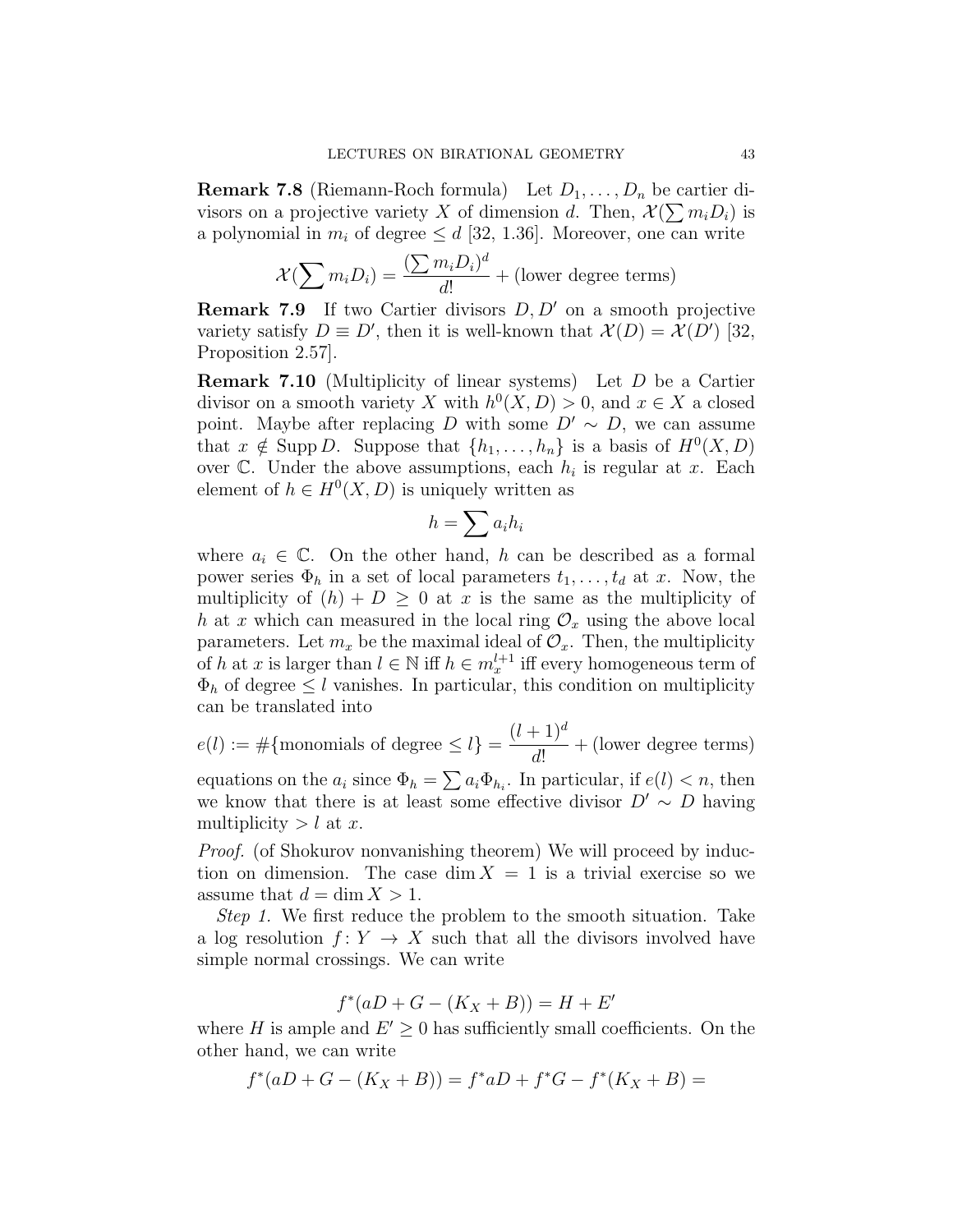$f^*aD + f^*G - (K_Y + B_Y - G') = f^*aD + f^*G + G' - (K_Y + B_Y)$ where  $(Y, B_Y)$  is klt and  $G' \geq 0$  is a Cartier divisor exceptional/X. Thus

$$
f^*aD + f^*G + G' - (K_Y + B_Y + E') = H
$$

where  $E'$  can be chosen such that  $(Y, B_Y + E')$  is klt. So, we can assume that we are in the smooth situation, i.e.  $X$  is smooth,  $B, G$  have simple normal crossing singularities, etc.

Step 2. Now assume that  $D \equiv 0$ . Then, by the Kawamata-Viehweg vanishing theorem

$$
h^{i}(X, mD + G) = 0
$$
 and  $h^{i}(X, G) = 0$ 

if  $i > 0$  which implies that

$$
h^{0}(X, mD + G) = \mathcal{X}(mD + G) = \mathcal{X}(G) = h^{0}(X, G) \neq 0
$$

by Remark 7.9. So, we can assume that  $D$  is not numerically zero.

Step 3. Put  $A := aD + G - (K_X + B)$  which we may assume to be ample by Step 1. Then,

$$
(nD + G - (K_X + B))^d = ((n - a)D + A)^d \ge d(n - a)D \cdot A^{d-1}
$$

and since A is ample and D is nef but not numerically zero,  $D \cdot A^{d-1} > 0$ . Let  $k \in \mathbb{N}$  such that  $kA$  is Cartier. By the Riemann-Roch theorem and the Serre vanishing theorem, if  $l \gg 0$ , then

$$
h^{0}(X, lk(nD+G-(K_{X}+B))) = \mathcal{X}(lk(nD+G-(K_{X}+B))) =
$$

$$
\frac{l^{d}k^{d}(nD+G-(K_{X}+B))^{d}}{d!} + \text{(lower degree terms)}
$$

where  $d = \dim X$  and the latter is a polynomial in l.

On the other hand, if  $x \in X \setminus \text{Supp } G$  is a closed point, then, by Remark 7.10, to find a divisor

$$
0 \le N \sim lk(nD + G - (K_X + B))
$$

of multiplicity  $> 2$ lkd we need

$$
e(2lkd) = \frac{(2lkd + 1)^d}{d!} + (\text{lower degree terms})
$$

conditions on  $H^0(X, lk(nD+G-(K_X+B)))$ . We can be sure that we can find such an N for some  $l \gg 0$  if we choose n sufficiently large by the above Riemann-Roch formula. Put  $L_n := \frac{1}{lk}N$ . Therefore,

$$
L_n \sim_{\mathbb{Q}} nD + G - (K_X + B)
$$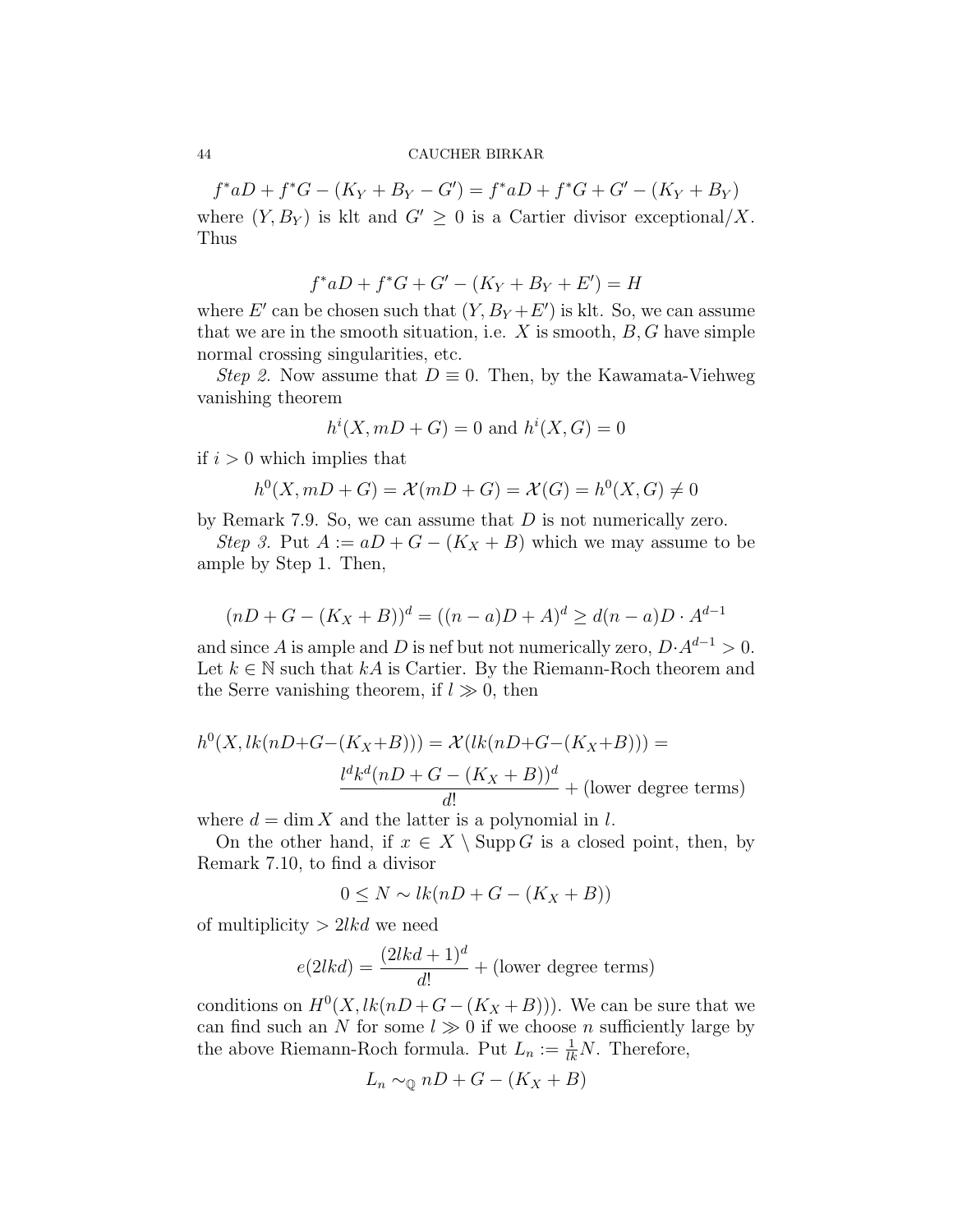such that  $\mu_x(L_n) > 2d$ . In particular,  $K_X + B + L_n$  is not lc at x.

Now by taking a log resolution  $g: Y \to X$ , for  $m \gg 0$  and some  $t \in (0, 1)$  we can write

$$
g^*(mD+G) = g^*(K_X + B + tL_n + mD + G - (K_X + B) - tL_n) \sim_{\mathbb{Q}}
$$
  

$$
g^*(K_X + B + tL_n + mD + G - (K_X + B) - t nD - tG + t(K_X + B)) =
$$
  

$$
g^*(K_X + B + tL_n + (m - t n)D + (1 - t)G + (t - 1)(K_X + B)) =
$$
  

$$
g^*(K_X + B + tL_n + (m - t n - (1 - t)a)D + (1 - t)aD + (1 - t)G - (1 - t)(K_X + B)) =
$$
  

$$
g^*(K_X + B + tL_n) + g^*((m - t n - (1 - t)a)D + (1 - t)A) \sim_{\mathbb{Q}}
$$
  

$$
g^*(K_X + B + tL_n) + H + E'
$$

and perhaps after changing  $E'$  and  $H$  slightly the latter can be written as

$$
K_Y+B_Y+S-G'+H
$$

where  $(Y, B_Y)$  is klt, S is reduced and irreducible and not a component of  $B_Y$  and  $G'$ ,  $G' \geq 0$  is a Cartier divisor exceptional over X, H is ample (this construction is similar to Step 4 in the proof of the base point free theorem). Hence,

$$
g^*mD + g^*G + G' - S \sim_{\mathbb{Q}} K_Y + B_Y + H
$$

Now by applying Kawamata-Viehweg vanishing theorem

$$
H^{i}(Y, g^{*}mD + g^{*}G + G' - S) = 0
$$

for  $i > 0$ . From this we deduce that

$$
H^{0}(S, (g^{*}mD + g^{*}G + G')|_{S}) \neq 0 \implies H^{0}(Y, g^{*}mD + g^{*}G + G') \neq 0
$$

On the other hand,  $g^*D|_S$  is a nef Cartier divisor on S such that

$$
g^*mD|_S + (g^*G + G')|_S - (K_S + B_Y|_S) \sim_{\mathbb{Q}} H|_S
$$

is ample. Therefore, we are done by induction.

 $\Box$ 

Remark 7.11 The proof of Shokurov nonvanishing and the base point free theorem already contains some of the most important techniques of the LMMP. One can very clearly see the importance of vanishing theorems, pairs, etc. The nonvanishing theorem will reappear later in a different form but the proof is almost the same as the proof just given.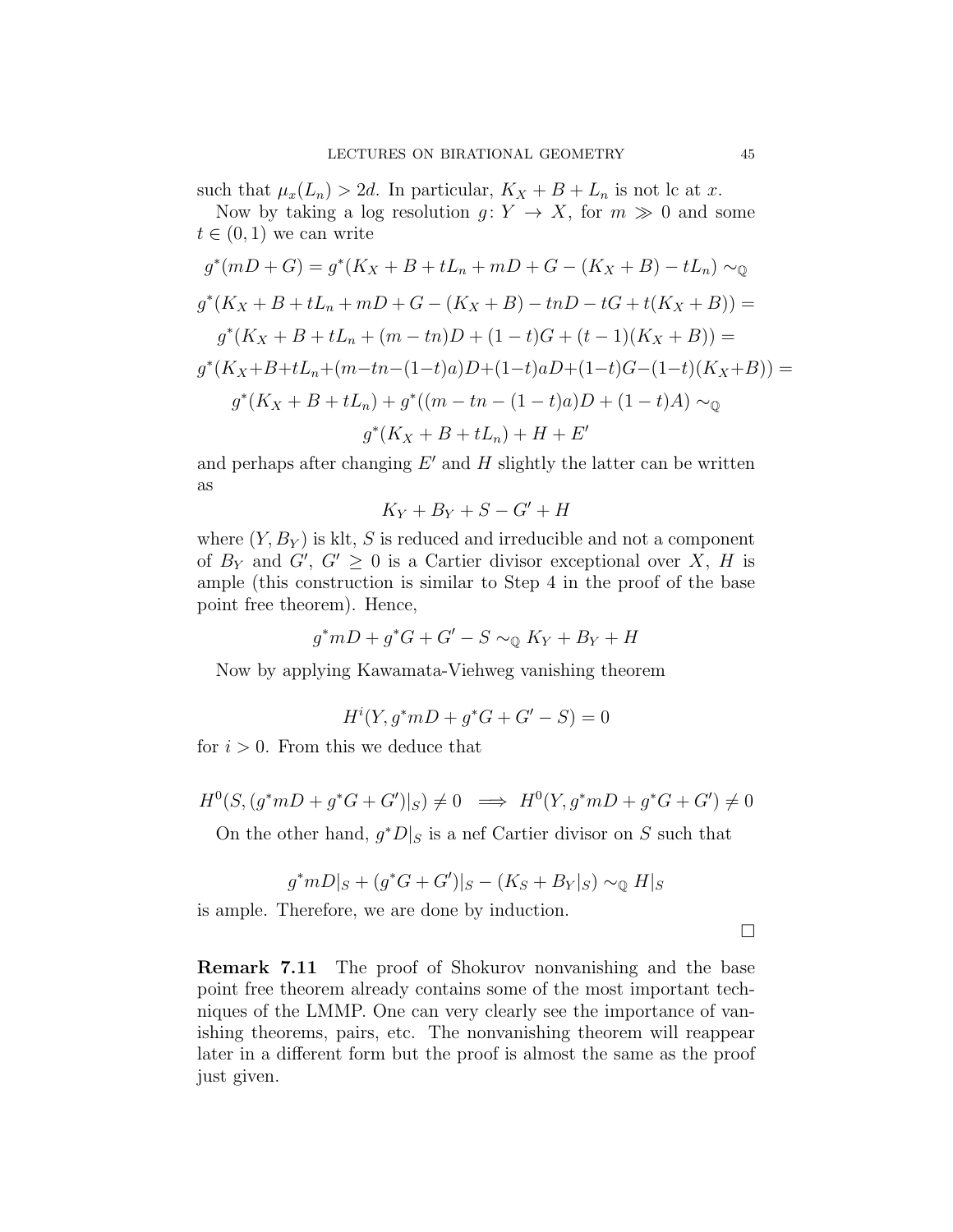**Remark 7.12** (LMMP for Q-factorial dlt pairs) Let  $(X/Z, B)$  be a Q-factorial dlt pair with B having real coefficients. If  $K_X + B$  is not nef/Z, then there is an extremal ray  $R/Z$  such that  $(K_X + B) \cdot R < 0$ . Since  $(X/Z, B)$  is Q-factorial dlt, we can find a rational B' close to B such that  $(X/Z, B')$  is klt and  $(K_X + B') \cdot R < 0$ . Now the cone theorem gives the contraction  $f: X \to Y/Z$  of R.

• If dim  $Y < \dim X$ , we have a Mori fibre space and we stop. If not,  $f$  is birational.

• If f is a divisorial contraction we let  $B_Y = f_*B$ . By the cone theorem again, Y is Q-factorial, in particular,  $K_Y + B_Y$  is R-Cartier: indeed, if D is any Weil divisor on Y, and if  $D^{\sim}$  is its birational transform on X, then  $a(D^{\sim} + eE)$  is Cartier and  $a(D^{\sim} + eE) \cdot R = 0$  for some  $a > 0$  and  $e > 0$  where E is the exceptional divisor of f (note that only one prime divisor is contracted by  $f$ ); The cone theorem says that  $a(D^{\sim} + eE)$  is pullback of some Cartier divisor on Y which is simply  $aD$  hence D is Q-Cartier. On the other hand, there is some real number  $e' < 0$  such that  $K_X + B + e'E = f^*(K_Y + B_Y)$ . In particular, this implies that  $d(S, X, B) \leq d(S, Y, B_Y)$  for any prime divisor S on birational models of  $X$  where strict inequality holds if the centre of S on X is inside E. In other words, the singularities of  $(Y/Z, B_Y)$  is "better" than the singularities of  $(X/Z, B)$ . In particular,  $(Y/Z, B_Y)$ is Q-factorial dlt. Now, by replacing  $(X/Z, B)$  with  $(Y/Z, B<sub>Y</sub>)$  we can continue the process.

• Suppose that  $f$  is a flipping contraction. First of all, we will see that the flip exists for  $(X/Z, B)$  iff if it exists for  $(X/Z, B')$  (in fact the flip will be given by the variety  $X^+$ ). Assume that the flip  $(X^+/Z, B^+)$ exists. Then,  $X^+$  is again Q-factorial: indeed if D is any Weil divisor on  $X^+$  and if  $D^{\sim}$  is its birational transform on X, then  $a(D^{\sim} + e(K_X +$  $(B')\cdot R = 0$  where  $a(D^{\sim} + e(K_X + B'))$  is Cartier for some  $a > 0$ and e. The cone theorem then implies that  $a(D + e(K_{X^+} + B'^+))$  is Cartier which in turn implies that D is Q-Cartier because  $K_{X^+} + B'^+$  is Q-Cartier. Moreover, using the negativity lemma (4.15), one can check that  $d(S, X, B) \leq d(S, Y, B_Y)$  for any prime divisor S on birational models of  $X$  where strict inequality holds if the centre of  $S$  on  $X$  is inside the exceptional locus of f. In particular,  $(X^+/Z, B^+)$  is  $\mathbb{Q}$ factorial dlt. Now, we can replace  $(X/Z, B)$  with  $(X^+/Z, B^+)$  and continue.

• If the process terminates, we end up with a Mori fibre space or a log minimal model.

Remark 7.13 (LMMP for surfaces) Since no flip occurs in dimension two, running the LMMP starting with a  $\mathbb{Q}$ -factorial dlt pair  $(X/Z, B)$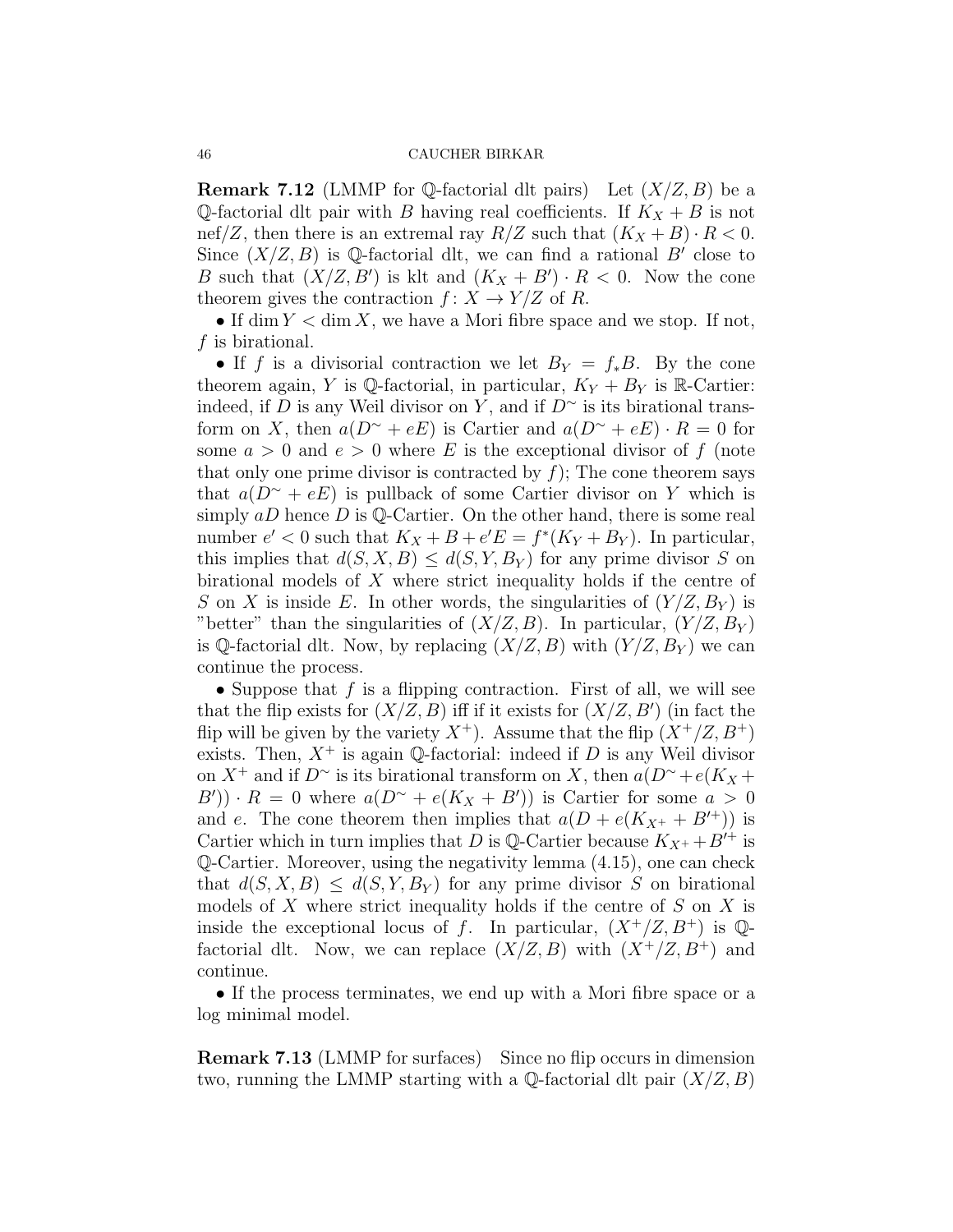of dimension two terminates. Indeed, each birational contraction contracts a curve and this drops the Picard number  $\rho$ . So, the process must stop at some point. We end up with a Mori fibre space or a log minimal model.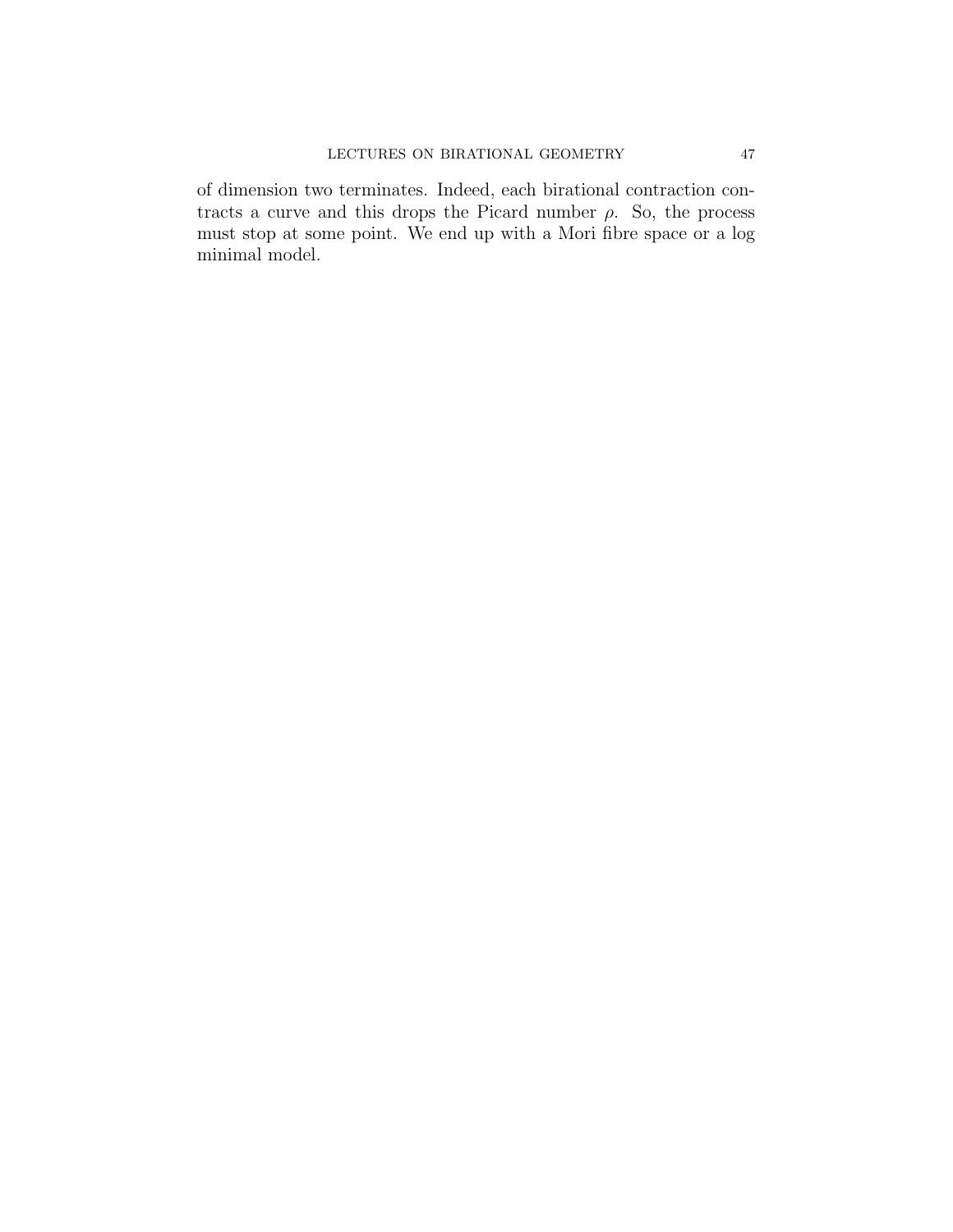# 8. D-flips and local finite generation

We have already mentioned the finite generation problem for log canonical divisors (Conjecture 6.8). It is the connection of this conjecture with existence of log flips that makes it a lot more interesting. More generally we have the following problem.

**Problem 8.1** (Finite generation). Let  $f: X \rightarrow Z$  be a contraction of normal varieties and  $D$  a  $\mathbb Q$ -divisor on X. We associate

$$
\mathcal{R}(X/Z,D):=\bigoplus_{m\in\mathbb{Z}_{\geq 0}}f_*\mathcal{O}_X(\lfloor mD\rfloor)
$$

to D which is a  $\mathcal{O}_Z$ -algebra. When is  $\mathcal{R}(X/Z, D)$  a finitely generated  $\mathcal{O}_Z$ -algebra? Here by finite generation we mean that for each  $P \in Z$ , there is an open affine set  $U \subseteq Z$  containing P such that  $\mathcal{R}(X/Z, D)(U)$ is a finitely generated  $\mathcal{O}_Z(U)$ -algebra. When  $Z = pt$ , we usually drop Z. When Z is affine we let  $R(X/Z, D) := R(X/Z, D)(Z)$ .

**Exercise 8.2** (Truncation principle) Prove that  $\mathcal{R}(X/Z, D)$  is a finitely generated  $\mathcal{O}_Z$ -algebra iff  $\mathcal{R}(X/Z, ID)$  is a finitely generated  $\mathcal{O}_Z$ -algebra for some  $I \in \mathbb{N}$  [use the fact that for each open affine subset  $U \subseteq Z$ ,  $\mathcal{R}(X/Z, D)(U)$  is an integral domain. More generally, prove that if  $R = \bigoplus_{m>0} R_m$  is a Noetherian graded integral domain, then R is a finitely generated  $R_0$ -algebra iff  $\bigoplus_{m\geq 0}R_{m}$  is a finitely generated  $R_0$ algebra.

**Exercise 8.3** Let  $f: X' \to X$  be a contraction of normal varieties and D' a divisor on X' such that  $D' = f^*D$  for a Cartier divisor D on X. Prove that  $H^0(X', mD') = H^0(X, mD)$  for any  $m \in \mathbb{N}$ . In particular,  $\mathcal{R}(X/Z, D)$  is a finitely generated  $\mathcal{O}_Z$ -algebra iff  $\mathcal{R}(X'/Z, D')$  is a finitely generated  $\mathcal{O}_Z$ -algebra.

Recall the definition of free and ample divisors in the relative situation from Definition 2.14.

**Exercise 8.4** \* Let  $f: X \to Z$  be a contraction of normal varieties and D a divisor on X which is ample over Z. Prove that  $\mathcal{R}(X/Z, D)$  is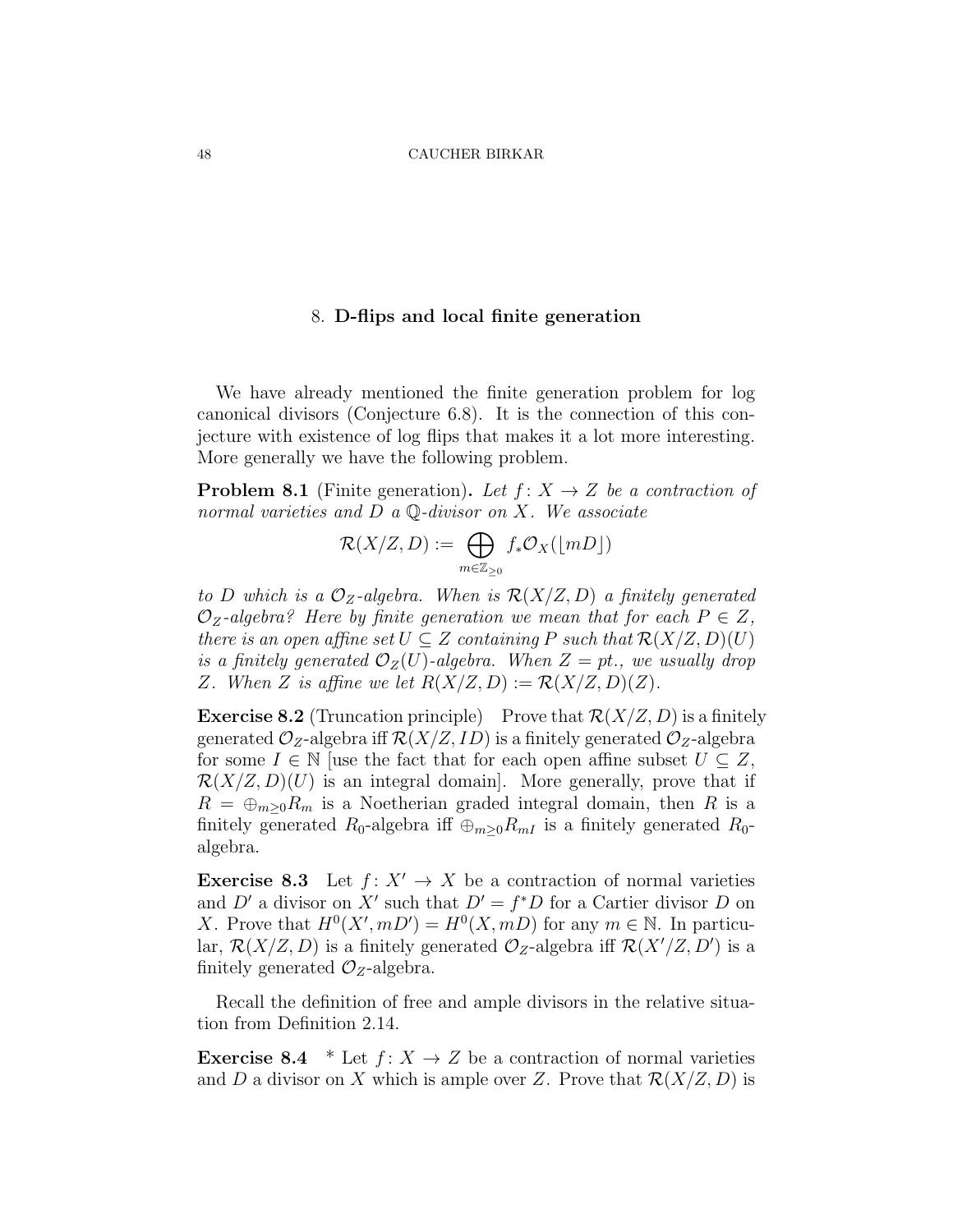a finitely generated  $\mathcal{O}_Z$ -algebra (Hint: reduce to the case: Z is affine,  $X=\mathbb{P}^n_Z, \ \tilde{D}=\mathcal{O}_X(1)).$ 

**Theorem 8.5** (Zariski). Let  $f: X \rightarrow Z$  be a contraction of normal varieties and  $D$  a Cartier divisor on  $X$  which is free over  $Z$ . Then,  $\mathcal{R}(X/Z, D)$  is a finitely generated  $\mathcal{O}_Z$ -algebra.

*Proof.* By shrinking  $Z$  we may assume that  $D$  is a free divisor on  $X$ and Z is affine. Now D defines a contraction  $\phi_D: X \to Z'$  such that f is factored as  $X \xrightarrow{\phi_D} Z' \to Z$  and there is a Cartier divisor H on Z' which is ample over Z and such that  $D = f^*H$ . In particular, this implies that

$$
\bigoplus_{m\in\mathbb{Z}_{\geq 0}}H^0(X,mD)=\bigoplus_{m\in\mathbb{Z}_{\geq 0}}H^0(Z',mH)
$$

and so we are done.

**Definition 8.6** (Log canonical ring) Let  $(X, B)$  be a pair and  $f: X \rightarrow$ Z a contraction of normal varieties. The log canonical ring of this pair over Z is defined as

$$
\mathcal{R}(X/Z, K_X + B) = \bigoplus_{m \in \mathbb{Z}_{\geq 0}} f_* \mathcal{O}_X(\lfloor m(K_X + B) \rfloor)
$$

**Remark 8.7** Let  $(X, B)$  be a projective klt pair where B is rational. Then, the log canonical ring is a finitely generated C-algebra. This is a major recent result of Birkar-Cascini-Hacon-McKernan [10]. We will discuss the proof later in the course. But first we need to deal with finite generation in the local situation.

We now give a more general definition of a flip.

**Definition 8.8** (D-flip) Let  $f: X \to Y/Z$  be the contraction of an extremal ray of small type where  $X, Y$  are normal. Let D be an R-Cartier divisor on X which is numerically negative/Y, i.e.  $-D$  is ample/Y. We say that the flip of  $D$  (or the  $D$ -flip) exists if there exists a diagram



such that

- $X^+$  is a normal variety, projective/Z,
- $f^+$  is a small projective birational contraction/Z,

 $\Box$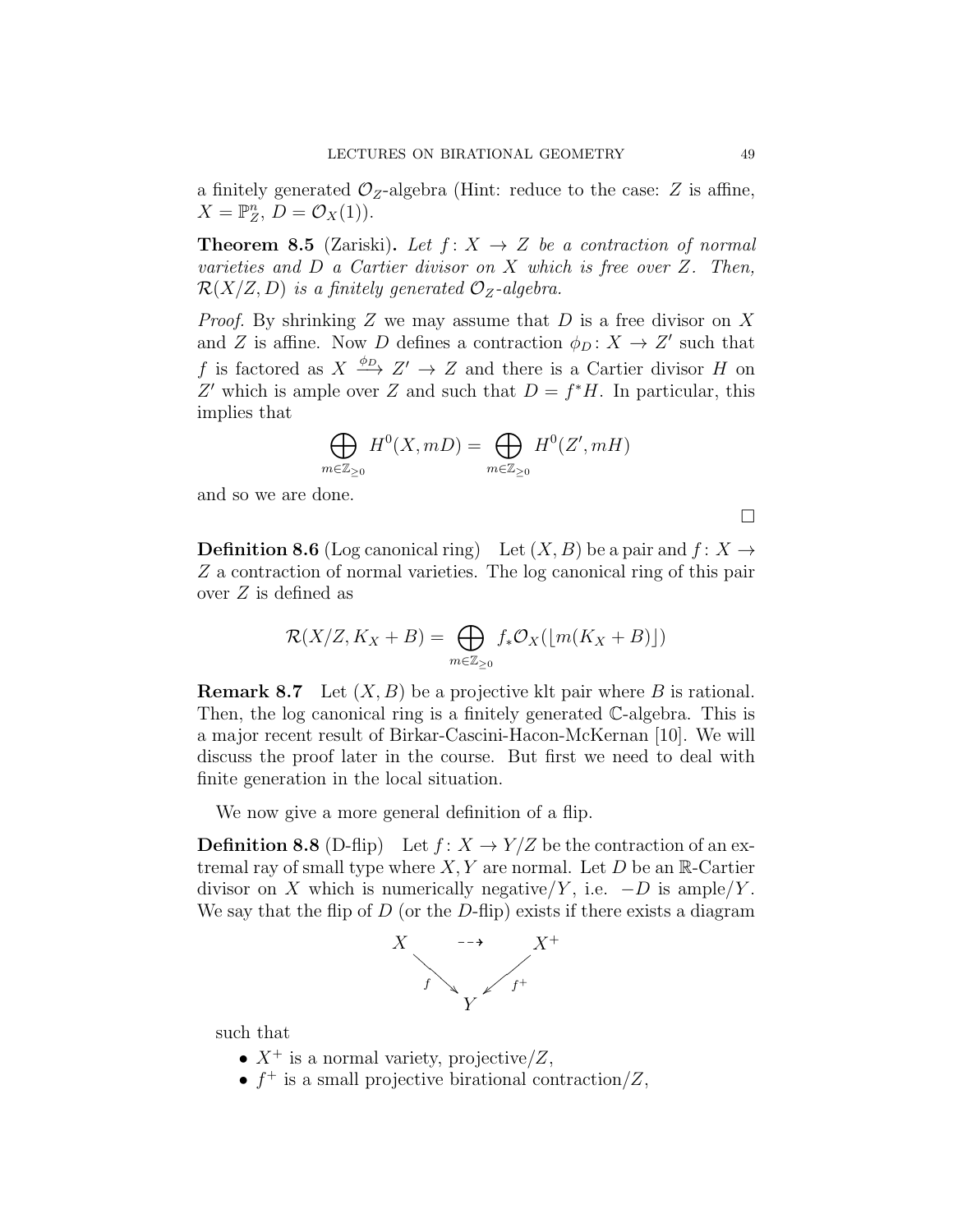•  $D^+$ , the birational transform of D, is ample over Y.

We will shortly see that if a D-flip exists, then it is unique.

**Theorem 8.9.** Under the notation of Definition 8.8. If D is a  $\mathbb{Q}$ divisor, then the D-flip exists iff  $\mathcal{R}(X/Z, D)$  is a finitely generated  $\mathcal{O}_Z$ algebra;

*Proof.* Suppose that a D-flip exists. Since X and  $X^+$  are isomorphic in codimension one,

$$
\mathcal{R}(X/Z, D) \simeq \mathcal{R}(X^+/Z, D^+)
$$

By Exercise 8.4,  $\mathcal{R}(X^+/Z, D^+)$  is a finitely generated  $\mathcal{O}_Z$ -algebra hence  $\mathcal{R}(X/Z, D)$  is also finitely generated. By Remark 8.10, for any  $I \in \mathbb{N}$ ,

$$
Proj \mathcal{R}(X/Z, ID^{+}) \simeq Proj \mathcal{R}(X/Z, D)
$$

Since  $D^+$  is ample over Z, if we take I sufficiently divisible, then

$$
X^+ \simeq \text{Proj } \mathcal{R}(X/Z, ID^+)
$$

as can be checked locally over Z. Therefore,  $f^+$ :  $X^+ \to Z$  is uniquely determined by the algebra  $\mathcal{R}(X/Z, D)$ .

Conversely, assume that  $\mathcal{R}(X/Z, D)$  is a finitely generated  $\mathcal{O}_Z$ -algebra. By replacing D with a positive multiple, we can assume that  $\mathcal{R}(X/Z, D)$ is generated by elements of degree one. Now, put

$$
X^+ := \operatorname{Proj} \mathcal{R}(X/Z, ID)
$$

and let  $f^{\dagger}: X^{\dagger} \to Z$  be the natural morphism and  $\mathcal{O}_{X^{\dagger}}(1)$  the invertible sheaf given by  $\text{Proj } R(X/Z, ID)$  (cf. [22, Chapter II, Proposition 7.10]). Moreover, for any  $m \gg 0$ ,

$$
f_*^+ \mathcal{O}_{X^+}(m) = f_* \mathcal{O}_X(mID)
$$

(cf. [22, Chapter II, Exercise 5.9]). By Remark 8.10,  $X^+$  is a normal variety.

We show that  $f^+$  does not contract any divisors. Assume otherwise and let E be a prime divisor contracted by  $f^+$ . Let H be the Cartier divisor corresponding to  $\mathcal{O}_{X^+}(1)$ . The problem is local so we may assume  $Z$  to be affine. Since  $H$  is ample over  $Z, E$  is not in the base locus of  $|mH + E|$  for large  $m \in \mathbb{N}$ . Hence,

$$
\mathcal{O}_{X^+}(mH) \subsetneq \mathcal{O}_{X^+}(mH+E)
$$

otherwise E would be in the base locus of  $|mH + E|$  which is not possible. Thus,  $f^+_* \mathcal{O}_{X^+}(mH) \subsetneq f^+_* \mathcal{O}_{X^+}(mH+E)$  for large  $m \in \mathbb{N}$ . On the other hand, since  $E$  is exceptional

$$
f^+_* \mathcal{O}_{X^+}(mH+E) \subseteq \mathcal{O}_Z(mH_Z)
$$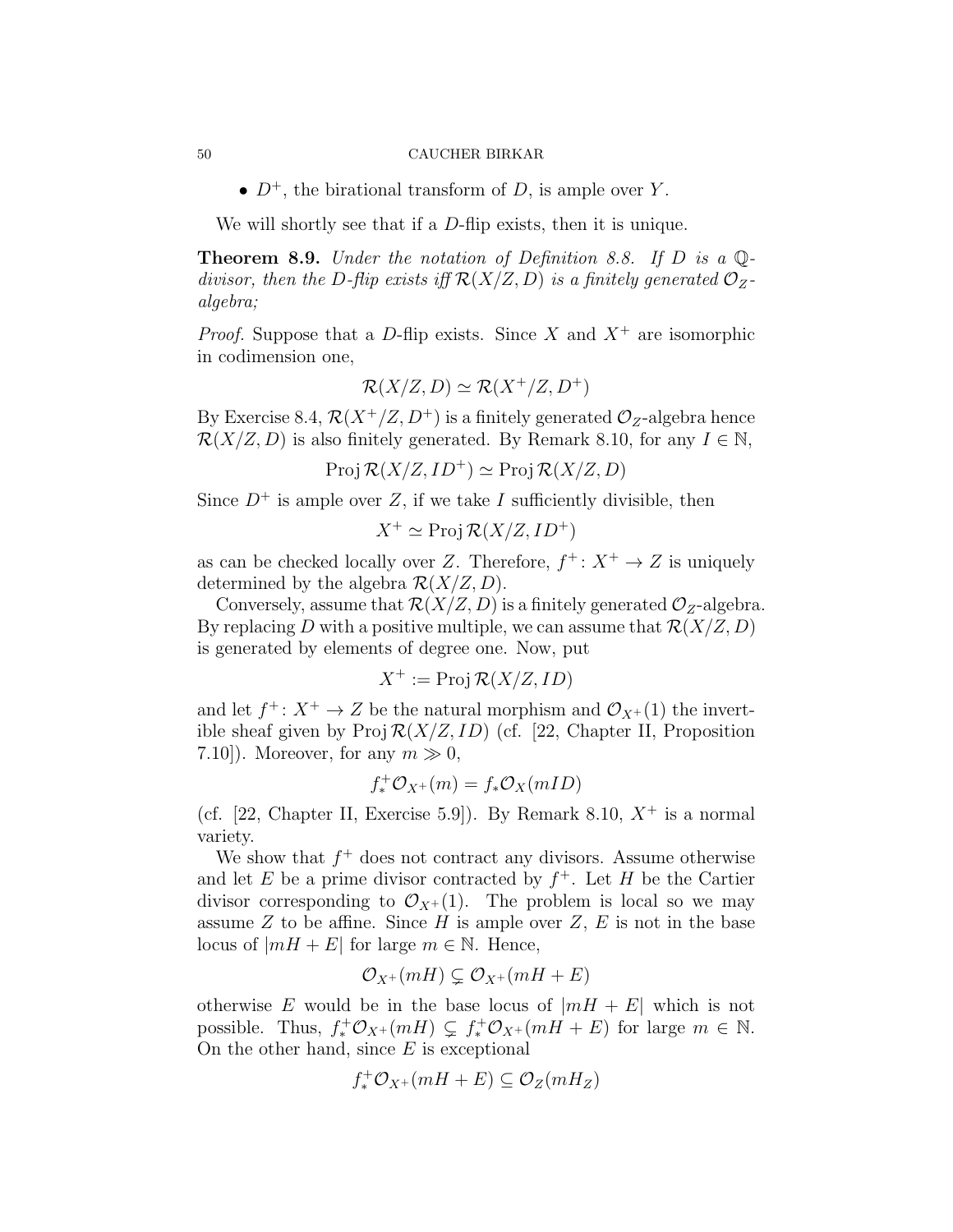where  $H_Z = f_*^+ H$ . But  $f_*^+ H = f_* D =: D_Z$  because X and  $X^+$  are isomorphic over the smooth points of Z. So,  $\mathcal{O}_Z(mH_Z) = \mathcal{O}_Z(mD_Z)$ and

$$
f^+_*\mathcal{O}_{X^+}(mH+E) \subseteq \mathcal{O}_Z(mD_Z) = f^+_*\mathcal{O}_{X^+}(mH)
$$

This is a contradiction. So  $f^+$  is small and, in particular, H is the birational transform of  $D$ .

**Remark 8.10** Let Z be a normal variety and  $\mathcal{R}$  a finitely generated graded  $\mathcal{O}_Z$ -algebra with the degree 0 piece  $\mathcal{R}_0 = \mathcal{O}_Z$ . Let  $I \in \mathbb{N}$ , and let  $\mathcal{R}^{[I]}$  be the subalgebra of  $\mathcal R$  consisting summands of degree divisible by I, i.e. the piece of degree 0, I, 2I, .... The injection  $\mathcal{R}^{[I]} \to \mathcal{R}$ induces a rational map

$$
\phi\colon \operatorname{Proj} \mathcal{R} \dashrightarrow \operatorname{Proj} \mathcal{R}^{[I]}
$$

over Z. By replacing Z with an open affine subset, from now on we assume that Z is affine, and instead of the above sheaves we consider the corresponding algebras  $R = \mathcal{R}(Z)$  and  $R^{[I]} = \mathcal{R}^{[I]}(Z)$ . Now,  $\phi$  is actually a morphism. Indeed, if  $P \in \text{Proj } R$ , then  $P \cap R^{[I]} \in \text{Proj } R^{[I]}$ because  $P \cap R^{[I]}$  does not contain all elements of  $R^{[I]}$  of positive degree since  $\alpha \in R$  implies that  $\alpha^I \in R^{[I]}$ .

Moreover, we show that  $\phi$  is locally an isomorphism. If  $\alpha \in R^{[I]}$ has positive degree  $nI$ , the induced localised map  $R_{(\alpha)}^{[I]} \to R_{(\alpha)}$  is again injective. It is actually, also surjective. Indeed, let  $\frac{\beta}{\alpha^r}$  be an element of  $R_{(\alpha)}$ . Then, be definition, deg  $\beta = \text{deg }\alpha^r = rnI$ . So,  $\beta \in R_{(\alpha)}^{[I]}$  $\frac{[I]}{(\alpha)}$  hence  $\frac{\beta}{\alpha^r}$ is inside  $R_{\alpha}^{[I]}$  $\alpha_{(\alpha)}^{[I]}$ . Now, let  $\alpha_1, \ldots, \alpha_l$  be elements of  $R_{(\alpha)}^{[I]}$  which generate  $R^{[I]}_{\alpha}$  $\binom{[I]}{(\alpha)}$  as an R-algebra where  $R = \mathcal{O}_Z(Z)$ .

Let  $\mathcal I$  is the ideal of  $R$  consisting of all elements of positive degree,  $\mathcal{I}^{[I]} := \mathcal{I} \cap R^{[I]},$  and  $\mathcal{J}$  the ideal of R generated by the  $\alpha_1, \ldots, \alpha_l$ . Then,  $\mathcal{I}=\sqrt{\mathcal{I}^{[I]}}R\subseteq$ √  $\overline{\mathcal{J}} \subseteq \mathcal{I}$ . So, the principal open sets  $D_{+}(\alpha_i) \subseteq \text{Proj } R$ and  $D^{[I]}_{+}(\alpha_i) \subseteq \text{Proj } R^{[I]}$  defined by the  $\alpha_i$  cover Proj R and Proj  $R^{[I]}$ . Now, the isomorphisms  $R_{(\alpha_i)}^{[I]} \to R_{(\alpha_i)}$  imply that

$$
\phi\colon D_+(\alpha_i)\to D_+^{[I]}(\alpha_i)
$$

are isomorphisms hence  $\phi$  itself is an isomorphism.

Let S be the graded  $\mathcal{O}_Z$ -algebra whose degree n summand is the degree nI summand of  $\mathcal{R}^{[I]}$ , and multiplication in S is the one induced by  $\mathcal{R}^{[I]}$ . Then, one can see that Proj S is naturally isomorphic to Proj  $\mathcal{R}^{[I]}$  as schemes over Z.

If  $\mathcal{R} = \mathcal{R}(X/Z, D)$  where D is a Q-divisor on some normal variety X projective over Z, then  $S = \mathcal{R}(X/Z, ID)$ . Moreover, in this case,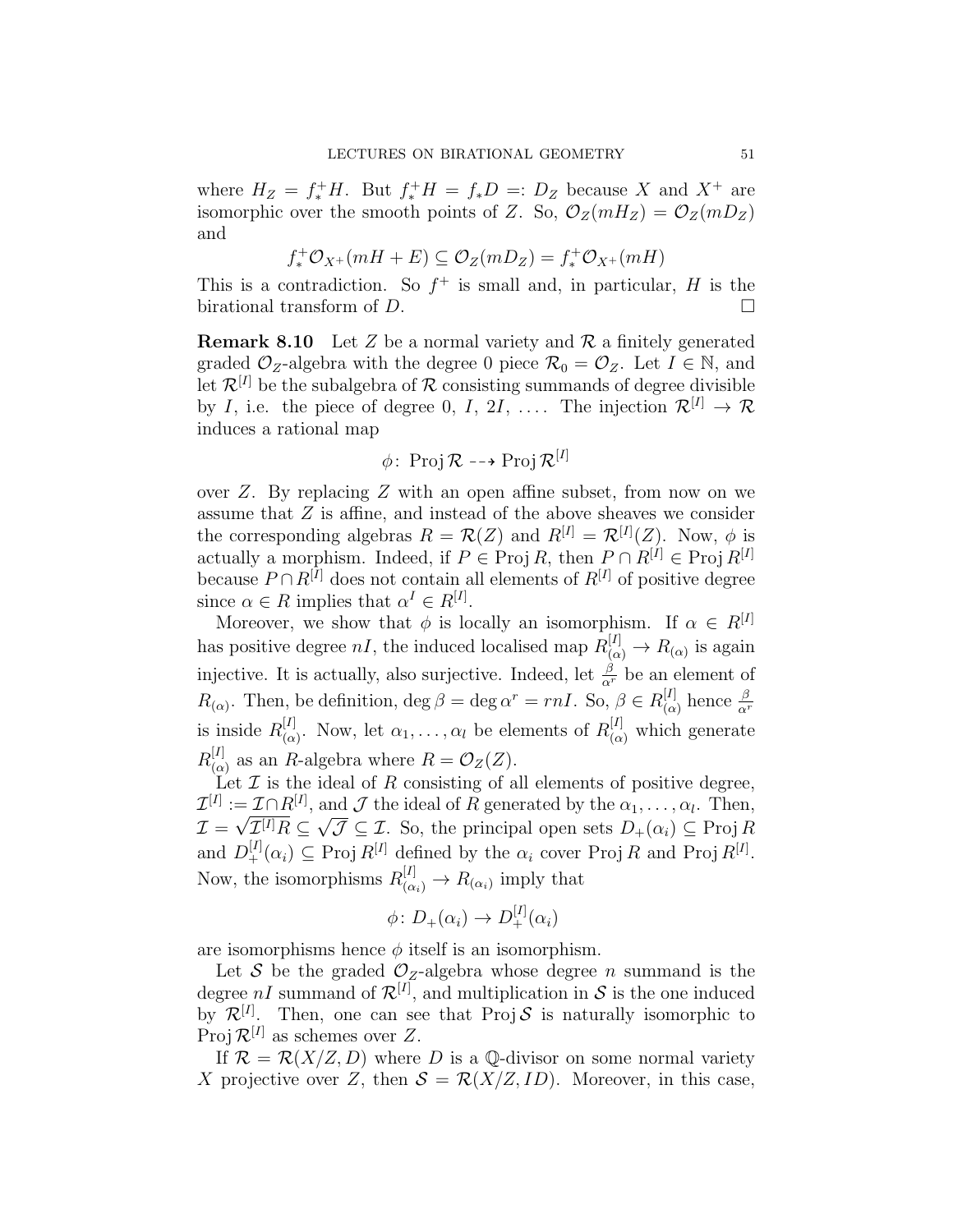Proj  $\mathcal{R}(X/Z, D)$  is a normal variety: we assume Z is affine and that  $D \geq 0$ ; note that since  $R(X/Z, D)$  is an integral domain, Proj  $R(X/Z, D)$ is an integral scheme with function field  $R(X/Z, D)_{(0)}$ . If  $\alpha$  is any homogeneous element of positive degree l, then we show that  $R(X/Z, D)_{(\alpha)}$ is integrally closed in  $R(X/Z, D)_{(0)}$ . Assume that  $\frac{\beta}{\gamma} \in R(X/Z, D)_{(0)}$ satisfying an equation

$$
(\frac{\beta}{\gamma})^n + \frac{\lambda_1}{\alpha^{r_1}}(\frac{\beta}{\gamma})^{n-1} + \dots + \frac{\lambda_n}{\alpha^{r_n}} = 0
$$

where  $\frac{\lambda_i}{\alpha^{r_i}} \in R(X/Z, D)_{(\alpha)}$ . Let  $r = \max r_i$ . Multiplying the equation by  $\alpha^{nr}$ , and replacing  $\frac{\beta \alpha^{r}}{\gamma}$  by  $\theta$  and replacing  $\lambda_i \alpha^{ir-r_i}$  by  $\rho_i$  we get an equation

$$
\theta^n + \rho_1 \theta^{n-1} + \dots + \rho_n = 0
$$

and it enough to prove that  $\theta \in R(X/Z, D)$  and that it has degree rl, i.e.  $\theta \in H^0(X,rlD)$ . Let P be a prime divisor on X. Then, from the equation we can estimate:

$$
n\mu_P(\theta) = \mu_P(\theta^n) \ge \min\{\mu_P(\rho_i) + (n-i)\mu_P(\theta)\}
$$

where  $\mu$  stand for multiplicity. If the minimum is attained at  $\mu_P(\rho_j)$  +  $(n-j)\mu_P(\theta)$ , then since  $\rho_i \in H^0(X, r l j D)$ ,  $\mu_P(\rho_j) \geq r l j \mu_P D$ . Thus,

 $j\mu_P(\theta) \geq lrj\mu_P D$ 

Therefore,  $\theta \in H^0(X, rlD)$  and we are done.

**Definition 8.11** (Log canonical model) Let  $(X/Z, B)$ ,  $(Y/Z, B_Y)$  be lc pairs and  $f: X \dashrightarrow Y/Z$  a birational map whose inverse does not contract any divisors such that  $B_Y = f_*B$ . We say that  $(Y/Z, B_Y)$ is a log canonical model for  $(X/Z, B)$  if  $K_Y + B_Y$  is ample Z and if  $d(E, X, B) \leq d(E, Y, B_Y)$  for any prime divisor E on X contracted by  $f$ .

**Theorem 8.12.** Let  $(X/Z, B)$  be a lc pair where B is rational and  $\kappa(K_X + B) = \dim X$ . Then,  $(X/Z, B)$  has a log canonical model iff  $\mathcal{R}(X/Z, K_X + B)$  is a finitely generated  $\mathcal{O}_Z$ -algebra. Moreover, in this case the log canonical model is given by  $\text{Proj } R(X, K_X + B)$ .

*Proof.* Suppose that  $(X/Z, B)$  has a lc model  $(Y/Z, B_Y)$ . By definition,

$$
\mathcal{R}(X/Z, K_X + B) = \mathcal{R}(Y/Z, K_Y + Y)
$$

and since  $K_Y + B_Y$  is ample/Z, the  $\mathcal{R}(Y/Z, K_Y + Y)$  is a finitely generated  $\mathcal{O}_Z$ -algebra.

Conversely, assume that  $\mathcal{R}(X/Z, K_X + B)$  is a finitely generated  $\mathcal{O}_Z$ algebra. We localise the problem so assume that Z is affine. Take  $I \in \mathbb{N}$ such that  $R(X, I(K_X + B))$  is generated by elements of degree one. Let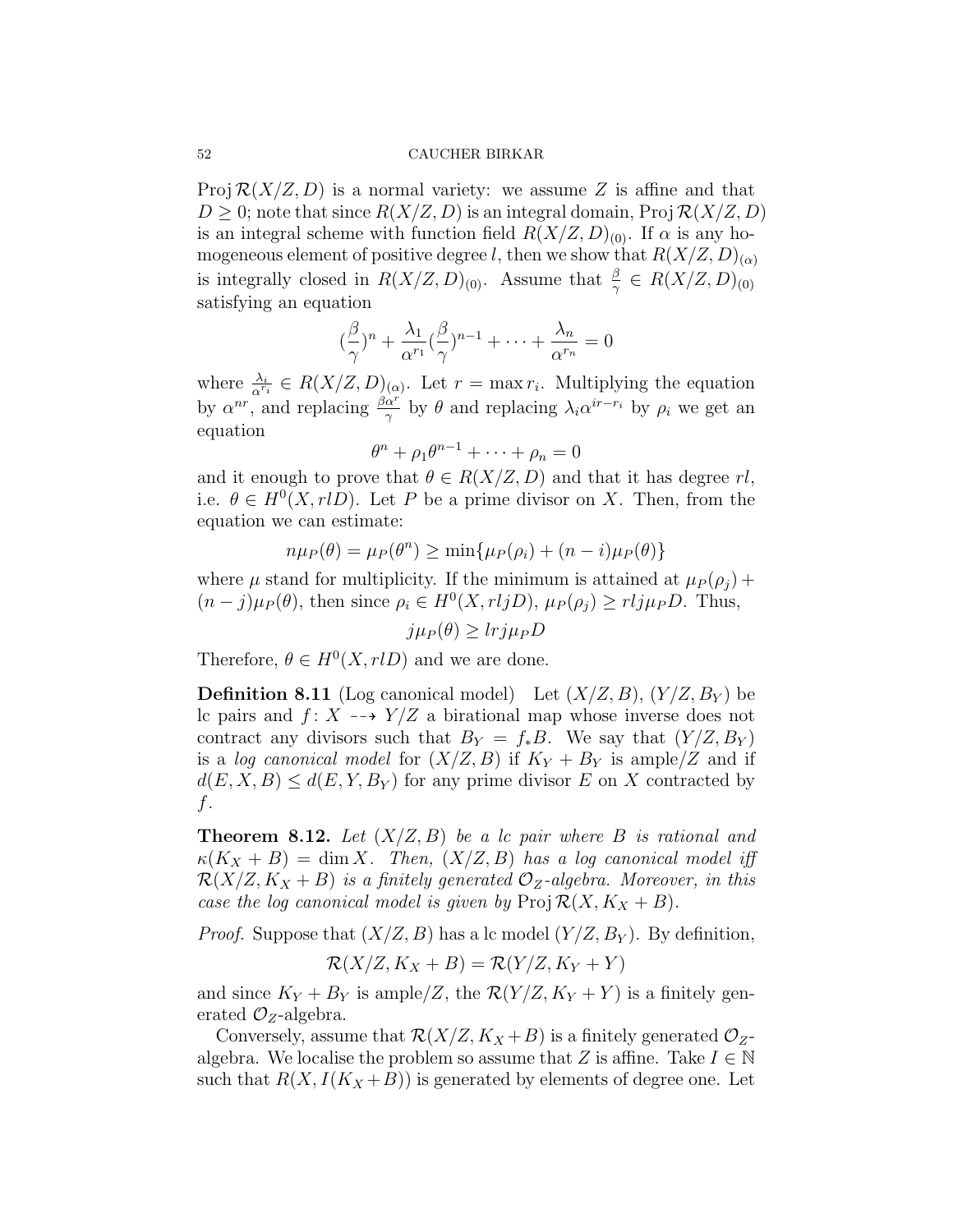$f: W \to X$  be a log resolution such that  $f^*I(K_X + B) = M + F$  where M is free and F is the fixed part. Since  $R(X, I(K_X + B))$  is generated by elements of degree one, it is easy to check that

Mov  $mf^*I(K_X + B) = mM$  and  $Fix mf^*I(K_X + B) = mF$ for every  $m > 0$ . In particular,

 $R(W/Z, M) \simeq R(X/Z, I(K_X + B))$ 

Since M is free it defines a contraction  $W \to Y := \text{Proj } R(W/Z, M)$ over Z. Arguments similar to those in the proof of Theorem 8.9 show that the inverse of the induced birational map  $X \dashrightarrow Y$  does not contract any divisors. Finally, observe that

$$
Proj \mathcal{R}(X/Z, K_X + B) = Proj \mathcal{R}(X/Z, I(K_X + B))
$$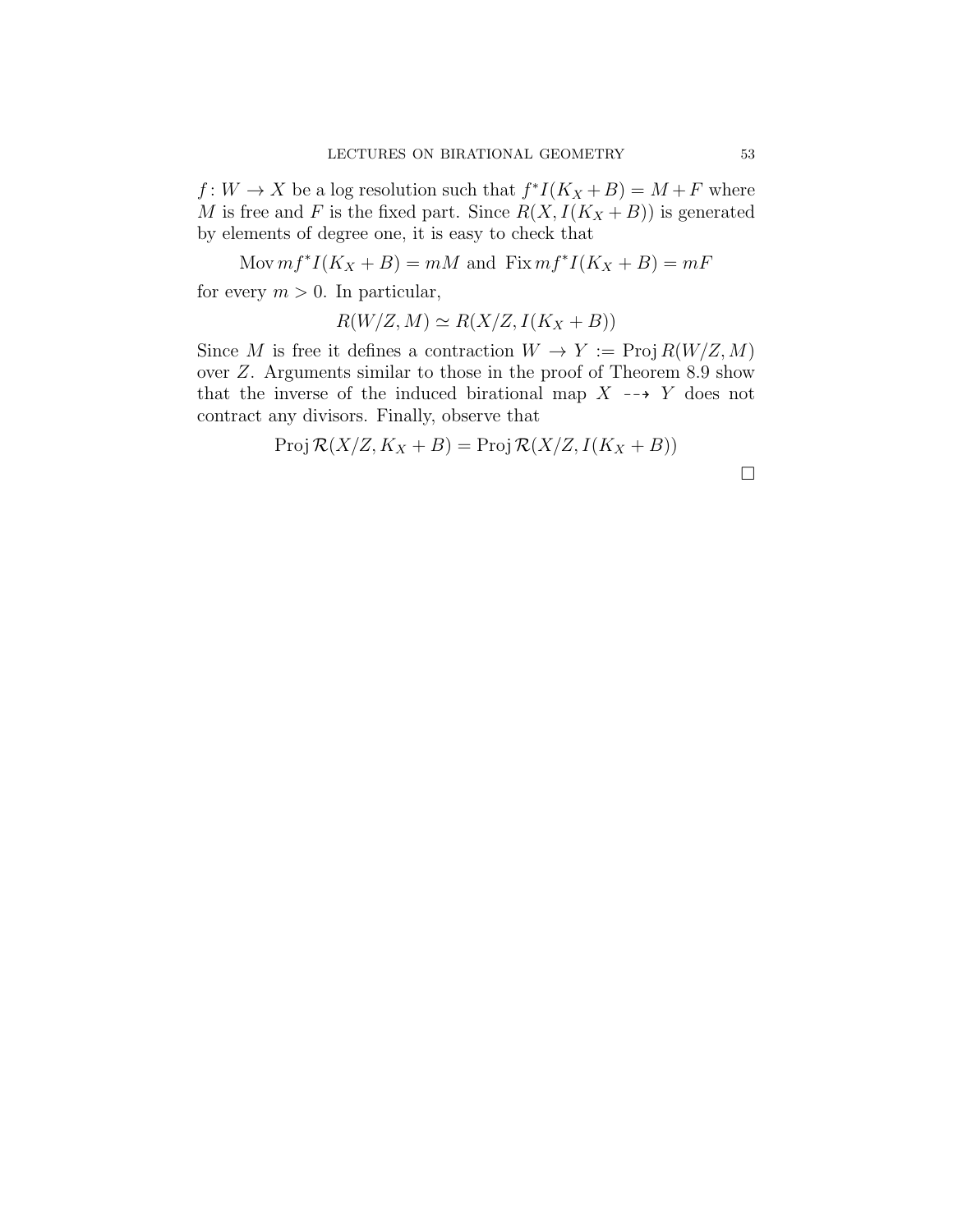## 9. Pl flips and extension theorems

**Definition 9.1** Let  $(X/Z, B)$  be a Q-factorial dlt pair, and  $f: X \rightarrow$  $Y/Z$  a  $K_X + B$ -negative flipping contraction. We say that f is a pl flipping contraction if there is a component S of  $|B|$  such that S is numerically negative/Y, i.e.  $-S$  is ample over Y. If the flip exists, we call it a pl flip. Pl stands for pre-limiting.

One of the most important insights of Shokurov was that to prove the existence of log flips for klt pairs (or Q-factorial dlt pairs), it is enough to verify the existence of pl flips, up to certain standard assumptions in lower dimensions. We will discuss this in detail in later lecture. The crucial advantage of pl flipping contractions is that we have at least one component S of  $|B|$  which is numerically negative/Y and this allows us to do induction by reducing finite generation of to  $\mathcal{R}(X/Z, K_X + B)$  to a subtle finite generation property on S which is of smaller dimension hence induction.

**Lemma 9.2.** Let  $(X/Z, B)$  be a Q-factorial dlt pair,  $f: X \rightarrow Y/Z$  a  $K_X + B$ -negative flipping contraction, and D an R-Cartier divisor on X which is numerically negative/Y. Then, the  $K_X + B$ -flip exists iff the D-flip exists.

*Proof.* First note that we can choose a rational boundary  $B' \leq B$  close to B so that  $(X/Z, B')$  is Q-factorial dlt pair and f is a  $K_X + B'$ negative flipping contraction. We may replace  $B$  by  $B'$  and assume that B is rational. Moreover, there exist rational divisors  $D_1, \ldots, D_r$ sufficiently close to  $D$  (having the same support as  $D$ ), and positive numbers  $\alpha_i$  such that  $D = \sum \alpha_i D_i$  and  $\sum \alpha_i = 1$ , and that  $-D_i$  is ample/Y. By the cone theorem, for each i, there is  $a_i > 0$  such that  $K_X + B \sim_{\mathbb{Q}} a_i D_i/Y$ . Therefore,

$$
\sum \frac{\alpha_i}{a_i}(K_X + B) \sim_{\mathbb{R}} \sum \alpha_i D_i = D/Y
$$

which implies that  $K_X + B \sim_R aD/Y$  for some positive  $a \in \mathbb{R}$ .

Assume that the D-flip exists and given by a diagram  $X \to Y \leftarrow X^+$ . By the above arguments,  $K_{X^+} + B^+ \sim_{\mathbb{R}} aD^+/Y$  which implies that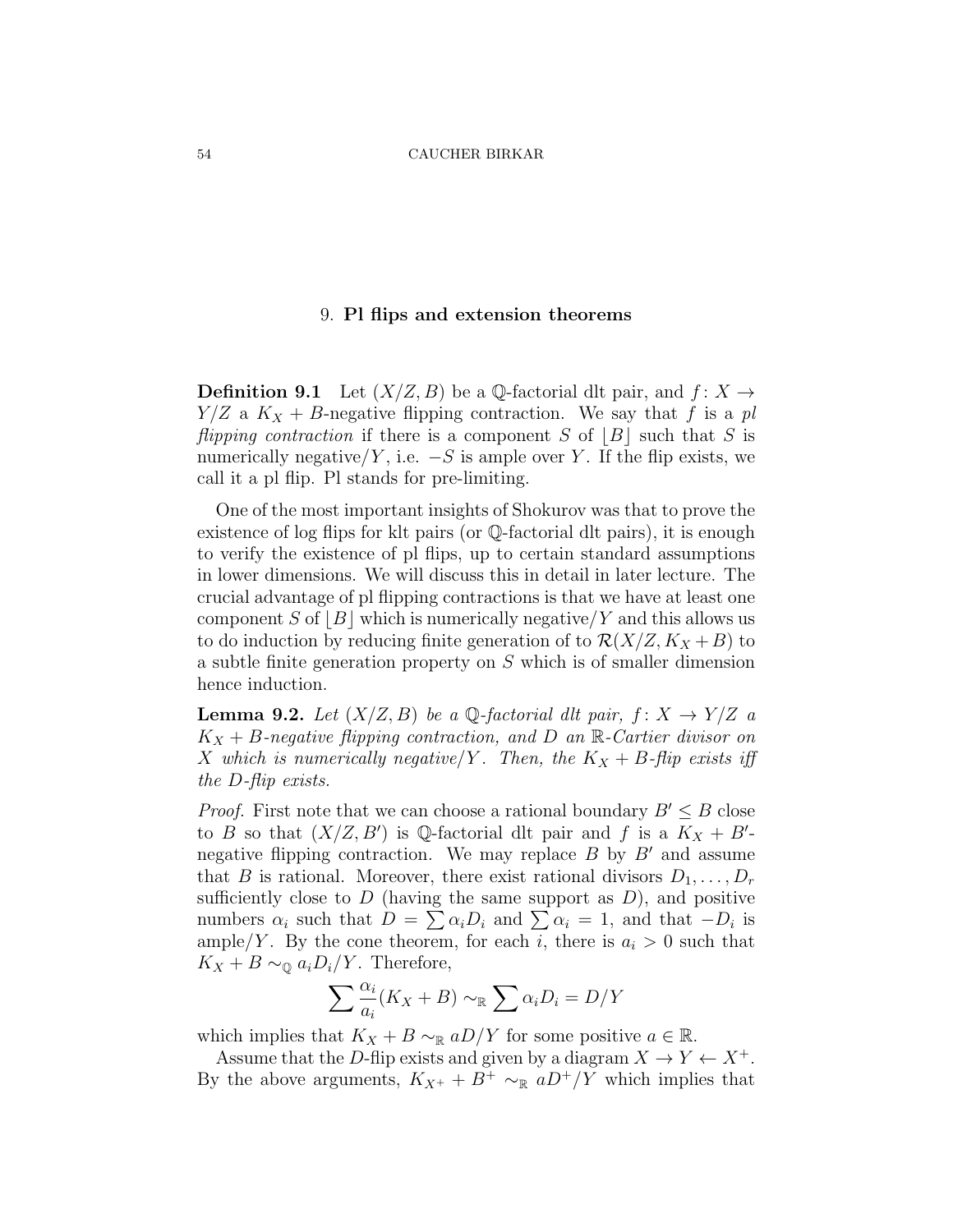$K_{X^+} + B^+$  is R-Cartier and actually ample/Y hence the diagram also gives the  $K_X + B$ -flip. The converse is proved similarly.

**Corollary 9.3.** Let  $(X/Z, B)$  be a Q-factorial dlt pair,  $f: X \to Y/Z$ a pl flipping contraction and S a component of  $|B|$  which is numerically negative/Y. Then, the  $K_X + B$ -flip exists iff the S-flip exists iff  $\mathcal{R}(X/Y, S)$  is a finitely generated  $\mathcal{O}_Y$ -algebra.

By replacing  $B$  with a rational boundary, we can from now on assume that  $B$  is rational.

**Remark 9.4** (Adjunction for dlt pairs) Let  $(X/Z, B)$  be a dlt pair and S a component of  $|B|$ . It is well-known that S is normal (cf. Kollár-Mori [32, corollary 5.52]). More generally, the lc centres of  $(X/Z, B)$  are normal and they are the irreducible components of  $S_1 \cap$  $\cdots \cap S_r$  where  $S_1, \cdots, S_r$  are among the irreducible components of  $|B|$ . Moreover, there is a boundary  $B_S$  on S such that  $(K_X+B)|_S = K_S+B_S$ and  $(S, B_S)$  is dlt: indeed let  $g: W \to X$  be a log resolution so that any exceptional/X prime divisor E on W satisfies  $d(E, X, B) > -1$ (this exists by definition of dlt pairs). Write  $K_W + B_W = g^*(K_X + B)$ and let  $T \subset W$  be the birational transform of S and  $h: T \to S$  the induced morphism. Then, by letting  $B_T = (B_W - T)|_T$  we have

$$
K_T + B_T = (K_W + B_W)|_T = g^*(K_X + B)|_T = h^*(K_X + B)|_S
$$

If  $B_S = h_* B_T$ , then  $K_S + B_S = (K_X + B)|_S$ ,  $K_T + B_T = h^*(K_S + B_S)$ and the properties of  $B_T$  ensure that  $(S, B_S)$  is dlt (we also need to use the fact that if S' is another component of  $\lfloor B \rfloor$ , then  $S \cap S'$  is empty or else its irreducible components have dimension dim  $X - 2$ ; see Fujino [17, Proposition 3.9.2] for more information). Another interesting fact is that if  $B = \sum b_k B_k$ , then the coefficients of any component of  $B_S$ looks like

$$
\frac{m-1}{m} + \sum \frac{l_k b_k}{m}
$$

for certain  $m \in \mathbb{N}$  and  $l_k \in \mathbb{N} \cup \{0\}$  [45, Corollary 3.10]. Finally, note that if the irreducible components of  $|B|$  are disjoint then  $(S, B_S)$  is klt.

Let  $(X/Z, B)$  be a Q-factorial dlt pair,  $f: X \to Y/Z$  a pl flipping contraction and S a component of  $|B|$  which is numerically negative/Y. Moreover, since we are interested in the finite generation of  $\mathcal{R}(X/Y, S)$ locally on Y, we can assume that  $Z = Y = \text{Spec } R$  is affine. Since f is a contraction of small type,  $S \sim D \geq 0$  such that S is not in Supp D. Note that  $R(X/Y, S)$  is a finitely generated R-algebra iff  $R(X/Y, D)$  is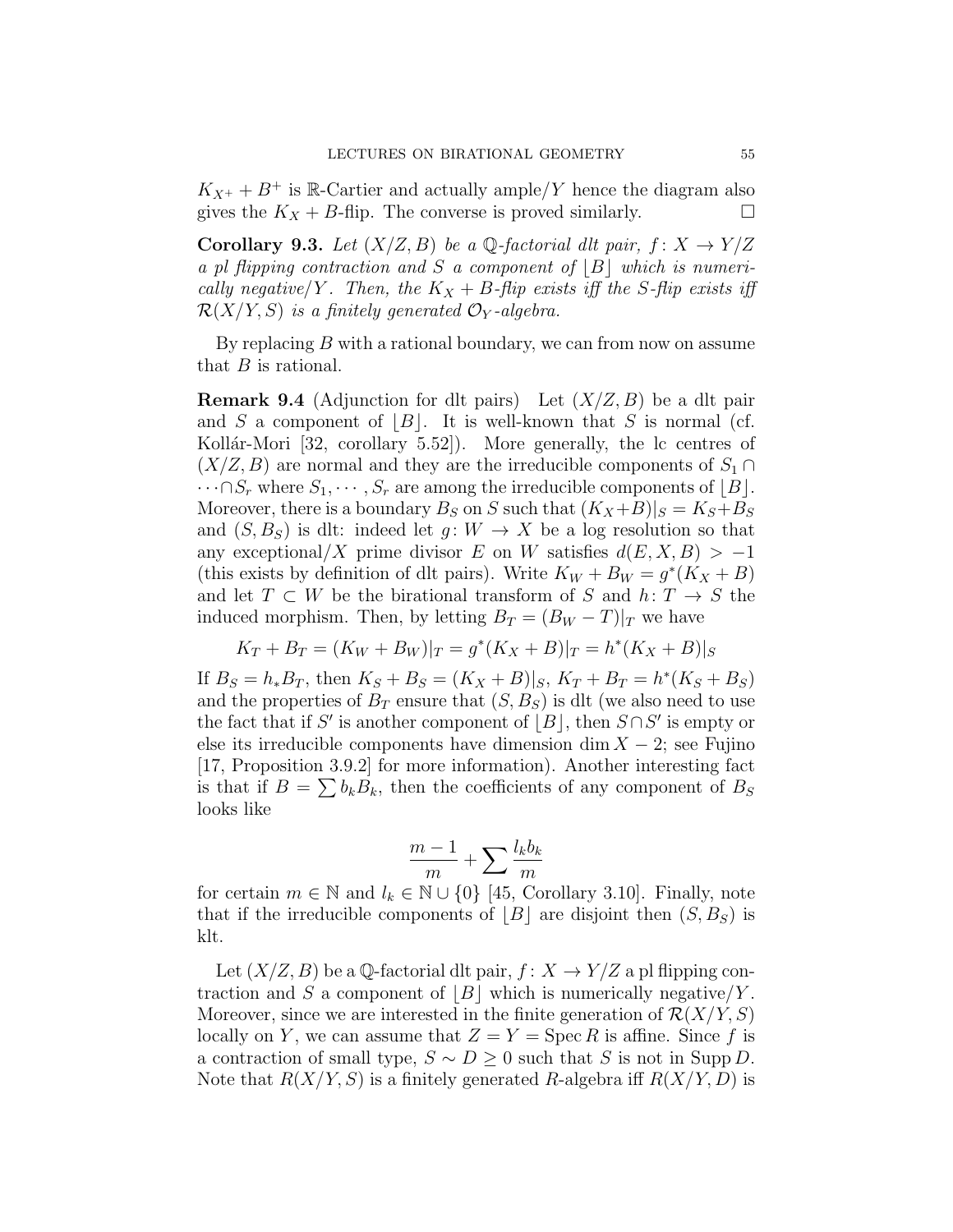a finitely generated R-algebra. Let  $\tau$  be a rational function such that  $D + (\tau) = S$ . In particular,  $\tau$  is an element of  $R(X/Y, D)$  of degree one.

Now, for each  $m$ , we have an exact sequence

$$
0 \to \mathcal{O}_X(mD - S) \to \mathcal{O}_X(mD) \to \mathcal{F}_m \to 0
$$

where  $\mathcal{F}_m$  is supported on S. Note that since  $mD$  is not necessarily Cartier,  $\mathcal{F}_m$  may not be isomorphic to  $\mathcal{O}_S(mD|_S)$ . Anyway, we get exact sequences

$$
0 \to H^0(X, \mathcal{O}_X(mD - S)) \to H^0(X, \mathcal{O}_X(mD)) \to H^0(X, \mathcal{F}_m)
$$

which in turn give an exact sequence

$$
0 \to \bigoplus_{m\geq 0} H^0(X, \mathcal{O}_X(mD-S)) \to \bigoplus_{m\geq 0} H^0(X, \mathcal{O}_X(mD)) \to^{\phi} R(X/Y, D)|_S \to 0
$$

for a certain algebra  $R(X/Y, D)|_S$  on S which is simply the image of  $R(X/Y, D)$ . We will shortly see that ker  $\phi$  is the ideal of  $R(X/Y, D)$ generated by the element  $\tau$ .

If  $\alpha \in \ker \phi$  is homogeneous of degree m, then

$$
0 \le (\alpha) + mD - S = (\alpha) + mD - D - (\tau) = (\alpha \tau^{-1}) + (m - 1)D
$$

which means that  $\beta := \alpha \tau^{-1} \in R(X/Y, D)$  having degree  $m - 1$ . So,  $\alpha = \beta \tau$  hence ker  $\phi$  is inside the ideal of  $R(X/Y, D)$  generated by  $\tau$ . Since  $\tau$  vanishes on S one sees that the ideal of  $R(X/Y, D)$  generated by  $\tau$  is inside ker  $\phi$  hence the claim. The above arguments give the following important result.

**Lemma 9.5.**  $R(X/Y, S)$  is a finitely generated R-algebra iff  $R(X/Y, D)$ is a finitely generated R-algebra iff the restriction  $R(X/Y, D)|_S$  is a finitely generated R-algebra.

*Proof.* It was mentioned that  $R(X/Y, S)$  is a finitely generated Ralgebra iff  $R(X/Y, D)$  is a finitely generated R-algebra. If  $R(X/Y, D)$  is a finitely generated R-algebra then obviously the restriction  $R(X/Y, D)|_S$ is a finitely generated R-algebra. Conversely, if  $R(X/Y, D)|_S$  is generated by the images of finitely many homogeneous elements  $\alpha_1, \ldots, \alpha_r \in$  $R(X/Y, D)$ , then each homogeneous  $\alpha \in R(X/Y, D)$  of degree m can be written as  $\alpha = \alpha' + \alpha''$  where  $\alpha'$  belongs to the R-algebra generated by the  $\alpha_1, \ldots, \alpha_r, \alpha'' \in \ker \phi$ , and  $\deg \alpha = \deg \alpha''$ . So,  $\alpha'' = \beta \tau$  for some  $\beta$  of degree  $m-1$ . Therefore,  $\alpha$  belongs to the algebra generated by  $\alpha_1, \ldots, \alpha_r$  and  $\tau$ .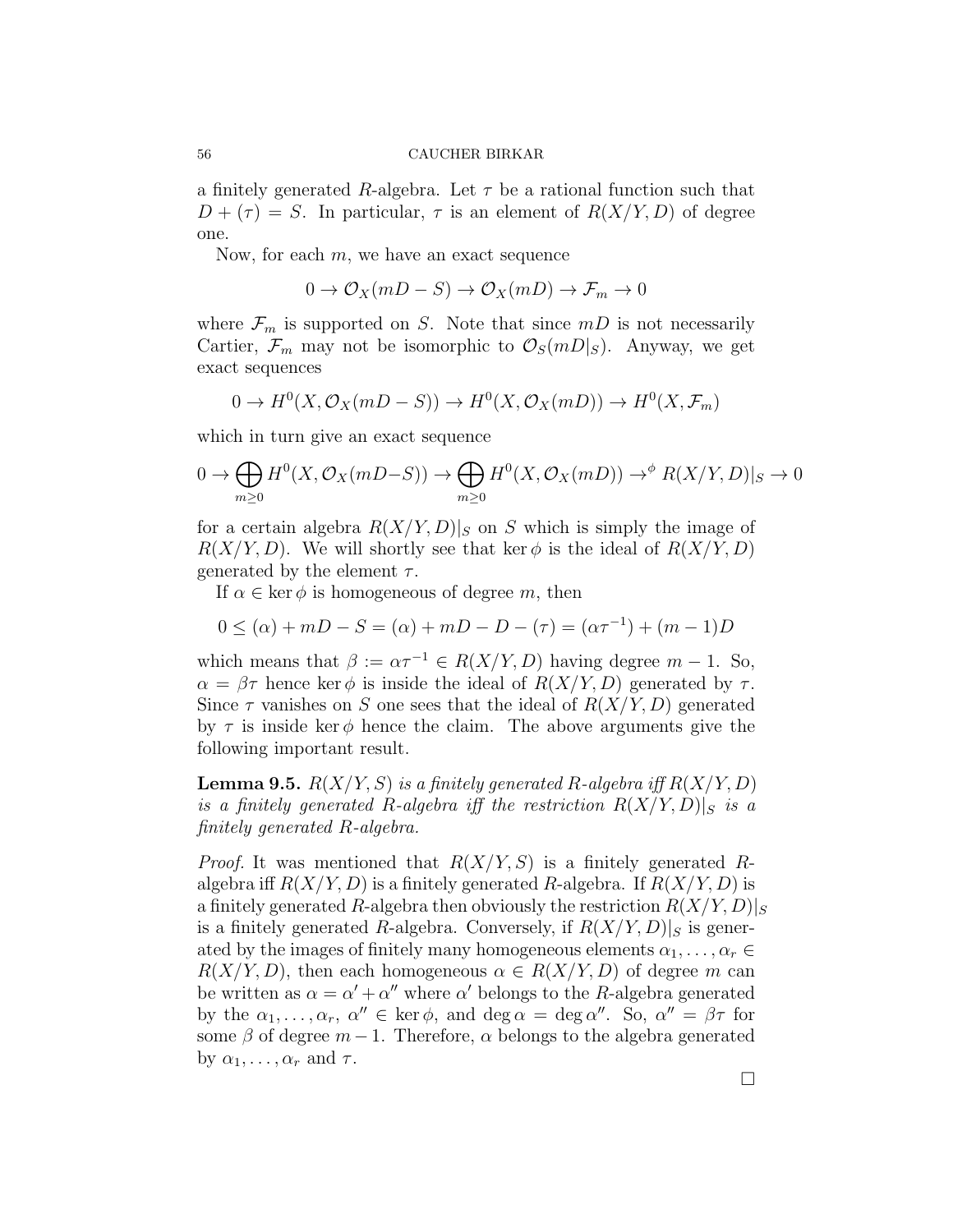By construction,  $ID \sim J(K_X + B)$  for certain  $0 < I, J \in \mathbb{Z}$  such that ID and  $J(K_X + B)$  are Cartier. By the truncation principle (Exercise 8.2),  $R(X/Y, ID)|_S$  is finitely generated iff  $R(X/Y, D)|_S$  is finitely generated. Moreover,

$$
R(X/Y, ID)|_S \subseteq R(S/Y, ID|_S)
$$

Unfortunately, in general, equality does not necessarily hold. If equality holds, then we could use the fact that  $R(S/Y, ID|_S)$  is finitely generated iff  $R(S/Y, J(K_X + B)|_S) = R(S/Y, J(K_S + B_S))$  is finitely generated where  $K_S + B_S$  is given by adjunction. In a sense this is the ideal situation since inductively we assume that  $R(S/Y, J(K_S + B_S))$ is finitely generated and we would be done. Though equality does not hold but we will see that we can essentially get equality by going on a high resolution.

In any case, it is enough to prove that  $R(X/Y, J(K_X + B))|_S$  is finitely generated. Since we can perturb the coefficients of  $B$ , we can assume that  $S = |B|$ . Let  $g : W \to X$  be a log resolution. Write  $K_W + B_W = g^*(K_X + B) + E$  where  $B_W, E \geq 0$  with no common components and  $E$  is exceptional/X. Then,

$$
R(X/Y, J(K_W + B_W)) = R(X/Y, J(K_X + B))
$$

If  $T \subset W$  is the birational transform of S and  $h: T \to S$  the induced morphism, then

$$
h_*R(X/Y, J(K_W + B_W))|_T = R(X/Y, J(K_X + B))|_S
$$

hence it is enough to prove that  $R(X/Y, J(K_W + B_W))|_T$  is finitely generated.

One of the most useful things that naturally appear in our situation is that we can afford to have ample divisor around. More precisely, since  $K_X + B$  is negative/Y, we can add a little ample divisor to B hence assume that  $A \leq B$  for some general ample Q-divisor A. Now,  $g^*A \leq B_W$  and  $g^*A$  is nef and big. However,  $g^*A \sim_{\mathbb{Q}} A_W + G_W$ where  $A_W$  is a general ample Q-divisor and  $G_W \ge$  has sufficiently small coefficients (Corollary 5.14). The main point is that we can choose  $A_W$ and  $G_W$  so that T is not a component of  $A_W + B_W$ . Moreover, we can assume that  $(W/Z, \Delta_W)$  is plt and  $T = |\Delta_W|$  where

$$
B_W = B_W - g^*A + g^*A \simeq B_W - g^*A + A_W + G_W := \Delta_W
$$

So, by replacing  $B_W$  by  $\Delta_W$  we will assume that  $T = \lfloor B_W \rfloor$  and that  $B_W = A_W + B'_W$  where  $A_W$  is ample and  $B'_W \geq 0$ . Moreover, by replacing W with a sufficiently high resolution and putting

$$
K_T + B_T := (K_W + B_W)|_T
$$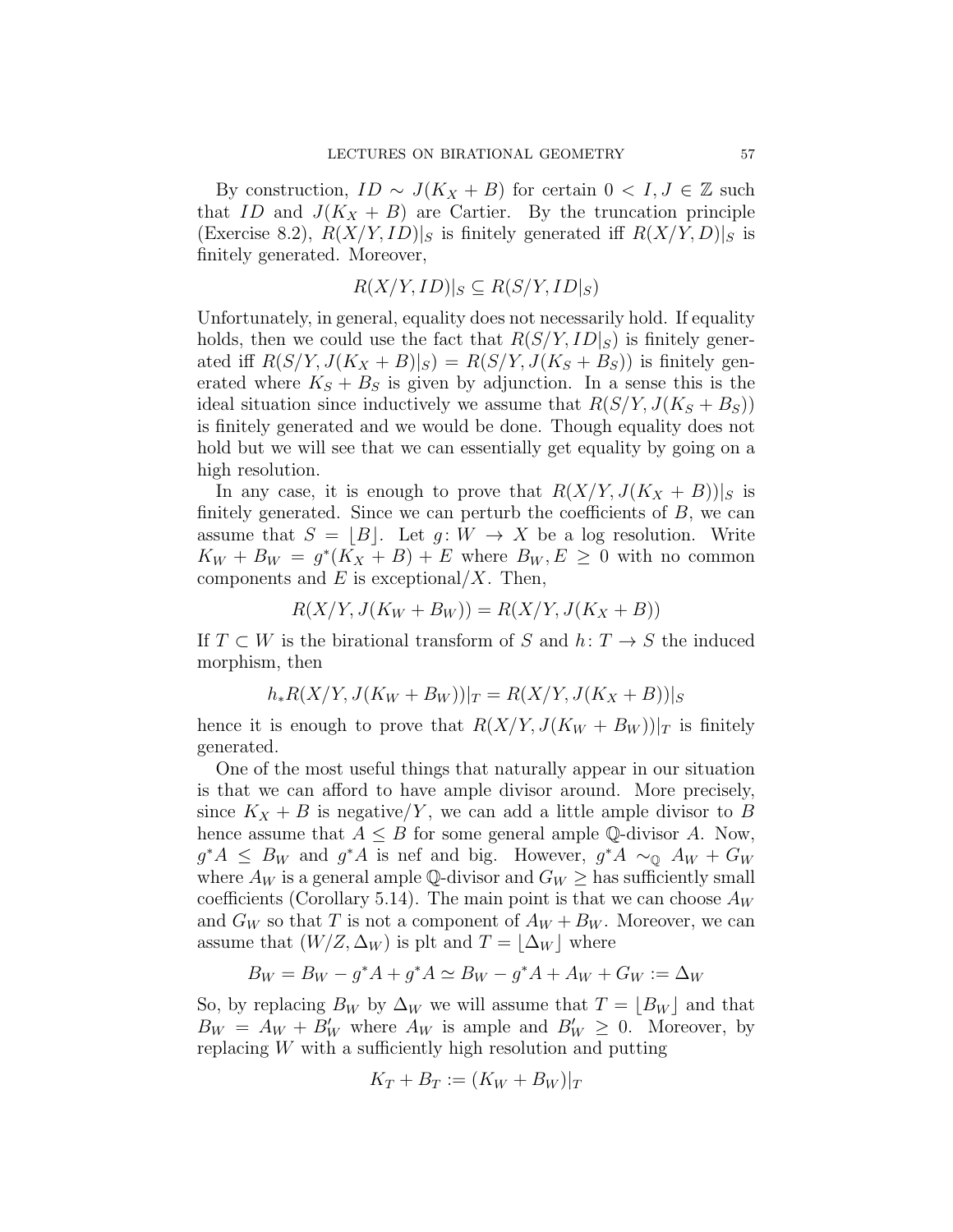we can assume that  $(T, B_T)$  is "canonical" meaning that the discrepancy  $d(N, T, B_T) \geq 0$  for any prime divisor N on birational models of T if N is exceptional/T. Now we are in a position to apply the extension theorem of Hacon-McKernan  $[20, 7.1]$ .<sup>9.5.1</sup> That is, up to certain assumptions in lower dimension (to be discussed) and maybe after replacing  $J$  with some multiple we have:

 $R(X/Y, J(K_W + B_W))|_T \simeq R(S/Y, J(K_T + \Theta_T))$ 

for some rational boundary  $\Theta_T \leq B_T$ . More precisely,  $\Theta_T$  is calculated as follows: for each  $m > 0$  define

$$
F_{m!} = \frac{1}{m!} \operatorname{Fix} |m!(K_W + B_W)|_T
$$

where Fix  $|m!(K_W+B_W)|_T$  is the largest divisor on T such that Fix  $|m!(K_W+$  $|B_W|_T \leq M|_T$  for any  $0 \leq M \sim m!(K_W + B_W)$  provided  $T \nsubseteq M$ . Put  $F = \lim F_{m!}$ . Then,  $\Theta = B_T - B_T \wedge F$  where  $B_T \wedge F$  is the largest divisor satisfying  $B_T \wedge F \leq B_T$  and  $B_T \wedge F \leq F$ .

<sup>9.5.1</sup>This part will be rewritten.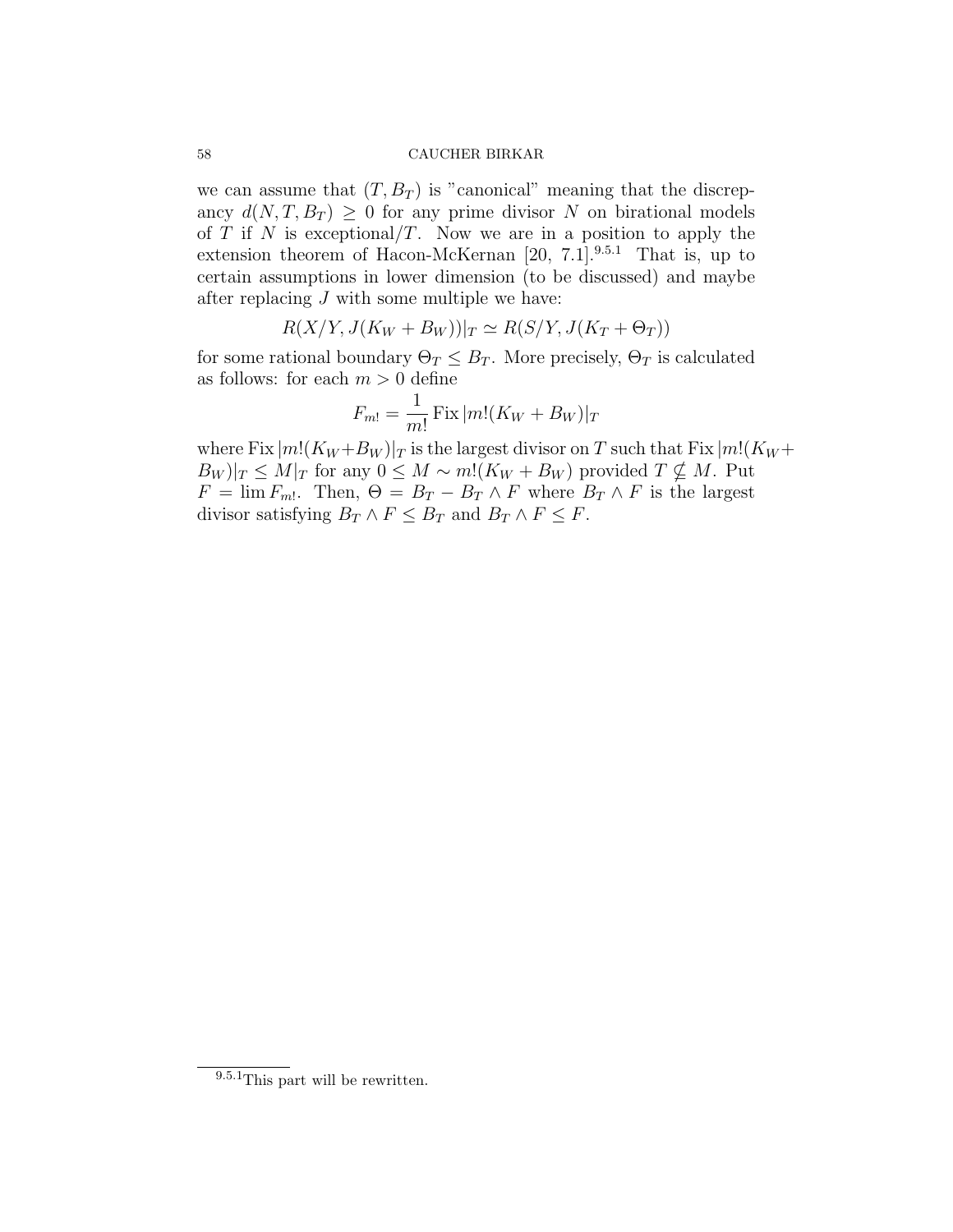### 10. Existence of log minimal models and Mori fibre spaces

Though the minimal model conjecture is still widely open but some very important cases have already been established, in particular, the following theorem of Birkar-Cascini-Hacon-McKernan [10] (see also [11]). We will work out its proof which involves many interesting features of higher dimensional geometry.

**Theorem 10.1.** Let  $(X/Z, B)$  be a klt pair where B is big/Z. Then:

(1) if  $K_X+B$  is pseudo-effective/Z, then  $(X/Z, B)$  has a log minimal model  $(Y/Z, B_Y)$ . Moreover, here abundance holds, that is,  $K_Y + B_Y$ is semi-ample/ $Z$ ;

(2) if  $K_X + B$  is not pseudo-effective/Z, then  $(X/Z, B)$  has a Mori fibre space.

Proof. We do induction on d. So, assume that the theorem holds in dimension  $d-1$ .

(1) If  $K_X + B \sim_{\mathbb{R}} M/Z$  for some  $M \geq 0$ , then by Theorem 11.1,  $(X/Z, B)$  has a log minimal model. The semi-ampleness claim follows from the base point free theorem and Lemma 12.2. In general, by Theorem 14.7, we can always find such M.

(2) Let C be an ample/Z R-divisor such that  $K_X + B + C$  is klt and nef/Z. By Theorem 13.4, the LMMP/Z on  $K_X + B$  with scaling of C terminates with a Mori fibre space.

Some immediate corollaries of the theorem are:

**Corollary 10.2** (Finite generation). Let  $(X/Z, B)$  be a klt pair such that  $K_X + B$  is a Q-divisor. Then, the log canonical algebra

$$
\mathcal{R}(X/Z, B) := \bigoplus_{m \ge 0} f_* \mathcal{O}_X(\lfloor m(K_X + B) \rfloor)
$$

is a finitely generated  $\mathcal{O}_Z$ -algebra where f is the given morphism  $X \rightarrow$ Z.

*Proof.* If  $\mathcal{R}(X/Z, B) = \mathbb{C}$ , finite generation is trivial in this case. So, we can assume that  $\mathcal{R}(X/Z, B) \neq \mathbb{C}$  which in particular means that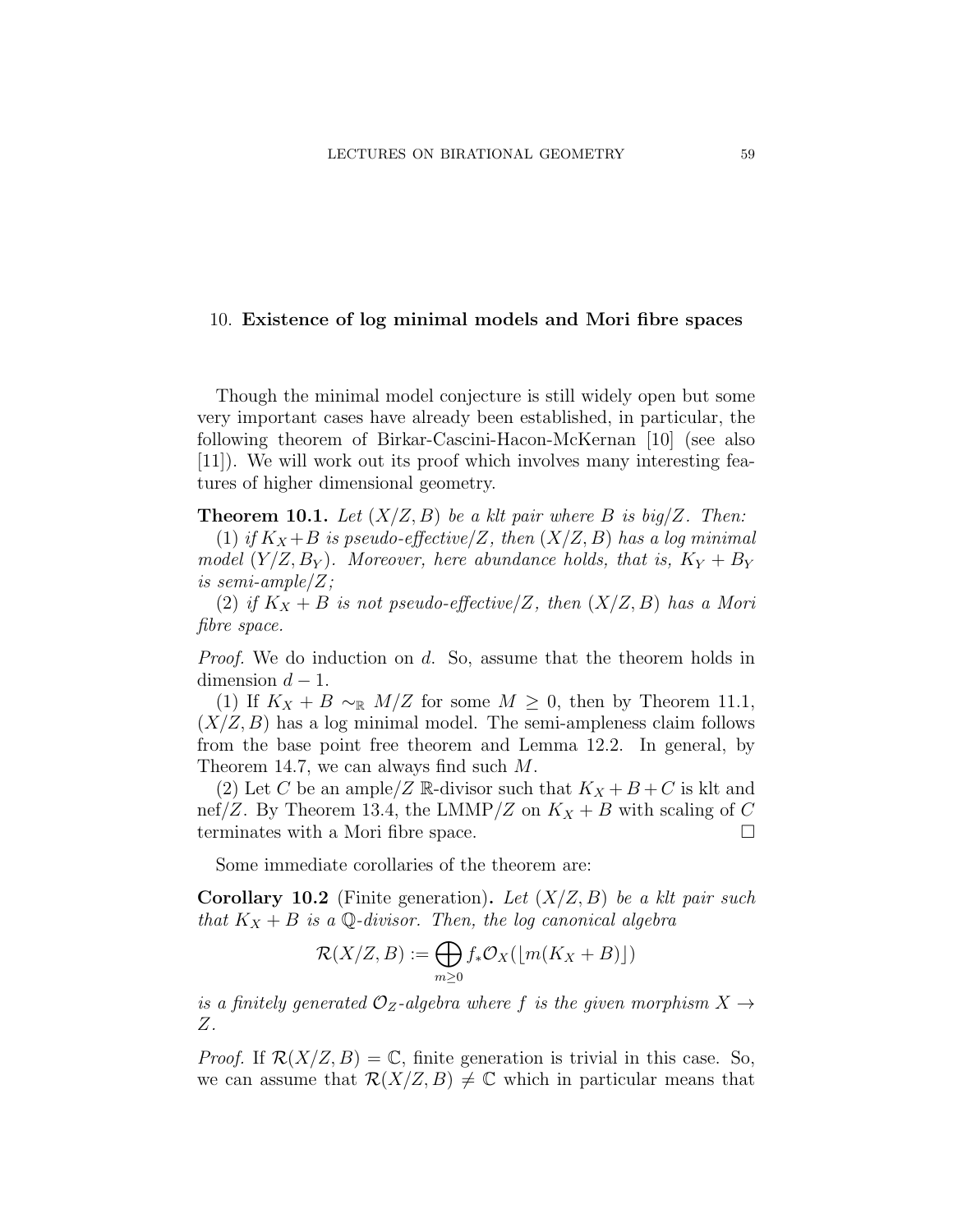$f_*\mathcal{O}_X(|m(K_X + B)|) \neq 0$  for some  $m > 0$ . Actually, a theorem of Fujino and Mori [19] reduces finite generation to the case when  $K_X + B$ is big/Z. So, we assume that  $K_X + B$  is big/Z. Now, by Theorem 10.1,  $(X/Z, B)$  has a log minimal model  $(Y/Z, B_Y)$  such that  $K_Y + B_Y$  is semi-ample/ $Z$ . By definition of log minimal models, there is a common resolution  $g: W \to X$  and  $h: W \to Y$  such that we can write  $g^*(K_X +$  $B$ ) =  $h^*(K_Y + B_Y) + E$  where  $E \ge 0$  is exceptional/Y. If  $I > 0$  is an integer so that  $I(K_X + B)$  and  $I(K_Y + B_Y)$  are Cartier, then

$$
\mathcal{R}(X/Z, I(K_X + B)) \simeq \mathcal{R}(Y/Z, I(K_Y + B_Y))
$$

hence it is enough to have finite generation on Y. Since  $K_Y + B_Y$  is semi-ample/Z, finite generation follows from Zariski's Theorem 8.5.  $\Box$ 

# Corollary 10.3 (Log flips). Log flips exist for klt pairs.

*Proof.* Let  $(X/Z, B)$  be a klt pair and  $f: X \to Z'$  a  $K_X + B$ -negative extremal flipping contraction/ $Z$ . If  $B$  is rational, then the flip exists simply because the algebra  $\mathcal{R}(X/Z, K_X + B)$  is finitely generated and we can use Theorem 8.9. If B is not rational we need a different argument. By Theorem 10.1,  $(X/Z', B)$  has a log minimal model  $(Y/Z', B_Y)$  such that  $K_Y + B_Y$  is semi-ample/Z'. Since f does not contract divisors,  $Y \to Z'$  also does not contract divisors. Since  $K_Y + B_Y$  is semi-ample/Z', there is a morphism  $\pi: Y \to X^+/Z'$  such that  $K_Y + B_Y \sim_{\mathbb{R}} \pi^* A/Z'$  for some ample/Z  $\mathbb{R}$ -divisor A on  $X^+$ . Now,  $X^+ \to Z'$  gives the flip of f.

We briefly explain the basic strategy for proving Theorem 10.1. We will go through these steps in an order that is pedagogically helpful.

• From nonvanishing to minimal models: if  $K_X + B \sim_{\mathbb{R}} M/Z$  for some  $M \geq 0$ , then we construct a log minimal model for  $(X/Z, B)$ using induction; The main idea is that the effective divisor  $M$  allows us to artificially add the components of  $M$  to  $B$  to create components in B with coefficient one. Perhaps, after replacing  $(X/Z, B)$  with a log smooth pair through some resolution of singularities, we can find C supported on M such that every component of M in  $B + C$  has coefficient one. In this case, we first construct a log minimal model for  $(X/Z, B + C)$ . Here if we run an LMMP/Z on  $K_X + B + C$ , we only need pl flips and termination of the program is reduced to lower dimension by restricting to components of  $\vert B+C \vert$ . We end up with a log minimal model  $(Y/Z, B_Y + C_Y)$ .

• *Termination with scaling:* the LMMP we need is a special kind of LMMP explained in Definition 6.16. The basic idea is that we can add a divisor A so that  $K_X + B + C + A$  is nef/Z. Now try to decrease A but preserving the nefness of  $K_X + B + C + A$ . This naturally leads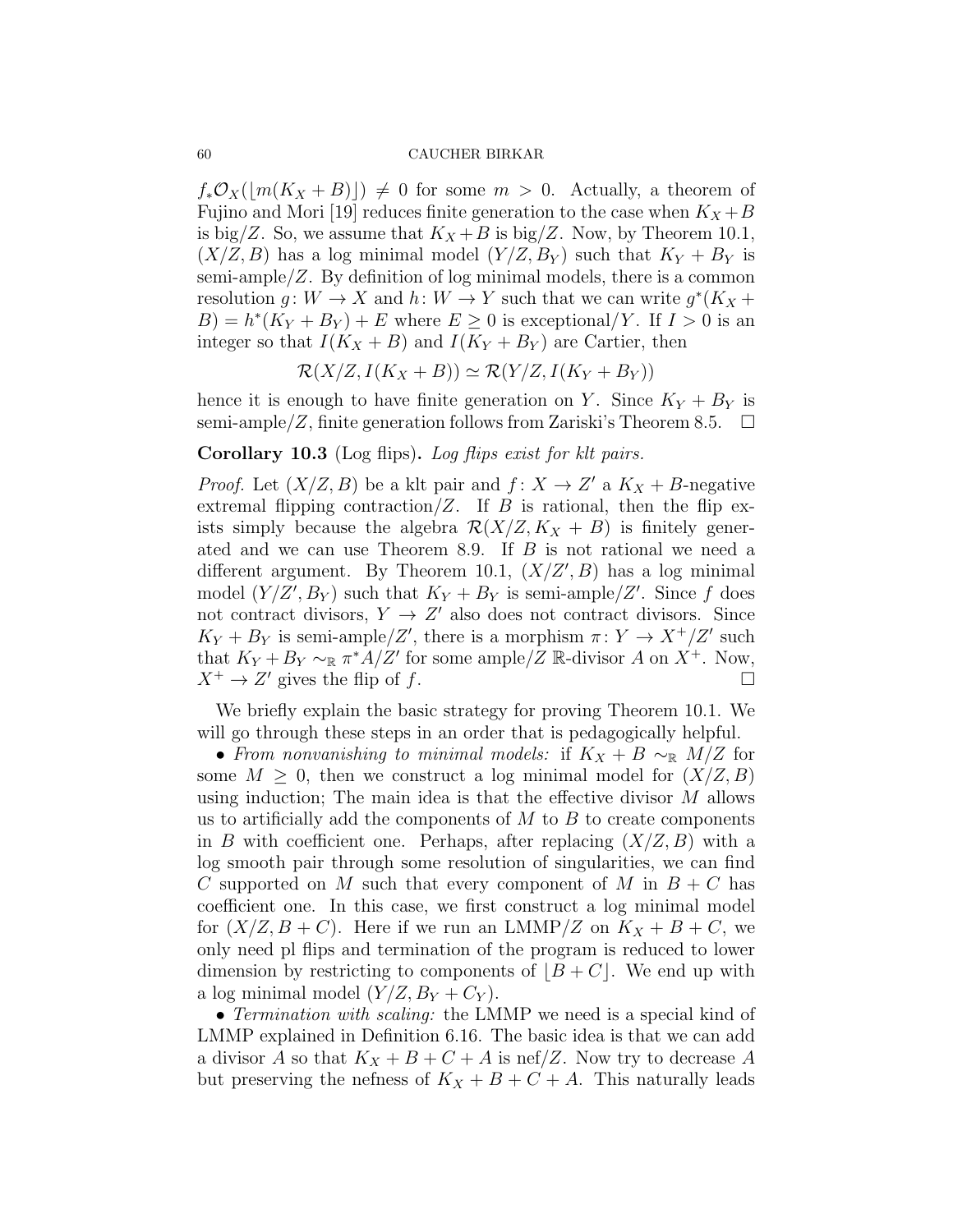to a sequence of divisorial contractions and flip. Termination of such a sequence is reduced to lower dimensions via  $\vert B+C \vert$ . Anyway, we construct a log minimal model  $(Y/Z, B_Y + C_Y)$  for  $(X/Z, B + C)$ . Since  $K_Y + B_Y + C_Y$  is nef/Z, we can try to decrease  $C_Y$  but preserving the nefness. This again leads to a sequence of divisorial contractions and flip and termination in lower dimensions. So, we need termination in lower dimension that appear in LMMP with scaling.

• Finiteness of models: the LMMP with scaling (in lower dimension) produces a sequence of birational klt pairs  $(X_i'/Z, B_i' + \lambda_i C_i')$  such that  $K_{X_i'} + B_i' + \lambda_i C_i'$  is nef/Z. An interesting phenomenon is that there can be only finitely many  $X_i$ . This implies that there cannot be an infinite sequence of log flips in the LMMP with scaling hence termination.

• Nonvanishing: the above steps rely on the fact that  $K_X + B \sim_{\mathbb{R}}$  $M/Z$  for some  $M \geq 0$ . If  $K_X + B$  is pseudo-effective/Z, we will prove that in this case in fact there always is such an  $M$ . The proof of this fact is quite similar to Shokurov nonvanishing with some new ingredients. The proof again relies on creating components in  $B$  with coefficients one and doing induction as usual.

• Pl flips: as mentioned above we need pl flips to run the LMMP we need. We will show that existence of pl flips follows from the above statement in lower dimension hence completing the induction process.

Remark 10.4 (Special termination) The following result of Shokurov is an important element of induction arguments in the LMMP. Let  $(X/Z, B)$  be a dlt pair. Suppose that there is a sequence  $X_i \dashrightarrow$  $X_{i+1}/Z_i$  of  $K_X + B$ -negative log flips starting with  $X_1 = X$ . For a divisor M on X, we denote by  $M_i$  its birational transform on  $X_i$ . Let S be a component of  $[B]$  and  $S_i \dashrightarrow S_{i+1}$  the induced birational map. It is not difficult to see that  $S_{i+1} \dashrightarrow S_i$  does not contract any divisors when  $i \gg 0$  (cf. Fujino [17]). Obviously, we get induced birational maps  $S_i \to T_i \leftarrow S_{i+1}$  where  $T_i$  is the normalisation of the image of  $S_i$  on  $Z_i$ . By adjunction  $(K_{X_i} + B_i)|_{S_i} \sim_{\mathbb{R}} K_{S_i} + B_{S_i}$ . The map  $S_i \dashrightarrow S_{i+1}/T_i$  is not necessarily a  $K_{S_i} + B_{S_i}$ -flip but one can decompose it into a sequence of log flips if we know termination in dimension  $\langle \dim X$ . In that case, the sequence  $X_i \dashrightarrow X_{i+1}/Z_i$  terminates near  $|B|$ , that is,  $|B_i|$  does not intersect the extremal ray defining the contraction  $X_i \to Z_i$ .

One important thing to remember is that the termination we need in  $dimension < dim X$  depends on the kind of termination we try to prove on X. For example, if the sequence  $X_i \dashrightarrow X_{i+1}/Z_i$  is a sequence of log flips with scaling of some divisor  $C$ , then we only need termination with scaling in dimension  $\langle \dim X$ . Moreover, if  $B = B_1$  is big, usually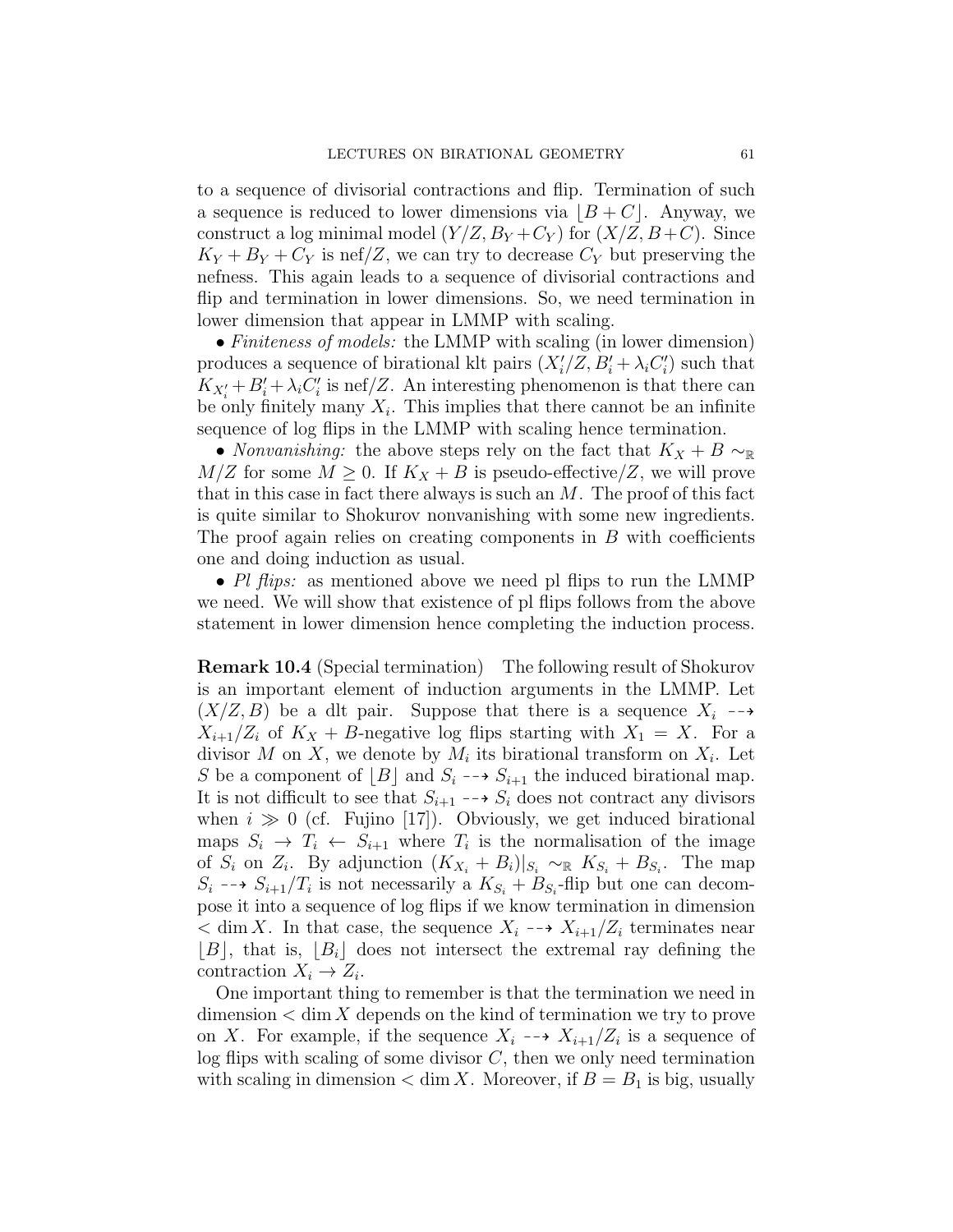this condition is inherited by the  $B_{S_i}$  (at least this is the case when we apply special termination later on).

**Remark 10.5** Let  $(X/Z, B)$  be a klt pair such that B is big/Z. The bigness ensures that  $B \sim_{\mathbb{R}} G + A/Z$  for some R-divisor  $G \geq 0$  and some ample/ $Z \mathbb{R}$ -divisor  $H$ . We can write

$$
K_X + B = K_X + (1 - \epsilon)B + \epsilon B \sim_{\mathbb{R}} K_X + (1 - \epsilon)B + \epsilon(G + H)/Z
$$

and if  $\epsilon > 0$  is small enough then  $(X/Z, B' = (1 - \epsilon)B + \epsilon G)$  is klt. Take  $A \sim_{\mathbb{R}} \epsilon H$  general so that  $(X/Z, B' + A)$  is klt. In many places we can replace  $(X/Z, B)$  with  $(X/Z, B' + A)$  hence assume  $B \geq A$  for some ample R-divisor A. We use this repeatedly in the sequel.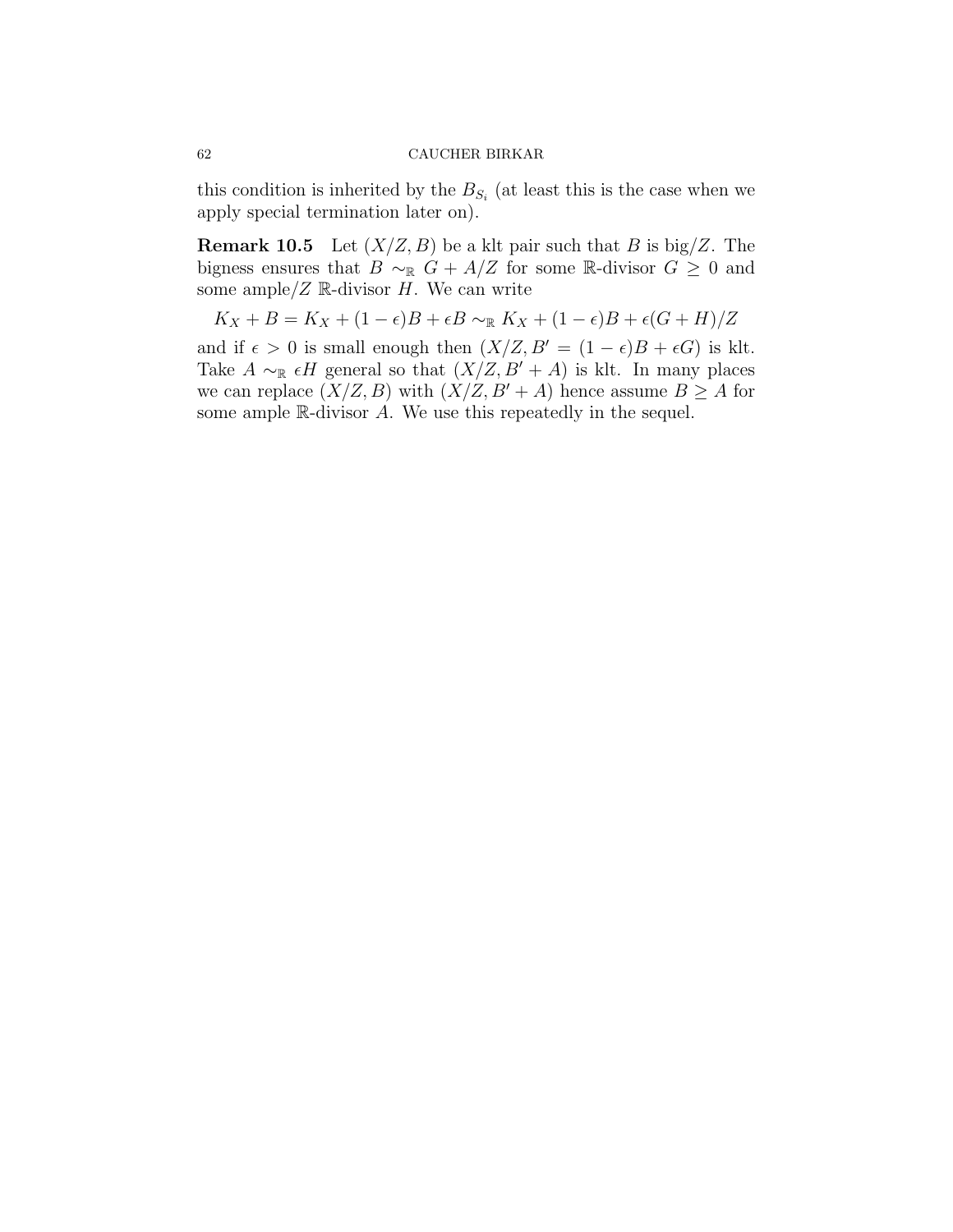# 11. From nonvanishing to log minimal models

**Theorem 11.1.** Assume Theorem 10.1 in dimension d−1. Let  $(X/Z, B)$ be a klt pair of dimension d such that  $B$  is big/ $Z$ , and such that  $K_X + B \sim_{\mathbb{R}} M/Z$  for some  $M \geq 0$ . Then,  $(X/Z, B)$  has a log minimal model.

*Proof.* We closely follow the proof of [6, Theorem 1.3].

Step 1. Since B is  $\text{big}/\text{Z}$ , by perturbing the coefficients we can assume that it has a general ample  $Z$  component which is not a component of  $M$  (see Remark 10.5). By taking a log resolution we can further assume that  $(X/Z, B + M)$  is log smooth. To construct log minimal models in this situation we need to pass to a more general setting.

Let  $\mathfrak W$  be the set of triples  $(X/Z, B, M)$  which satisfy

(1)  $(X/Z, B)$  is dlt of dimension d,  $(X/Z, B + M)$  is log smooth, and  $K_X + B \sim_{\mathbb{R}} M/Z$ ,

 $(2)$   $(X/Z, B)$  does not have a log minimal model,

 $(3)$  B has a component which is ample  $\mathbb{Z}$  but it is not a component of  $|B|$  nor a component of M.

Note that, since  $B$  has a general ample component, we have the following crucial property:

• for each component S of  $\lfloor B \rfloor$ , we can write  $K_X + B \sim_{\mathbb{R}} K_X + \Delta/Z$ with  $(X/Z, \Delta)$  being dlt,  $S = \Delta$ , and  $(S/Z, \Delta_S)$  klt where we define  $\Delta_S$  by adjunction:  $K_S + \Delta_S = (K_X + \Delta)|_S$  (see Remark 9.4).

The property remains true even after divisorial contractions and log flips with respect to  $K_X + B$ .

Obviously, it is enough to prove that  $\mathfrak W$  is empty. Assume otherwise and choose  $(X/Z, B, M) \in \mathfrak{W}$  with minimal  $\theta(X/Z, B, M)$  where

$$
\theta(X/Z, B, M) := \#\{i \mid m_i \neq 0 \text{ and } b_i \neq 1\}
$$

where  $B = \sum b_i D_i$  and  $M = \sum m_i D_i$  with the  $D_i$  being distinct prime divisors.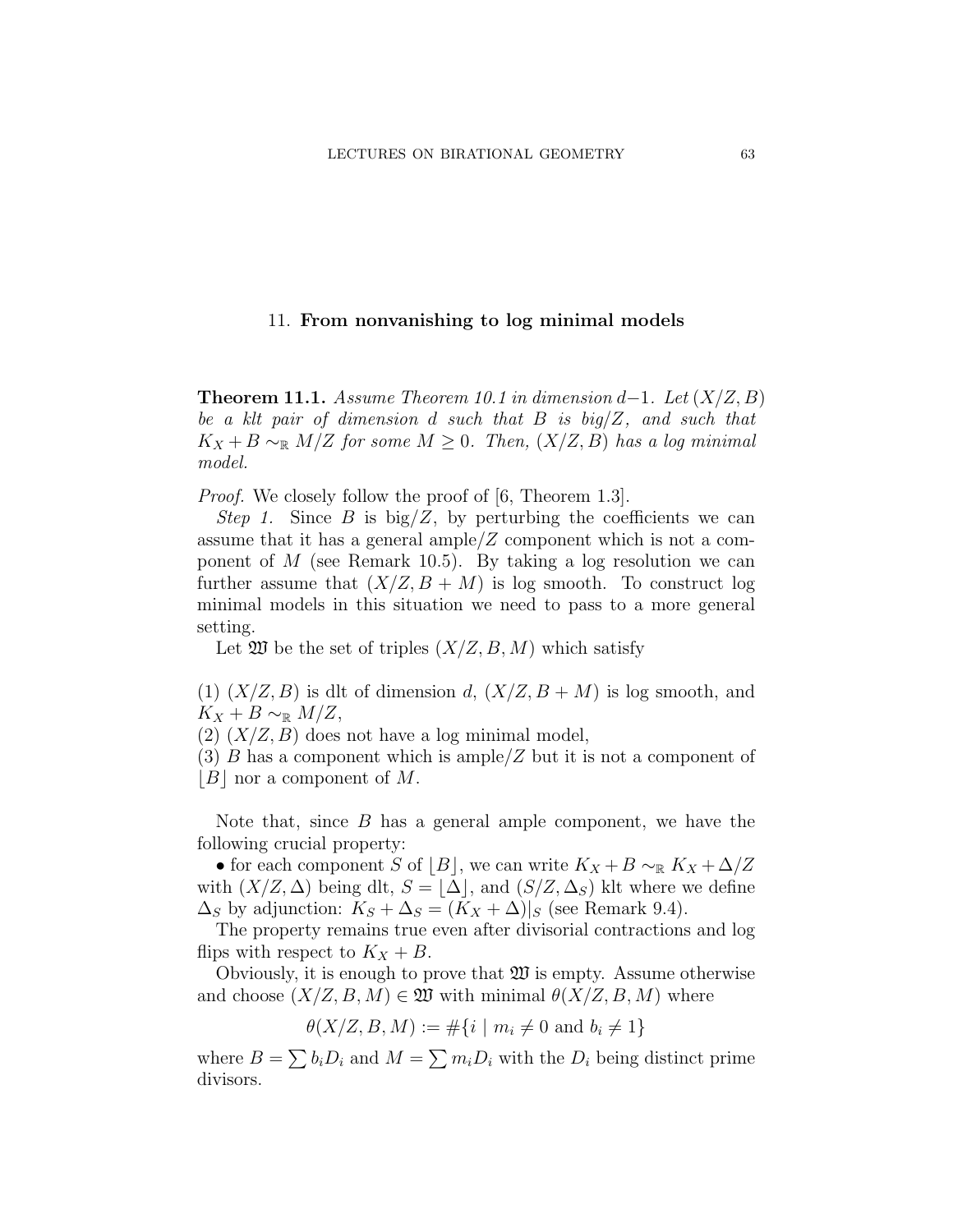If  $\theta(X/Z, B, M) = 0$ , then every component of M is a component of  $|B|$ . This is the ideal situation for induction. If  $M = 0$ , we already have a log minimal model. If  $M \neq 0$ , we use special termination as follows (see Remark 10.4). Run the LMMP/Z on  $K_X + B$  with scaling of a suitable ample/Z R-divisor H. Let  $\lambda_i$  be the numbers appearing in the LMMP: by definition, we have a sequence  $X_i \dashrightarrow X_{i+1}/Z_i$  of divisorial contractions and log flips/Z such that  $K_{X_i} + B_i + \lambda_i H_i$  is nef/Z and  $\sim_{\mathbb{R}} 0/Z_i$ , and  $X_1 = X$ . Here  $X_i \to Z_i$  is a  $K_{X_i} + B_i$ -negative extremal contraction: if it is of flipping type, then  $X_i^+ = X_{i+1}$  gives the flip of  $X_i \to Z_i$  but if it is of divisorial type, then  $X_{i+1} = Z_i$ .

There are a few important points concerning the above LMMP. First of all, to run the program we only need pl flips. $11.1.1$  Secondly, since divsorial contractions drop the Picard number, we can assume that  $X_i \dashrightarrow X_{i+1}/Z_i$  is a log flip for any  $i \geq j$  for some j. Moreover, by Remark 10.4, we can also assume that the induced map  $S_i \dashrightarrow S_{i+1}$ is an isomorphism in codimension one when  $i \geq j$ . Thirdly, since B has a general ample component, for each component  $S$  of  $[B]$ , we can write  $K_X + B \sim_{\mathbb{R}} K_X + \Delta/Z$  such that  $(X_j/Z, \Delta_j)$  is dlt,  $S_j = \Delta_j$ ,  $(S_j/Z, \Delta_{S_j})$  is klt, and  $\Delta_{S_j}$  is big/T where T is the image of S in Z, and we define  $\Delta_{S_j}$  by adjunction:  $K_{S_j} + \Delta_{S_j} = (K_{X_j} + \Delta)|_{S_j}$  (see Remark 9.4). By Remark 10.4, the LMMP induces an LMMP with scaling on  $K_{S_j} + \Delta_{S_j}$  which we may assume to terminate by induction using Theorem 13.5. So, the LMMP terminates near  $|B|$ . Finally, by the  $\theta(X/Z, B, M) = 0$  assumption, the LMMP terminates everywhere.

Step 2. We may then assume that  $\theta(X/Z, B, M) > 0$ . Notation: for an R-divisor  $D = \sum d_i D_i$  we define  $D^{\leq 1} := \sum d_i D_i$  in which  $d_i' =$  $\min\{d_i, 1\}$ . Now put

$$
\alpha := \min\{t > 0 \mid \left\lfloor (B + tM)^{\leq 1} \right\rfloor \neq \lfloor B \rfloor \}
$$

In particular,  $(B + \alpha M)^{\leq 1} = B + C$  for some  $C \geq 0$  supported in Supp M, and  $\alpha M = C + M'$  where M' is supported in Supp  $|B|$ . Thus, outside Supp | B | we have  $C = \alpha M$ . The pair  $(X/Z, B + C)$ is obviously log smooth and  $(X/Z, B + C, M + C)$  is a triple which satisfies (1) and (3) above. By construction

$$
\theta(X/Z, B + C, M + C) < \theta(X/Z, B, M)
$$

so  $(X/Z, B+C, M+C) \notin \mathfrak{W}$ . Therefore,  $(X/Z, B+C)$  has a log minimal model, say  $(Y/Z, B_Y + C_Y)$ . By definition,  $K_Y + B_Y + C_Y$  is nef/Z.

<sup>11.1.1</sup>We will see that existence of pl flips follows from lower dimensional assumptions.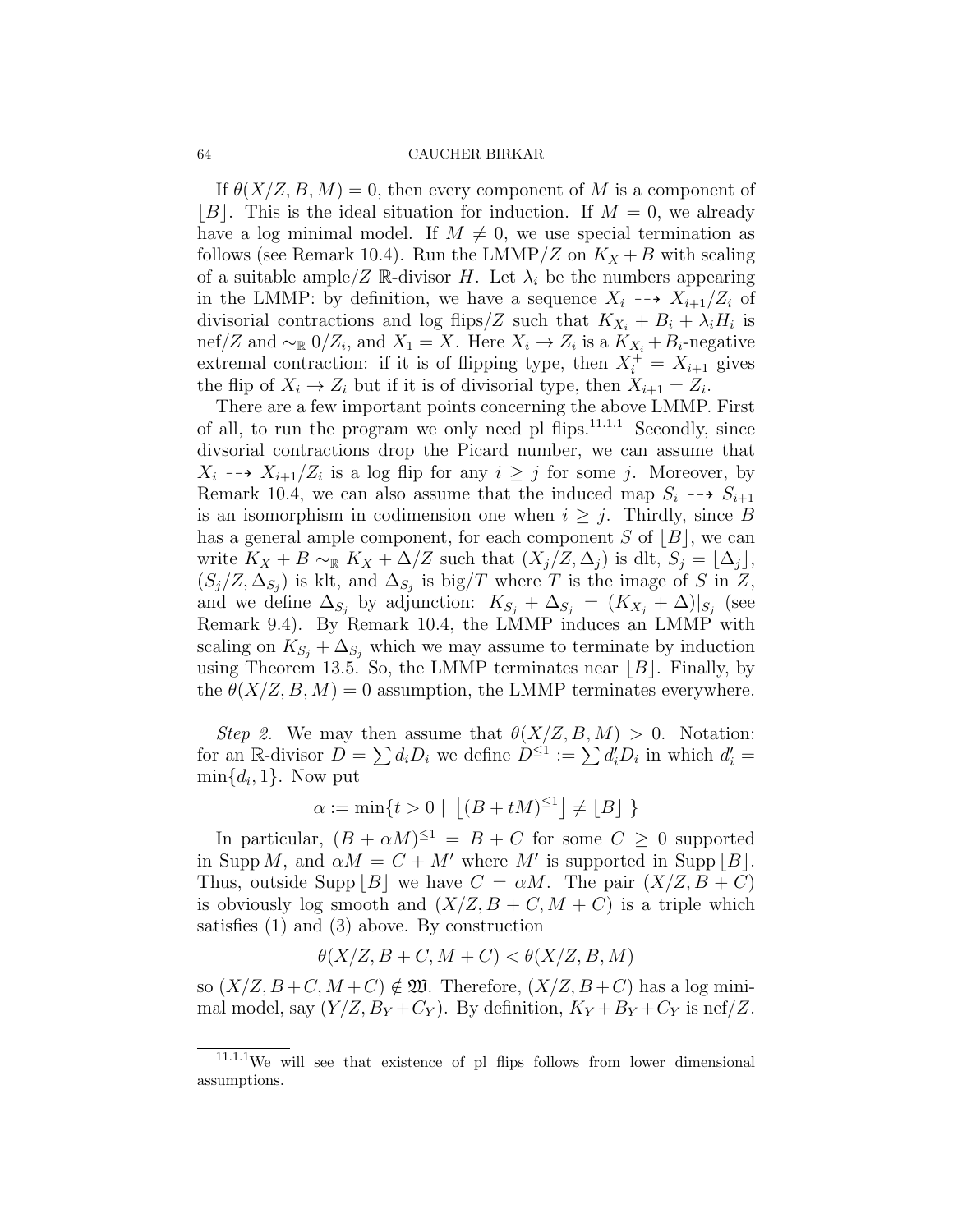*Step 3.* Now run the LMMP/Z on  $K_Y + B_Y$  with scaling of  $C_Y$ . Note that we only need pl flips here because every extremal ray contracted in the process would have negative intersection with some component of  $|B|$  by the properties of C mentioned in Step 2. By using special termination as in Step 1, after finitely many steps, Supp  $|B|$  does not intersect the extremal rays contracted by the LMMP hence the LMMP terminates on a model Y' on which  $K_{Y'} + B_{Y'}$  is nef/Z. Unfortunately,  $(Y'/Z, B_{Y'})$  may not be a log minimal model of  $(X/Z, B)$  because the condition on singularities in Definition 6.3 may not be satisfied, i.e. the singularities of  $(Y'/Z, B_{Y'})$  might be worse than the singularities of  $(X/Z, B)$ . However, we can tackle this problem by a limiting argument that will be presented in the following steps.

Step 4. Let

 $\mathcal{T} = \{t \in [0, 1] \mid (X/Z, B + tC) \text{ has a log minimal model}\}\$ 

Since  $1 \in \mathcal{T}$ ,  $\mathcal{T} \neq \emptyset$ . Let  $t \in \mathcal{T} \cap (0,1]$  and let  $(Y_t/Z, B_{Y_t} + tC_{Y_t})$  be any log minimal model of  $(X/Z, B + tC)$ . Running the LMMP/Z on  $K_{Y_t} + B_{Y_t}$  with scaling of  $tC_{Y_t}$  shows that there is  $t' \in (0, t)$  sufficiently close to t such that  $[t', t] \subset \mathcal{T}$  because the condition on singularities in Definition 6.3 is an open condition (strictly speaking, one needs to use the negativity lemma which implies that it is enough to compare discrepancies for those prime divisors on X which are contracted over  $Y_t$ ). The LMMP terminates for the same reasons as in Step 1-3 and we note again that the log flips required are all pl flips.

Step 5. Let  $\tau = \inf \mathcal{T}$ . If  $\tau \in \mathcal{T}$ , then by Step 4,  $\tau = 0$  and so we are done by deriving a contradiction. Thus, we may assume that  $\tau \notin \mathcal{T}$ . In this case, there is a sequence  $t_1 > t_2 > \cdots$  in  $\mathcal{T} \cap (\tau, 1]$ such that  $\lim_{k \to +\infty} t_k = \tau$ . For each  $t_k$  let  $(Y_{t_k}/Z, B_{Y_{t_k}} + t_k C_{Y_{t_k}})$  be any log minimal model of  $(X/Z, B + t_kC)$  which exists by the definition of  $\mathcal{T}$  and from which we get a model  $(Y'_{t_k}/Z, B_{Y'_{t_k}} + \tau C_{Y'_{t_k}})$  by running the LMMP/Z on  $K_{Y_{t_k}} + B_{Y_{t_k}} + \tau C_{Y_{t_k}}$  with scaling of  $(t_k - \tau)C_{Y_{t_k}}$ : so  $K_{Y'_{t_k}} + B_{Y'_{t_k}} + \tau C_{Y'_{t_k}}$  is nef/Z.

Let  $D \subset X$  be a prime divisor contracted/ $Y_{t_k}$ . If D is contracted/ $Y_{t_k}$ , then

$$
a(D, X, B + t_k C) < a(D, Y_{t_k}, B_{Y_{t_k}} + t_k C_{Y_{t_k}})
$$
\n
$$
\le a(D, Y_{t_k}, B_{Y_{t_k}} + \tau C_{Y_{t_k}}) \le a(D, Y'_{t_k}, B_{Y'_{t_k}} + \tau C_{Y'_{t_k}})
$$

but if D is not contracted/ $Y_{t_k}$  we have

$$
a(D, X, B + t_k C) = a(D, Y_{t_k}, B_{Y_{t_k}} + t_k C_{Y_{t_k}})
$$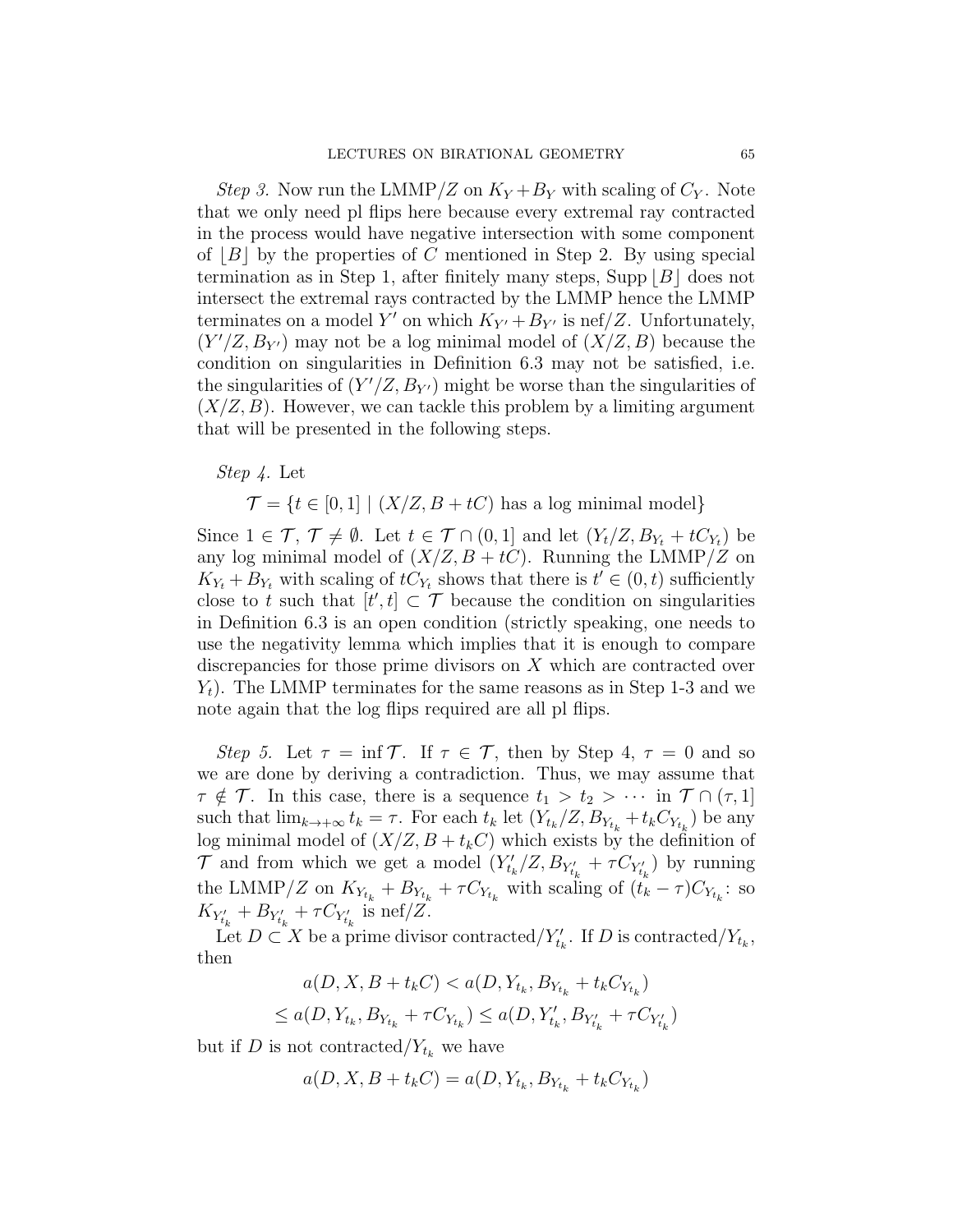$\leq a(D, Y_{t_k}, B_{Y_{t_k}} + \tau C_{Y_{t_k}}) < a(D, Y_{t_k}', B_{Y_{t_k}'} + \tau C_{Y_{t_k}'} )$ because  $(Y_{t_k}/Z, B_{Y_{t_k}}+t_kC_{Y_{t_k}})$  is a log minimal model of  $(X/Z, B+t_kC)$ and  $(Y'_{t_k}/Z, B_{Y'_{t_k}} + \tau C_{Y'_{t_k}})$  is a log minimal model of  $(Y_{t_k}/Z, B_{Y_{t_k}} + \tau C_{Y_{t_k}})$ . Thus, in any case we have

$$
a(D,X,B+t_kC) < a(D, Y'_{t_k}, B_{Y'_{t_k}} + \tau C_{Y'_{t_k}})
$$

Replacing the sequence  $\{t_k\}_{k\in\mathbb{N}}$  with a subsequence, we can assume that all the induced rational maps  $X \dashrightarrow Y'_{t_k}$  contract the same components of  $B + \tau C$ . Now an easy application of the negativity lemma (cf. [6, Claim 3.5]) implies that the log discrepancy  $a(D, Y_{t_k}', B_{Y_{t_k}'} + \tau C_{Y_{t_k}'} )$ is independent of k. Therefore, each  $(Y'_{t_k}, B_{Y'_{t_k}} + \tau C_{Y'_{t_k}})$  satisfies

$$
a(D, X, B + \tau C) = \lim_{l \to +\infty} a(D, X, B + t_l C) \le a(D, Y'_{t_k}, B_{Y'_{t_k}} + \tau C_{Y'_{t_k}})
$$

for any prime divisor  $D \subset X$  contracted/ $Y'_{t_k}$ .

Step 6. To get a log minimal model of  $(X/Z, B + \tau C)$  we just need to extract those prime divisors  $D$  on  $X$  contracted/ $Y'_{t_k}$  for which

$$
a(D, X, B + \tau C) = a(D, Y'_{t_k}, B_{Y'_{t_k}} + \tau C_{Y'_{t_k}})
$$

Since B has a component which is ample/Z, we can find  $\Gamma$  on X such that  $\Gamma \sim_{\mathbb{R}} B + \tau C/Z$  and such that  $(X/Z, \Gamma)$  and  $(Y'_{t_k}/Z, \Gamma_{Y'_{t_k}})$  are klt. Now by Lemma 13.6 we can construct a crepant model of  $(Y_{t_k}^{\tilde{t}}/Z, \Delta_{Y_{t_k}^{\prime}})$ which would be a log minimal model of  $(X/Z, \Delta)$ . This in turn induces a log minimal model of  $(X/Z, B + \tau C)$ . Thus,  $\tau \in \mathcal{T}$  and this gives a contradiction. Therefore,  $\mathfrak{W} = \emptyset$ .  $\Box$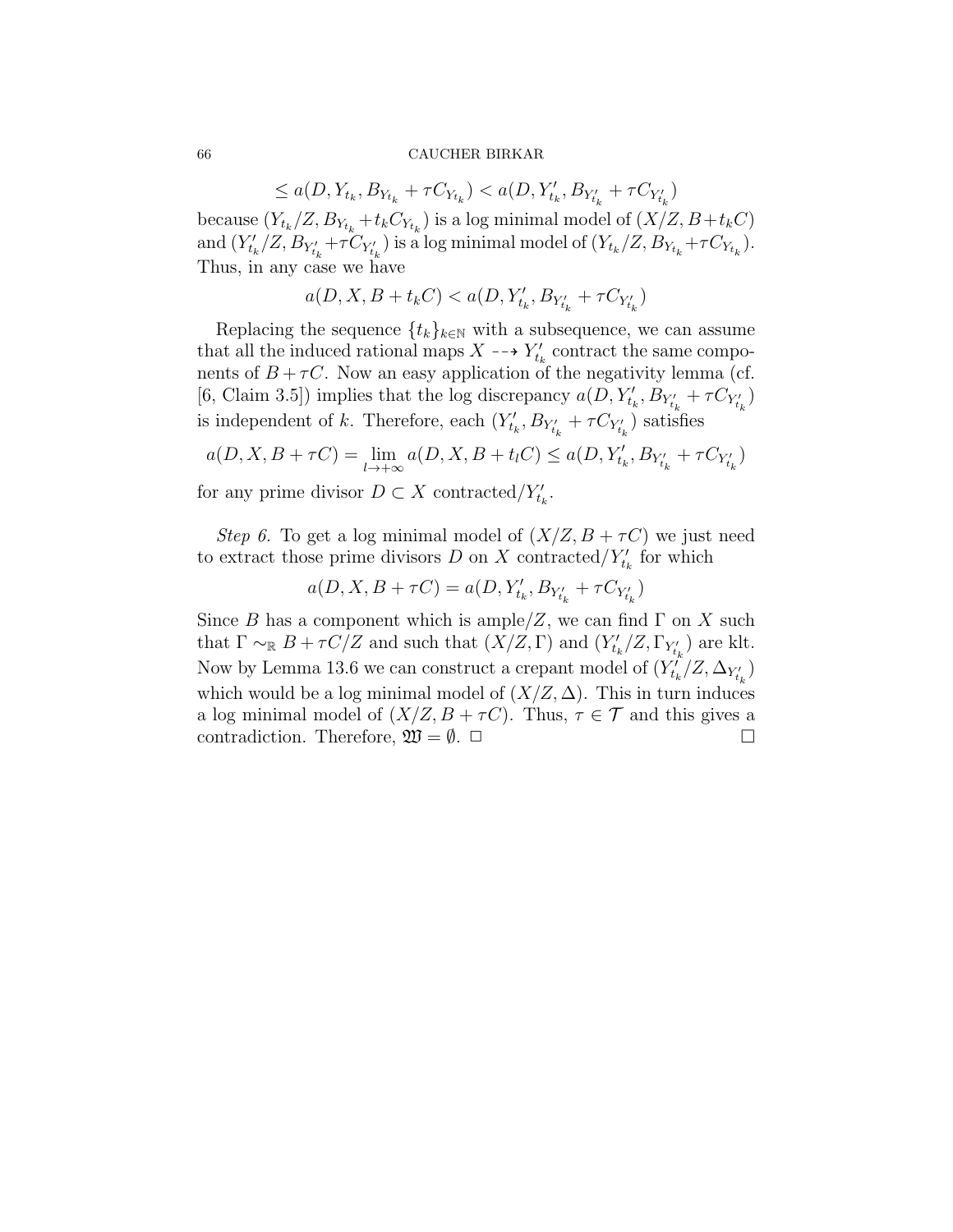### 12. Finiteness of log minimal models

To construct log minimal models in dimension  $d+1$  assuming the nonvanishing, as in Section 11, one needs the special termination with scaling in dimension  $d+1$  which is reduced to termination with scaling in dimension d (see Remark 10.4). Thus, to do induction, we need to prove the latter termination in dimension d assuming Theorem 10.1 in dimension d. More precisely, we need termination in the following situation. Let  $(X/Z, B + C)$  be a klt pair of dimension d where  $B \ge 0$ is big/Z,  $C \geq 0$  is R-Cartier, and  $K_X + B + C$  is nef/Z. Run the LMMP/Z on  $K_X + B$  with scaling of C. We need to prove that this terminates. Since there can be only finitely many divisorial contractions in the process, we can assume that the LMMP consists of only log flips. Assume that  $X_i \dashrightarrow X_{i+1}/Z_i$  is the sequence of log flips/Z we get with  $X = X_1$ . Let  $\lambda_i$  be as in Definition 6.16 and put  $\lambda = \lim \lambda_i$ . So, by definition,  $K_{X_i} + B_i + \lambda_i C_i$  is nef/Z and numerically zero over  $Z_i$ where  $B_i$  and  $C_i$  are the birational transforms of B and C respectively.

By construction,  $(X_i/Z, B_i+\lambda_i C_i)$  is a log minimal model of  $(X/Z, B+i$  $\lambda_i$ C). The sequence terminates if we can prove that there are only finitely many possible log minimal models. More generally, we will try to prove that the set of log minimal models of all the pairs  $(X/Z, B+tC)$ with  $t \in [0, 1]$  is finite. To have a painless proof of such a finiteness result, it is actually better to go to an even more general setting as follows.

(P) Let  $X \to Z$  be a projective morphism of normal quasi-projective varieties,  $A \geq 0$  a Q-divisor on X, and V a rational (i.e. with a basis consisting of rational divisors) finite dimensional affine subspace of the space of  $\mathbb{R}$ -Weil divisors on X. Define

$$
\mathcal{L}_A(V) = \{ B = L + A \mid 0 \le L \in V, \text{ and } (X/Z, B) \text{ is lc} \}
$$

By Shokurov [45, 1.3.2][44],  $\mathcal{L}_A(V)$  is a rational polytope (i.e. a polytope with rational vertices) inside the rational affine space  $A + V$ . We will be interested in rational polytopes inside  $\mathcal{L}_A(V)$ .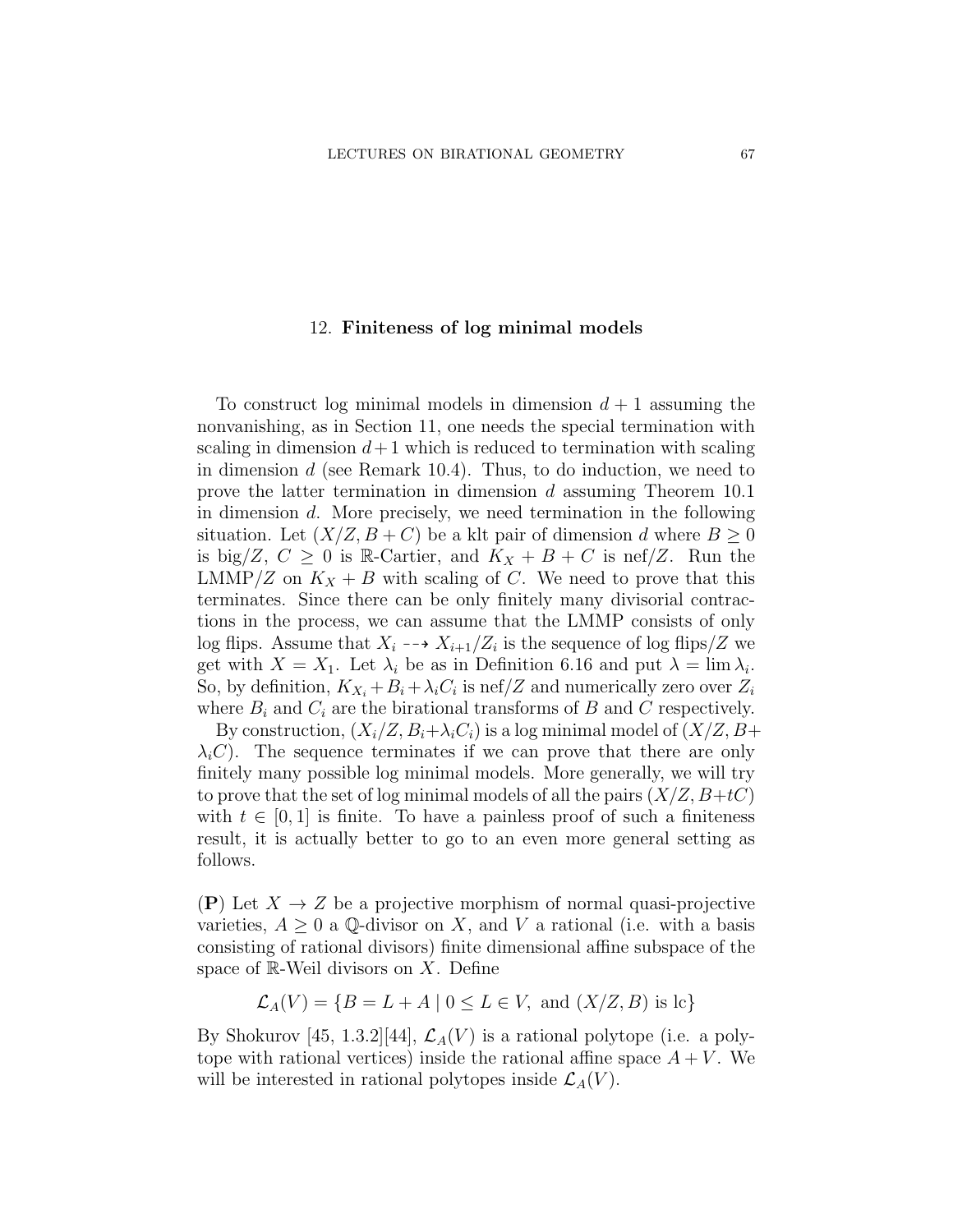**Remark 12.1** With the setting as in  $(P)$  above assume that A is big/Z. Let  $B \in \mathcal{L}_A(V)$  such that  $(X/Z, B)$  is klt. We can write  $A \sim_{\mathbb{R}} A' + G/Z$  where  $A' \geq 0$  is an ample/Z Q-divisor and  $G \geq 0$  is also a Q-divisor. Then, there is a sufficiently small rational number  $\epsilon > 0$  such that

$$
(X/Z, \Delta_B := B - \epsilon A + \epsilon A' + \epsilon G)
$$

is klt. Note that

$$
K_X+\Delta_B\sim_{\mathbb{R}} K_X+B/Z
$$

Moreover, there is a neighborhood of B in  $\mathcal{L}_A(V)$  such that for any B' in that neighborhood

$$
(X/Z, \Delta_{B'} := B' - \epsilon A + \epsilon A' + \epsilon G)
$$

is klt. In particular, if  $\mathcal{C} \subseteq \mathcal{L}_A(V)$  is a rational polytope containing B, then perhaps after shrinking  $C$  (but preserving its dimension) we can assume that  $\mathcal{D} := {\Delta_{B'} | B' \in C}$  is a rational polytope of klt boundaries in  $\mathcal{L}_{\epsilon A'}(W)$  where W is the rational affine space  $V + (1 \epsilon$ ) $A + \epsilon G$ . The point is that we can change A and get an ample part  $\epsilon A'$  in the boundary. So, when we are concerned with a problem locally around  $B$  we feel free to assume that  $A$  is actually ample by replacing it with  $\epsilon A'$ .

**Lemma 12.2** (Stability of extremal rays). With the setting as in  $(P)$ above assume that A is  $big/Z$ . Then,

(1) the set

$$
\mathcal{N}_A(V) = \{ B \in \mathcal{L}_A(V) \mid K_X + B \text{ is nef}/Z \}
$$

is a rational polytope. Moreover, if  $B \in \mathcal{N}_A(V)$  and if  $(X/Z, B)$  is klt, then  $K_X + B$  is semi-ample/Z;

(2) Fix  $B \in \mathcal{N}_A(V)$  with  $(X/Z, B)$  klt. Then, there is  $\epsilon > 0$  (depending on  $X \to Z, V, A, B$ ) such that if R is a  $K_X + B'$ -negative extremal ray/Z for some  $B' \in \mathcal{L}_A(V)$  with  $||B - B'|| < \epsilon$  then  $(K_X + B) \cdot R = 0$ .

*Proof.* This is proved by Shokurov [45][42, Corollary 9] in a more general situtation (see also Birkar [5, §3] for a short treatment).

(1) We will not give the proof of the fact that  $\mathcal{N}_A(V)$  is a rational polytope. See Birkar [5, Proposition 3.2]. Assume that  $B \in \mathcal{N}_A(V)$ with  $(X/Z, B)$  being klt. Since  $\mathcal{N}_A(V)$  is a rational polytope, we can find boundaries  $B_i \in \mathcal{N}_A(V)$  and real numbers  $c_i \geq 0$  such that  $\sum c_i =$ 1,  $K_X + B = \sum c_i (K_X + B_i)$ , and each  $(X/Z, B_i)$  is klt. By the base point free theorem 7.2, each  $K_X + B_i$  is semi-ample/Z hence  $K_X + B_i$ is also semi-ample/Z.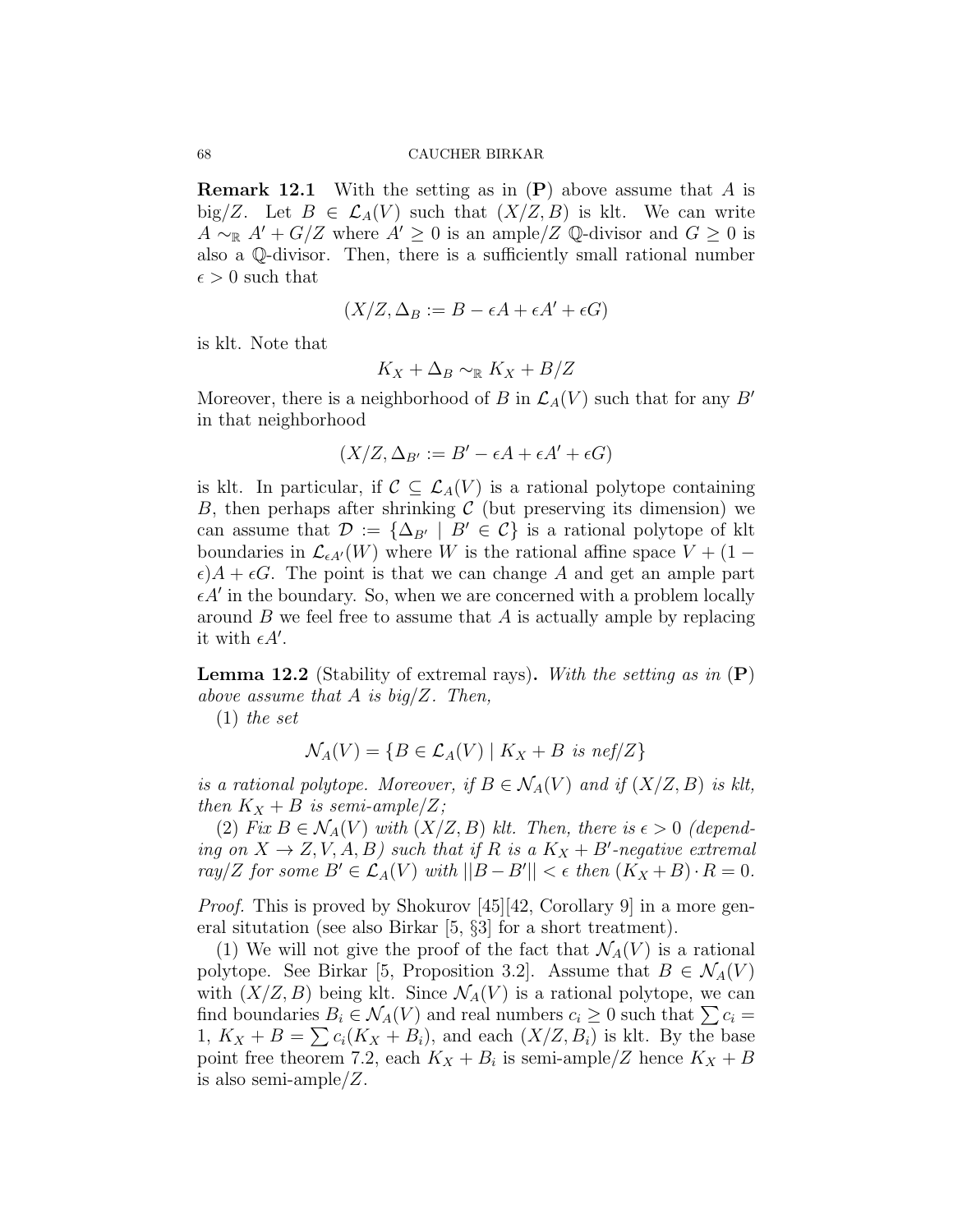(2) By (1),  $K_X + B$  is semi-ample/Z hence there is a contraction  $f: X \to S/Z$  and an ample/Z R-Cartier divisor H on S such that  $K_X + B \sim_{\mathbb{R}} f^*H/Z$ . We can write  $H \sim_{\mathbb{R}} \sum a_i H_i/Z$  where  $a_i > 0$ and the  $H_i$  are ample/Z Cartier divisors on S. Therefore, there is  $\delta > 0$  such that for any curve  $C/Z$  in X either  $(K_X + B) \cdot C = 0$  or  $(K_X + B) \cdot C > \delta.$ 

Now let  $\mathcal{C} \subset \mathcal{L}_A(V)$  be a rational polytope of maximal dimension which contains an open neighborhood of B in  $\mathcal{L}_A(V)$  and such that  $(X/Z, B')$  is klt for any  $B' \in \mathcal{C}$ . Pick  $B' \in \mathcal{C}$  and let  $B''$  be the point on the boundary of  $C$  such that  $B'$  belongs to the line segment determined by  $B, B''$ . Assume that R is a  $K_X + B'$ -negative extremal ray/Z such that  $(K_X + B) \cdot R > 0$ . Then  $(K_X + B'') \cdot R < 0$  and there is a rational curve  $\Gamma$  in R such that  $(K_X + B'') \cdot \Gamma \ge -2d$ . Since  $(K_X + B') \cdot \Gamma < 0$ ,

$$
(B'-B)\cdot\Gamma=(K_X+B')\cdot\Gamma-(K_X+B)\cdot\Gamma<-\delta
$$

Now,  $||B'' - B|| > \alpha$  for some  $\alpha > 0$  independent of B''. Thus, if  $||B - B'||$  is too small, then  $(B'' - B') \cdot \Gamma$  is too negative and we cannot have

$$
(K_X + B'') \cdot \Gamma = (K_X + B') \cdot \Gamma + (B'' - B') \cdot \Gamma \ge -2d
$$

So, we get a contradiction.

**Theorem 12.3.** Assume (1) of Theorem 10.1 in dimension d. With the setting as in  $(P)$  above assume that A is big/Z. Let  $C \subseteq \mathcal{L}_A(V)$ be a rational polytope such that  $(X/Z, B)$  is klt for any  $B \in \mathcal{C}$  where  $\dim X = d$ . Then, there are finitely many birational maps  $\phi_i : X \dashrightarrow$  $Y_i/Z$  such that for any  $B \in \mathcal{C}$  with  $K_X + B$  pseudo-effective/Z, there is i such that  $(Y_i/Z, B_{Y_i})$  is a log minimal model of  $(X/Z, B)$ .

*Proof.* Remember that as usual  $B_{Y_i}$  is the birational transform of B. We do induction on the dimension of  $\mathcal{C}$ . In particular, we may assume that the dimension of  $\mathcal C$  is positive. We may proceed locally, so fix  $B \in \mathcal{C}$ . If  $K_X + B$  is not pseudo-effective/Z then the same holds in a neighborhood of B inside C, so we may assume that  $K_X + B$  is pseudo-effective/Z. By assumptions,  $(X/Z, B)$  has a log minimal model  $(Y/Z, B_Y)$ . Moreover, the polytope C determines a rational polytope  $\mathcal{C}_Y$ of R-divisors on Y by taking birational transforms of elements of  $\mathcal{C}$ . If we shrink  $\mathcal C$  around  $B$  we can assume that the inequality on discrepancies in Definition 6.3 is satisfied for prime divisors on X excpetional/ $Y$ , for every  $B' \in \mathcal{C}$ . That is,

$$
a(D,X,B^{\prime}) < a(D,Y,B_Y^{\prime})
$$

$$
\Box
$$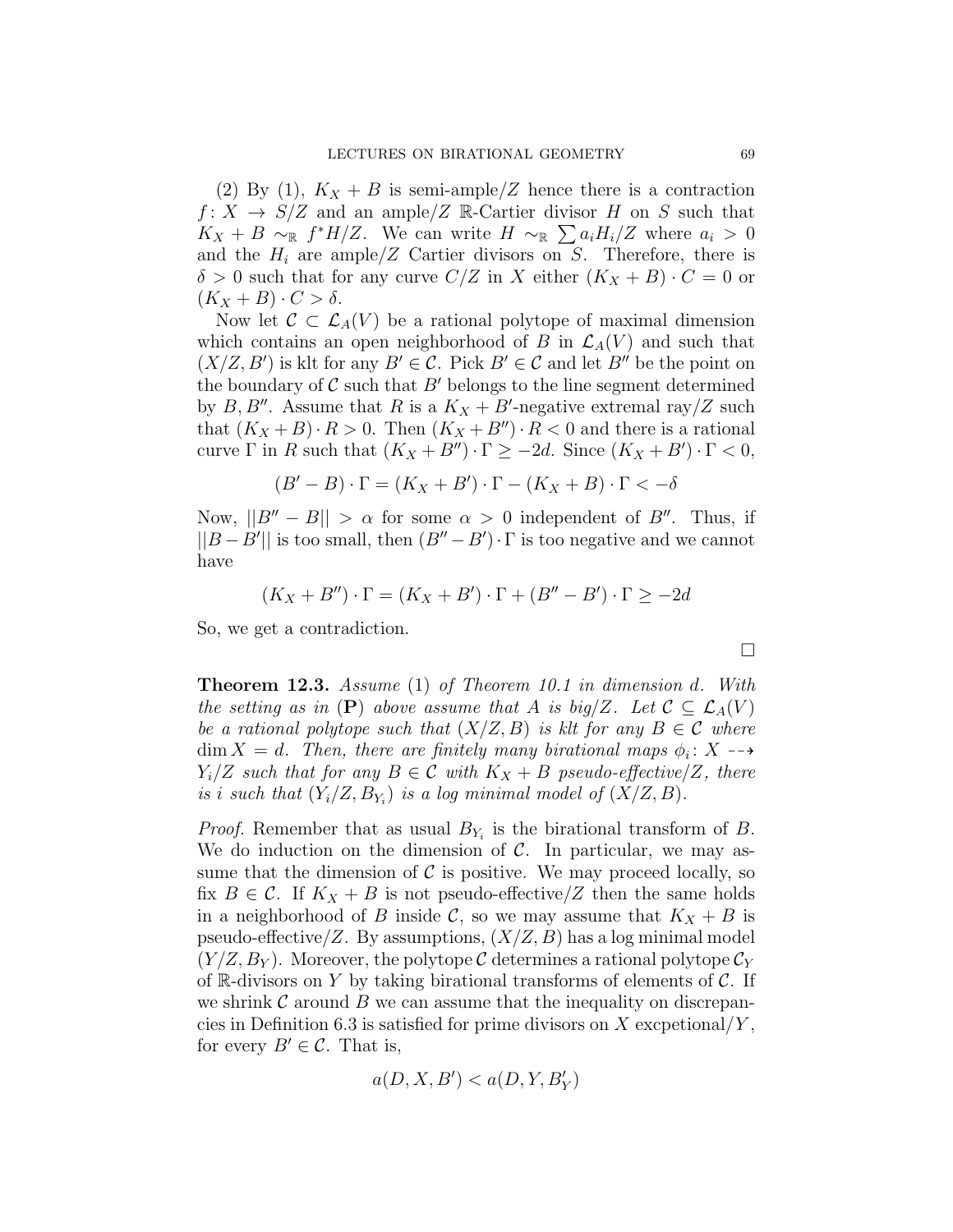for any prime divisor  $D \subset X$  contracted/Y and any  $B' \in \mathcal{C}$ . Moreover, for each  $B' \in \mathcal{C}$ , a log minimal model of  $(Y/Z, B'_Y)$  is also a log minimal model of  $(X/Z, B')$ . Therefore, we can replace  $(X/Z, B)$  by  $(Y/Z, B<sub>Y</sub>)$ and assume from now on that  $(X/Z, B)$  is a log minimal model of itself, in particular,  $K_X + B$  is nef/Z.

Since B is big/Z, by Lemma 12.2,  $K_X + B$  is semi-ample/Z so there is a contraction  $f: X \to S/Z$  such that  $K_X + B \sim_{\mathbb{R}} f^*H/Z$  for some ample/Z R-divisor H on S. Now by induction on the dimension of  $\mathcal{C}$ , we may assume that there are finitely many birational maps  $\psi_j \colon X \dashrightarrow$  $Y_i/S$  such that for any B'' on the boundary of C with  $K_X + B''$  pseudoeffective/S, there is j such that  $(Y_j/S, B''_{Y_j})$  is a log minimal model of  $(X/S, B'')$ .

By Lemma 12.2, there is a sufficiently small  $\epsilon > 0$  such that for any  $B' \in \mathcal{C}$  with  $||B - B'|| < \epsilon$ , any j, and any  $K_{Y_j} + B'_{Y_j}$ -negative extremal ray  $R/Z$  we have the equality  $(K_{Y_j} + B_{Y_j}) \cdot R = 0$ . Note that all the pairs  $(Y_j/Z, B_{Y_j})$  are klt and  $K_{Y_j} + B_{Y_j} \sim_{\mathbb{R}} 0/S$  and nef/Z because  $K_X + B \sim_{\mathbb{R}} 0/S$ .

Pick  $B' \in \mathcal{C}$  with  $0 < ||B - B'|| < \epsilon$  such that  $K_X + B'$  is pseudoeffective/Z, and let B<sup> $\prime\prime$ </sup> be the unique point on the boundary of C such that  $B'$  belongs to the line segment given by B and  $B''$ . Since  $K_X + B \sim_{\mathbb{R}} 0/S$ , there is some  $t > 0$  such that

 $K_X + B'' = K_X + B + B'' - B \sim_{\mathbb{R}} B'' - B = t(B' - B) \sim_{\mathbb{R}} t(K_X + B')/S$ 

hence  $K_X + B''$  is pseudo-effective/S, and  $(Y_j/S, B''_{Y_j})$  is a log minimal model of  $(X/S, B'')$  for some j. Moreover,  $(Y_j/S, B'_{Y_j})$  is a log minimal model of  $(X/S, B')$ . Furthermore,  $(Y_j/Z, B'_{Y_j})$  is a log minimal model of  $(X/Z, B')$  because any  $K_{Y_j} + B'_{Y_j}$ -negative extremal ray  $R/Z$  would be over S by the choice of  $\epsilon$ . Finally, we just need to shrink C around  $B$  appropriately.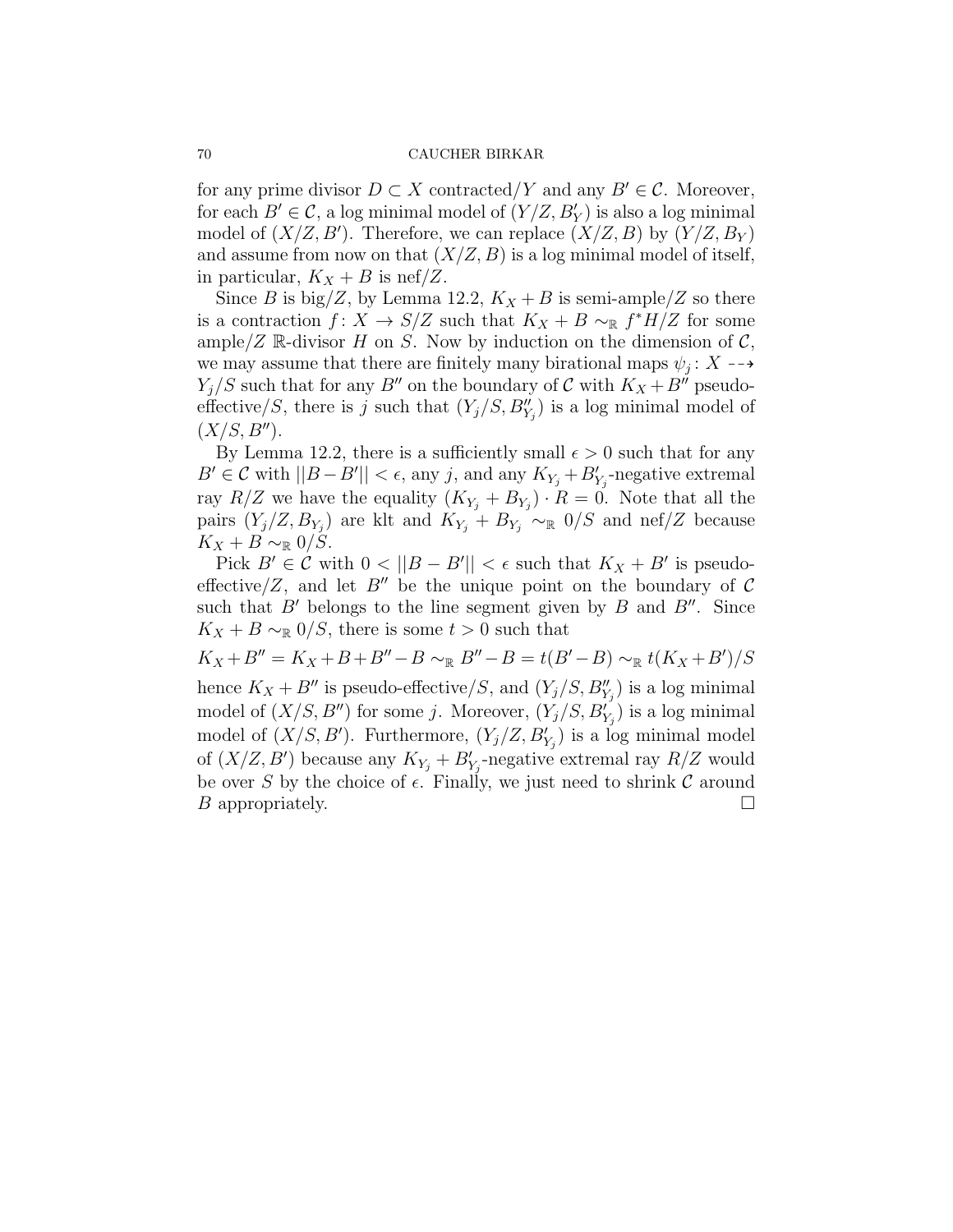## 13. Termination with scaling

Remark 13.1 (Q-factorialisation) Assume (1) of Theorem 10.1 in dimension d and let  $(X/Z, B)$  be a klt pair of dimension d. Let  $f: W \rightarrow$ X be a log resolution of  $(X/Z, B)$  and let G be the reduced exceptional divisor of f. Then, if we let  $B_W = B^{\sim} + (1 - \epsilon)G$  where  $B^{\sim}$  is the birational transform of B and  $\epsilon > 0$  is sufficiently small, then

$$
K_W + B_W = f^*(K_X + B) + E
$$

where  $E \geq 0$  and Supp  $E = \text{Supp } G$ . Let  $(Y/X, B_Y)$  be a log minimal model of  $(W/X, B_W)$ . By the negativity lemma 4.15, the morphism  $Y \rightarrow X$  is small, and by definition of log minimal models, Y is Qfactorial. The pair  $(Y/Z, B_Y)$  is often called a small Q-factorialisation of  $(X/ZB)$ .

**Remark 13.2** Assume (1) of Theorem 10.1 in dimension d and let  $(X/Z, B + C)$  be a klt pair of dimension d with  $B, C \geq 0$  being R-Cartier, and  $K_X + B + C \equiv 0/Z$ . Assume that  $K_X + B$  is big/Z and let  $X'/Z$  be its lc model and  $X \dashrightarrow X'/Z$  the induced rational map. Let  $Y \to Z$  be a small Q-factorialisation of X which exists by Remark 13.1, and let  $B_Y, C_Y$  denote birational transforms as usual. Now run the LMMP/Z on  $K_Y + B_Y$  with scaling of  $C_Y$ . If the LMMP terminates with a log minimal model  $(Y'/Z, B_{Y'})$ , then  $Y' \to Z$  factors through X' because  $X'/Z$  is the lc model of  $(X/Z, B)$  as well as of  $(Y/Z, B_Y)$ . We call the birational map  $Y \dashrightarrow Y'$  a Q-factorial lift of  $X \dashrightarrow X'$ . By construction,  $Y \dashrightarrow Y'$  is an isomorphism or else it is decomposed into a finite sequence  $Y_i \dashrightarrow Y_{i+1}/Z_i$  of divisorial contractions and log flips/Z such that  $K_{Y_i} + B_{Y_i} + C_{Y_i} \equiv 0/Z_i$  and  $C_{Y_i}$  is ample/Z<sub>i</sub>. If  $X \dashrightarrow X'$  is an isomorphism in codimension one (e.g. a log flip), then only log flips can occur in the sequence  $Y_i \dashrightarrow Y_{i+1}/Z_i$ . One can use this construction to lift a sequence of log flips in the non-Q-factorial case to a sequence of log flips in the Q-factorial case.

**Lemma 13.3.** Let  $(X/Z, B + C)$  be a klt pair of dimension d where  $B \geq 0$  is big/Z,  $C \geq 0$  is  $\mathbb{R}$ -Cartier, and  $K_X + B + C$  is nef/Z. Assume that there is an LMMP/Z on  $K_X + B$  with scaling of C and let  $\lambda_i$  be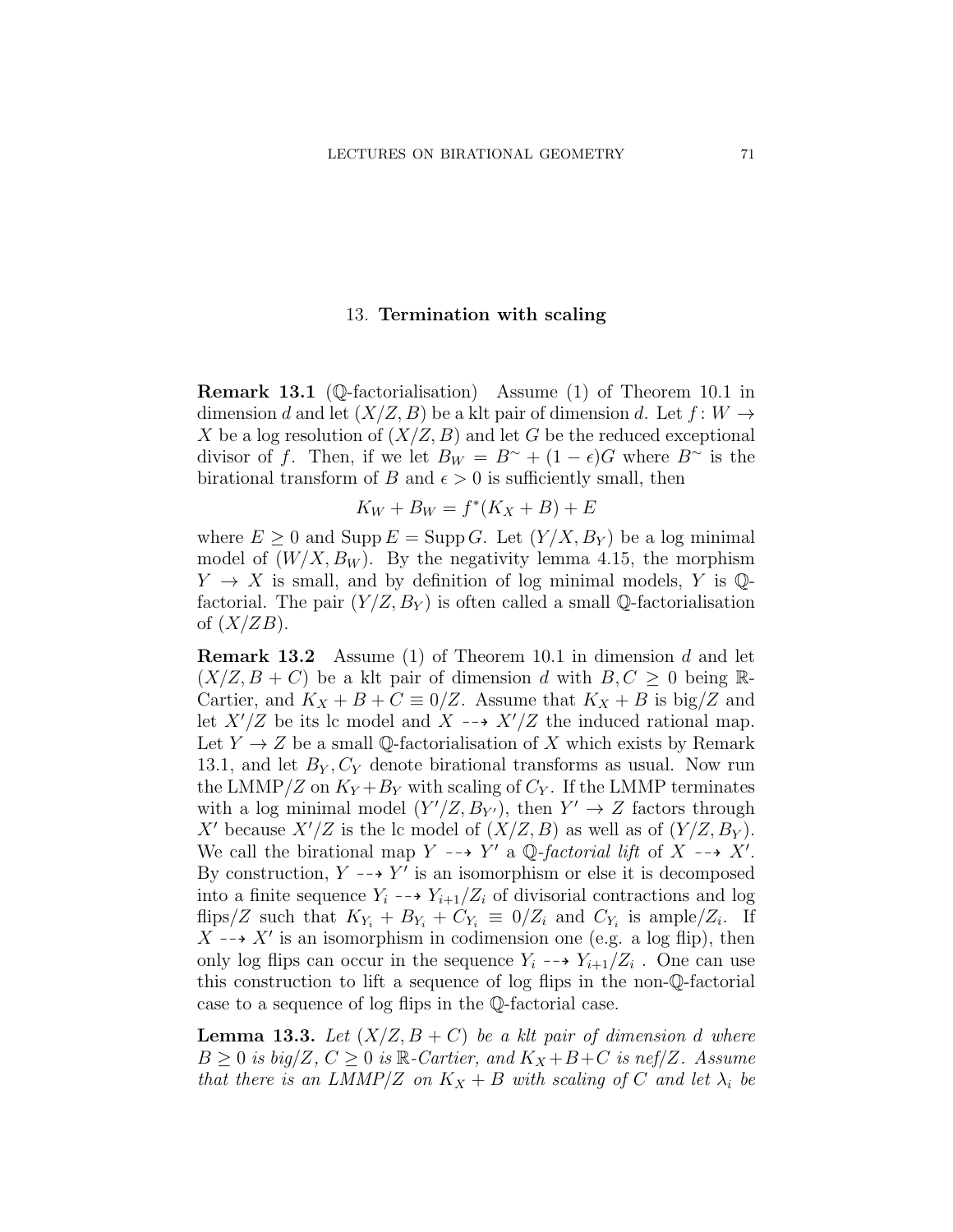the numbers appearing in the LMMP, and  $\lambda = \lim_{i} \lambda_i$ . Assume that  $(X/Z, B + \lambda C)$  has a log minimal model  $(Y/Z, B_Y + \lambda C_Y)$  and that if  $Y \rightarrow T$  is the contraction associated to the semi-ample/Z divisor  $K_Y + B_Y + \lambda C_Y$ , then  $(Y/T, B_Y + \lambda_i C_Y)$  has a log minimal model for any  $i \gg 0$ . Then, the LMMP terminates.

Proof. We may assume that the LMMP consists of only a sequence  $X_i \dashrightarrow X_{i+1}/Z_i$  of log flips/Z, and that  $X_1 = X$ . Take i sufficiently large so that  $(Y/T, B_Y + \lambda_i C_Y)$  has a log minimal model  $(Y'/T, B_{Y'} + \lambda_i C_Y)$  $\lambda_i C_{Y'}$ ). Since  $K_{X_i} + B_i + \lambda_i C_i$  is semi-ample/Z,  $K_Y + B_Y + \lambda_i C_Y$  is movable/ $T$  hence  $Y$  and  $Y'$  are isomorphic in codimension one. Moreover, since  $K_Y + B_Y + \lambda C_Y \sim_{\mathbb{R}} 0/T$ ,  $K_{Y'} + B_{Y'} + \lambda C_{Y'}$  is nef/Z and actually  $(Y'/Z, B_{Y'} + \lambda C_{Y'})$  is a log minimal model of  $(X/Z, B + \lambda C)$ . So, by replacing Y with Y' we can assume that  $K_Y + B_Y + \lambda_i C_Y$  is nef/T. Now by Lemma 12.2, if i is large enough  $K_Y + B_Y + \lambda_i C_Y$  is nef/Z hence  $(Y/Z, B_Y + \lambda_i C_Y)$  is a log minimal model of  $(X/Z, B + \lambda_i C)$ . Moreover,  $K_Y + B_Y + \lambda_j C_Y$  is nef/Z for any  $j \geq i$  hence  $(Y/Z, B_Y + \lambda_j C_Y)$  and  $(X_i/Z + B_i + \lambda_i C_i)$  are both log minimal models of  $(X/Z, B + \lambda_i C)$ for such  $i$ .

Let  $Y \to T_i$  be the contraction associated to the semi-ample/Z divisor  $K_Y + B_Y + \lambda_j C_Y$ . If  $j \gg 0, Y \to T_j$  is independent of j and  $T_j$  maps to T. Put  $T' = T_j$  for  $j \gg 0$ . By construction,  $K_{X_j} + B_j + \lambda_j C_j \sim_{\mathbb{R}} 0/T'$ and  $X_j \to Z$  factors through T'. But  $K_{X_j} + B_j + \lambda C_j$  is negative on some curve  $C_j/T'$  and on other hand  $K_{X_j} + B_j + \lambda C_j \sim_R 0/T'$  as  $K_Y + B_Y + \lambda C_Y \sim_{\mathbb{R}} 0/T$ . This is a contradiction.

Theorem 13.4. Assume (1) of Theorem 10.1 in dimension d and let  $(X/Z, B+C)$  be a klt pair of dimension d where  $B \geq 0$  is big/Z,  $C \geq 0$ is R-Cartier, and  $K_X + B + C$  is nef/Z. Then, any LMMP/Z on  $K_X + B$  with scaling of C terminates.

Proof. Apply Lemma 13.3.

Note that existence of klt log flips in dimension d follows from the assumptions of Theorem 13.4 (see the proof of Corollary 10.3). So, if  $X$ is Q-factorial, under the assumptions of the theorem, we can actually run an LMMP/Z on  $K_X + B$  with scaling of C by Lemma 6.17.

**Theorem 13.5.** Assume (1) of Theorem 10.1 in dimension  $d-1$  and let  $(X/Z, B + C)$  be a Q-factorial dlt pair of dimension d where  $B |B| - A \geq 0$  for some ample/Z R-divisor  $A \geq 0$ , and  $C \geq 0$ . Assume that  $(Y/Z, B_Y+C_Y)$  is a log minimal model of  $(X/Z, B+C)$ . Then, the special termination holds for any LMMP/Z on  $K_Y + B_Y$  with scaling of  $C_Y$ .

 $\Box$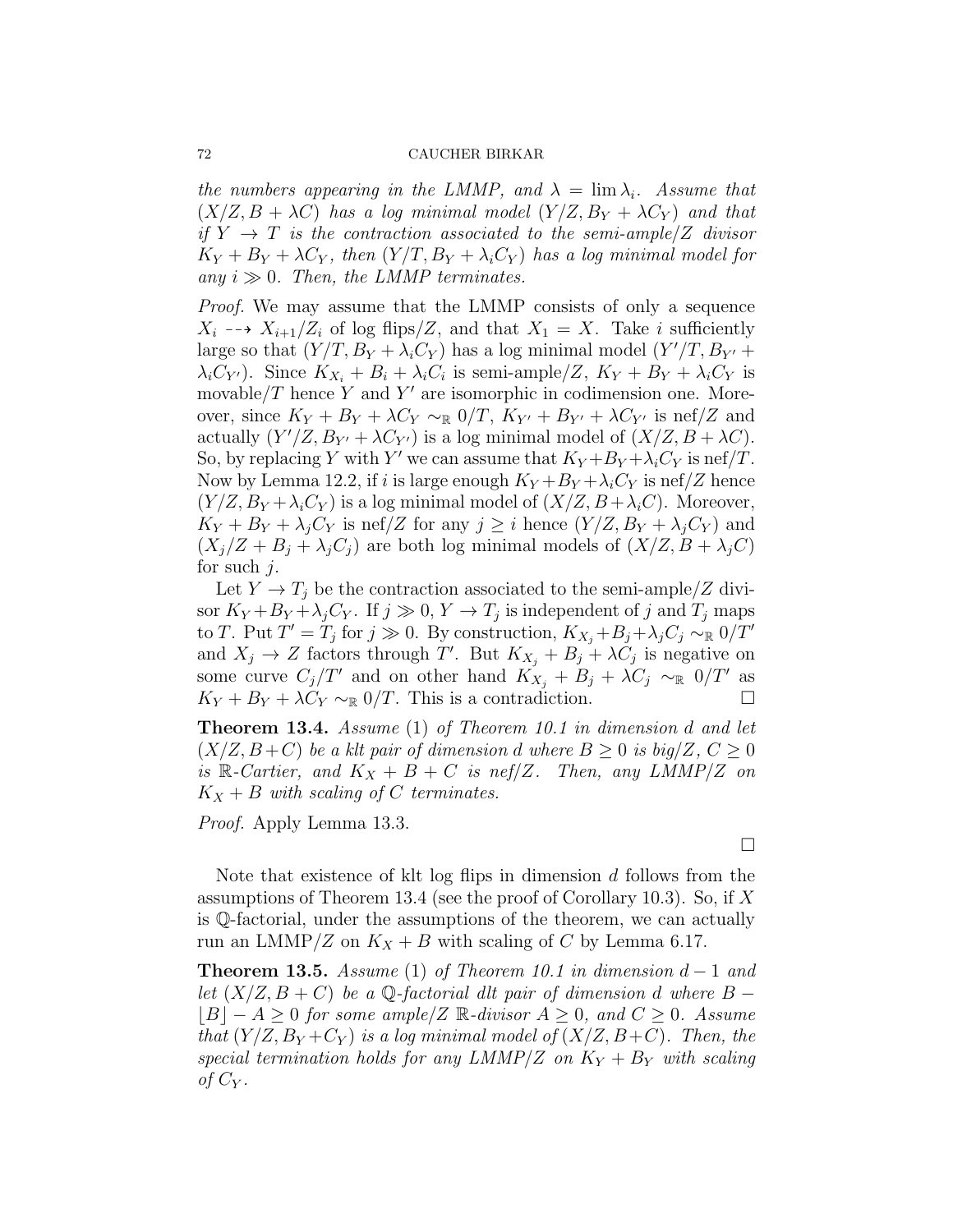*Proof.* Suppose that we have an LMMP/Z on  $K_Y + B_Y$  with scaling of  $C_Y$  producing a sequence  $Y_i \dashrightarrow Y_{i+1}/Z_i$  of log flips/Z. Let S be a component of  $|B|$  and let  $S_Y$  and  $S_{Y_i}$  be its birational transforms on Y and  $Y_i$  respectively. Let  $\lambda_i$  be as in Definition 6.16 for the sequence  $Y_i \dashrightarrow Y_{i+1}/Z_i$ . That is,  $K_{Y_i} + B_{Y_i} + \lambda_i C_{Y_i}$  is nef/Z but numerically zero over  $Z_i$ , and  $C_{Y_i}$  is ample/ $Z_i$ .

First suppose that  $\lambda_i = 1$  for every i. Since  $B - \lfloor B \rfloor - A \geq 0$  and since A is ample/Z, using a simple perturbation of coefficients we can write

$$
B + C \sim_{\mathbb{R}} A' + B' + C'/Z
$$

where for a sufficiently small rational number  $\epsilon > 0$ 

$$
A' \sim_{\mathbb{R}} A + \epsilon C + \epsilon \left[ B - S \right]
$$

is ample/Z, and

$$
B' = B - A - \epsilon [B - S] \ge 0, \ C' = (1 - \epsilon)C,
$$
  

$$
[B'] = [A' + B' + C'] = S
$$

Moreover, perhaps after another small perturbation we may assume that  $A'$  is a Q-divisor and that the pairs

$$
(X/Z, A' + B' + C')
$$
 and  $(Y/Z, A'_{Y} + B'_{Y} + C'_{Y})$ 

are plt, and that the above LMMP/Z on  $K_Y + B_Y$  with scaling of  $C_Y$ is an LMMP/Z on  $K_Y + A'_Y + B'_Y$  with scaling of  $C'_Y$ .

Assume that  $S_{Y_1} \neq 0$  otherwise there is nothing to prove. Following some standard arguments (cf. [18]) we may assume that the induced birational maps  $S_{Y_{i+1}} \dashrightarrow S_{Y_i}$  do not contract divisors. Since  $A'_{Y_i}$  is the pushdown of an ample/Z divisor,  $A'_{Y_i}|_{S_{Y_i}}$  is big/Z. Moreover, if  $T_i$  is the normalisation of the image of  $S_{Y_i}$  in  $Z_i$ , then

$$
(K_{Y_i} + A'_{Y_i} + B'_{Y_i} + \lambda_i C'_{Y_i})|_{S_{Y_i}} \sim_{\mathbb{R}} 0/T_i
$$

Furthermore, by taking  $\mathbb{Q}$ -factorial lifts of the maps  $S_{Y_i} \dashrightarrow S_{Y_{i+1}}$  as in Remark 13.2 and applying Theorem 13.4 in dimension  $d-1$  we deduce that  $S_{Y_i} \dashrightarrow S_{Y_{i+1}}$  are isomorphisms for  $i \gg 0$  hence the log flips in the sequence  $Y_i \dashrightarrow Y_{i+1}/Z_i$  do not intersect  $S_{Y_i}$  for  $i \gg 0$ .

Now assume that we have  $\lambda_i < 1$  for some i. Then,  $|B + \lambda_i C| = |B|$ for any  $i \gg 0$ . So, we may assume that  $|B + C| = |B|$ . Since  $B - |B| - A \geq 0$  and since A is ample/Z, similar to the above, we can write  $B \sim_{\mathbb{R}} A' + B'/Z$  such that  $A' \geq 0$  is an ample/Z Q-divisor,

$$
B' \ge 0, \ [B'] = [A' + B' + C] = S
$$

and

$$
(X/Z, A' + B' + C)
$$
 and  $(Y/Z, A'_{Y} + B'_{Y} + C_{Y})$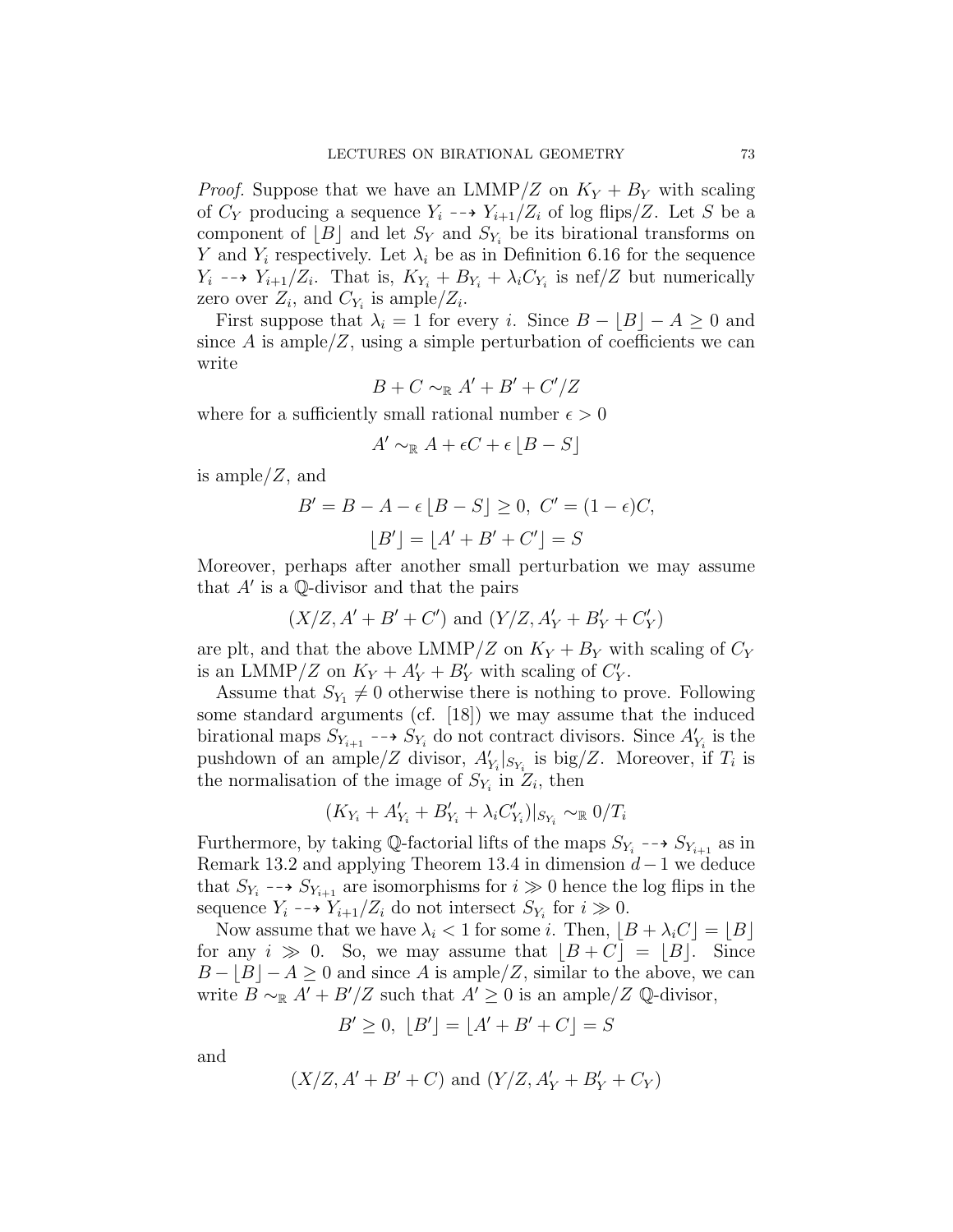are plt. The rest goes as before by restricting to the birational transforms of  $S_Y$ .

An application of the last theorem is the following "extraction" result which is useful in many situations.

**Lemma 13.6.** Assume (1) of Theorem 10.1 in dimension  $d-1$  and assume existence of pl flips in dimension d. Let  $(X/Z, B)$  be a klt pair of dimension d and let  $\{D_i\}_{i\in I}$  be a finite set of exceptional/X prime divisors (on birational models of  $X$ ) such that the log discrepancy  $a(D_i, X, B) \leq 1$ . Then, there is a Q-factorial klt pair  $(Y/X, B_Y)$ such that

(1)  $Y \to X$  is birational and  $K_Y + B_Y$  is the crepant pullback of  $K_X + B$ , (2) the set of exceptional/X prime divisors of Y is exactly  $\{D_i\}_{i\in I}$ .

*Proof.* Let  $f: W \to X$  be a log resolution of  $(X/Z, B)$  and let  $\{E_i\}_{i \in J}$ be the set of prime exceptional divisors of  $f$ . We can assume that for some  $J' \subseteq J$ ,  $\{E_j\}_{j \in J'} = \{D_i\}_{i \in I}$ . Since f is birational, there is an ample/X Q-divisor  $H \geq 0$  on W whose support is irreducible smooth and distinct from the birational transform of the components of B, and an R-divisor  $G \geq 0$  such that  $H + G \sim_{\mathbb{R}} 0/X$ . Moreover, there is  $\epsilon > 0$ such that  $(X/Z, B + \epsilon f_* H + \epsilon f_* G)$  is klt. Now define

$$
K_W + \overline{B}_W := f^*(K_X + B + \epsilon f_* H + \epsilon f_* G) + \sum_{j \notin J'} a(E_j, X, B + \epsilon f_* H + \epsilon f_* G) E_j
$$

for which obviously there is an exceptional/X R-divisor  $\overline{M}_W \geq 0$  such that

 $K_W + \overline{B}_W \sim_{\mathbb{R}} \overline{M}_W/X$  and  $\theta(W/X, \overline{B}_W, \overline{M}_W) = 0$ 

Note that  $\overline{B}_W - \left| \overline{B}_W \right| \ge \epsilon H$ . We can run an LMMP/X on  $K_W + \overline{B}_W$ with scaling of a suitable ample/ $X$  R-divisor, and using the special termination of Theorem 13.5 we get a log minimal model of  $(W/X, B_W)$ which we may denote by  $(Y/X, \overline{B}_Y)$ . Note that here we only need pl flips to run the  $LMMP/X$  because any extremal ray in the process intersects some component of  $|\overline{B}_W|$  negatively.

The exceptional divisor  $E_j$  is contracted/Y exactly when  $j \notin J'$ . By taking  $K_Y + B_Y$  to be the crepant pullback of  $K_X + B$  we get the result. □

 $\Box$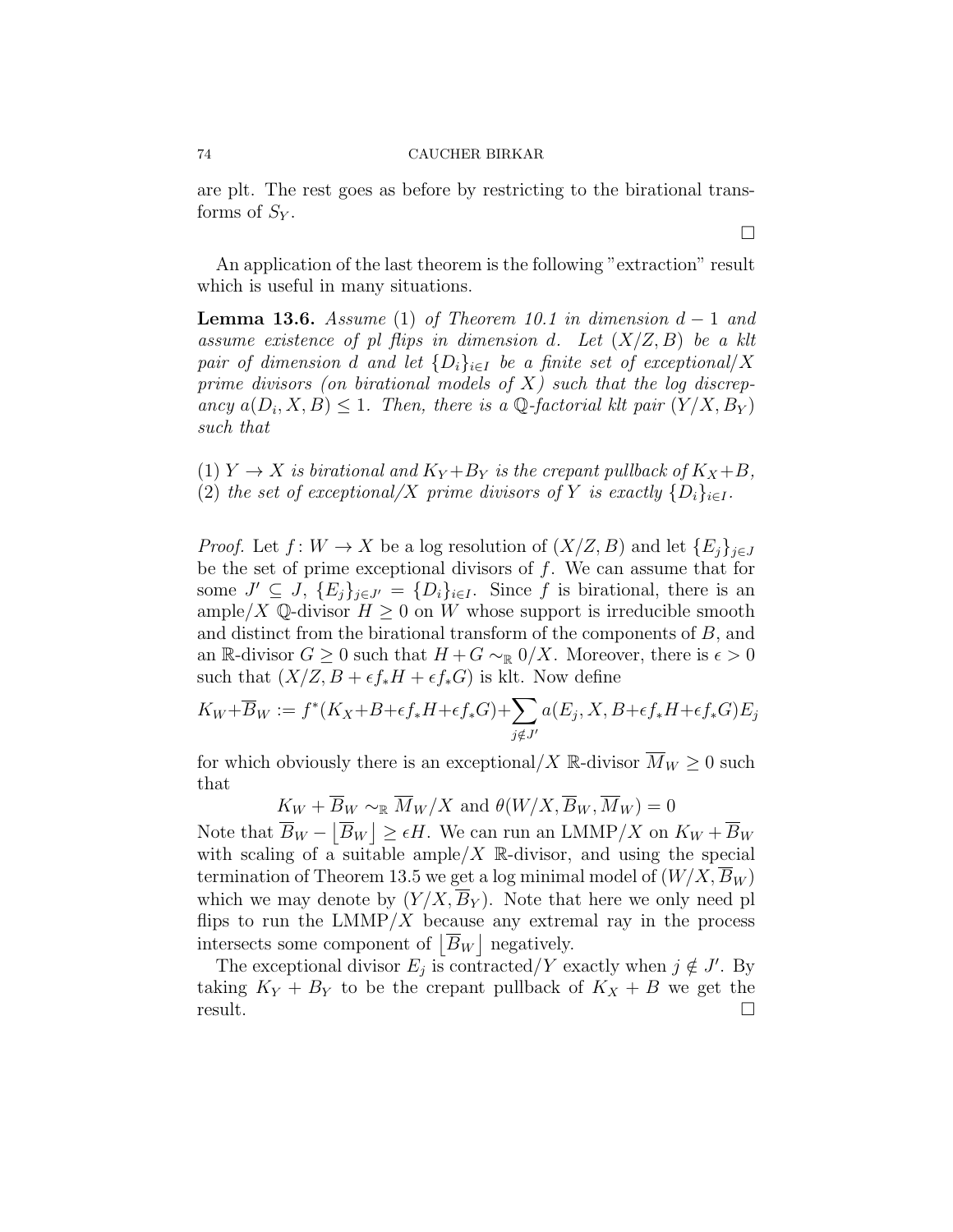## 14. The nonvanishing

The constructions of Section 11 relied on having an effective divisor M satisfying  $K_X + B \sim_{\mathbb{R}} M/Z$ . To prove Theorem 10.1, we come across divisors  $K_X + B$  that are only pseudo-effective. We need to turn this pseudo-effectivity into a geometric effectivity as in the next theorem to complete the induction process.

**Theorem 14.1** (Nonvanishing). Let  $(X/Z, B)$  be a klt pair where B is big/Z. If  $K_X + B$  is pseudo-effective/Z, then  $K_X + B \sim_{\mathbb{R}} M/Z$  for some  $M \geq 0$ .

If  $K_X + B$  is nef/Z, then one can actually just apply the base point free theorem (see Theorem 7.2 and Lemma 12.2) to show that such an M exists and even to deduce that M is semi-ample/Z. However, when  $K_X + B$  is not nef/Z, we need to follow the general strategy of the proof of Shokurov nonvanishing Theorem 7.5 though some of the tools have to replaced. First we will deal with the case  $Z =$  pt and at the end we prove the general statement which easily follows from the case  $Z = pt$ .

Remark 14.2 (Nakayama Kodaira dimension) Let X be a smooth projective variety and  $D$  a pseudo-effective R-divisor on  $X$ . Nakayama [39] studied the properties of such divisors in detail. In particular, he defined the numerical Kodaira dimension  $\kappa_{\sigma}(D)$  of D as the largest integer such that for some ample divisor H

$$
\limsup_{m \to +\infty} \frac{h^0(X, \lfloor mD \rfloor + H)}{m^{\kappa_\sigma(D)}} > 0
$$

Moreover, he proved that one can give a decomposition  $D = P_{\sigma}(D)$  +  $N_{\sigma}(D)$  where  $P_{\sigma}(D)$  is pseudo-effective and  $N_{\sigma}(D) \geq 0$  is canonically defined in a limiting process. This resembles the classical Zariski decomposition. One of the important properties of the decomposition is that if  $S$  is a smooth prime divisor on  $X$  such that  $S$  is not a component of  $N_{\sigma}(D)$ , then  $D|_{S}$  is again pseudo-effective: more precisely,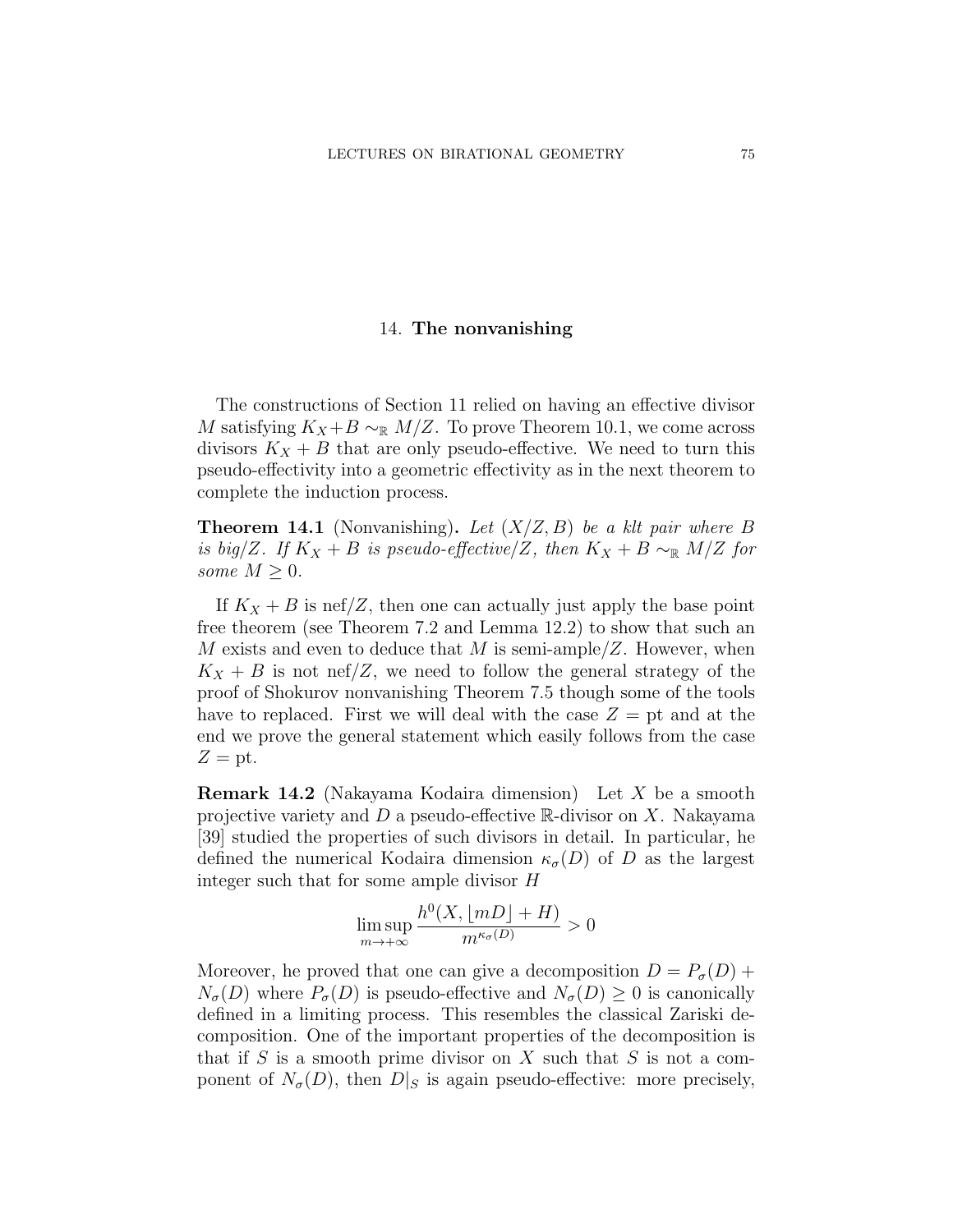there is an ample divisor H such that S is not in Bs  $\vert mD \vert + H$  for any  $m > 0$  [39, Theorem 6.1.3].

Some other properties that Nakayama proved are: (1)  $\kappa_{\sigma}(D)$  =  $\kappa_{\sigma}(kD)$  for any  $k \in \mathbb{N}$ ; (2) if  $\kappa_{\sigma}(D) = 0$ , then  $P_{\sigma}(D) \equiv 0$  hence  $D \equiv$  $N_{\sigma}(D)$ ; (3) if  $\kappa_{\sigma}(D) > 0$ , then we can choose H so that  $h^0(X, \lfloor mD \rfloor +$  $H$ )  $\geq$  m $\beta$  for a fixed  $\beta$   $>$  0 and every  $m \gg 0$ .

**Lemma 14.3.** Assume Theorem 10.1 (1) for projective pairs  $(X', B')$ of dimension d such that  $K_{X'} + B' \sim_{\mathbb{R}} M'$  for some  $M' \geq 0$ . Let  $(X, B)$  be a projective log smooth klt pair of dimension d such that  $K_X + B$  is pseudo-effective and  $B - A \geq 0$  for an ample Q-divisor A. If  $\kappa_{\sigma}(K_X + B) = 0$ , then there is an R-divisor  $M \geq 0$  such that  $K_X + B \sim_{\mathbb{R}} M$ .

*Proof.* By Remark 14.2,  $K_X + B \equiv M'$  for some  $M' \geq 0$ . Since  $M' (K_X + B) \equiv 0,$ 

$$
A' := A + M' - (K_X + B) \equiv A
$$

is ample. Thus

$$
K_X + B' := K_X + A' + B - A
$$

satisfies  $K_X + B' = M'$ . So, by assumptions,  $(X, B')$  has a log minimal model  $(Y, B'_Y)$  and the construction ensures that  $(Y, B_Y)$  is a log minimal model of  $(X, B)$ . We can replace  $(X, B)$  by  $(Y, B<sub>Y</sub>)$  hence assume that  $K_X + B$  is nef. Now we simply use the base point free theorem (Theorem 7.2 and Lemma 12.2) to finish the proof.  $\Box$ 

When  $\kappa_{\sigma}(K_X + B) > 0$  the proof of the nonvanishing theorem is a lot more complicated. In this case we try to create a component with coefficient one in B and use induction.

**Lemma 14.4.** Let  $(X, B)$  be a projective log smooth klt pair of dimension d such that  $B \geq A$  where A is an ample Q-divisor. Suppose that  $\kappa_{\sigma}(K_X + B) > 0$ . Then we can find a projective, log smooth, plt pair  $(W, B_W)$  and an ample Q-divisor  $A_W$  on W such that

- W is birational to  $X$ ,
- $B_W A_W \geq 0$ , and
- $S = \lfloor B_W \rfloor$  is an irreducible divisor, which is not a component of  $N_{\sigma}(K_W + B_W)$ .

Moreover the pair  $(W, B_W)$  has the property that  $K_X + B \sim_{\mathbb{R}} M$ for some R-divisor  $M \geq 0$  iff  $K_W + B_W \sim_{\mathbb{R}} M_W$  for some R-divisor  $M_W \geq 0$ .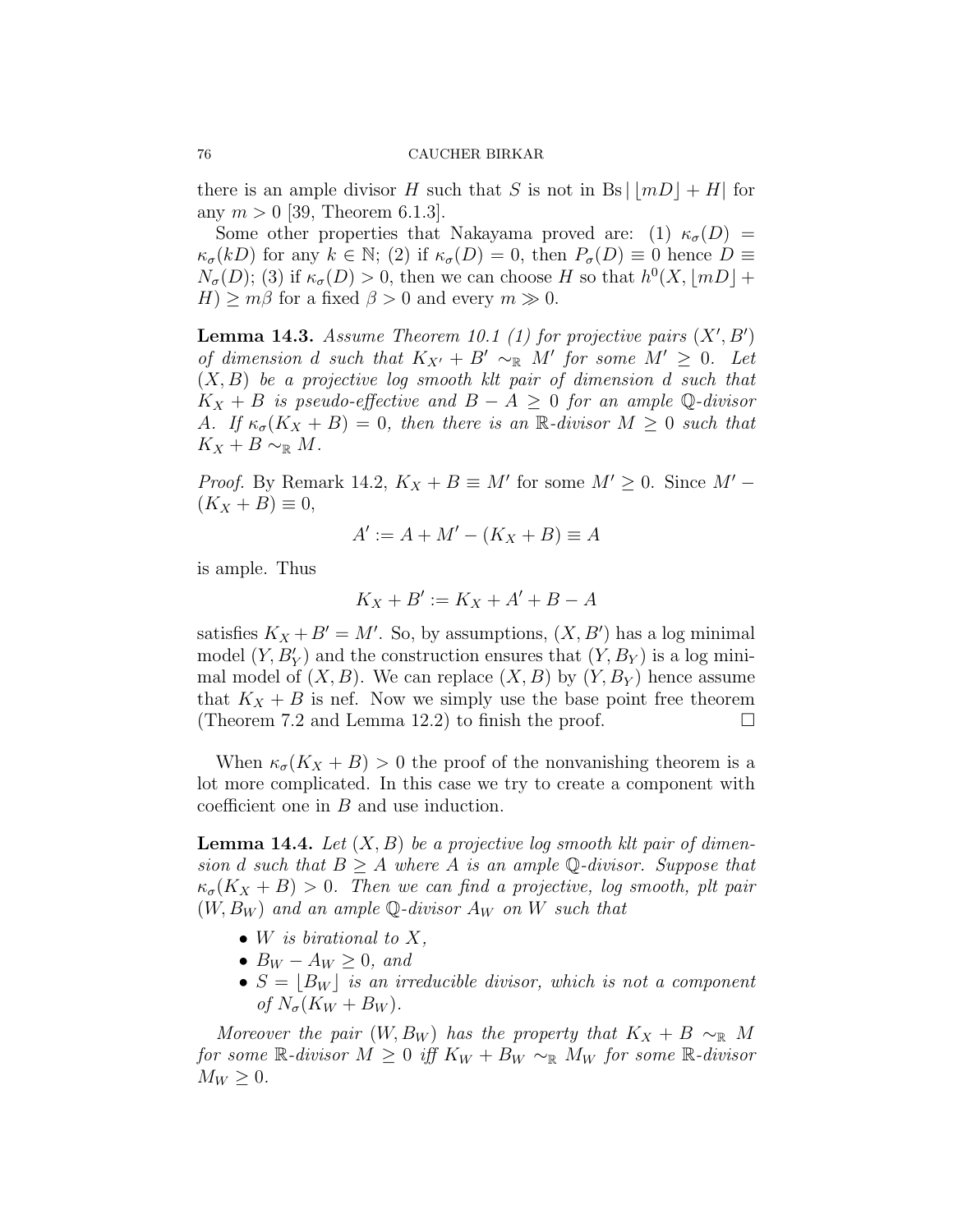*Proof.* Since  $\kappa_{\sigma}(K_X + B) > 0$  and since A is ample, there is some  $k \in \mathbb{N}$ such that  $kA$  is integral and

$$
\limsup_{m \to +\infty} \frac{h^0(X, \lfloor mk(K_X + B) \rfloor + kA)}{m} > 0
$$

Pick m large enough so that

$$
h^{0}(X, \lfloor mk(K_X + B) \rfloor + kA) \gg \frac{(kd)^{d}}{d!}
$$

By Remark 7.10, given any fixed point  $x \in X$ , we may find

$$
0 \le D \sim \lfloor mk(K_X + B) \rfloor + kA
$$

such that the multiplicity  $\mu_x D > k d$ . In particular, we may find an effective R-divisor

$$
L \sim_{\mathbb{R}} m(K_X + B) + A,
$$

such that  $\mu_x L > d$ .

Given  $t \in [0, m]$ , consider

$$
(t+1)(K_X + B) = K_X - \frac{t}{m}A + B + t(K_X + B + \frac{1}{m}A)
$$
  

$$
\sim_{\mathbb{R}} K_X - \frac{t}{m}A + B + \frac{t}{m}L
$$
  

$$
=: K_X + B_t
$$

Fix  $0 < \epsilon \ll 1$ , let  $A' = \epsilon/mA$  and  $u = m - \epsilon$ . We have:

- (1)  $K_X + B_0$  is klt,
- (2)  $B_t \geq A'$ , for any  $t \in [0, u]$  and
- (3) the locus of log canonical singularities of  $(X, B_u)$  is not contained in Supp  $N_{\sigma}(K_X + B_u) = \text{Supp } N_{\sigma}(K_X + B).$

Let  $\pi: W \to X$  be a log resolution of the  $(X, B+L)$ . We may write

$$
K_W + G_t = \pi^*(K_X + B_t) + E_t,
$$

where  $E_t$  and  $G_t$  are effective, with no common components,  $\pi_* G_t = B_t$ and  $E_t$  is exceptional. Pick an effective exceptional divisor  $F$  and a positive integer l such that  $l(\pi^*A'-F)$  is very ample and let lC be a very general element of the linear system  $|l(\pi^*A' - F)|$ . For any  $t \in [0, u]$ , let

$$
H_t = G_t - \pi^* A' + C + F \sim_{\mathbb{R}} G_t.
$$

After cancelling common components of  $H_t$  and  $N_{\sigma}(K_W + H_t)$ , properties (1-3) above become

- (1)  $K_W + H_0$  is kawamata log terminal,
- (2)  $H_t \ge C$ , for any  $t \in [0, u]$  and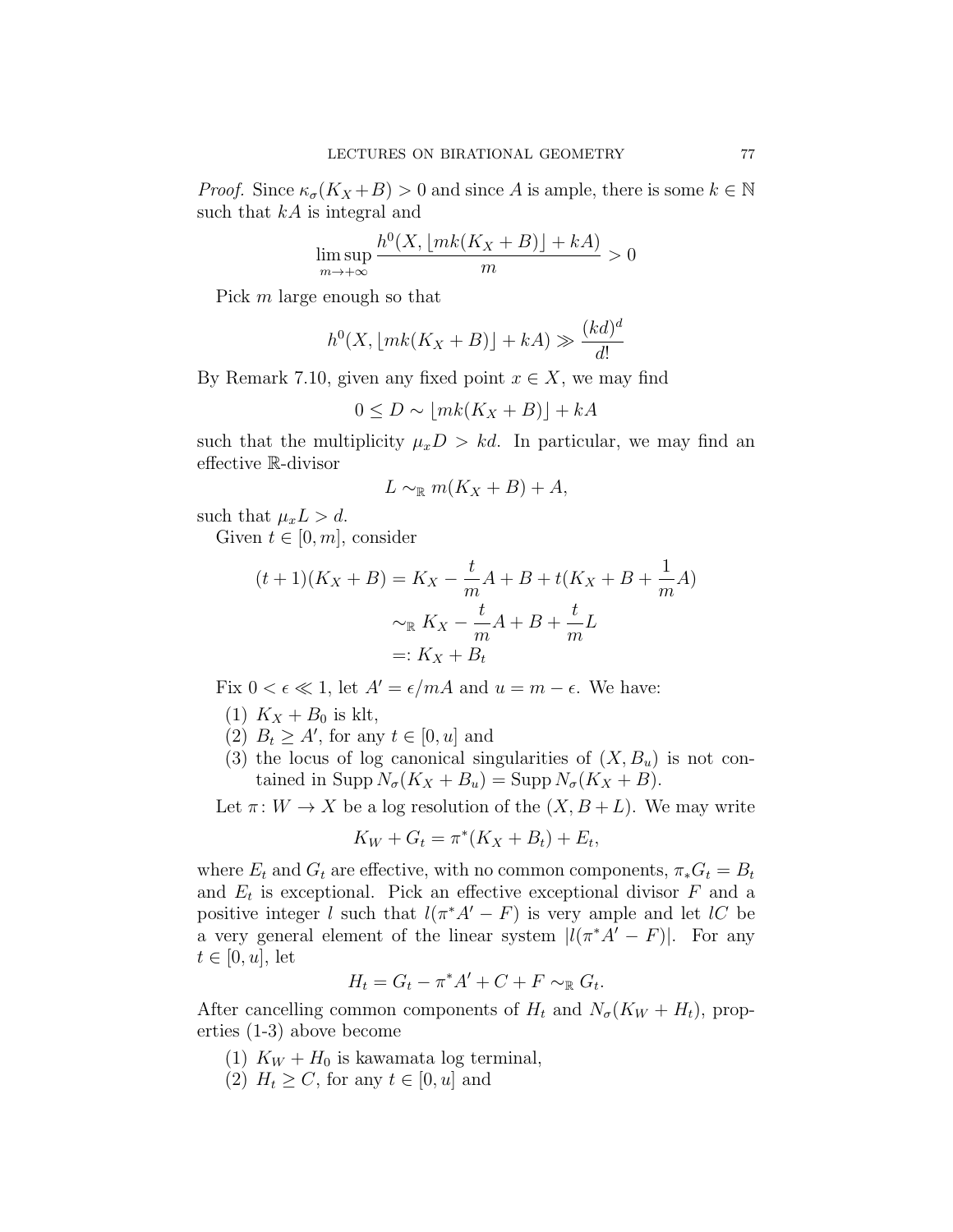(3) the locus of log canonical singularities of  $(W, H_u)$  is not contained in  $N_{\sigma}(K_W + H_u)$ .

Moreover

(4)  $(W, H_t)$  is log smooth, for any  $t \in [0, u]$ . Let

 $s = \sup\{t \in [0, u] | K_W + H_t \text{ is log canonical}\}.$ 

Thus, setting  $B_W = H_s$  and  $A_W = C$ , we may write

$$
B_W = S + A_W + B'_W
$$

where  $[B_W] = S$ ,  $A_W$  is ample and  $B'_W$  is effective. Possibly perturbing  $B_W$ , we may assume that S is irreducible, so that  $K_W + B_W$  is plt and we may assume that  $A_W$  is  $\mathbb{Q}$ -Cartier.

 $\Box$ 

We will need the following consequence of Kawamata-Viehweg vanishing:

**Lemma 14.5.** Let  $(X, B = S + A + B')$  be a Q-factorial projective plt pair and let m be a positive integer. Suppose that

(1)  $S = |B|$  is irreducible, (2)  $m(K_X + B)$  is integral, (3)  $m(K_X + B)$  is Cartier in a neighbourhood of S, (4)  $h^0(S, m(K_X + B)|_S) > 0$ , (5)  $(X, A + B' - (m - 1)tH)$  is klt for some  $H \ge 0$  and t, (6)  $K_X + B + tH$  is big and nef. Then  $h^0(X, m(K_X + B)) > 0$ .

Proof. Considering the exact sequence,

$$
H^{0}(X, \mathcal{O}_{X}(m(K_{X} + B))) \to H^{0}(S, \mathcal{O}_{S}(m(K_{X} + B)|_{S})))
$$

$$
\to H^{1}(X, \mathcal{O}_{X}(m(K_{X} + B) - S))
$$

it suffices to observe that

 $H^1(X, \mathcal{O}_X(m(K_X + B) - S)) = 0$ 

by Kawamata-Viehweg vanishing, since

$$
m(K_X + B) - S = (m - 1)(K_X + B) + K_X + A + B'
$$
  
=  $K_X + A + B' - (m - 1)tH + (m - 1)(K_X + B + tH)$ 

and  $K_X + B + tH$  is big and nef.

 $\Box$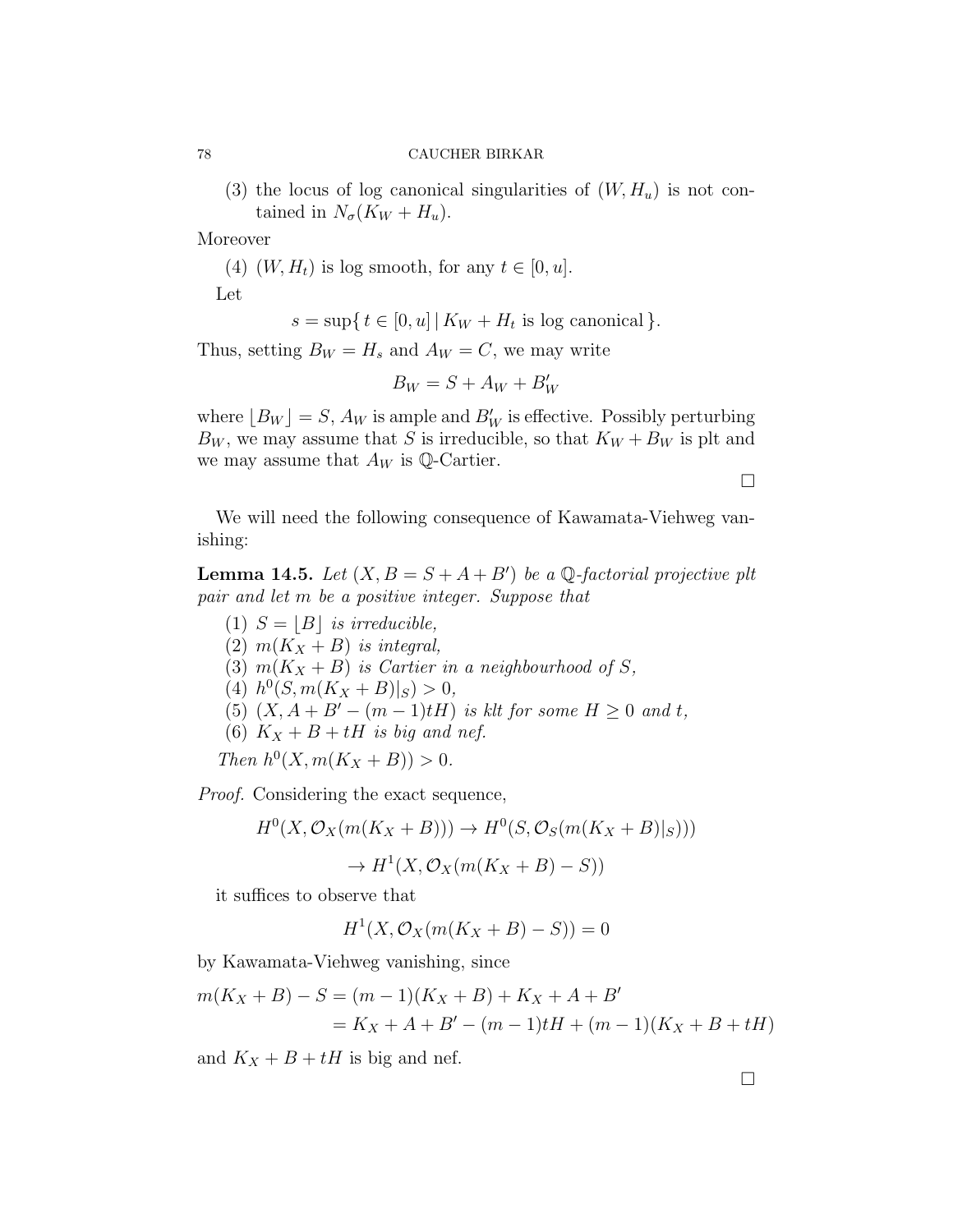**Theorem 14.6.** Assume Theorem 10.1 (1) in dimension  $d-1$ , and also Theorem 10.1 (1) in dimension d for projective pairs  $(X', B')$  such that  $K_{X'} + B' \sim_{\mathbb{R}} M'$  for some  $M' \geq 0$ . Let  $(X, B)$  be a projective klt pair of dimension d where B is big. If  $K_X + B$  is pseudo-effective, then  $K_X + B \sim_{\mathbb{R}} M$  for some  $M \geq 0$ .

*Proof.* By taking a log resolution we may assume that  $(X, B)$  is log smooth. By Remark 12.1, we may assume that  $B \geq A$  where A is an ample Q-divisor. By Lemma 14.3 and Lemma 14.4, we may pass to the plt situation in which  $B = S + A + B'$ , where A is an ample Qdivisor, B' is effective and  $\lfloor B \rfloor = S$  is irreducible and not a component of  $N_{\sigma}(K_X + B)$  (of course  $(X, B)$  is not klt any more). When B is not rational the proof involves some technicalities. But if  $B$  is rational the proof is more transparent and still contains the main points. For simplicity we then assume from now on that B is rational (see [10] for the full story).

Let  $a > 0$  be a sufficiently large rational number. Since A is ample,  $aA \sim_{\mathbb{Q}} A'$  such that  $K_X + B + A'$  is plt and nef. Now, by Theorem 13.5, the LMMP on  $K_X + B$  with scaling of  $A'$  terminates near S. Moreover, by Lemma 13.3, if  $\lambda_i$  are the numbers appearing in the LMMP with scaling, then  $\lambda = \lim_{i \to i} \lambda_i = 0$ . Pick  $i \gg 0$ , and let  $Y : X_i$  be the model in the LMMP corresponding to  $\lambda_i$ . So,  $K_Y + B_Y + \lambda_i A'_Y$  is nef, and also  $K_{S_Y} + B_{S_Y} := (K_Y + B_Y)|_{S_Y}$  is nef and independent of *i*. Pick  $m \in \mathbb{N}$ large enough so that  $m(K_Y + B_Y)$  is integral,  $m(K_Y + B_Y)$  is Cartier in a neighbourhood of  $S_Y$ , and  $h^0(S_Y, m(K_{S_Y} + B_{S_Y})) > 0$ . Moreover, we can choose i so that  $A_Y - (m-1)a\lambda_i A_Y \geq 0$  hence

$$
m(K_Y + B_Y) - S_Y =
$$

 $K_Y + A_Y + B'_Y - (m-1)a\lambda_i A_Y + (m-1)(K_Y + B_Y + \lambda_i A'_Y)$ 

which allows us to apply the Kawamata-Viehweg vanishing as in Lemma 14.5.

**Theorem 14.7.** Under the assumptions of Theorem 14.6, Theorem 14.1 holds in dimension d.

*Proof.* Apply Theorem 14.6 to the generic fibre of  $X \rightarrow Z$  from which one gets  $M \geq 0$  such that  $K_X + B \sim_{\mathbb{R}} M/Z$  by standard arguments.  $\Box$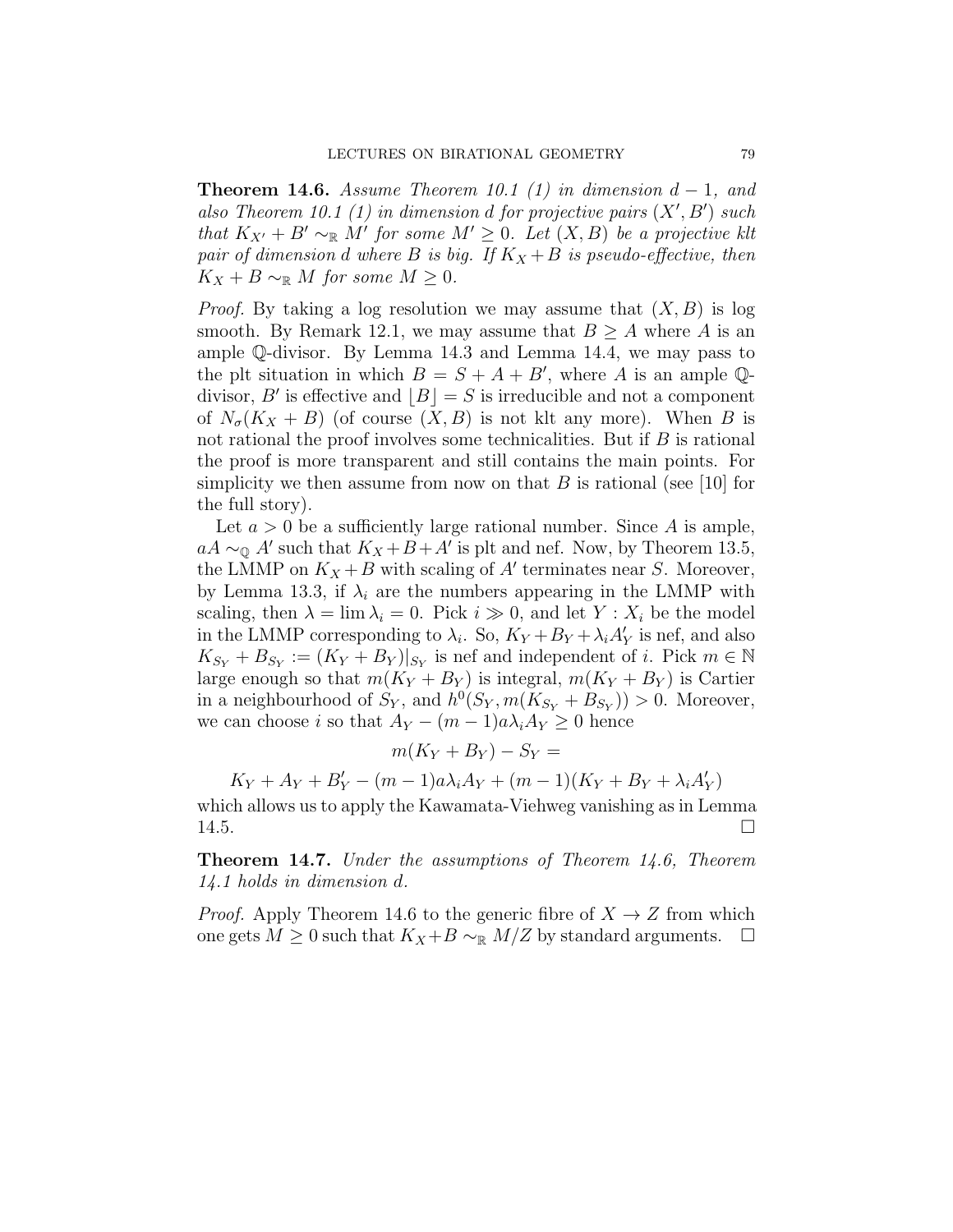# 15. A few consequences of Theorem 10.1

In this section, we give a few of the immediate consequences of Theorem 10.1. We have already mentioned finite generation of log canonical rings and existence of log flips for klt pairs (10.2 and 10.3).

Log Fano varieties. If  $X \to Z$  is a projective morphism of normal varieties and  $D$  an  $\mathbb{R}$ -Cartier divisor on X, then one can define the  $D$ -MMP similar to the usual LMMP (but in general there is no guarantee that the extremal rays exist or are contractible, etc).

A lc pair  $(X/Z, B)$  is called log Fano if  $-(K_X + B)$  is ample/Z. It turns out that log Fano pairs are in a sense the ideal type of pairs as far as the LMMP is concerned. One of the nice properties already follows from the cone theorem: if  $(X/Z, B)$  is a klt log Fano then  $NE(X/Z)$ is a finite polyhedral cone, i.e. it is a cone generated by finitely many extremal rays.

**Theorem 15.1.** Let  $(X/Z, B)$  be a Q-factorial dlt log Fano pair, and let  $D$  be an  $\mathbb{R}$ -divisor on  $X$ . Then, some  $D$ -MMP holds. Moreover, if D is nef/Z, then D is semi-ample/Z.

*Proof.* Under the assumptions, there is an ample  $/Z \mathbb{R}$ -divisor H such that  $K_X + B + H \sim_{\mathbb{R}} 0/Z$  and  $(X/Z, B + H)$  is dlt. Let  $\epsilon > 0$  be a sufficiently small number. Then, since H is ample/Z and  $(X/Z, B)$  is  $\mathbb Q$ -factorial dlt, there is  $\Delta$  such that

$$
K_X+\Delta\sim_{\mathbb{R}} K_X+B+H+\epsilon D\sim_{\mathbb{R}} \epsilon D/Z
$$

and  $(X/Z, \Delta)$  is klt with  $\Delta$  big/Z. Now by Theorem 10.1, any LMMP/Z with scaling on  $K_X + \Delta$  terminates. This also gives an LMMP/Z with scaling on  $D$ .

The semi-ampleness claim follows from the base point free theorem and Lemma 12.2.

 $\Box$ 

Q-factorial dlt blowups. Let  $(X/Z, B)$  be a lc pair. Assume that there is a projective birational morphism  $f: Y \to X$  and a boundary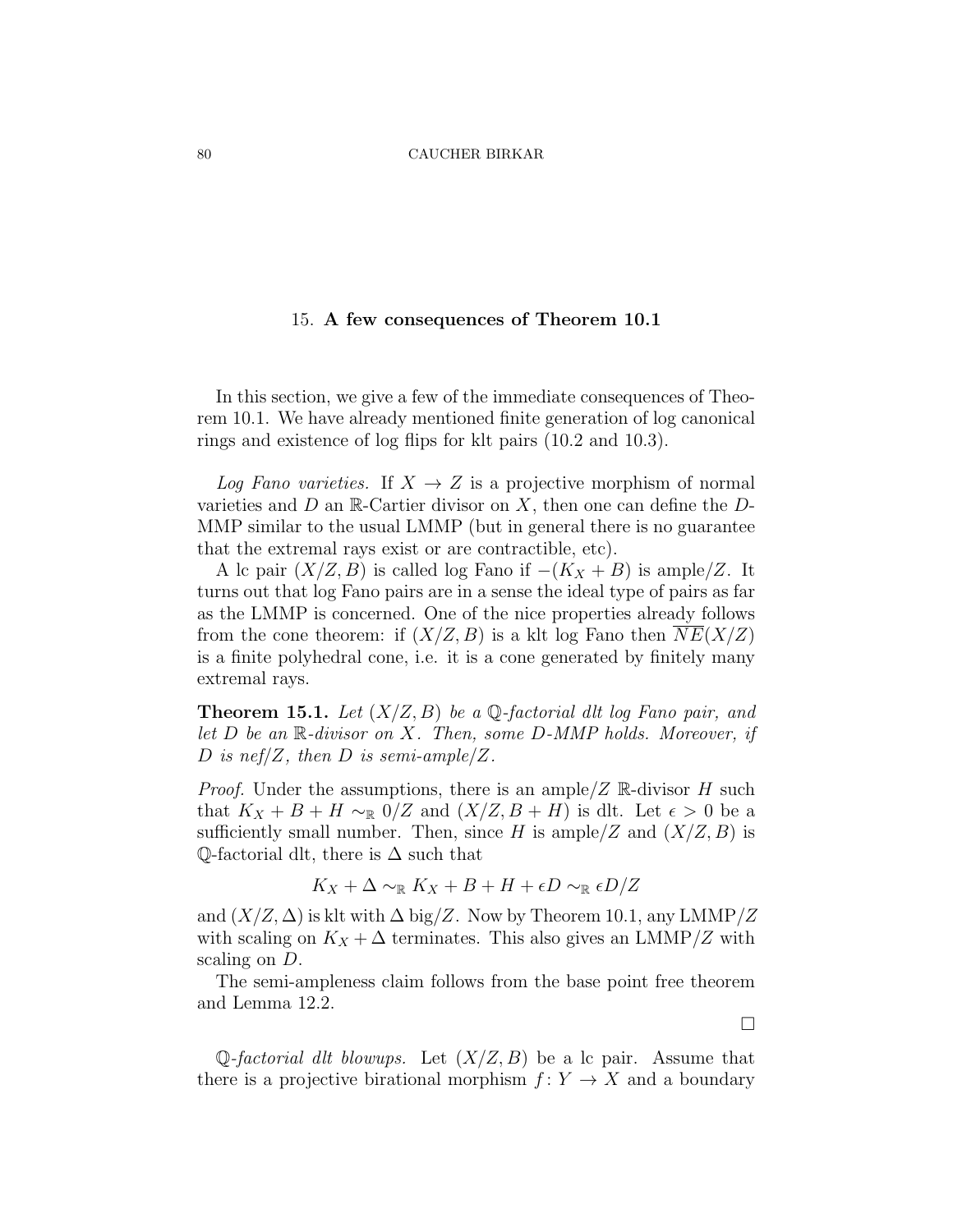$B_Y$  on Y such that  $K_Y + B_Y = f^*(K_X + B)$  and such that  $(Y/Z, B_Y)$ is a Q-factorial dlt pair. Moreover, assume that every exceptional  $/X$ prime divisor on Y has coefficient one in  $B_Y$ . We call  $(Y/Z, B_Y)$  a  $\mathbb Q$ -factorial dlt blowup of  $(X/Z, B)$ .

**Theorem 15.2.** Let  $(X/Z, B)$  be a lc pair. Then, there is a Q-factorial dlt blowup of  $(X/Z, B)$ .

*Proof.* Let  $g: W \to X$  be a log resolution and let  $B_W = B^{\sim} + G$ where  $B^{\sim}$  is birational transform of B and G is the reduced exceptional divisor of g. In particular,  $K_W + B_W = g^*(K_X + B) + E$  where  $E \ge 0$  is exceptional/X. The components of E are those exceptional/X prime divisors D on W such that  $d(D, X, B) > -1$ .

Let  $C_W$  be an ample/X divisor such that  $K_W + B_W + C_W$  is dlt and nef/X. Run the LMMP/X on  $K_W + B_W$  with scaling of  $C_W$  and let  $\lambda_i$ be the corresponding numbers as in Definition 6.16. If  $\lambda := \lim \lambda_i > 0$ , then the LMMP is also an LMMP on  $K_W + B_W + \frac{1}{2}$  $\frac{1}{2}\lambda C_W$  with scaling of  $(1 - \frac{1}{2})$  $\frac{1}{2}\lambda$ ) $C_W$ . Now since  $C_W$  is ample/Z, there is a klt  $(W/Z, \Delta_W)$ such that  $K_W + \Delta_W \sim_{\mathbb{R}} K_W + B_W + \frac{1}{2}$  $\frac{1}{2}\lambda C_W$  and such that  $\Delta_W$  is big/Z (cf. Remark 12.1). The LMMP then terminates with a log minimal model  $(Y/X, B_Y)$  of  $(W/X, B_W)$  by Theorem 10.1. So,  $E_Y$  is nef/X. By the negativity lemma  $E_Y$  and we are done. So, we can assume that  $\lambda = 0$ .

Pick  $i \gg 0$  and let Y be the model corresponding to i, that is, on Y we have:  $K_Y + B_Y + \lambda_i C_Y$  is nef/X and  $\lambda_i$  is the smallest number with this property. Since  $W \to X$  is birational, there is an R-divisor  $D_W \geq 0$  such that  $C_W \sim_{\mathbb{R}} -D_W/X$ . So,  $C_Y \sim_{\mathbb{R}} -D_Y/X$  and  $K_Y +$  $B_Y - \lambda_i D_Y \sim_{\mathbb{R}} E_Y - \lambda_i D_Y$  is nef/X. Now by the negativity lemma,  $E_Y - \lambda_i D_Y \leq 0$ . Since  $\lambda_i$  is sufficiently small, this is possible only if  $E_Y \leq 0$  hence  $E_Y = 0$ . Therefore,  $K_Y + B_Y \sim_{\mathbb{R}} 0/X$  which implies that  $K_Y + B_Y = f^*(K_X + B)$  where f is morphism  $Y \to X$ . Note that every exceptional/X prime divisor on Y has coefficient one in  $B<sub>Y</sub>$ . So,  $(Y/Z, B_Y)$  is a Q-factorial dlt blowup of  $(X/Z, B)$ .

 $\Box$ 

Relations among log minimal models. Let  $(X/Z, B)$  be a klt pair and let  $(Y_1/Z, B_{Y_1})$  and  $(Y_2/Z, B_{Y_2})$  be two log minimal models of  $(X/Z, B)$ .

**Lemma 15.3.** The induced map  $Y_1 \dashrightarrow Y_2$  is an isomorphism in codimension one. Moreover, for any common resolution  $f_i: W \to Y_i$  we have  $f_1^*(K_{Y_1} + B_{Y_1}) = f_2^*(K_{Y_2} + B_{Y_2}).$ 

*Proof.* Let  $f_i: W \to Y_i$  be any common resolution, and let

$$
E = f_1^*(K_{Y_1} + B_{Y_1}) - f_2^*(K_{Y_2} + B_{Y_2})
$$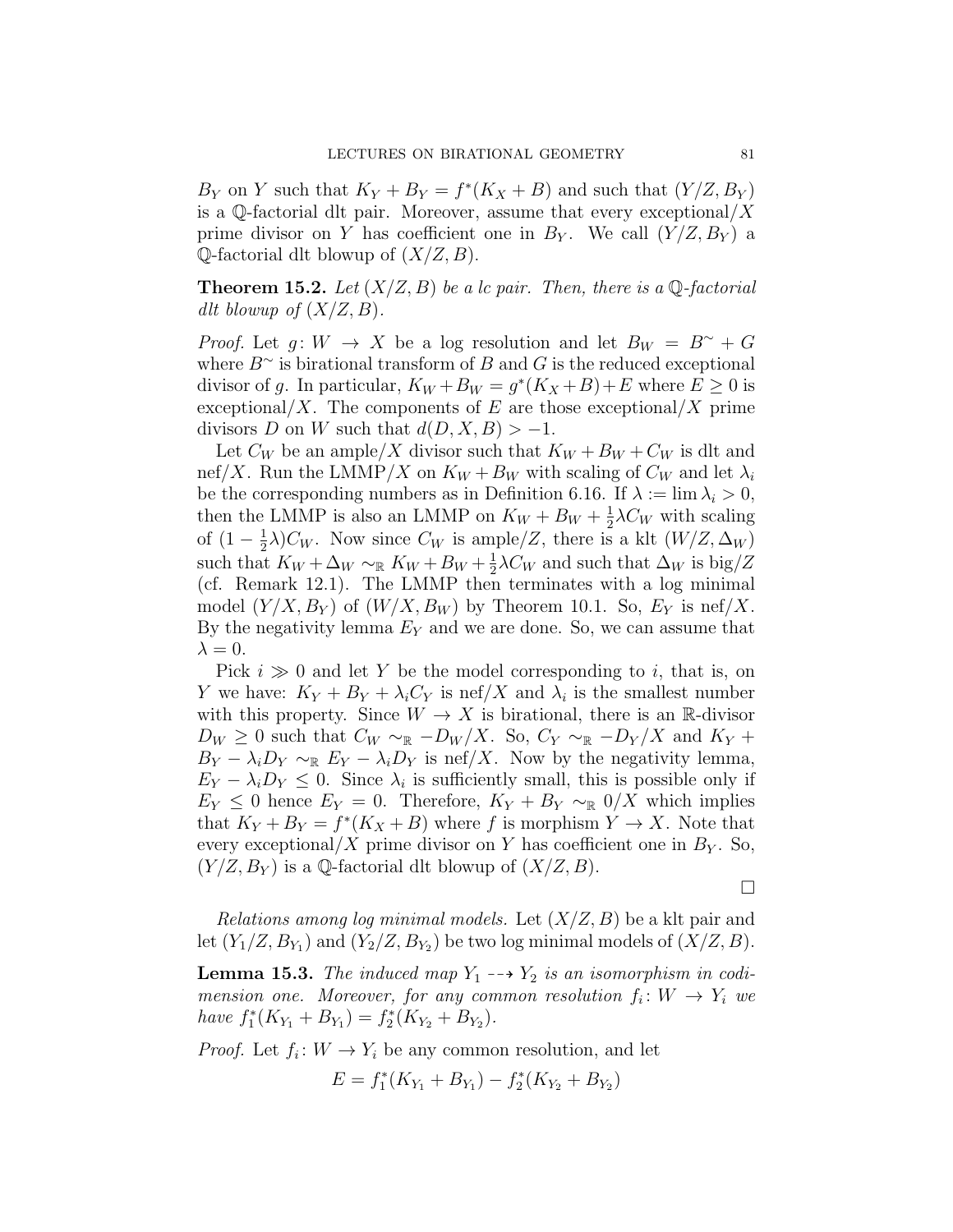Then,  $(f_1)_*E \geq 0$  for  $i = 1, 2$ : indeed let D be a component of E which is not exceptional/ $Y_1$ ; if D is also not exceptional/ $Y_2$ , then D cannot be a component of E; if D is exceptional/ $Y_2$ , then

$$
d(D, Y_1, B_{Y_1}) = a(D, X, B) < d(D, Y_1, B_{Y_1})
$$

hence D should have non-negative coefficient in E. Now E is antinef  $Y_1$ so by the negativity lemma,  $E \geq 0$ . On the other hand, we can similarly prove that  $-E \geq 0$ . Therefore,  $E = 0$ . In particular, this means that  $(Y_1/Z, B_{Y_1})$  and  $(Y_2/Z, B_{Y_2})$  have the same discrepancy at any prime divisor on birational models of  $Y_1, Y_2$ .

If D is a prime divisor on  $Y_1$  which is exceptional/ $Y_2$ , then a discrepancy calculation as above gives a contradiction. So,  $Y_1 \dashrightarrow Y_2$  does not contract any divisors. Similarly,  $Y_2 \dashrightarrow Y_1$  also does not contract any divisors.  $\Box$ 

Corollary 15.4. If  $K_{Y_2} + B_{Y_2}$  is ample/Z, then  $Y_1 \dashrightarrow Y_2$  is an isomorphism, i.e. the log minimal model is unique.

*Proof.* In this case, by the Lemma,  $K_{Y_1} + B_{Y_1}$  is semi-ample/Z. In fact,  $Y_1 \dashrightarrow Y_2$  is a morphism and  $K_{Y_1} + B_{Y_1}$  is the pullcack of  $K_{Y_2} + B_{Y_2}$ . However,  $Y_1 \dashrightarrow Y_2$  is a small morphism and  $Y_1, Y_2$  are both Q-factorial. This is possible only if  $Y_1 \dashrightarrow Y_2$  is an isomorphism.

**Theorem 15.5.** If B is big/Z, then  $Y_1 \rightarrow Y_2$  can be decomposed into a sequence of flops with respect to  $(Y_1/Z, B_{Y_1})$ .

*Proof.* Since B is big/Z,  $B_{Y_i}$  are also big/Z. So,  $K_{Y_i} + B_{Y_i}$  is semiample/Z and by Lemma 15.3, they are the pullback of the same ample/Z R-divisor, i.e. there are contractions  $g_i: Y_i \to T/Z$  and an ample  $/Z$ R-divisor *H* on *T* such that  $K_{Y_i} + B_{Y_i} \sim_{\mathbb{R}} g_i^* H$  for  $i = 1, 2$ .

Let  $A_{Y_2}$  be an ample R-divisor on  $Y_2$  such that  $K_{Y_i} + B_{Y_i} + A_{Y_i}$  are both klt. In particular,  $K_{Y_2} + B_{Y_2} + A_{Y_2}$  is ample/Z. Now, run an LMMP/T on  $K_{Y_1} + B_{Y_1} + A_{Y_1}$  with scaling of an ample divisor. The LMMP terminates with  $Y_2$ . In each step,  $K_{Y_1} + B_{Y_1}$  is numerically trivial on the extremal ray contracted so each step is a flop.  $\Box$ 

The previous theorem is true even if B is not big/Z as verified by Kawamata [25] (see also Birkar [5, Corollary 3.3]).

Polytopes. We recall the following from the section on finiteness of models. Let  $X \to Z$  be a projective morphism of normal quasiprojective varieties,  $A \geq 0$  a Q-divisor on X, and V a rational (i.e. with a basis consisting of rational divisors) finite dimensional affine

 $\Box$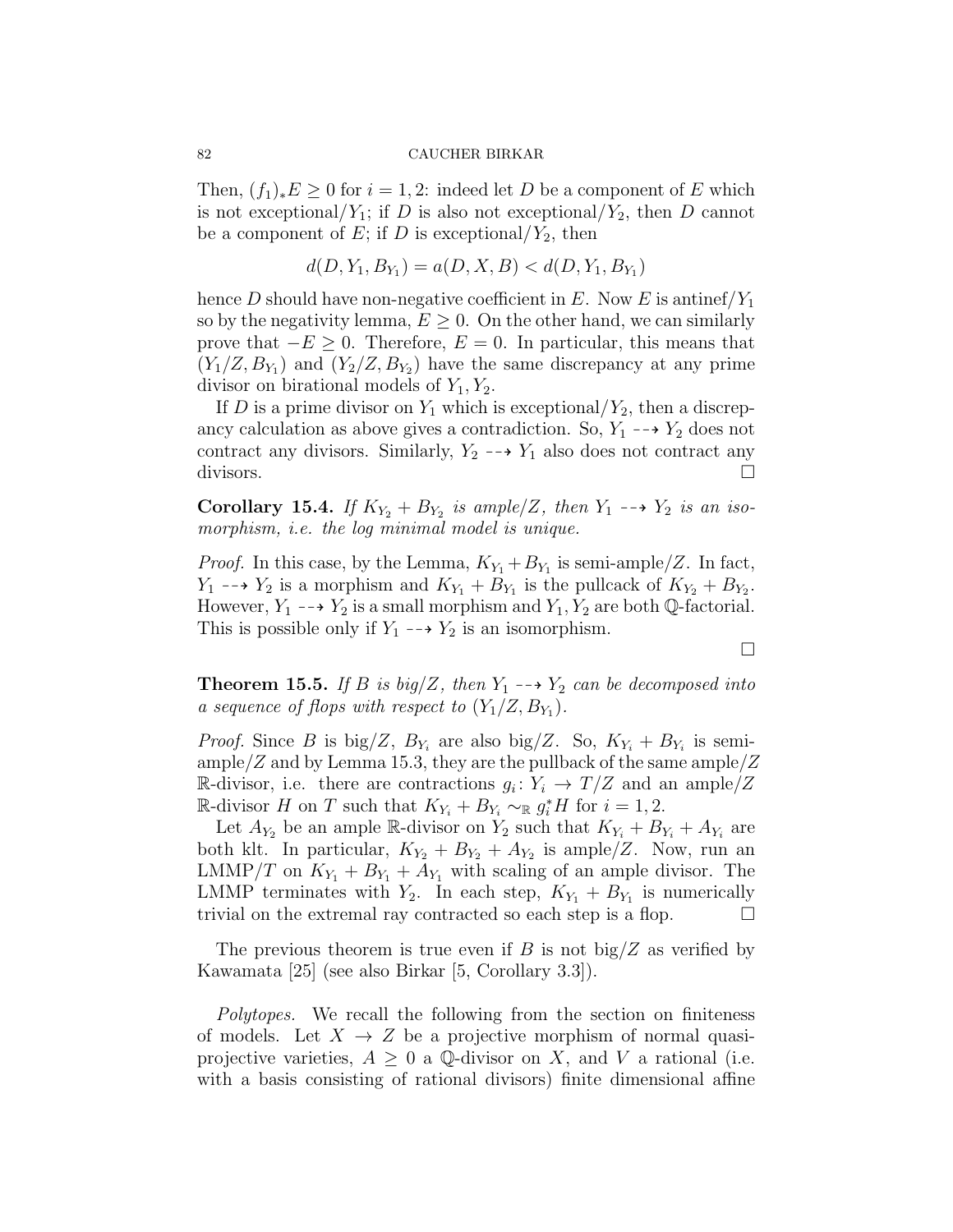subspace of the space of  $\mathbb{R}$ -Weil divisors on X. Define

$$
\mathcal{L}_A(V) = \{ B = L + A \mid 0 \le L \in V, \text{ and } (X/Z, B) \text{ is lc} \}
$$

By Shokurov [45, 1.3.2][44],  $\mathcal{L}_A(V)$  is a rational polytope (i.e. a polytope with rational vertices) inside the rational affine space  $A + V$ . We will be interested in rational polytopes inside  $\mathcal{L}_A(V)$ . Define

$$
\mathcal{E}_A(V) = \{ B \in \mathcal{L}_A(V) \mid K_X + B \text{ is pseudo-effective}/Z \}
$$

which is a convex closed set.

**Theorem 15.6.** Assume that A is ample and that  $(X,0)$  is  $\mathbb{Q}$ -factorial klt. Then,  $\mathcal{E}_A(V)$  is a rational polytope.

*Proof.* It is enough to prove the statement locally, so fix  $B \in \mathcal{E}_A(V)$ . By a perturbation of coefficients, as in Remark 12.1, we can assume that  $(X/Z, B)$  is klt, and that there is a rational polytope  $\mathcal{C} \subseteq \mathcal{L}_A(V)$ containing an open neighbourhood of B and such that  $(X/Z, B')$  is klt for any  $B' \in \mathcal{C}$ . It is enough to prove that  $\mathcal{C} \cap \mathcal{E}_A(V)$  is a rational polytope. By Theorem 10.1, there is a a log minimal model  $(Y/Z, B_Y)$ for  $(X/Z, B)$ . Perhaps, after shrinking C, we can replace  $(X/Z, B)$ by  $(Y/Z, B_Y)$  hence assume that  $K_X + B$  is nef/Z. Thus,  $K_X + B$  is semi-ample/Z. Let  $X \to T/Z$  be the contraction associated to  $K_X + B$ .

Now by the finiteness Theorem 12.3 and Lemma 12.2, it is enough to prove that theorem over T hence we can assume  $Z = T$ . Finally, we can use induction on dimension of  $\mathcal C$  since it is enough to prove that result on the faces of C.

 $\Box$ 

Zariski decomposition. The Zariski decomposition problem for log divisors is closely related to the LMMP (see Birkar [4]). There are various definitions of Zariski decomposition in higher dimension (see the mentioned reference). The next theorem is true using any of those definitions.

**Theorem 15.7.** Let  $(X/Z, B)$  be a klt pair such that B is big/Z and  $K_X + B$  is pseudo-effective/Z. Then,  $K_X + B$  birationally has a Zariski decomposition.

*Proof.* By Theorem 10.1,  $(X/Z, B)$  has a log minimal model  $(Y/Z, B_Y)$ . Let  $f: W \to X$  and  $g: W \to Y$  be a common resolution. Then, we can write  $f^*(K_X + B) = g^*(K_Y + B_Y) + E$  where  $E \ge 0$  is exceptional/Y. This expression is a Zariski decomposition of  $K_X + B$  in a birational sense.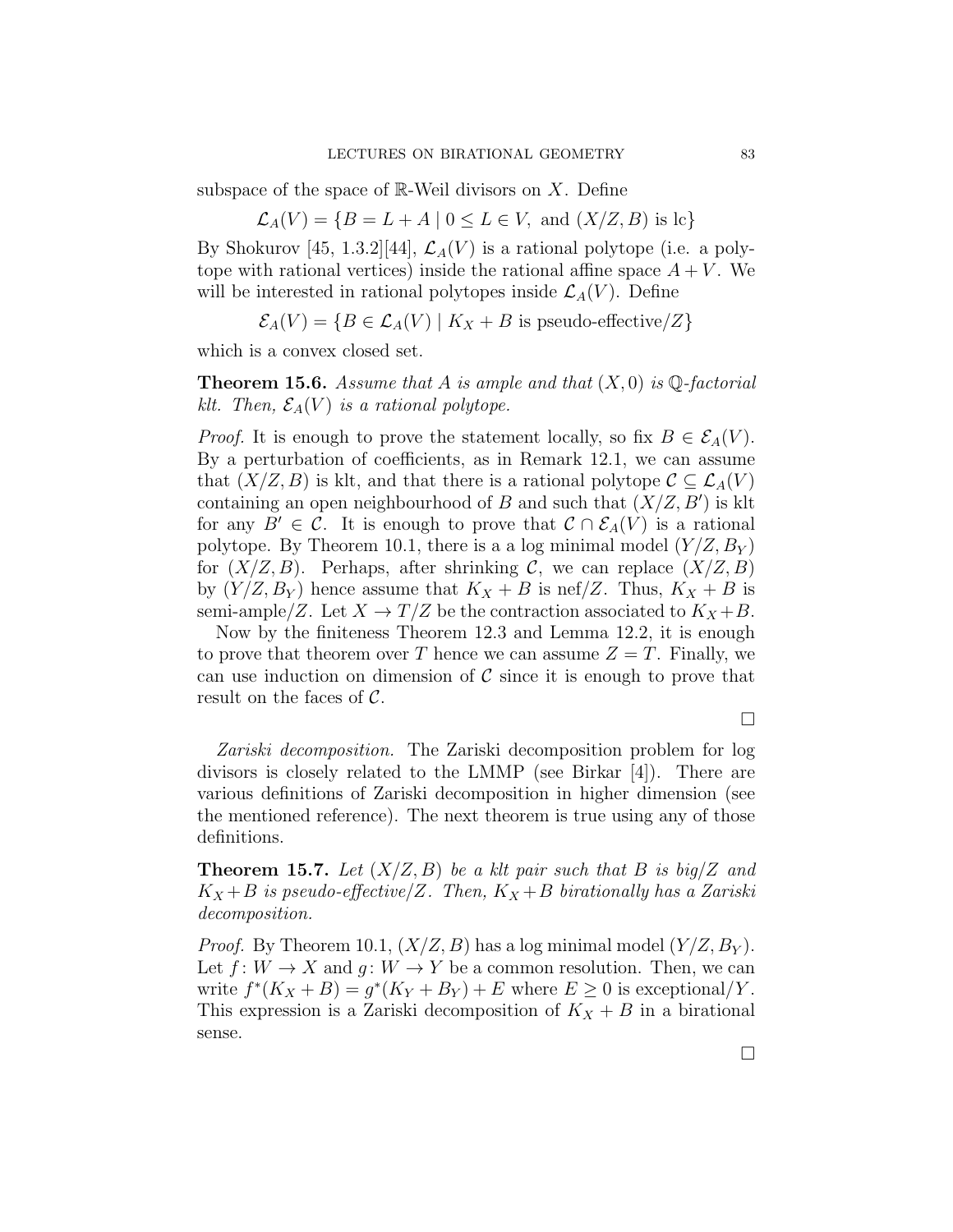## **REFERENCES**

- [1] V. Alexeev, C. Hacon, Y. Kawamata; Termination of (many) 4-dimensional log flips. Invent. Math. 168 (2007), no. 2, 433-448.
- [2] A. Beauville;Complex algebraic surfaces, Cambridge University Press 1996.
- [3] C. Birkar; Topics in algebraic geometry. Lecture notes of a graduate course on algebraic geometry. Available on Birkar's website.
- [4] C. Birkar; On existence of log minimal models and weak Zariski decompositions. To appear in "Math Annalen". Avaiable on Arxiv.
- [5] C. Birkar; On existence of log minimal models II. To appear in "J. Reine Angew Math." Available on arxiv.
- [6] C. Birkar; On existence of log minimal models. Compositio Mathematica 146 (2010), 919-928.
- [7] C. Birkar; On termination of log flips in dimension four. Math. Ann. volume 346, no 2 (2009), 251-257.
- [8] C. Birkar; Log minimal models according to Shokurov. J. Algebra and Number Theory, volume 3, no 8 (2009), 951-958.
- [9] C. Birkar; Ascending chain condition for lc thresholds and termination of log flips. Duke math. Journal, volume  $136$ , no.  $1$   $(2007)$   $173-180$ .
- [10] C. Birkar, P. Cascini, C. Hacon and J. McKernan;Existence of minimal models for varieties of log general type, J. Amer. Math. Soc. 23 (2010), 405-468.
- [11] C. Birkar, M. Păun; *Minimal models, flips and finite generation : a tribute to* V.V. SHOKUROV and Y.-T. SIU. In "Classification of algebraic varieties", European Math Society series of congress reports (2010).
- [12] E. Bombieri, D. Mumford; Enriques classification of surfaces in char. p II. In Complex analysis and algebraic geometry: a collection of papers dedicated to K. Kodaira, (1977).
- [13] E. Bombieri, D. Mumford; Enriques classification of surfaces in char. p III. Invent. Math., 35 (1976), 197–232.
- [14] D. Dais; Resolving 3-dimensional toric singularities.
- [15] O. Debarre; Higher-Dimensional Algebraic Geometry. Universitext, Springer-Verlag, 2001.
- [16] J-P. Demailly, C. Hacon, M. Păun; Extension theorems, Non-vanishing and the existence of good minimal models. arXiv:1012.0493v2.
- [17] O. Fujino; What is log terminal?. In Flips for 3-folds and 4-folds, Oxford University Press (2007).
- [18] O. Fujino; Special termination and reduction to pl flips. In Flips for 3-folds and 4-folds, Oxford University Press (2007).
- [19] O. Fujino, S. Mori; A canonical bundle formula. J. Differential Geometry 56 (2000), 167-188.
- [20] C. Hacon, J. M<sup>c</sup>Kernan; *Existence of minimal models for varieties of log gen*eral type II. Journal of AMS, Volume 23, Number 2, April 2010, Pages 469-490.
- [21] C. Hacon, J. M<sup>c</sup>Kernan; Extension theorems and the existence of flips. In Flips for 3-folds and 4-folds, Oxford University Press (2007).
- [22] R. Hartshorne; Algebraic geometry. Springer, 1977.
- [23] R. Hartshorne; Ample subvarieties of algebraic varieties. Lecture notes in Mathematics, 156, Springer, 1970.
- [24] S. Iitaka; Algebraic geometry: an introduction to the birational geometry of algebraic varieties. Springer-Verlag, 1982.